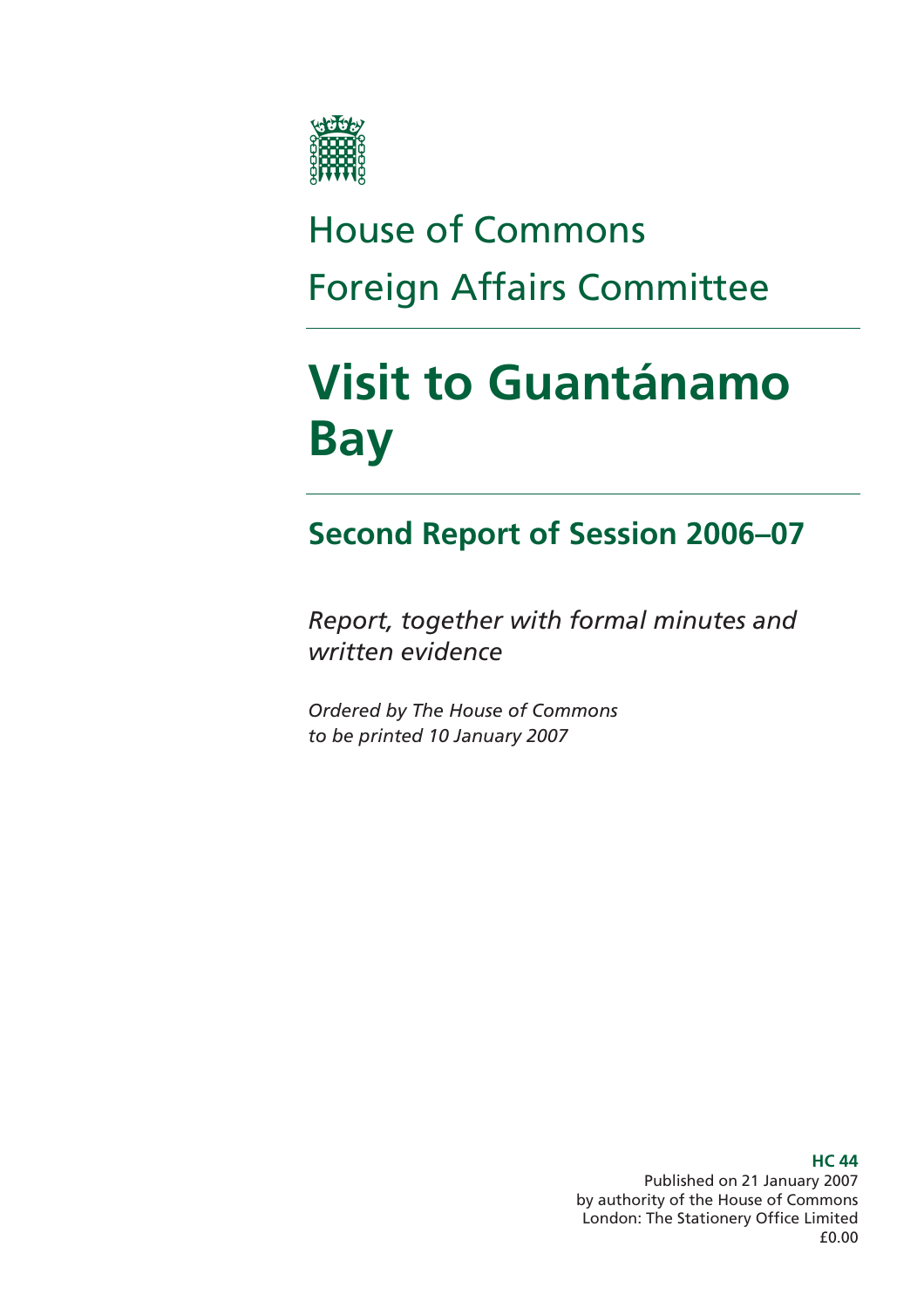#### **Foreign Affairs Committee**

The Foreign Affairs Committee is appointed by the House of Commons to examine the administration, expenditure and policy of the Foreign and Commonwealth Office and its associated agencies.

#### **Current membership**

Mike Gapes (*Labour, Ilford South*), Chairman Mr Fabian Hamilton (*Labour, Leeds North East*) Rt Hon Mr David Heathcoat-Amory (*Conservative, Wells*) Mr John Horam (*Conservative, Orpington*) Mr Eric Illsley (*Labour, Barnsley Central*) Mr Paul Keetch (*Liberal Democrat, Hereford*) Andrew Mackinlay (*Labour, Thurrock*) Mr Malcolm Moss (*Conservative, North East Cambridgeshire*) Sandra Osborne (*Labour, Ayr, Carrick and Cumnock*) Mr Greg Pope (*Labour, Hyndburn*) Mr Ken Purchase (*Labour, Wolverhampton North East*) Rt Hon Sir John Stanley (*Conservative, Tonbridge and Malling*) Ms Gisela Stuart (*Labour, Birmingham Edgbaston*) Richard Younger-Ross (*Liberal Democrat, Teignbridge*)

#### **Powers**

The committee is one of the departmental select committees, the powers of which are set out in House of Commons Standing Orders, principally in SO No 152. These are available on the Internet via www.parliament.uk.

#### **Publication**

The Reports and evidence of the Committee are published by The Stationery Office by Order of the House. All publications of the Committee (including press notices) are on the Internet at

http://www.parliament.uk/parliamentary\_committees/foreign\_affairs\_committee.cfm.

#### **Committee staff**

The current staff of the Committee are Steve Priestley (Clerk), Gosia McBride (Second Clerk), Imran Shafi (Committee Specialist), Kevin Candy (Committee Assistant), Catherine Jackson (Secretary), Chintan Makwana (Senior Office Clerk) and Alex Paterson (Media Officer).

#### **Contacts**

All correspondence should be addressed to the Clerk of the Foreign Affairs Committee, House of Commons, London SW1A 0AA. The telephone number for general enquiries is 020 7219 6394; the Committee's email address is foraffcom@parliament.uk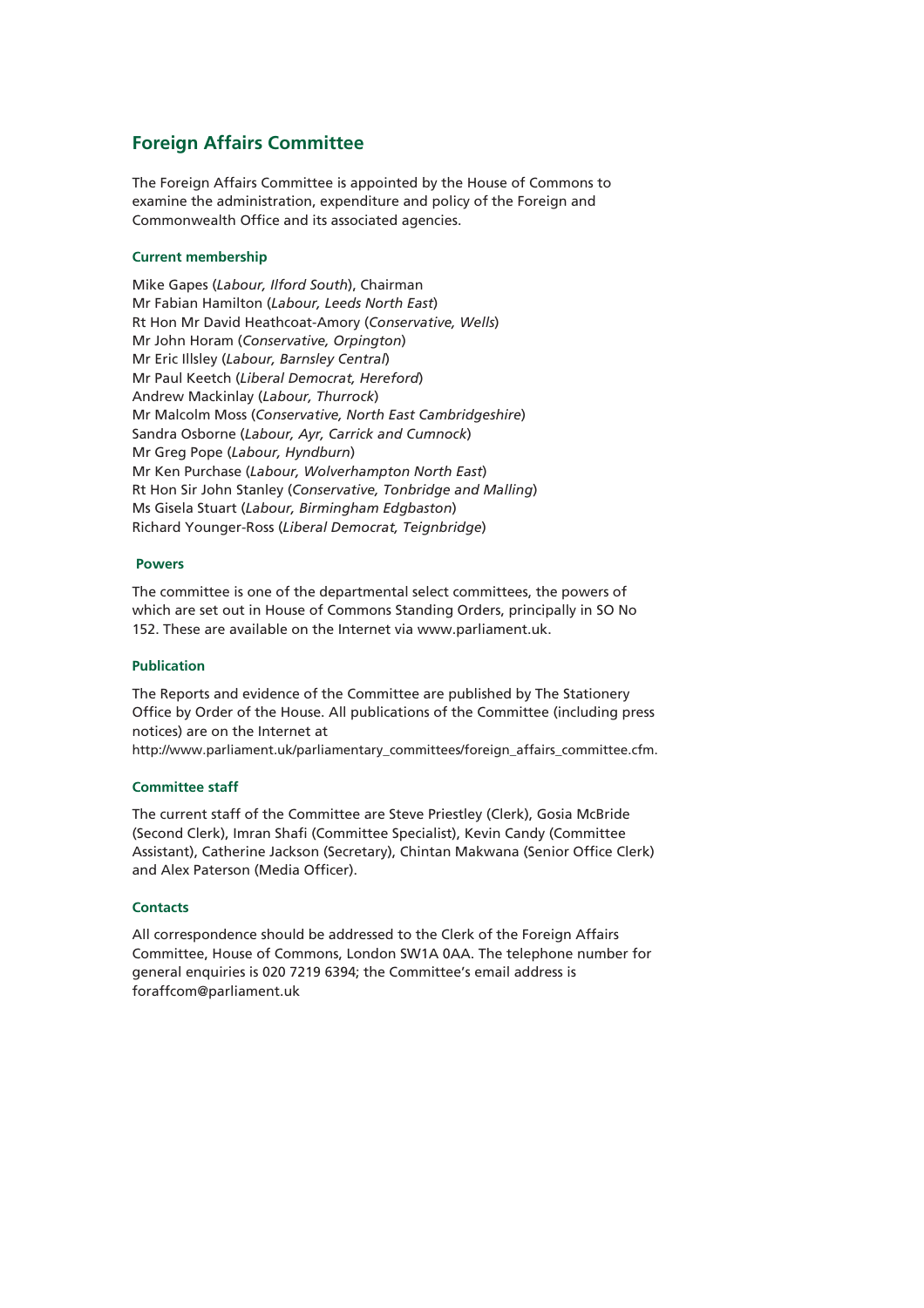### **Contents**

|   | <b>Report</b><br>Page                                                                  |    |  |
|---|----------------------------------------------------------------------------------------|----|--|
|   | <b>Conclusions and recommendations</b>                                                 | 3  |  |
| 1 | <b>Introduction</b>                                                                    | 5  |  |
| 2 | <b>Summary of the visit</b>                                                            | 7  |  |
|   | Background                                                                             | 7  |  |
|   | Itinerary                                                                              | 7  |  |
|   | Description of Guantánamo Bay detention centre                                         | 8  |  |
|   | History of Guantánamo Bay naval base                                                   | 8  |  |
|   | The Committee's visit                                                                  | 10 |  |
| 3 | <b>Treatment of detainees</b>                                                          | 13 |  |
|   | Conditions of detention                                                                | 13 |  |
|   | Interrogation of detainees                                                             | 14 |  |
|   | Allegations of ill treatment and the US response                                       | 19 |  |
| 4 | <b>Legal status of detainees</b>                                                       | 25 |  |
|   | Why Guantánamo?                                                                        | 27 |  |
|   | <b>Former British residents</b>                                                        | 28 |  |
| 5 | <b>Judicial process</b>                                                                | 30 |  |
|   | <b>Combatant Status Review Tribunals and Administrative Review Boards</b>              | 30 |  |
|   | <b>Military Commissions</b>                                                            | 31 |  |
| 6 | The future of Guantánamo                                                               | 34 |  |
|   | Appendix 1: Itinerary of the visit to Guantánamo Bay                                   | 38 |  |
|   | Monday 18 September 2006                                                               | 38 |  |
|   | Washington DC                                                                          | 38 |  |
|   | Tuesday 19 September                                                                   | 38 |  |
|   | Washington DC                                                                          | 38 |  |
|   | Wednesday 20 September                                                                 | 38 |  |
|   | Guantánamo Bay, Cuba                                                                   | 38 |  |
|   | Thursday 21 September                                                                  | 39 |  |
|   | Washington DC                                                                          | 39 |  |
|   | <b>Appendix 2: Extracts from previous FAC Reports and Government</b>                   |    |  |
|   | <b>Responses</b>                                                                       | 40 |  |
|   | 2002                                                                                   | 40 |  |
|   | June 2002 : Seventh Report : Foreign Policy Aspects of the War Against                 |    |  |
|   | Terrorism                                                                              | 40 |  |
|   | August 2002 : FCO Response Cm 5589                                                     | 41 |  |
|   | December 2002 : Second Report : Foreign Policy Aspects of the War Against<br>Terrorism |    |  |
|   |                                                                                        | 42 |  |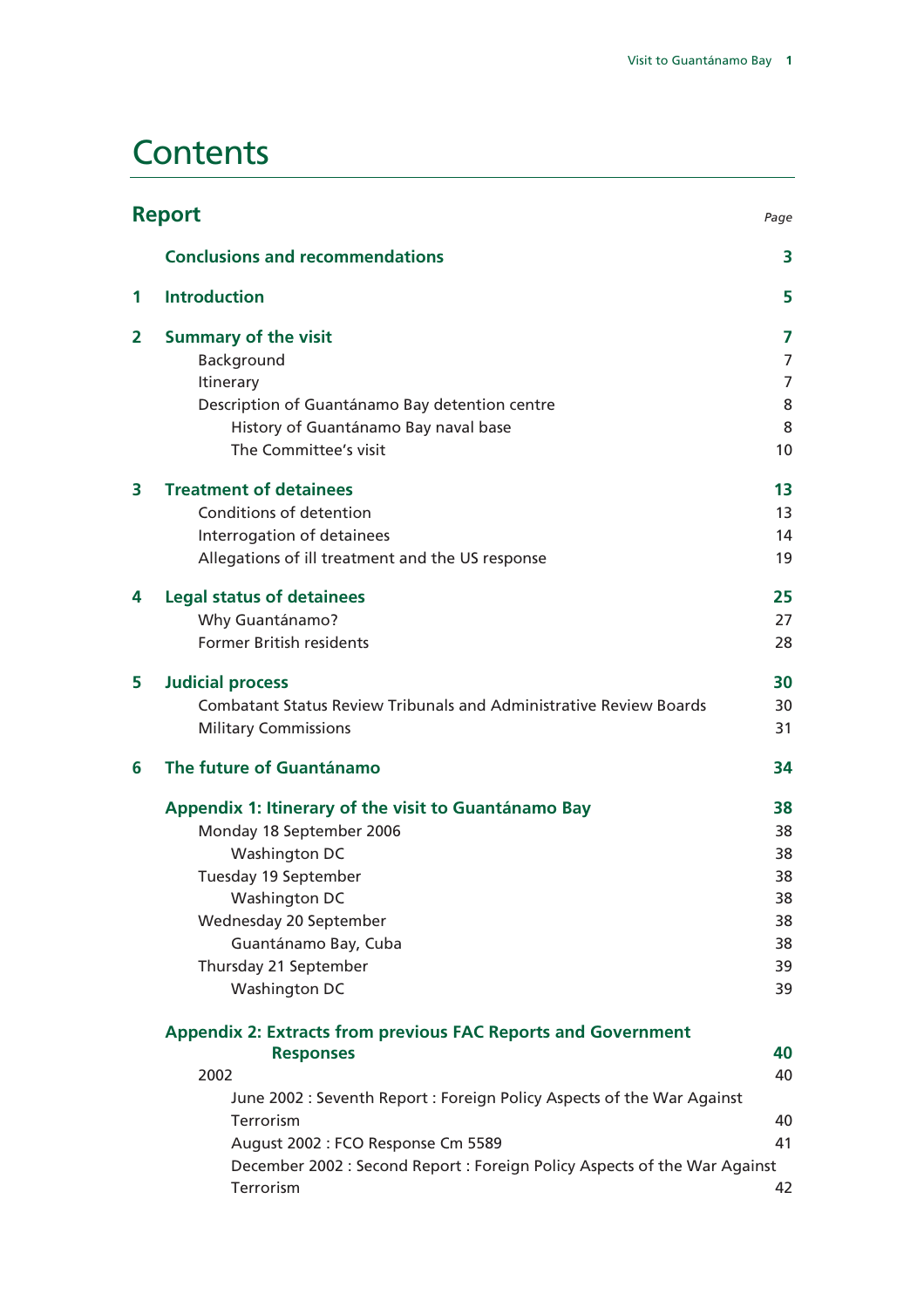| February 2003 : FCO Response Cm 5739                                      | 44 |
|---------------------------------------------------------------------------|----|
| 2003                                                                      | 44 |
| March 2003 : Fourth Report : Human Rights Annual Report 2002              | 44 |
| May 2003 : FCO Response Cm 5820                                           | 45 |
| July 2003: Tenth Report: Foreign Policy Aspects of the War against        |    |
| Terrorism                                                                 | 46 |
| September 2003 : FCO Response Cm 5968                                     | 47 |
| 2004                                                                      | 47 |
| February 2004 : Second Report : Foreign Policy Aspects of the War against |    |
| <b>Terrorism</b>                                                          | 47 |
| March 2004 : FCO Response Cm 6162                                         | 48 |
| May 2004 : Fourth Report : Human Rights Annual Report 2003                | 48 |
| July 2004 : FCO Response Cm 6275                                          | 50 |
| 2005                                                                      | 51 |
| April 2005: Sixth Report: Foreign Policy Aspects of the War against       |    |
| Terrorism                                                                 | 51 |
| June 2005 : FCO Response Cm 6590                                          | 53 |
| 2006                                                                      | 53 |
| February 2006 : First Report : Human Rights Annual Report 2005            | 53 |
| May 2006 : FCO Response Cm 6774                                           | 54 |
| July 2006 : Fourth Report : Foreign Policy Aspects of the War against     |    |
| Terrorism                                                                 | 55 |
| September 2006 : FCO Response Cm 6905                                     | 60 |
| <b>Appendix 3</b>                                                         | 61 |
|                                                                           |    |
| <b>Formal minutes</b>                                                     | 65 |

| List of written evidence |  |
|--------------------------|--|
|--------------------------|--|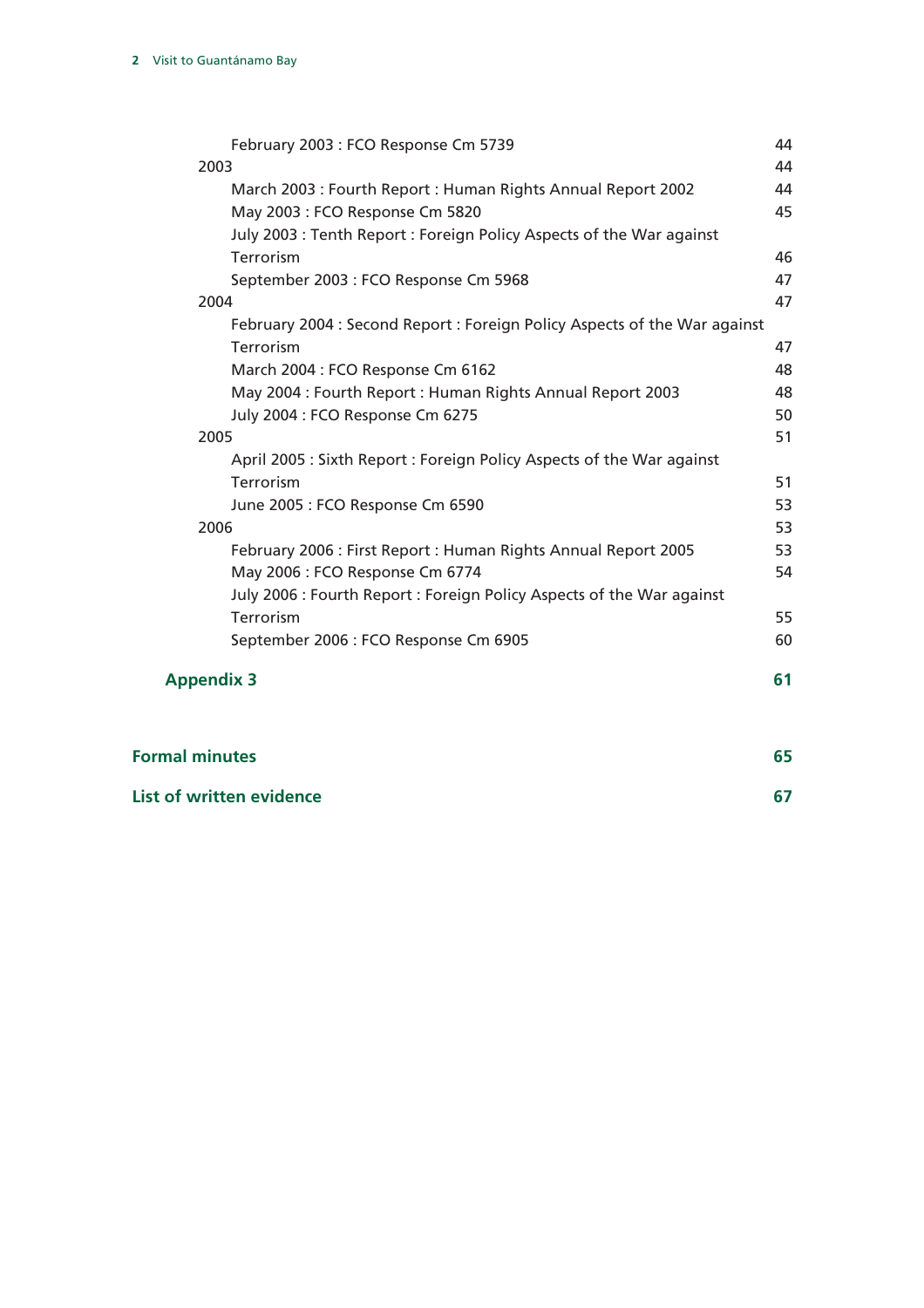### Conclusions and recommendations

- **1.** We conclude that the Government was right to ensure that persons detained by UK Armed Forces in Afghanistan and transferred to the Afghan authorities cannot be further transferred to the authority of another state, or detained in another country, without the prior written agreement of the United Kingdom. We recommend that the Government in its response to this Report state whether the requirement for such prior written agreement would apply to the transfer to Guantánamo Bay of any person originally detained by UK Armed Forces in Afghanistan including any who may be transferred directly or indirectly to US Forces or agencies. We further recommend that the FCO also set out in its response what steps it is taking to ensure that those detained by UK Armed Forces in other countries cannot be transferred to Guantánamo Bay without the prior written agreement of the United Kingdom. (Paragraph 5)
- **2.** We conclude that, having visited both Guantánamo and Belmarsh, the facilities at Guantánamo are broadly comparable with those at the United Kingdom's only maximum security detention facility, but the conditions are not. Guantánamo scores highly on diet and on health provision; but it fails to achieve minimum United Kingdom standards on access to exercise and recreation, to lawyers, and to the outside world through educational facilities and the media. (Paragraph 46)
- **3.** We conclude that publication of the US Army Field Manual for Human Intelligence Collector Operations is a very positive development. We recommend that the Government work both bilaterally and through international fora to press the US Administration to ensure that its interrogation practices do not contravene international law. (Paragraph 55)
- **4.** We conclude that abuse of detainees at Guantánamo Bay has almost certainly taken place in the past, but we believe it is unlikely to be taking place now. Although violence and low-level abuse are endemic in any high-security prison situation, it is the duty of the detaining authority to strive to its utmost to minimise them. We recommend that the Government continue to raise with the United States authorities human rights concerns about the treatment of detainees. (Paragraph 70)
- **5.** We conclude that, in choosing unilaterally to interpret terms and provisions of the Geneva Conventions, the United States risks undermining this important body of international law. (Paragraph 83)
- **6.** We conclude that, by its own test, the Government should recognise that the Geneva Conventions are failing to provide necessary protection because they lack clarity and are out of date. We recommend that the Government work with other signatories to the Geneva Conventions and with the International Committee of the Red Cross to update the Conventions in a way that deals more satisfactorily with asymmetric warfare, with international terrorism, with the status of irregular combatants, and with the treatment of detainees. (Paragraph 85)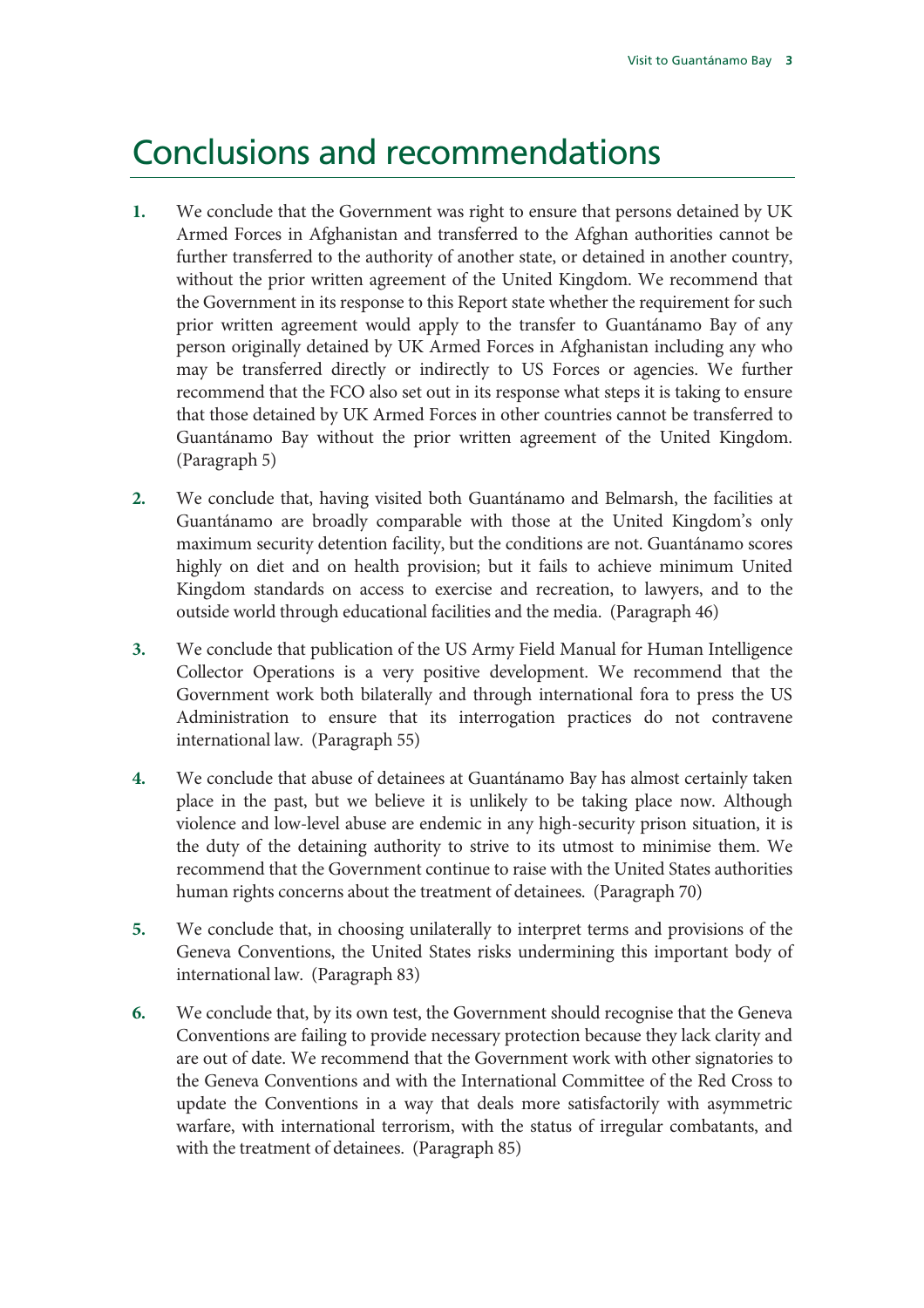- **7.** We conclude that the Government is right to stick to its established policy of not accepting consular responsibility for non-British nationals. We recommend that the Government maintain its current position with respect to the return to the United Kingdom of the former British residents presently detained at Guantánamo Bay. (Paragraph 92)
- **8.** We conclude that, although some aspects of the Military Commissions Act are welcome, others give cause for concern. We welcome the Government's undertaking to study the procedures proposed by the Act. We recommend that the Government carry out that study without delay and that it share the full findings of the study with this Committee. If the Government's study finds that the procedures proposed in the Military Commissions Act or in any subsequent elaboration are inconsistent with international law or human rights norms, it should make strong representations to the United States Administration. (Paragraph 103)
- **9.** We conclude, in line with our previous Reports, that those detained at Guantánamo must be dealt with transparently and in full conformity with all applicable national and international law. But we recognise too, as we have before, that many of those detained present a real threat to public safety and that all states are under an obligation to protect their citizens and those of other countries from that threat. At present, that obligation is being discharged by the United States alone, in ways that have attracted strong criticism, but we conclude that the international community as a whole needs to shoulder its responsibility in finding a longer-term solution. We recommend that the Government engage actively with the US Administration and with the international community to assist the process of closing Guantánamo as soon as may be consistent with the overriding need to protect the public from terrorist threats. (Paragraph 116)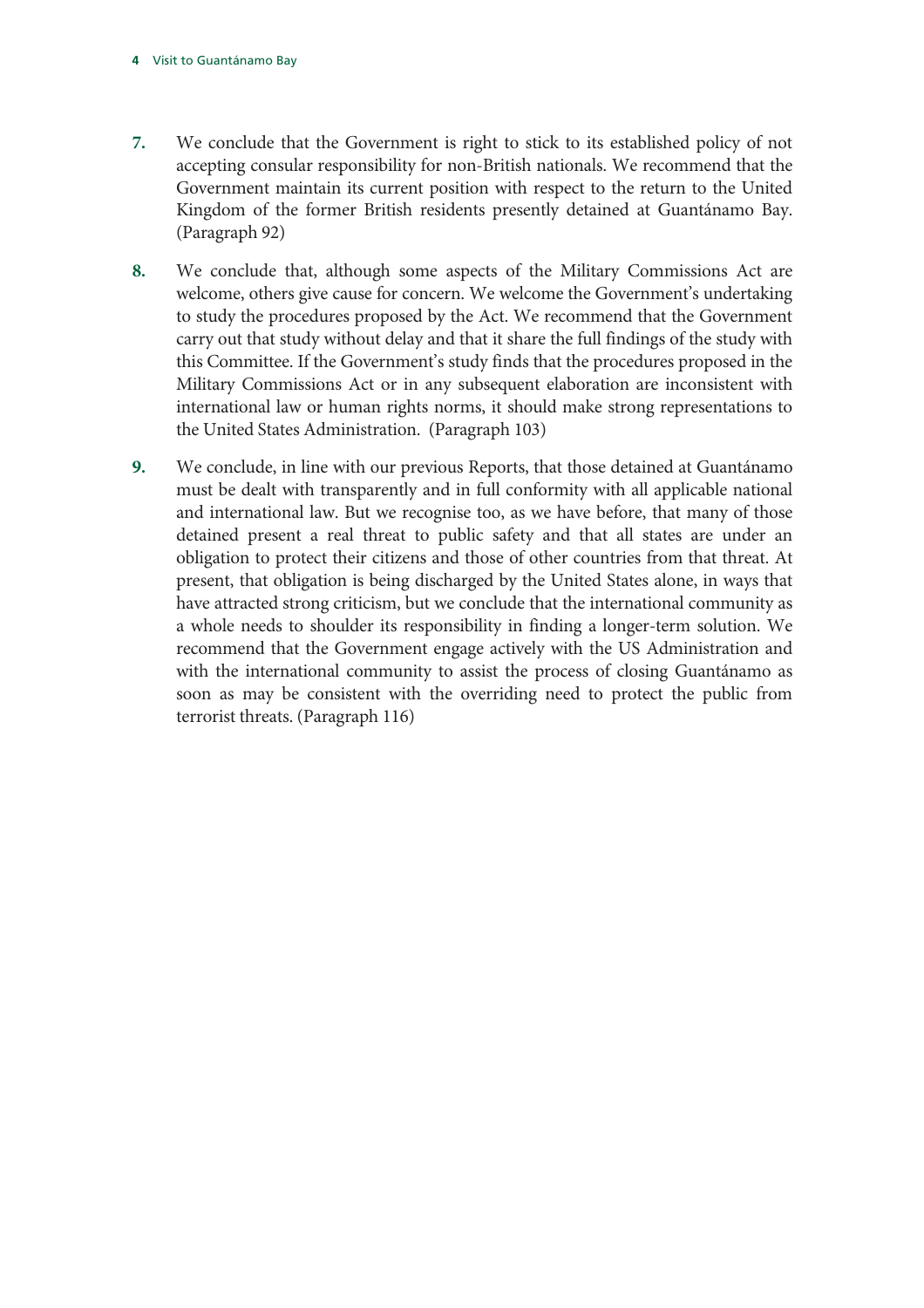### 1 Introduction

1. The Foreign Affairs Committee first commented on the United States detention centre at Guantánamo Bay, Cuba, in its June 2002 Report on Foreign Policy Aspects of the War against Terrorism.<sup>1</sup> At that time, the camp had been in use for a matter of months. Over the following four years, the Committee has continued to take a close interest, commenting in nine further Reports and culminating in a visit to Guantánamo by a group of seven Members in September 2006. Extracts from the previous Reports, and from the relevant government responses, are appended to this Report.2

2. The purpose of this Report is to place on the record a summary of what the group who visited Guantánamo saw and heard and to make a further contribution to the debate on a number of issues relating to the US authorities' continued detention at that base of men classed by it as 'unlawful enemy combatants.' In reaching our conclusions and recommendations, we have drawn on the first-hand experience of those of us who visited Guantánamo and on the extensive body of documentation available on US government web sites. We have also made use of our back catalogue, and have received further evidence from Amnesty International, Human Rights Watch and the Foreign and Commonwealth Office (FCO).

3. This Report does not deal with the detention or interrogation of terrorist suspects in the field, or by the Central Intelligence Agency (CIA); nor does it consider the practice of extraordinary rendition.

4. A number of us visited Afghanistan in November 2006 and were given a copy of the Memorandum of Understanding between the Government of the United Kingdom and the Government of Afghanistan on the transfer of detainees which was signed on 30 September 2006. The Memorandum is published with this Report.<sup>3</sup> It contains some important safeguards, including that in paragraph 3.2 whereby: "The Afghan authorities will ensure that any detainee transferred to them by the UKAF [United Kingdom Armed Forces in Afghanistan] will not be transferred to the authority of another state, including detention in another country, without the prior written agreement of the UK."

5. **We conclude that the Government was right to ensure that persons detained by UK Armed Forces in Afghanistan and transferred to the Afghan authorities cannot be further transferred to the authority of another state, or detained in another country, without the prior written agreement of the United Kingdom. We recommend that the Government in its response to this Report state whether the requirement for such prior written agreement would apply to the transfer to Guantánamo Bay of any person originally detained by UK Armed Forces in Afghanistan including any who may be transferred directly or indirectly to US Forces or agencies. We further recommend that the FCO also set out in its response what steps it is taking to ensure that those detained** 

2 Appendix 2

3 Appendix 3

<sup>1</sup> Foreign Affairs Committee, Seventh Report of Session 2001–02, *Foreign Policy Aspects of the War Against Terrorism*, HC 573, paras 137 to 145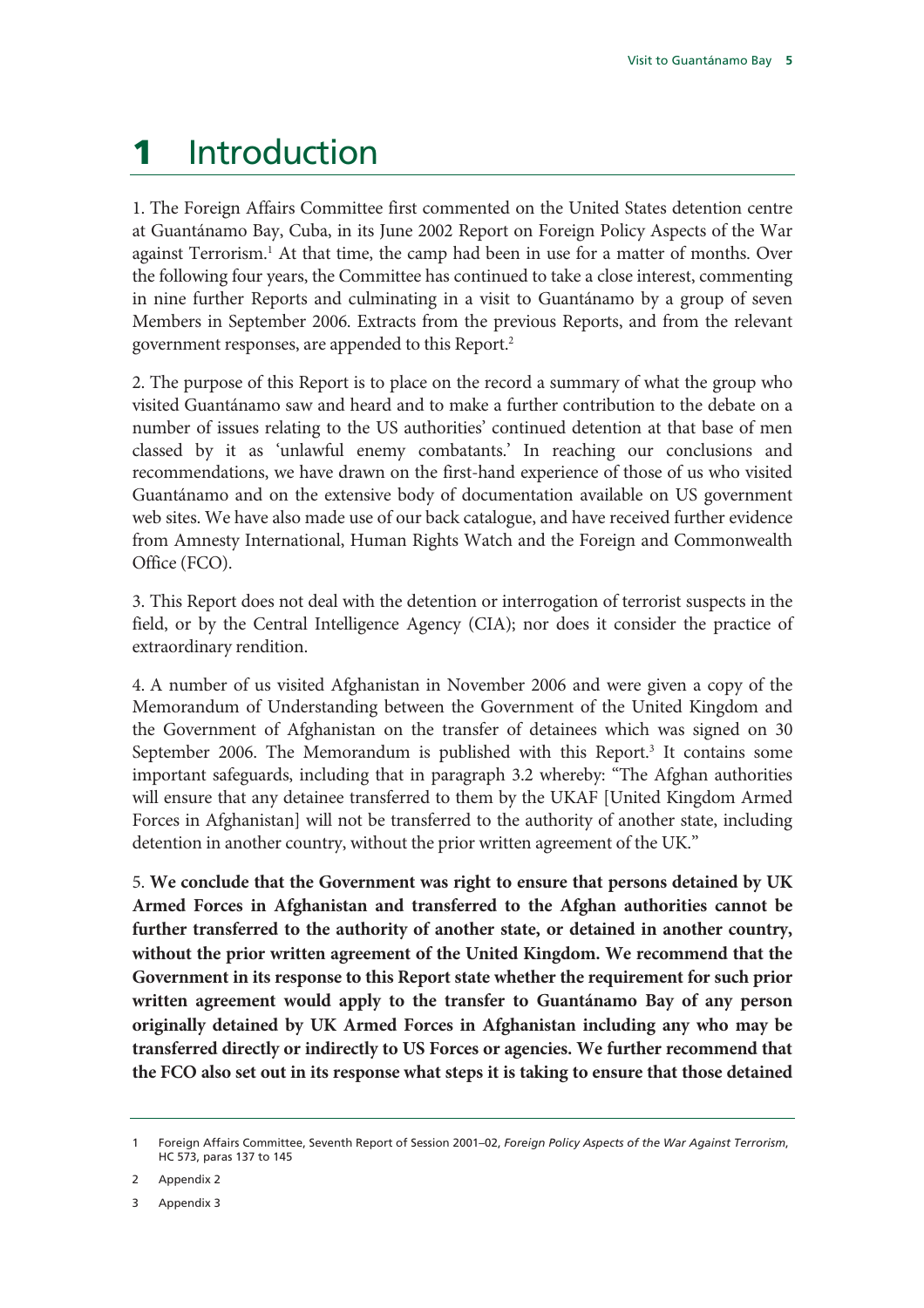#### **by UK Armed Forces in other countries cannot be transferred to Guantánamo Bay without the prior written agreement of the United Kingdom.**

6. Shortly before our visit to Guantánamo, President Bush acknowledged for the first time that a small number of suspected terrorists had been detained, held and questioned outside the United States in a separate programme operated by the CIA.<sup>4</sup> He announced that 14 CIA-held detainees had been transferred to Guantánamo, but their whereabouts or treatment before then are not known to us and—although a matter of great concern—lie outside the scope of this Report. Extraordinary rendition, as distinct from rendition, involves the removal of suspects to countries where they may be subject to interrogation techniques not approved for use by US personnel. Again, this is a matter of great and legitimate concern, on which we have previously commented and into which the Intelligence and Security Committee is currently inquiring,<sup>5</sup> but it lies outside the scope of this Report.

7. We may return to all these issues in our next Report on Human Rights, due in early 2007.

<sup>4</sup> See "President Discusses Creation of Military Commissions to Try Suspected Terrorists", www.whitehouse.gov

<sup>5</sup> Cabinet Office, *Intelligence and Security Committee Annual report 2005–06*, Cm 6864, para 104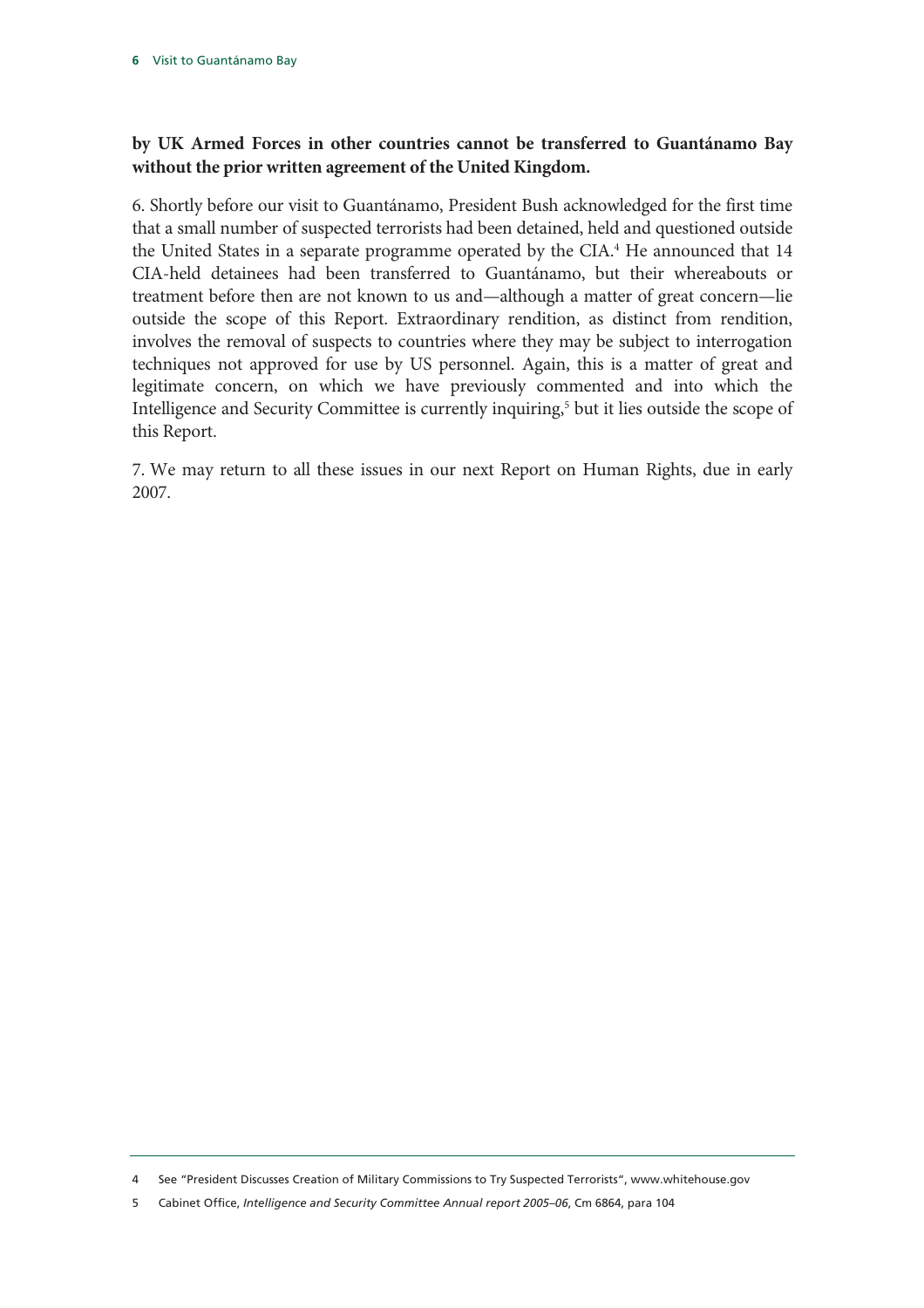## 2 Summary of the visit

#### **Background**

8. Reports of the Foreign Affairs Committee are based on evidence heard in Westminster, on written evidence and on public source material. In addition, they are almost invariably informed by discussions held during a visit or visits to a relevant country or region. The off-the-record exchanges we are able to have on these visits are not referred to directly in our Reports, but they are of great assistance to us in analysing the evidence and in forming our conclusions.

9. We discussed Guantánamo with senior officials in the State Department when we visited Washington DC in March 2006. In the course of that discussion, we raised the possibility of a visit to Guantánamo, so that we might see conditions there for ourselves. We later pursued this request with a senior State Department official when he was in London, and then in correspondence with senior figures in the Department of Defense. Our request was granted and a maximum of seven of us were permitted to visit Guantánamo in September 2006. Those seven were the first members of a national parliament other than the United States Congress to visit the base. We are grateful to the State Department and Department of Defense for facilitating the visit, and to the British Embassy in Washington DC both for setting up the visit and for accompanying us on it.

#### **Itinerary**

10. The seven members who visited Guantánamo were Mike Gapes (Chairman, Lab), Fabian Hamilton (Lab), Paul Keetch (Lib Dem), Eric Illsley (Lab), John Maples (Con), Greg Pope (Lab) and Sir John Stanley (Con). They were accompanied by the Clerk of the Committee. The visit to Guantánamo took place on 20 September and was both preceded and followed by meetings in Washington DC.

11. In Washington, the group met senior State Department officials, senior Department of Defense officials, Senators Richard Lugar and Lindsey Graham, the International Committee of the Red Cross, and the British Ambassador. A full itinerary is appended to this Report.<sup>6</sup>

12. The group spent a full day at Guantánamo. It was accompanied on the flight from Andrews Air Force base by Rear Admiral Harry B Harris Jr, Commander of the Joint Task Force (JTF) Guantánamo. Members received a full briefing from JTF officials and then toured the facility. In outline, the itinerary was as follows:

- briefing at JTF Headquarters
- lunch with JTF personnel; view display of detainee rations
- Camp Delta:
	- Camp I (medium security);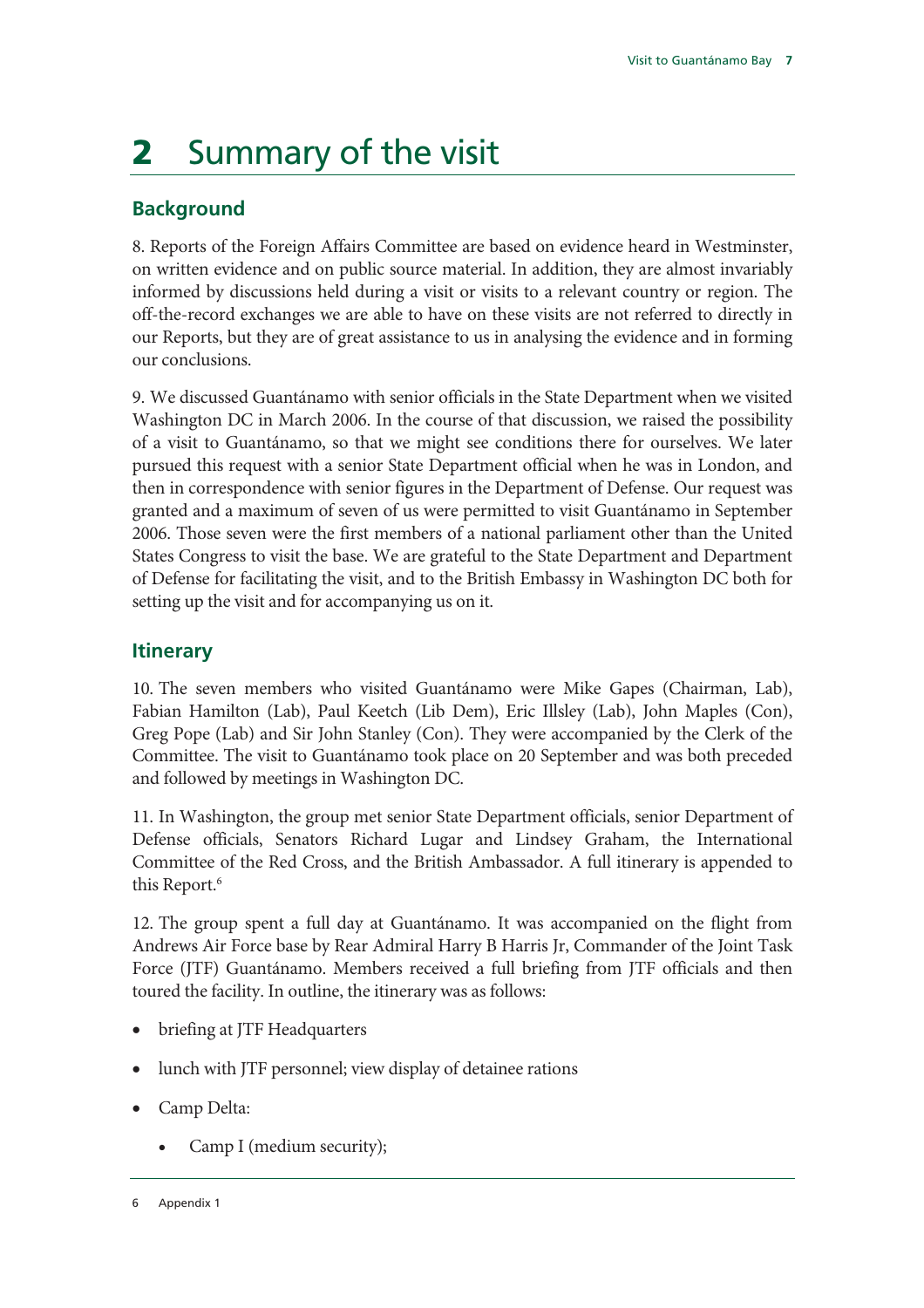- Camp IV (low security);
- Camp V (high security), including interrogation wing;
- Camp VI (high security) (not then open);
- medical facilities
- view of former Camp X-Ray (closed)

13. Apart from US Joint Task Force personnel, the only people who are permitted to meet detainees are their lawyers and the Red Cross. Having consulted the International Committee of the Red Cross before the visit, we accepted their advice that it would be contrary to the provisions of Common Article 3 of the Geneva Conventions for us to meet detainees. We recognise that we did not, therefore, hear at first hand the complaints of the detainees about the conditions in which they are held. However, a number of former detainees have written in detail about their experiences, and non-governmental organisations such as Amnesty International have collated and presented such information, also in detail. It is also the case that the only alternative to visiting Guantánamo without access to detainees would have been not to visit Guantánamo, and thus not to have been able to make this Report to the House.

#### **Description of Guantánamo Bay detention centre**

#### *History of Guantánamo Bay naval base*

14. The US Naval Base at Guantánamo Bay is the oldest outside the continental United States, and the only one in a country with which the United States does not have full relations.7 In 1903, the United States leased 45 square miles of land and water at Guantánamo Bay for use as a coaling station for its fleet. A 1934 treaty reaffirming the lease granted Cuba and her trading partners free access through the bay, modified the lease payment from \$2,000 in gold coins per year to the 1934 equivalent value of \$4,085, and added a requirement that termination of the lease requires the consent of both the US and Cuban governments, or the abandonment of the base by the US. We were informed that the annual payment is still made to the Cuban government, although the account into which it is paid has remained untouched for many years.

15. US relations with Cuba remained stable through the two world wars and the periods between and did not significantly change until the revolution of the late 1950s. Cuban territory outside the base was declared off limits to US servicemen and civilians on 1 January 1959. When the US severed diplomatic relations with Cuba two years later, several thousand Cubans sought refuge on the base. In September 2006, 56 Cubans still lived and worked on the base permanently, and we were told that three elderly Cuban men who had worked there since before the revolution still crossed from Cuban territory into the base each day. Current US policy is to return any Cuban who enters the base illegally.

16. The base is located on both sides of an estuary, with no land or bridge link between the two parts. The airstrip is on the West side; most of the other facilities are to the East.

<sup>7</sup> See www.nsgtmo.navy.mil/htmpgs/gtmohistory.htm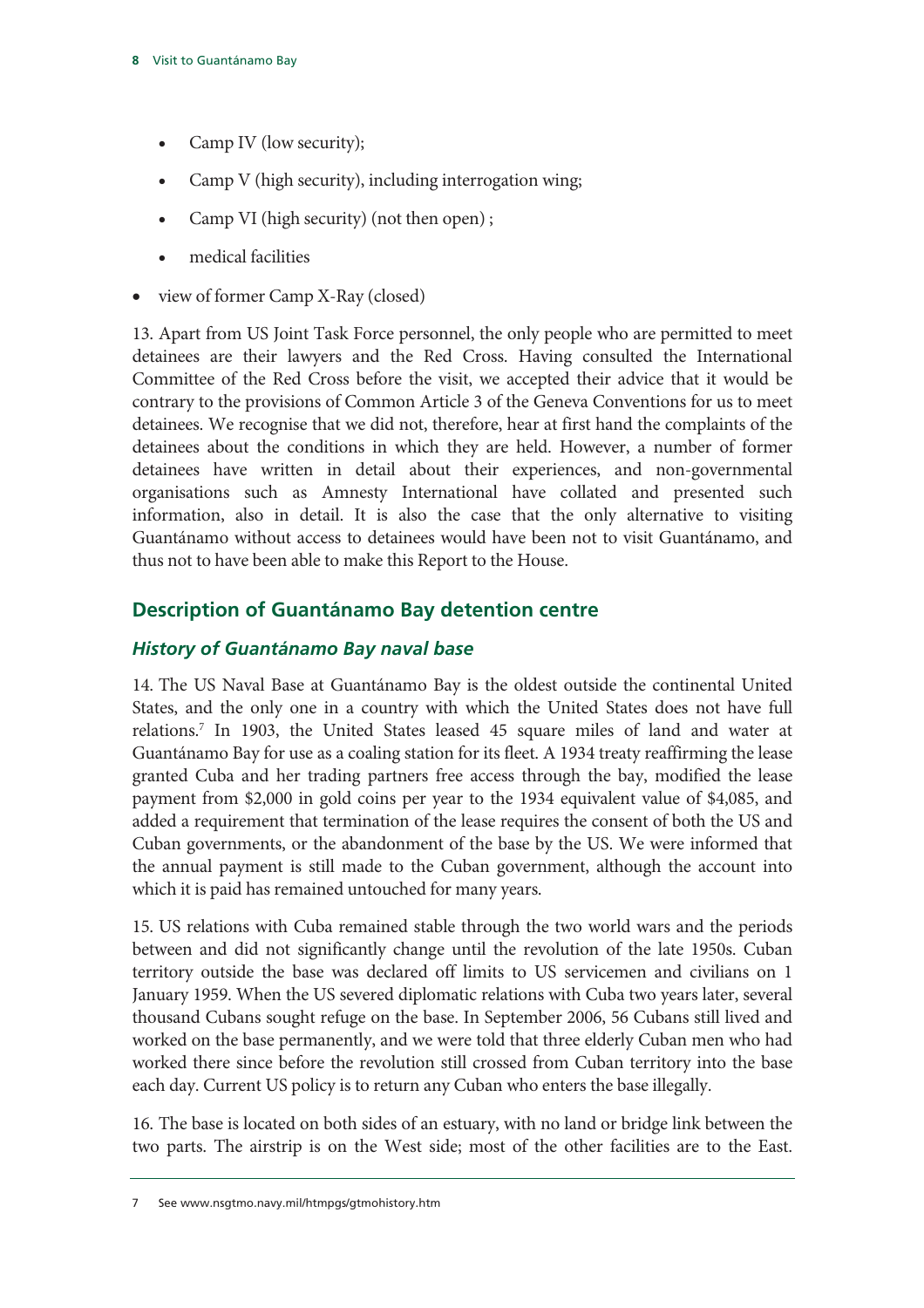Transit between the two is by ferry. Cuban vessels also use the estuarial waters, although they do so only in small numbers—roughly six to eight vessels monthly. On land, a fence delineates the base boundary. There is a crossing-point to the North-East.

17. In February 1964, Cuban authorities cut off water and access to the base in retaliation for several incidents in which Cuban fishermen were fined by the US government for fishing in Florida waters. Since then, the base has been totally self-sufficient, with its own power and water sources. We were told that there are regular, monthly meetings between US Naval and Cuban military authorities to resolve any issues that arise regarding the base; these are the only acknowledged official contacts between the two governments.

18. In 1991, the naval base's mission was expanded when 34,000 Haitian refugees transited through Guantánamo Bay. Some were granted asylum in the US; others were returned to Haiti. A special detention facility—Camp Bulkeley—was constructed to house several hundred Haitians who were HIV-positive. Some remained there for up to eighteen months, until a US court declared their detention to be unconstitutional and the camp was closed in June 1993. In late August and early September 1994, the refugee population climbed to more than 45,000 and the Pentagon began preparing to house up to 60,000 migrants on the base. This was the period when Camp X-Ray was originally constructed, as one of several temporary holding facilities for Cuban and Haitian migrants.

19. The last Haitian migrants departed the base in late 1995, and the last Cuban migrants left in early 1996. After then, the base was used to hold illegal Chinese migrants being smuggled into the United States, who had been intercepted at sea. However, the naval role of the base declined when the US Navy Fleet Training Group relocated to Mayport, Florida, in July 1995 and the shore maintenance facilities were closed down. Now, the main roles of the naval base are support of counter-narcotics operations in the Caribbean, and provision of hurricane warnings.

20. The base took on a new role in 2002, when Camp X-Ray—by then the only remaining detention facility on the base—was reopened to receive 'enemy combatants' detained in Afghanistan. Since then, the Joint Task Force Guantánamo has become the most important operation at the base. There are approximately 1,000 military and 300 civilian JTF personnel at the base, comprising just part of up to 9,500 US personnel at Guantánamo, many with their families. The resident population includes 2,300 foreign workers, as well as the detainees. We were told at the time of our visit that the number of detainees was approximately 455, of whom the US was prepared either to release or to transfer about 130. In December 2006, following several transfers of detainees to their countries of origin, the latest official figures given by the Department of Defense were 395 detainees remaining in custody, of whom 85 were eligible for release or transfer.<sup>8</sup>

21. As noted above, the group who visited the base had a full tour of the different camps and other facilities. We summarise below what the group saw.

<sup>8 &</sup>quot;Detainee Transfer Announced", Department of Defense news release 1287–06, 17 December 2006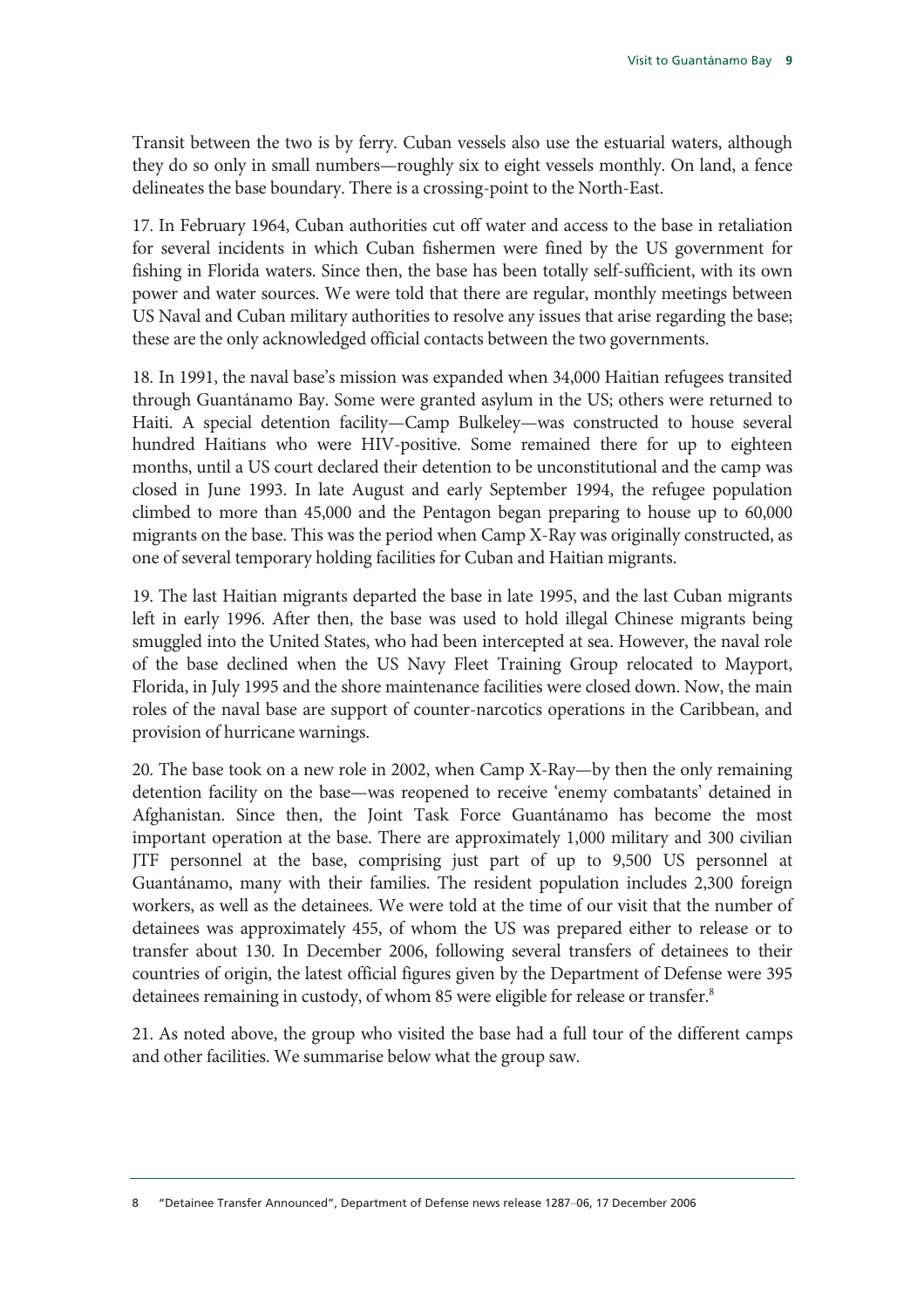#### *The Committee's visit*

22. Having had a full day of very detailed discussions in Washington DC, the group arrived at Guantánamo Bay at about 09.30 on 20 September and departed at about 16.30. Members were briefed on the role of the US Naval Base *en route* from the airstrip to the Joint Task Force Headquarters. At the Headquarters, Admiral Harris and other JTF personnel gave the group a presentation and answered questions. The issues we discussed are considered in detail later in this Report. Those of us who went on the visit were impressed by the openness of Admiral Harris and his team, and by their willingness both to answer our questions and to engage in frank discussion of the issues.

23. Before lunch, we viewed what we were told was a typical day's rations for a detainee. Several times during the visit, we were informed that all detainees are offered 4,200 calories of *Halal* food daily and that most have put on weight since arriving at Guantánamo. We were told that some are clinically obese.<sup>9</sup> All the camps have exercise facilities, although these vary greatly in size, according to the category of prisoner. Individual cells are too small to provide detainees with much scope for vigorous exercise.

24. The group then visited Camp Delta. Although all detainees in Camps I to III in Camp Delta are classified to varying degrees as 'non-compliant', some have been granted certain privileges. Fully non-compliant detainees are issued with orange clothing and a minimum of other items; these include sandals, basic bedding, a prayer cap, a prayer mat and a copy of the Quran. The group also saw 'suicide smocks', which are made of material which breaks when pressure is applied and are used, we were told, to prevent detainees from harming themselves. Detainees may by compliant behaviour earn privileges; these include being issued with beige clothing, more bedding, a traditional Islamic prayer rug, ear plugs and personal sanitary items. The detainees are under constant surveillance and electric lighting is on permanently.

25. The Camp is split into six sub-camps, numbered I to VI. Camps I to III date from 2002 and hold high-security prisoners. We went into Camp I, which was closed at the time of the visit for repairs. We were told that detainees had discovered they could remove part of the plumbing system in each cell to fashion weapons and that these had been used to attack guards; the plumbing was therefore being replaced.

26. Camps I to III are of predominantly wire cage construction, but with concrete floors, hard roofs and protection from the elements. Each block houses up to 48 detainees, in two rows of 24 cells. At the end of each block are showering and basic exercise facilities. The cells are small, about 2 metres by 1.5 metres. They are equipped with a fixed bunk and basic sanitation. An arrow set into each bunk points to Mecca.

27. At the end of the block visited by the group was a recreation area, with four shower cubicles and a number of exercise yards, some containing basic gym machinery. Each yard is enclosed by wire. In several places, camouflage netting has been arranged to provide a little shade. Two further wire fences, to one of which heavy-duty fabric has been attached to block any view, mark the perimeter of the camp. Watch towers stand in the strip between the two fences.

<sup>9</sup> See "A Growing Threat at Guantanamo? Detainees Fatten Up", *ABC News*, 3 October 2006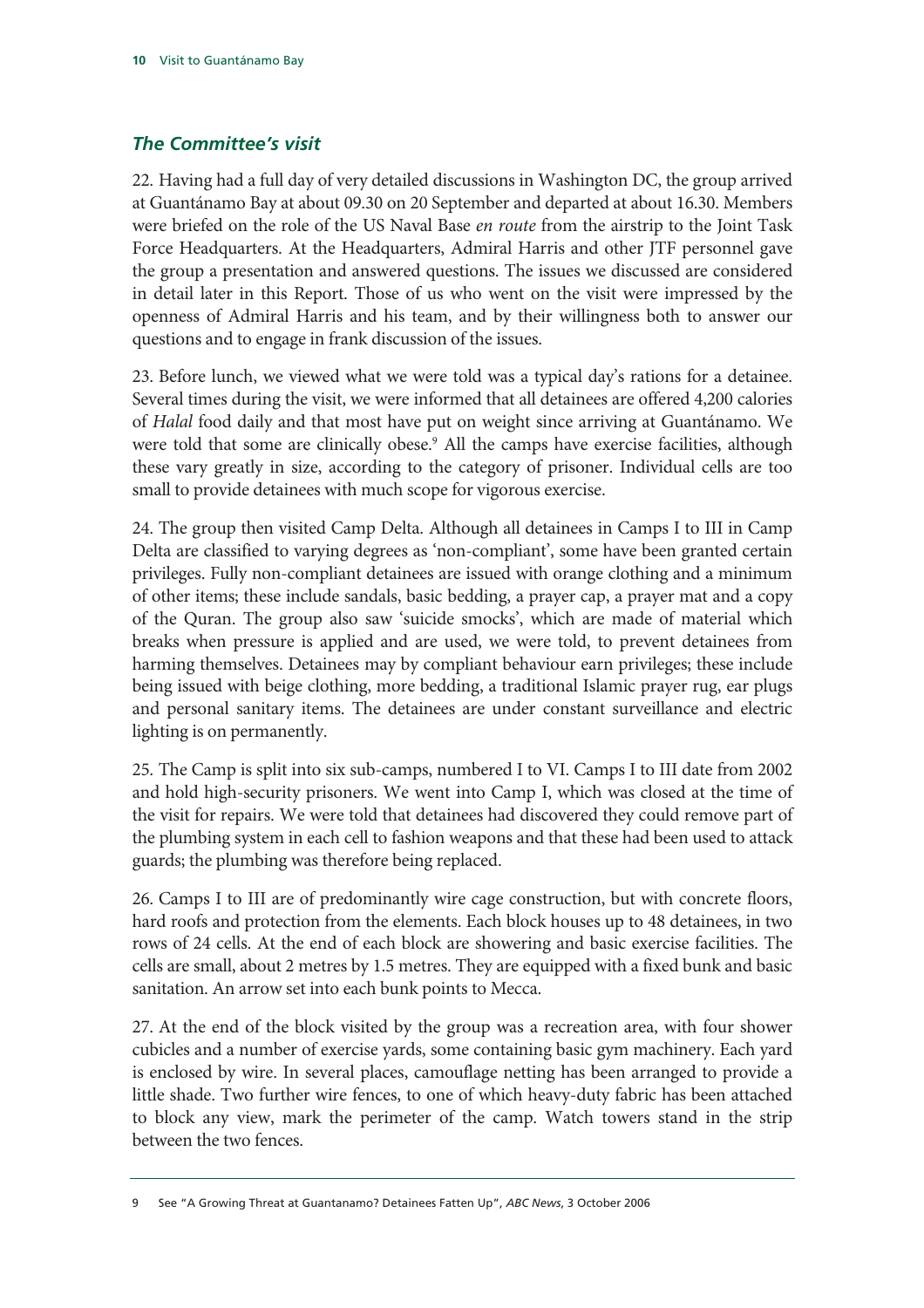28. The group next visited Camp IV, which is classed as medium-security and houses 'compliant' detainees. The camp is a series of single-storey blocks arranged around an exercise area. Detainees are accommodated in dormitories with up to ten conventional beds and mattresses; lights are dimmed at night. They eat and pray communally and are permitted to wear white clothing. Among the additional items they are issued with are board games; they also have access to more extensive physical recreation areas, including soccer, volleyball and basketball pitches, as well as table tennis and gym equipment; television is sometimes available. There are several outdoor association areas in this camp; these have shade, benches and tables. At the time of our visit, detainees appeared to have free access to these areas and the dormitories appeared to be unlocked. However, fewer than one in ten detainees were accommodated in Camp IV at the time of our visit.

29. Camp V is a maximum-security block of more conventional construction, being based on the 'Indiana model' prison. It was opened in 2004. About 100 prisoners are housed in four, two-storey wings. Cells are slightly larger than those in Camps I to III and the sanitation is less basic. All walls, floors and doors are of solid construction, which greatly reduces the scope for detainees to converse without being overheard. Guards look into each cell every few minutes, and also monitor them using cameras. Prisoners may summon a guard by using a microphone built into each cell, which communicates directly with the control room. Some cells are equipped for disabled detainees; a large number of those held at Guantánamo have disabilities, mostly as a result of losing a limb in an explosion or in combat.

30. This camp also houses the interrogation facilities. The group witnessed by closedcircuit television an interrogation being conducted. The detainee, wearing a beige uniform which indicated he was compliant to a degree, was seated on an upholstered chair. His hands were free, but one ankle was secured to a metal ring set into the floor and he was wearing a heavy belt, which is used to restrain detainees when they are moved between their cells and other rooms. A soft drink was next to him. We were told that the detainee was free to ask for food and drink to be sent in and that he was also free to end the interview at any time.

31. The group visited an interrogation room. The furniture was plusher than the type depicted in photographs available on the internet.<sup>10</sup> The room was also equipped with a table, two ceiling-mounted video cameras, a television set and a DVD player. There is a panic button to summon help if the interviewer feels threatened.

32. Outside Camp V, there are individual recreation pens, each measuring ten by eighteen feet. Prisoners held in Camp V are not allowed to associate and at the time of our visit they were conducting shouted conversations from their cells.

33. Camp VI, which we were told cost \$37 million to build, opened at the end of 2006. Like Camp V, it is based on a US penitentiary, in this case the 'Michigan model'; however, unlike Camp V, it was designed as a medium-security facility. It has since been reconfigured for use as a maximum-security block and it was clear when we visited that this has required substantial additional work. The camp has eight two-storey wings or 'pods' accommodating about 22 prisoners each, opening onto full-height association areas.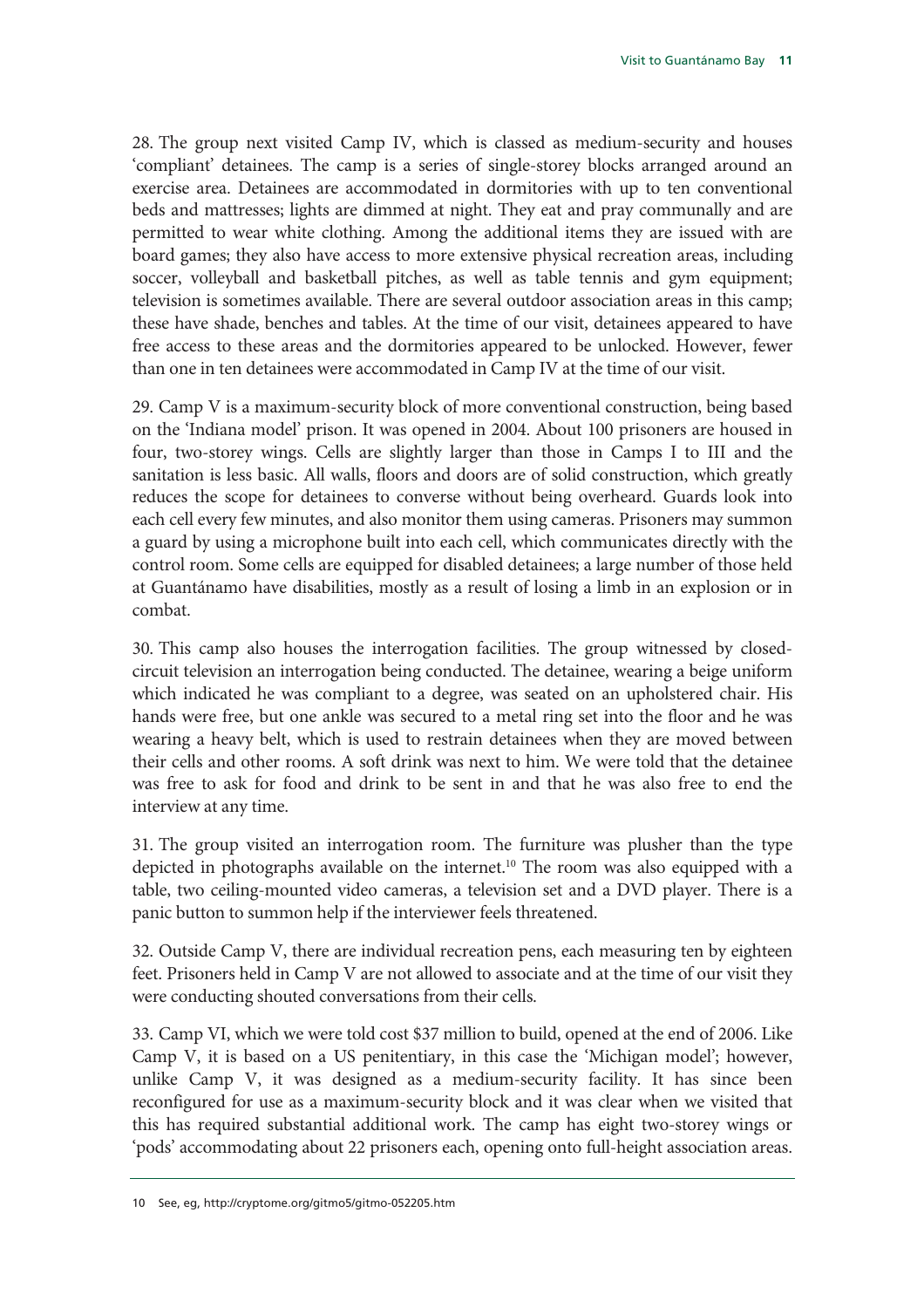A high-tech central monitoring and control room makes use of the many remote-control cameras to supervise the pods using minimum numbers of guards. The intention is to close Camps I to III once Camp VI is fully open, and after more of those eligible for release or transfer have left.

34. Many contemporary articles about Guantánamo continue to refer mistakenly to the entire existing facility as 'Camp X-Ray'. Photographs and film of detainees at Camp X-Ray are also regularly used in media coverage of stories about Guantánamo Bay. However, as we saw for ourselves, Camp X-Ray is no longer used for housing detainees and has not been so used since 2002. Detainees are now housed in much more modern facilities.

35. The group visited the detention hospital at Camp Delta. Most of the 100 medical staff are drawn from US Naval units and their average tour of duty is six months. Their mission was described to us as "to provide the best possible care for our detainees." Initially, medical staff dealt with many battlefield injuries as the detainees arrived from Afghanistan. Now, chronic conditions prevail over the acute. Typical complaints presented by detainees are gastro-enteric, muscular-skeletal or ear, nose and throat. Much dental work is carried out. There is also a clinic, in a separate building, which receives about 300 visits monthly.

36. The hospital has two wards, each with nine beds, and two single-bed rooms for infectious cases. About 100 x-ray examinations are made each month, mostly for routine reasons such as screening for tuberculosis. The operating theatre has carried out 150 procedures.

37. Next, the group visited the Behavioural Health Unit (BHU). This provides in- and outpatient services for psychiatric patients. The percentage of detainees in Guantánamo exhibiting psychiatric problems is comparable to that in the US prison population as a whole. About one fifth of the detainees have had a diagnosis of one or more of a variety of psychiatric conditions, but not all require treatment. Four percent of detainees receive medication for a psychiatric condition.

38. The Unit also assesses hunger strikers to discover their motivation. However, there are 'firewalls' between the Unit and the rest of the Joint Task Force. For example, patient confidentiality can be broken only in the case of overriding need, to prevent loss of life. A separate team of psychiatrists—the behavioural science consultation team, referred to by the acronym 'biscit'—monitors interrogations at Camp V. We were told that it would not be appropriate for the BHU staff to confuse their patient care role by becoming involved in the interrogation process.

39. In our view, the full day spent at Guantánamo by seven of us was an invaluable opportunity to witness at first hand the conditions which prevail there, and to ask questions of some of those directly involved in the detention, interrogation or care of the prisoners. The JTF personnel whom we met were very open and gave full answers to our many questions. We do not suppose that we were able to see everything, but we are satisfied with the access that we were given, which we were told was equal to that given to members of the United States Congress.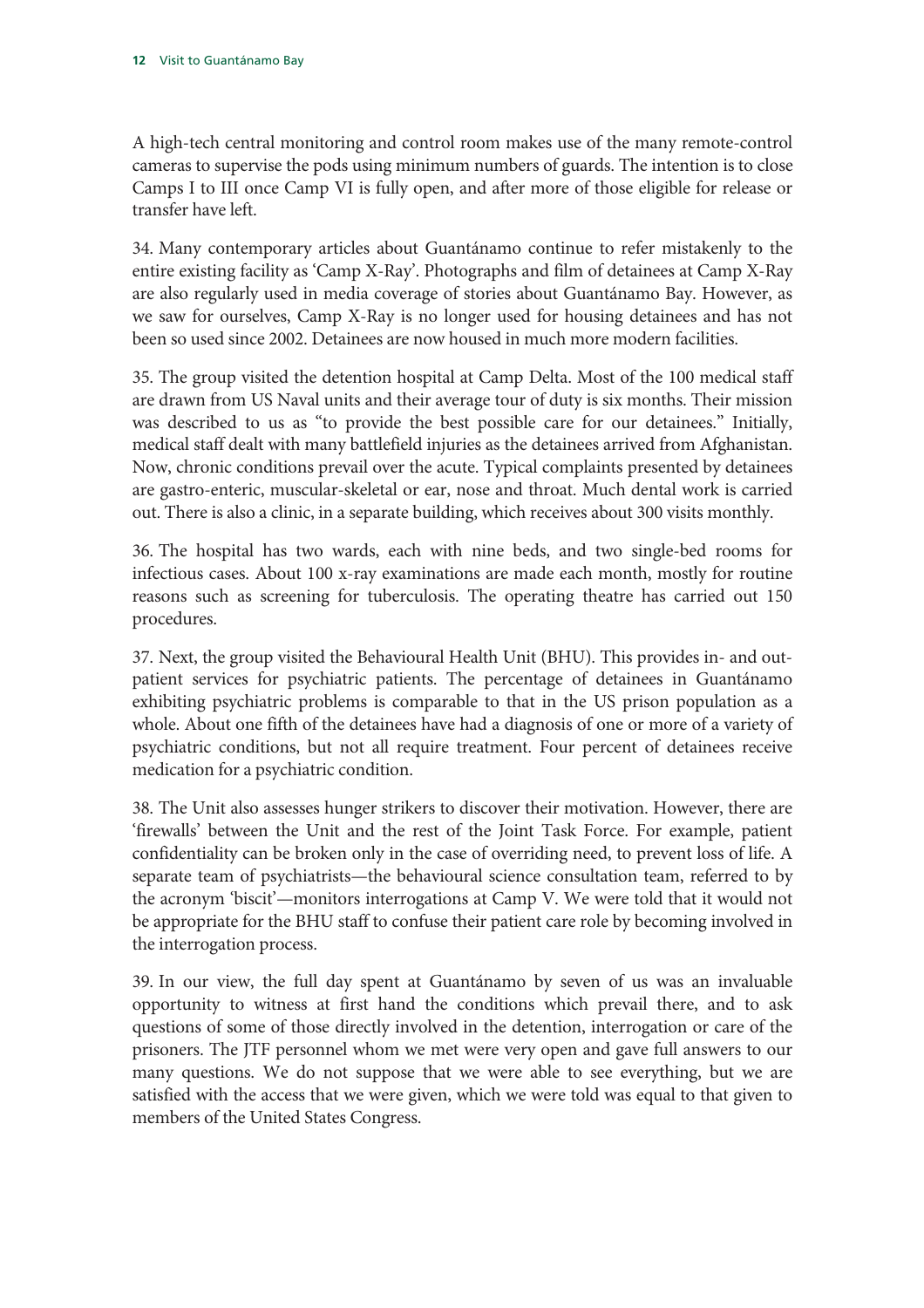## 3 Treatment of detainees

#### **Conditions of detention**

40. The image of Guantánamo that prevails is of inmates kneeling in the dirt, shackled and hooded at Camp X-Ray in 2002. Although such images are still used to illustrate articles about Guantánamo in the press, on the evidence of our visit they are no longer an accurate picture. Detainees in Camps V and VI are housed in accommodation which is comparable to that at modern high-security prisons in the USA. The accommodation in Camp IV is reminiscent of a basic military barracks from national service days, with a series of singlestorey dormitory huts surrounding a recreation area. The accommodation at Camps I to III, which we describe at paragraphs 23 to 25 above, has no real equivalent in other modern institutions. However, the facilities, as distinct from the physical fabric, are no worse than those in Camp V.

41. Food, sanitation, medical care and psychiatric care all appeared to us to be of a high standard. Facilities for worship are provided, including in each cell and in each exercise area an arrow pointing to Mecca, for every detainee a copy of the Quran and other religious items, and for compliant detainees a traditional Islamic prayer rug.<sup>11</sup> The call to prayer is broadcast at the appropriate five times daily, although we were told the prisoners prefer to be called by their own mullahs, and that they make a point of responding to the mullahs' calls and not to those provided by the camp authorities.

42. Amnesty International told us that, in their view, the conditions in which detainees are held at Guantánamo breach international law.

While some detainees have been transferred to a section where they have more outof-cell time and contact with other detainees, most continue to be confined to small cells with little contact with other inmates and minimal opportunities for exercise. Some detainees are held in extreme isolation in Camp V: a segregation block apparently modelled on 'supermaximum' security prisons in the USA. The Committee against Torture is concerned about the 'extremely harsh regime imposed in detainees in 'supermaximum prisons''. Inmates in Camp V are reportedly held for up to 24 hours a day in solitary confinement in small concrete cells. They are allowed out of their cells three times a week for a shower and exercise, although reportedly this is often reduced to once a week. Such conditions fall short of UN minimum standards which provide that prisoners should receive at least one hour of exercise daily. Prisoners in Camp V are reportedly subjected to 24 hour lighting, which US courts have held to be 'cruel and unusual' in US mainland segregation units.12

43. In fact in one respect the situation is worse than described by Amnesty. As noted above, 24-hour lighting applies throughout Camp Delta, not just in Camp V, although it is dimmed at night in Camp IV. When we raised this, we were told that it was to allow guards to verify at all times of the day that a prisoner is alive, and thus to prevent suicides. In other

<sup>11</sup> See "Joint Task Force Respects Detainees' Religious Practices", *American Forces Press Service*, 29 June 2005. The Committee was told that only one detainee professes not to be a Muslim.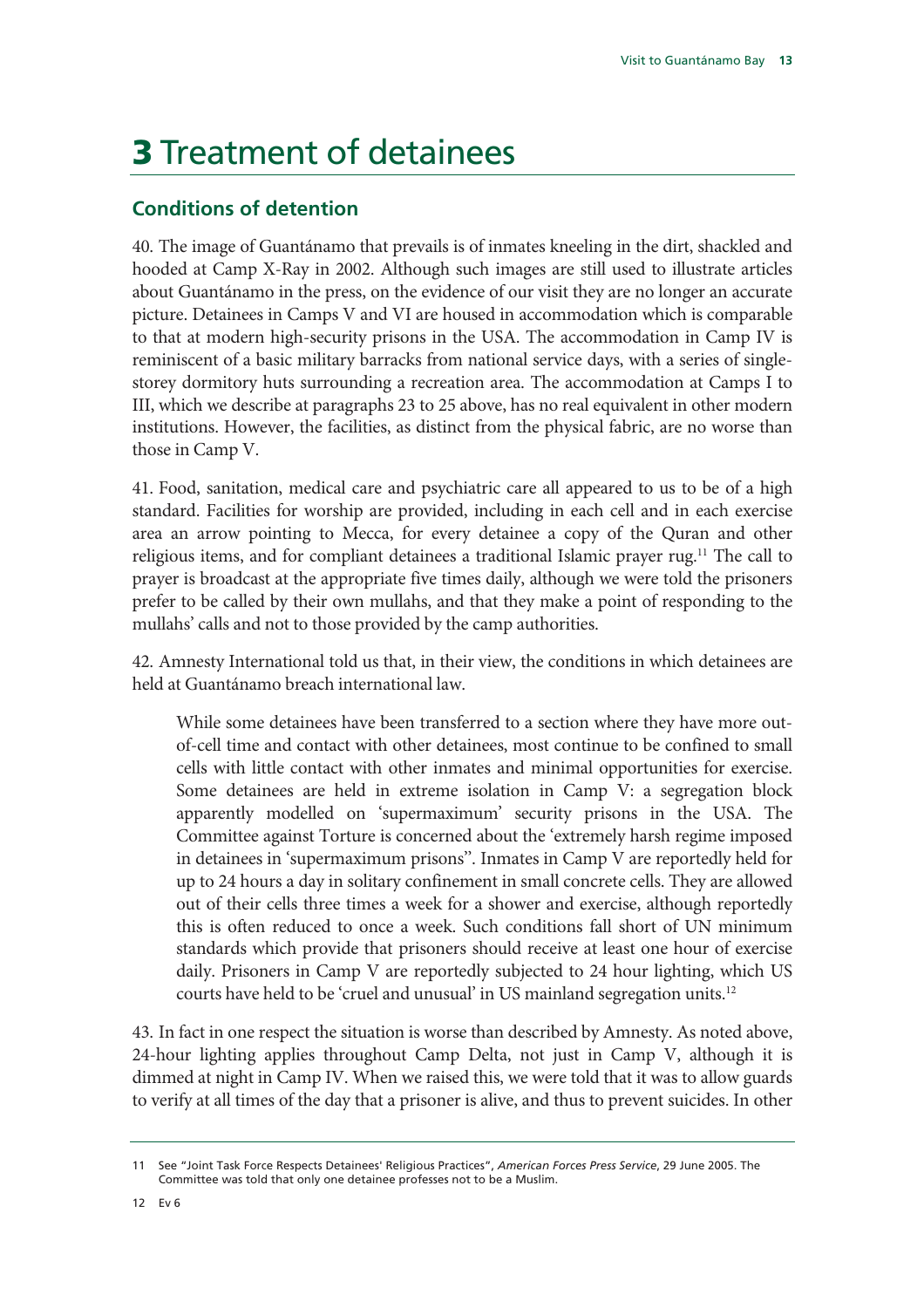respects, however, our impression is more favourable than Amnesty's. We would not describe Camp V as holding prisoners in "extreme isolation." When we visited Camp V, detainees were conversing loudly and constantly. They were separated, but not isolated. We were assured—although we could not verify this—that all prisoners at Guantánamo are given opportunities to exercise for at least two hours daily, and we noted that every cell has its own washing facilities.

44. In order to provide ourselves with a reference point in relation to the conditions at Guantánamo, we visited Belmarsh maximum security prison in London in November 2006. Belmarsh provides the closest comparison in the United Kingdom to Guantánamo, as it was used between late 2001 and early 2005 to house up to twelve detainees, who like those held at Guantánamo were imprisoned without trial. The prison has a High Security Unit, which usually holds 35 category 'A' prisoners who have been assessed as presenting a heightened risk of escape.

45. The Prison Service told us that:

After a short spell in the High Security Unit, the detainees were located at Belmarsh on Houseblock 4. They were subject to the same regime applicable to all prisoners on the Houseblock. This regime permitted daily exercise (with others) in the open air subject to weather conditions permitting, association, attendance at education, attendance at religious worship, attendance at the library etc. On average the detainees were out of their cell for around seven hours per day.13

Prisoners at Belmarsh also had access to the print and broadcast media, although not to the internet. It is the case, therefore, that although the physical conditions in which detainees were held in Belmarsh were broadly similar to those in which detainees are held in Camp V at Guantánamo Bay, the detainees at Belmarsh enjoyed substantially more time and space for exercise, greater opportunities for association, and greater access to education, library and news facilities.

46. **We conclude that, having visited both Guantánamo and Belmarsh, the facilities at Guantánamo are broadly comparable with those at the United Kingdom's only maximum security detention facility, but the conditions are not. Guantánamo scores highly on diet and on health provision; but it fails to achieve minimum United Kingdom standards on access to exercise and recreation, to lawyers, and to the outside world through educational facilities and the media.** 

#### **Interrogation of detainees**

47. We spent considerable time during our visit discussing the US forces' use of interrogation techniques. Interrogations at Guantánamo may be carried out by personnel from a range of US agencies and have allegedly been carried out by members of other countries' agencies too.<sup>14</sup>

<sup>13</sup> Ev 13

<sup>14</sup> See the 'Tipton 3' dossier at www.ccr-ny.org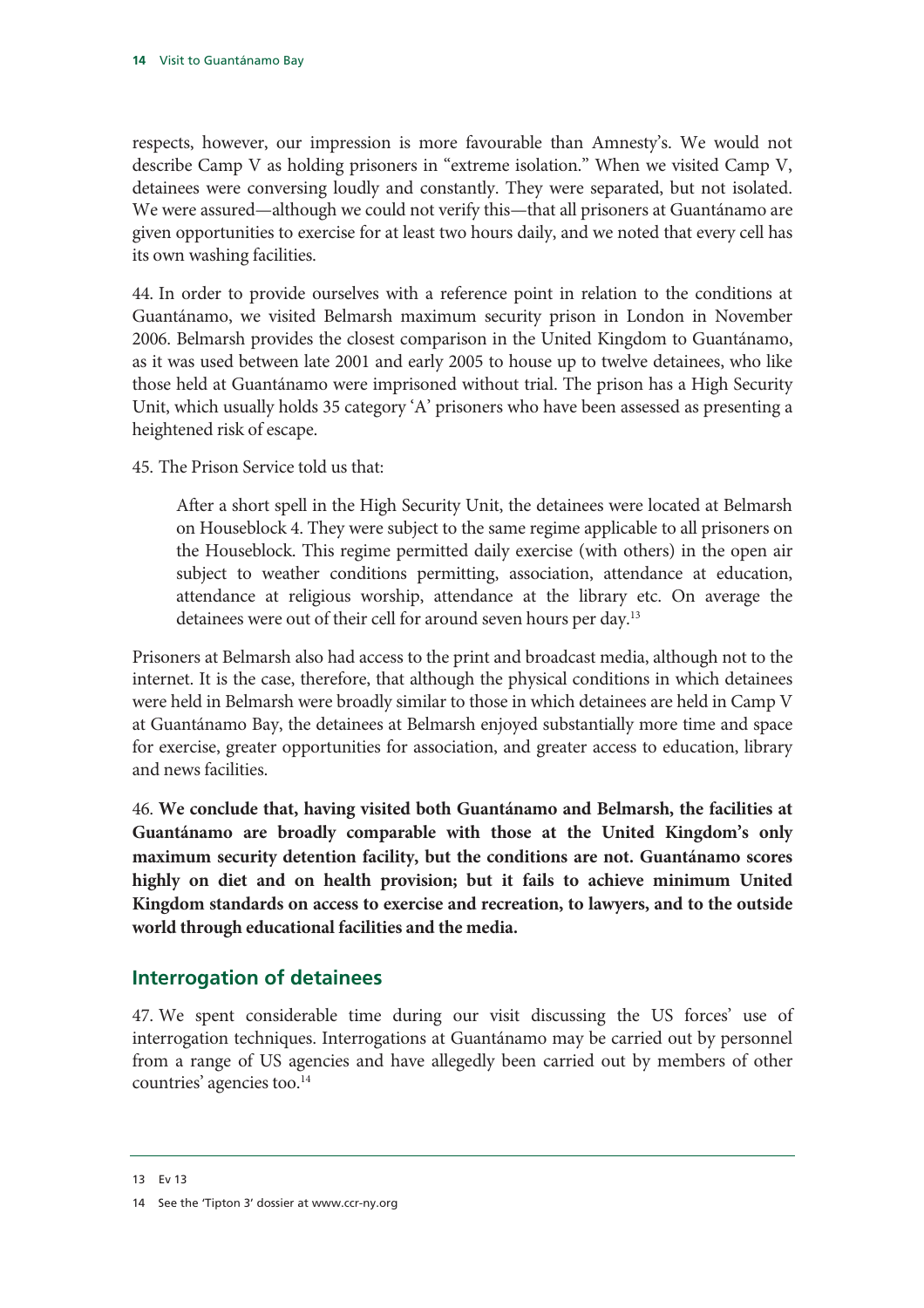48. On 6 September 2006, the US Department of Defense published Army Field Manual FM2-22.3, on Human Intelligence Collector Operations.<sup>15</sup> The manual is a very detailed document, which runs to 384 pages. Chapter 8 describes the interrogation techniques that may be used by US Army personnel. We were assured that interrogations by the Joint Task Force at Guantánamo are currently conducted in full accordance with the manual.

49. The manual does not, however, apply to interrogations carried out by the Central Intelligence Agency, which we were told practises additional techniques. These techniques have not been published, but their existence has been referred to in court documents deposited by the Administration.16 The CIA's previous 'High Value Terrorist Detainee Program' has been acknowledged by President Bush<sup>17</sup> and by intelligence chief John Negroponte,<sup>18</sup>—both of whom noted the vital intelligence thereby gained—and the right of the CIA to run such a programme in future has been given statutory effect by Congress in passing the Military Commissions Act 2006.19 Senior members of Congress were briefed on the past use by the CIA of techniques other than those in the field manual, and we were told that they will continue to be briefed on any future use of such techniques.

50. The Army Field Manual sets out eighteen permitted interrogation techniques, which it refers to as "approach techniques." We summarise these techniques below, using only the terms in which they are described in the manual.

- DIRECT APPROACH: In using the direct approach, the HUMINT [human intelligence] collector asks direct questions … a HUMINT collector might offer the source coffee or cigarettes to reward his cooperation.
- INCENTIVE APPROACH: The incentive approach is trading something that the source wants for information. … On one extreme, the exchange may be a formal cash payment for information during some contact operations while on the other extreme it may be as subtle as offering the source a cigarette.
- EMOTIONAL APPROACHES: The HUMINT collector employs verbal and emotional ruses in applying pressure to the source's dominant emotions. He then links the satisfaction of these emotions to the source's cooperation. … The following are types of emotional approaches.
	- *Emotional Love Approach*: The HUMINT collector focuses on the anxiety felt by the source about the circumstances in which he finds himself, his isolation from those he loves, and his feelings of helplessness.
	- *Emotional Hate Approach*: The HUMINT collector must clearly identify the object of the source's hate and, if necessary, build on those feelings so the emotion overrides the source's rational side.

<sup>15</sup> The full text of the manual is available at www.fas.org/irp/doddir/army/fm2-22-3.pdf

<sup>16 &</sup>quot;US Seeks Silence on CIA Prisons", *Washington Post*, 4 November 2006

<sup>17</sup> In his speech of 6 September 2006; see www.whitehouse.gov/news/releases/2006/09/20060906-3.html

<sup>18</sup> See www.dni.gov/announcements/content/TheHighValueDetaineeProgram.pdf

<sup>19</sup> See "President Bush Signs Military Commissions Act of 2006", www.whitehouse.gov/news/releases/2006/10/20061017-1.html, 17 October 2006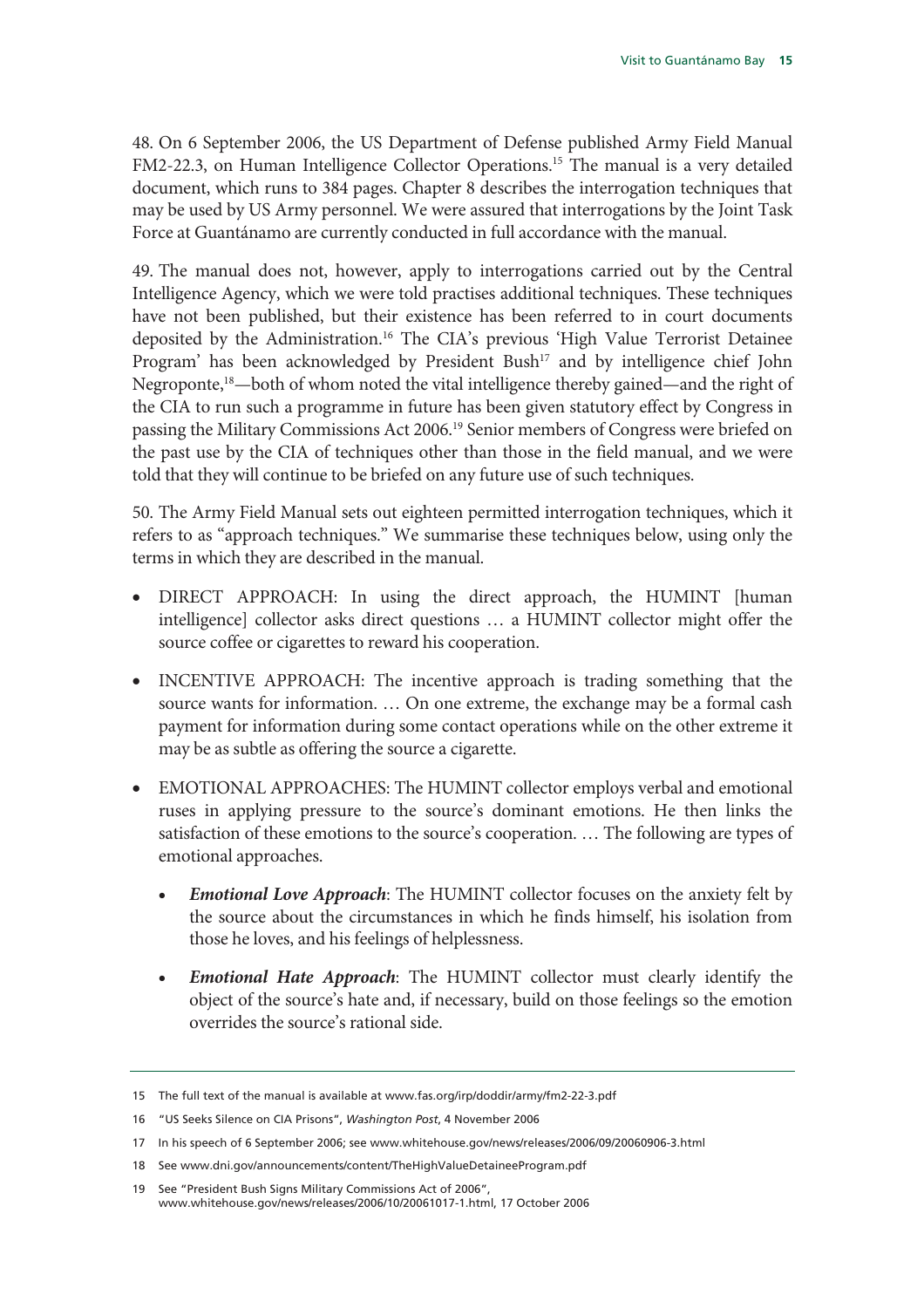- *Emotional Fear-Up Approach*: In the fear-up approach, the HUMINT collector identifies a preexisting fear or creates a fear within the source. He then links the elimination or reduction of the fear to cooperation on the part of the source. The HUMINT collector must be extremely careful that he does not threaten or coerce a source. Conveying a threat may be a violation of the UCMJ [Uniform Code of Military Justice]. … It is often very effective to use the detainee's own imagination against him. The detainee can often visualize exactly what he is afraid of better than the HUMINT collector can express it. … The 'fear-up' approach is frequently used in conjunction with the emotional love or hate approaches.
- *Emotional Fear-Down Approach*: In the fear-down approach the HUMINT collector mitigates existing fear in exchange for cooperation on the part of the source.
- *Emotional-Pride and Ego-Up Approach*: In this technique, the source is flattered into providing certain information in order to gain credit and build his ego.
- *Emotional-Pride and Ego-Down Approach*: The HUMINT collector accuses the source of weakness or implies he is unable to do a certain thing. … The objective is for the HUMINT collector to use the source's sense of pride by attacking his loyalty, intelligence, abilities, leadership qualities, slovenly appearance, or any other perceived weakness.
- *Emotional-Futility*: In the emotional-futility approach, the HUMINT collector convinces the source that resistance to questioning is futile. This engenders a feeling of hopelessness and helplessness on the part of the source.
- OTHER APPROACHES: There are numerous other approaches but most require considerable time and resources. Most are more appropriate for use with sources who are detainees, but some, such as change of scenery, may have application for elicitation or MSO [military source operations].
	- *We Know All*: In the 'we know all' approach technique, the HUMINT collector subtly convinces the source that his questioning of the source is perfunctory because any information that the source has is already known.
	- *File and Dossier*: The file and dossier approach is a variation of the 'we know all' approach. The HUMINT collector prepares a dossier containing all available information concerning the source or his organization. The information is carefully arranged within a file to give the illusion that it contains more data than actually there.
	- *Establish Your Identity*: In using this approach, the HUMINT collector insists the detained source has been correctly identified as an infamous individual wanted by higher authorities on serious charges, and he is not the person he purports to be. In an effort to clear himself of this allegation, the source makes a genuine and detailed effort to establish or substantiate his true identity. In so doing, he may provide the HUMINT collector with information and leads for further development.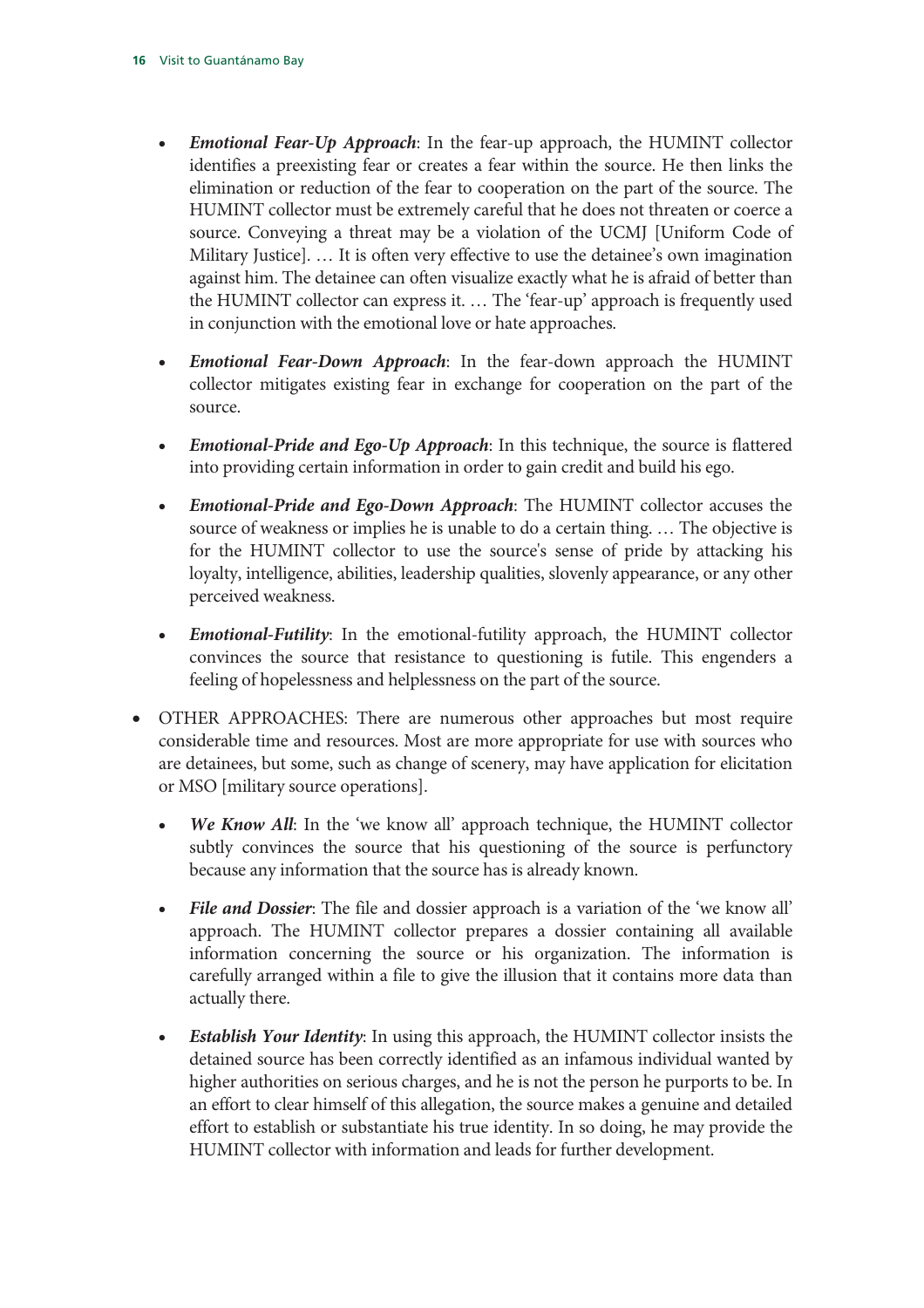- **Repetition**: The repetition approach is used to induce cooperation from a hostile source. In one variation of this approach, the HUMINT collector listens carefully to a source's answer to a question, and then repeats the question and answer several times. He does this with each succeeding question until the source becomes so thoroughly bored with the procedure, he answers questions fully and candidly to satisfy the HUMINT collector and gain relief from the monotony of this method.
- **Rapid Fire:** The rapid-fire approach is based upon the principles that everyone likes to be heard when he speaks [and that] it is confusing to be interrupted in midsentence with an unrelated question. This approach may be used by one, two, or more HUMINT collectors to question the source. In employing this technique, the HUMINT collectors ask a series of questions in such a manner that the source does not have time to answer a question completely before the next one is asked. This confuses the source, and he will tend to contradict himself as he has little time to formulate his answers.
- *Silent*: The silent approach may be successful when used against either a nervous or confident source. When employing this technique, the HUMINT collector says nothing to the source, but looks him squarely in the eye, preferably with a slight smile on his face. It is important not to look away from the source but force him to break eye contact first. The source may become nervous, begin to shift in his chair, cross and re-cross his legs, and look away. He may ask questions, but the HUMINT collector should not answer until he is ready to break the silence.
- *Change of Scenery:* The change of scenery approach may be used in any type of MSO to remove the source from an intimidating atmosphere such as an 'interrogation' room type of setting and to place him in a setting where he feels more comfortable speaking.
- *Mutt and Jeff*: The goal of this technique is to make the source identify with one of the interrogators and thereby establish rapport and cooperation. This technique involves a psychological ploy that takes advantage of the natural uncertainty and guilt that a source has as a result of being detained and questioned. Use of this technique requires two experienced HUMINT collectors who are convincing actors. The two HUMINT collectors will display opposing personalities and attitudes toward the source. … The Mutt and Jeff approach may be effective when orchestrated with Pride and Ego Up and Down, Fear Up and Down, Futility, or Emotional Love or Hate.
- **False Flag**: The goal of this technique is to convince the detainee that individuals from a country other than the United States are interrogating him, and trick the detainee into cooperating with US forces. For example, using an interrogator who speaks with a particular accent, making the detainee believe that he is actually talking to representatives from a different country, such as a country that is friendly to the detainee's country or organization. The False Flag approach may be effectively orchestrated with the Fear Down approach and the Pride and Ego Up.

51. An additional, nineteenth technique—Separation—is also permitted, but requires special authority as its use contravenes the Geneva Conventions: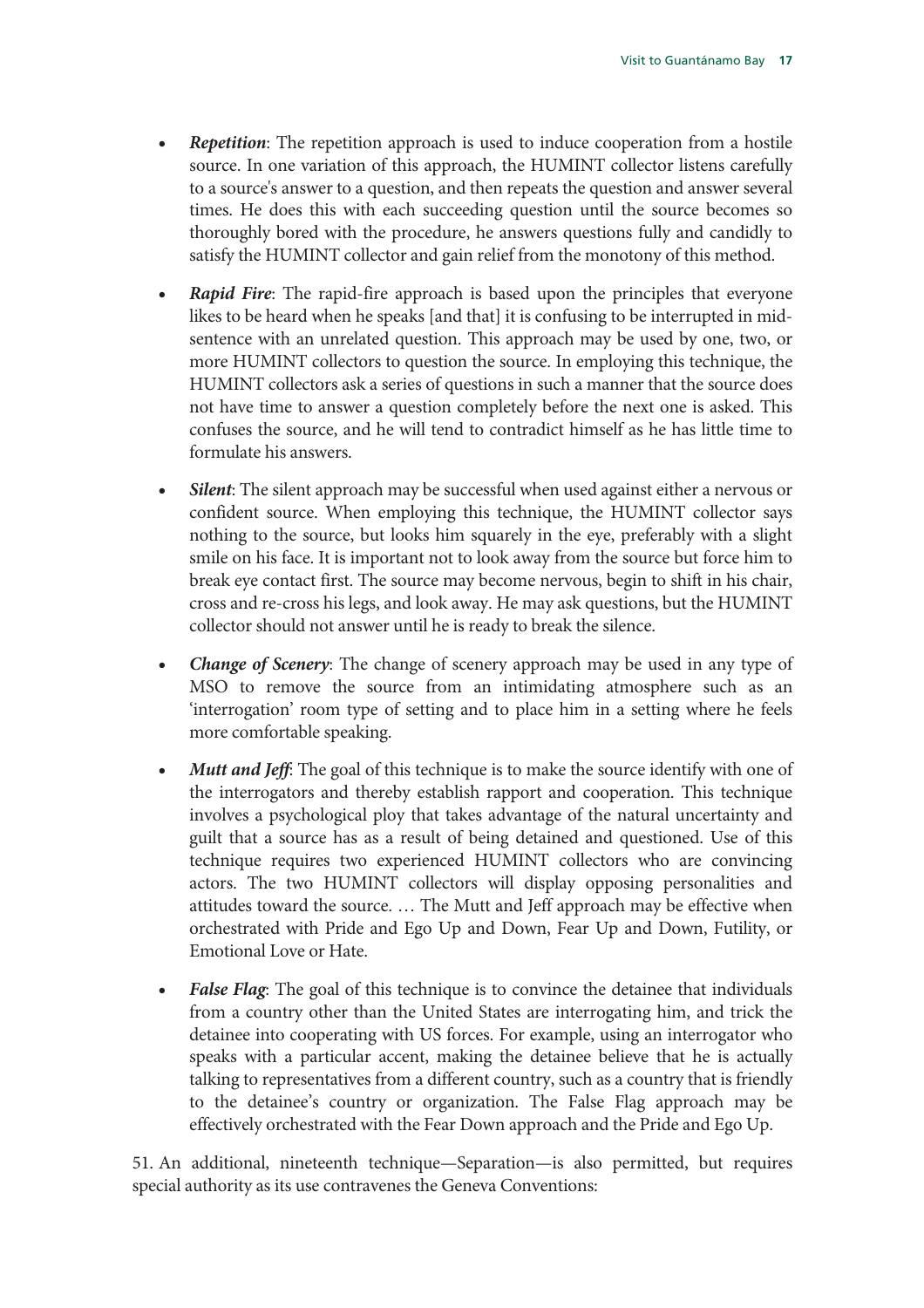• *Separation*: As part of the Army's efforts to gain actionable intelligence in the war on terrorism, HUMINT collectors may be authorized, in accordance with this appendix [Appendix M], to employ the separation interrogation technique, by exception, to meet unique and critical operational requirements. The purpose of separation is to deny the detainee the opportunity to communicate with other detainees in order to keep him from learning counter-resistance techniques or gathering new information to support a cover story; decreasing the detainee's resistance to interrogation. Separation, further described in paragraphs M-2 and M-28, is the only restricted interrogation technique that may be authorized for use.

52. We were told that for at least the last sixteen months only the 'rapport-building approach' interrogation technique has been used at Guantánamo Bay. We were assured that this technique is fully compliant with the new Army Field Manual. It is a matter of record that other techniques were used previously.<sup>20</sup> It is also a matter of record that, in 2002, the then JTF Commander asked for and on 2 December was given permission by the then Defense Secretary, Donald Rumsfeld, to use techniques which would not normally be permitted.21 We were told that the additional techniques were not used. Mr Rumsfeld rescinded his decision on 15 January 2003.<sup>22</sup>

53. Interrogating officers are required to draw up a plan for each interrogation, which has to be approved before the interrogation may take place. Most interrogations last for between two and four hours, although the detainee being interrogated is permitted to end the interrogation at any time. No interrogations are permitted between the hours of midnight and 6a.m.. At the time of our visit, about one third of detainees were subject to interrogation. We were told that the remainder were not interrogated, either because they refused to cooperate or because they had nothing of value to say.

54. The publication by the Department of Defense of its Army Field Manual for Human Intelligence Collector Operations is a welcome step, placing on the record as it does the interrogation techniques that US military personnel—including those at Guantánamo are permitted to use. We fully recognise that human intelligence gathering can play a valuable role in counter-terrorist operations. Interrogation techniques should be permitted if they do not contravene the United Nations Convention against Torture or the Geneva Conventions. We find it significant that, so far as we are aware, the International Committee of the Red Cross has not disputed the legality of the techniques listed in the US Army Field Manual. We were also reassured by the very clear statements to us by Admiral Harris, JTF Commander, that interrogation methods used at Guantánamo Bay are fully consistent with the manual. However, we remain concerned that:

• failure by individual interrogators to adhere to the safeguards set out in the manual, or the use of techniques in combination, could result in abuse of detainees, particularly in the field;

<sup>20</sup> See "Alleged Guantánamo Abuse Did Not Rise to Level of 'Inhumane'", US Department of Defense News article, 13 July 2005

<sup>21</sup> See "DoD Provides Details on Interrogation Process ", US Department of Defense news release 596–04, 22 June 2004; see also Ev 6.

<sup>22</sup> See "DoD Provides Details on Interrogation Process ", US Department of Defense news release 596–04, 22 June 2004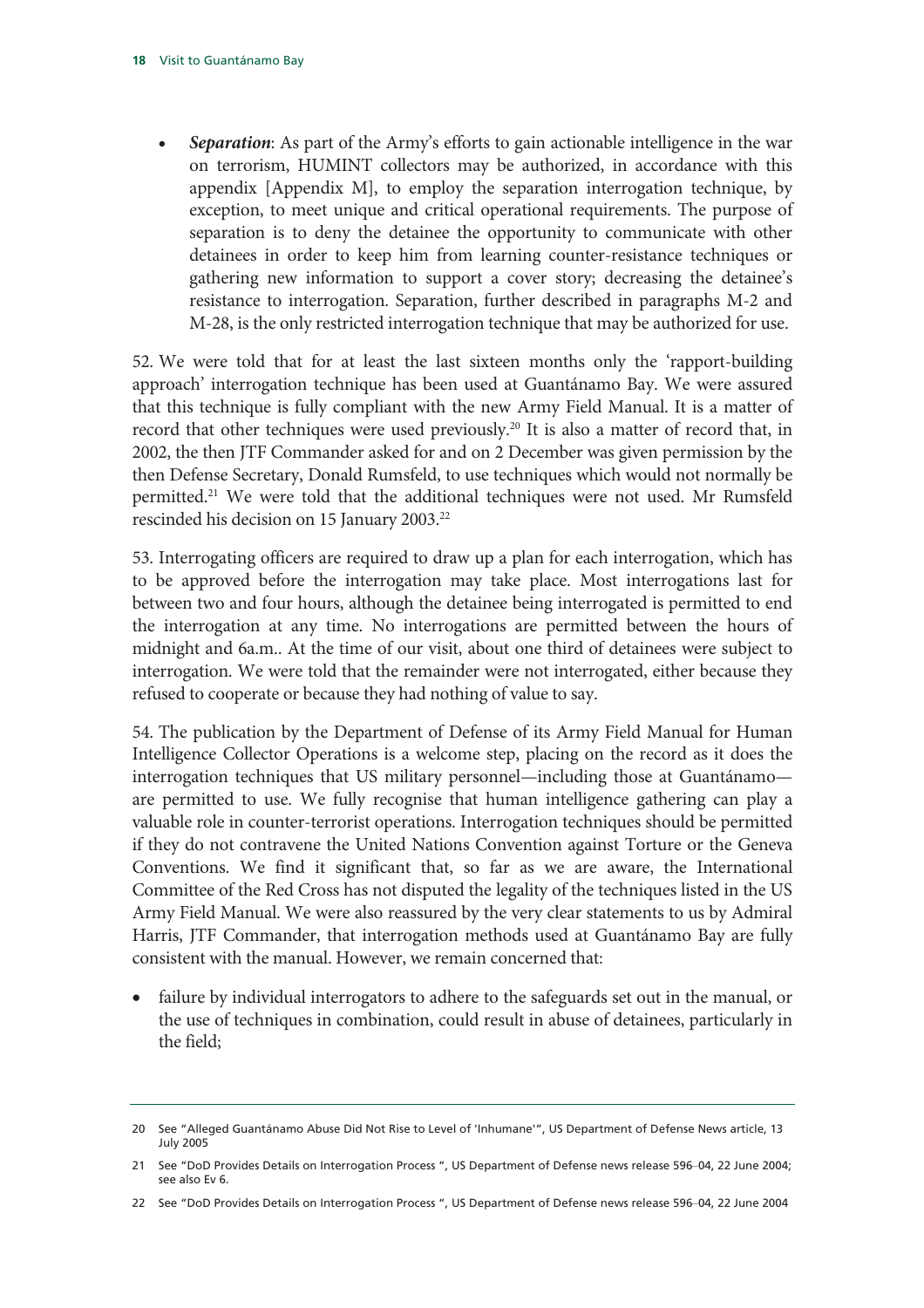- the US Administration is still working to definitions of torture and of cruel, inhuman and degrading treatment which differ from those used by the United Kingdom and by other responsible countries;
- the CIA may be permitted to resume the use of interrogation techniques which have not been published and which may contravene international law.

55. **We conclude that publication of the US Army Field Manual for Human Intelligence Collector Operations is a very positive development. We recommend that the Government work both bilaterally and through international fora to press the US Administration to ensure that its interrogation practices do not contravene international law.**

#### **Allegations of ill treatment and the US response**

56. Common Article 3 of the Geneva Conventions applies in circumstances of an armed conflict not of an international character to, *inter alia*, "those placed 'hors de combat' by … detention."23 The US Supreme Court has ruled that it applies to US detainees held at Guantánamo Bay and elsewhere. In particular, Common Article 3 explicitly prohibits "outrages upon personal dignity, in particular humiliating and degrading treatment." The British Government considers that these are "the minimum legal standard that should be applied to those detained by the US."24

57. There is considerable debate about what constitutes an outrage upon personal dignity. We were told that the US military would prefer to have a checklist of acts which fall within the definition, but this would of course be difficult as an act which might outrage one person, such as the desecration of a religious item, might have no effect at all on another. Nonetheless, if a guard at Guantánamo were deliberately to treat a detainee's copy of the Quran with disrespect—which a US military inquiry in 2005 found had happened on five occasions<sup>25</sup>—that would clearly and understandably outrage the detainee and it is not unreasonable to expect any guard to know that such an act would have such an effect.

58. Such breaches of Common Article 3 are not yet explicitly recognised in United States law. The Military Commissions Act 2006 equates "grave breaches" of Common Article 3 with "cruel, inhuman, or degrading treatment or punishment" as already defined in US law.26 It does not define, nor does it provide for prosecutions in relation to, lesser breaches of Common Article 3. Under the Act, the President may interpret the provisions of the Geneva Conventions in secondary legislation.<sup>27</sup> Until such regulations are made by the President, then, as Human Rights Watch told us, the Act effectively,

<sup>23</sup> Full text available at www.icrc.org/ihl.nsf/WebART/375-590006

<sup>24</sup> Ev 11, para 5

<sup>25</sup> Enclosure 1 to US Southern Command news release dated 3 June 2005, available at www.globalsecurity.org/security/library/report/2005/pr050603a.pdf

<sup>26</sup> Military Commissions Act 2006, section 6

<sup>27 &</sup>quot;Prepared Remarks of Attorney General Alberto R. Gonzales on the Military Commissions Act of 2006 at the German Marshall Fund", 25 October 2006, available at www.usdoj.gov/ag/speeches/2006/ag\_speech\_061025.html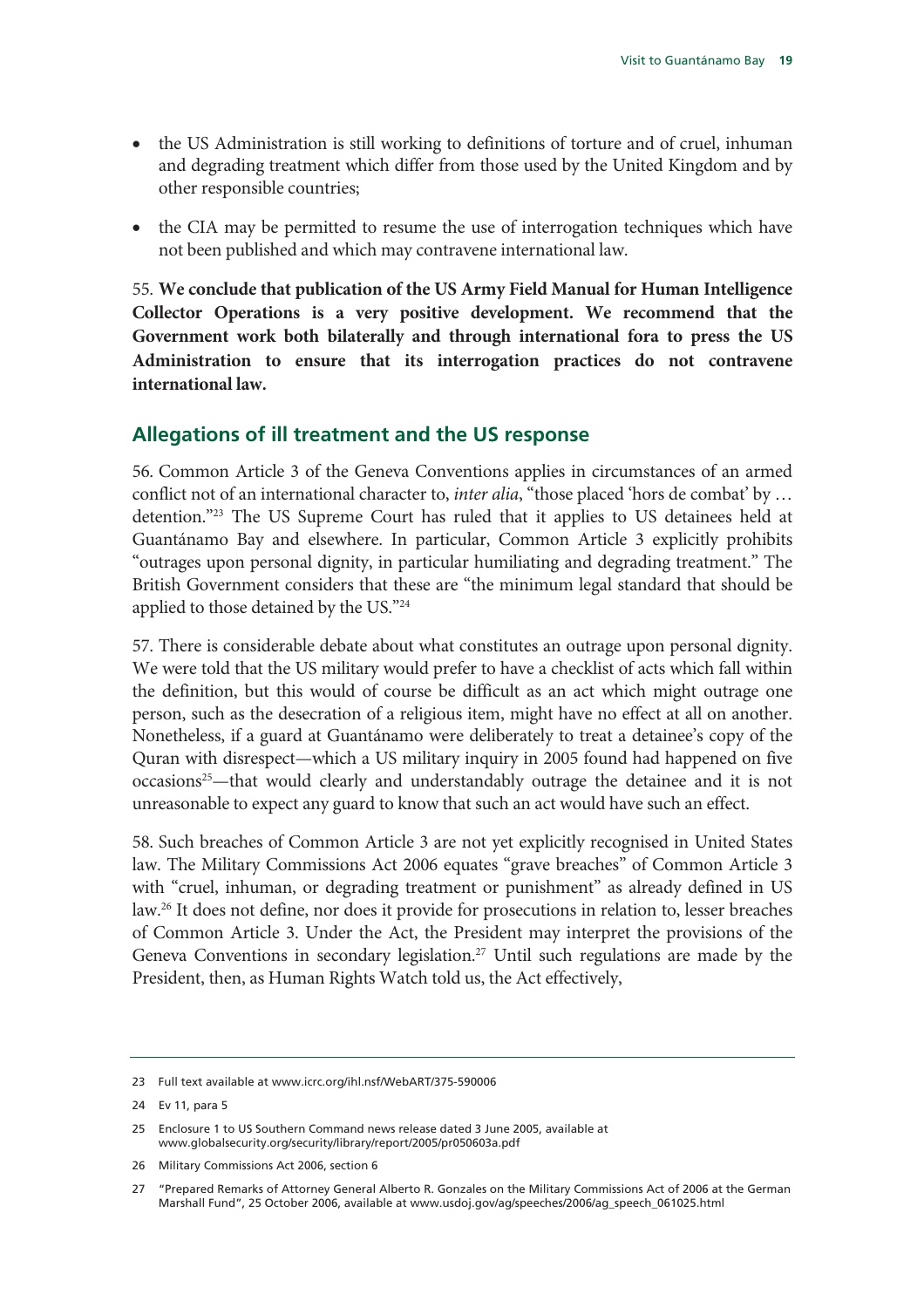… narrows the scope of the offences for which interrogators and other officials could be prosecuted under the War Crimes Act, most notably by decriminalizing humiliating and degrading treatment that does not rise to the level of cruel and inhuman treatment.28

59. As for more serious abuses, the Committee has set out in some of its previous Reports a number of allegations of mistreatment and even torture of detainees at Guantánamo Bay.<sup>29</sup> The British former detainees have been particularly vocal in their claims to have been tortured, and fresh allegations continue to be made. Three of the released British detainees, Shafiq Rasul, Asif Iqbal and Rhuhel Ahmed—the 'Tipton Three'—released a dossier in which they claimed that at various times while held at Guantánamo they were abused or suffered from neglect.<sup>30</sup> The allegations include beatings, disrespect for their religion, lack of food, prolonged exposure to loud noise or to extreme temperatures, and aggressive interrogations. In their dossier they name several US personnel, whom they accuse of this abusive behaviour. They also allege that abusive interrogations were witnessed by FCO and MI5 personnel, although this has never been accepted by the Government.

60. Both Amnesty International and Human Rights Watch have previously told us that they regard mistreatment of the type described by the Tipton Three as amounting to torture.31 In a report published jointly with the Center for Global Rights and Justice and Human Rights First in April 2006, Human Rights Watch referred to at least 50 cases of abuse at Guantánamo.<sup>32</sup>

61. The US authorities refer frequently to the 'Manchester document.'33 This document was found on a computer when police raided a house in Manchester in May 2000. It is a comprehensive terrorist manual, parts of which have been translated and released by the US Department of Justice. In a section on how to behave when brought before a court, the manual advises 'brothers' to claim they have been tortured and mistreated while in prison.<sup>34</sup> Chapter seventeen, which has not been published, is said to contain advice on how to resist interrogation.<sup>35</sup>

62. We have discussed in previous Reports the differing interpretations placed by the United States and other countries, including the United Kingdom, on the term 'torture.'36 This is a question we raised with those whom we met during our visit. We were left with the strong impression that the US authorities are very aware of the potential advantages to them of aligning their definitions of torture and of cruel, inhuman and degrading treatment with those used by other countries. We are less certain that all parts of the US

30 The dossier is available at www.ccrny.org/v2/legal/september\_11th/docs/Guantánamo\_composite\_statement\_FINAL.pdf

34 See www.fas.org/irp/world/para/manualpart1\_4.pdf

<sup>28</sup> Ev 1, section 2

<sup>29</sup> Appendix 2

<sup>31</sup> Foreign Affairs Committee, Fourth Report of Session 2005–06, *Foreign Policy Aspects of the War against Terrorism*, HC 573, para 34

<sup>32</sup> *By the Numbers: Findings of the Detainee Abuse and Accountability Project*, April 2006, available at www.hrw.org

<sup>33</sup> See http://fas.org/irp/world/para/manualpart1.html

<sup>35 &</sup>quot;Al Qaeda Manual Drives Detainee Behavior at Guantánamo Bay", *American Forces Press Service*, 29 June 2005

<sup>36</sup> Appendix 2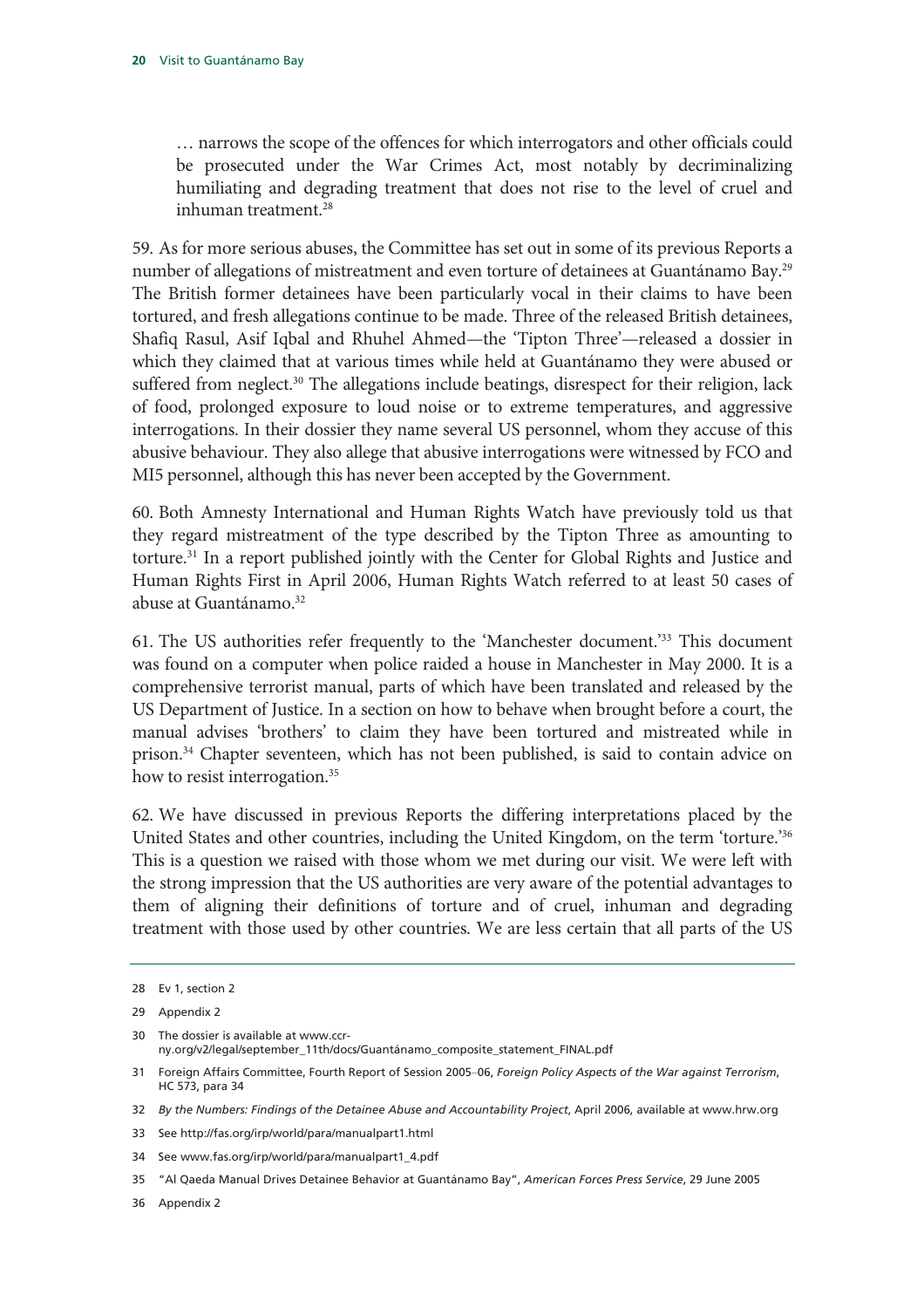Administration accept that combinations of what one might term low-grade abusive treatment, such as exposure to loud music, bright light, extreme temperatures, deprivation of food, water, exercise or company, could cumulatively amount to inhumane treatment or have an effect similar to torture.

63. We questioned senior State Department and Pentagon officials, as well as personnel at Guantánamo, about allegations of abuse. They confirmed that a number of guards had been disciplined for abusing detainees. We were also provided with a copy of an investigation into allegations made by FBI personnel who had been stationed at Guantánamo and who claimed to have witnessed abuse by military personnel in the course of interrogations.<sup>37</sup> The senior US Army officers who conducted that investigation found that three out of 24,000 interrogations had violated authorised techniques; that the then Commander of the Joint Task Force had failed to monitor the interrogation of one high value detainee in late 2002; that the interrogation of this same high value detainee resulted in degrading and abusive (but not inhumane) treatment; and that the communication of a threat to another high value detainee was in violation of official guidance.

64. Among the interrogation techniques the inquiry found to be acceptable were "playing loud music, manipulating the air conditioning to make a detainee uncomfortable during interrogation, and carefully controlled acts of sexual humiliations."38 The investigating team found no evidence of torture or of inhumane treatment at Guantánamo. Further allegations that guards at the camp bragged about mistreating detainees were raised by a US Marine Sergeant, Heather Cerveny, in September. These allegations, too, have been investigated and, according to the US media, the Army Colonel appointed to inquire into the allegations has submitted his report.<sup>39</sup>

65. Another senior US military figure, retired General Barry R McCaffrey, visited the detention centre just three months before we did. In a report for the US Military Academy, General McCaffrey concluded that:

During the first 18 months of the war on terror there were widespread, systematic abuses of detainees under US control in Iraq, Afghanistan, and Guantánamo. Some were murdered and hundreds tortured or abused. This caused enormous damage to US military operations and created significant and enduring damage to US international standing. We have been routinely condemned by the international community. … Although some low level officers, NCOs, and soldiers have been administratively punished or prosecuted—the public denial of wrong-doing by DOD [Department of Defense] has created a widespread belief in the world community that the US has unilaterally walked away from Federal and international treaty restrictions on torture.40

66. The various investigations by the US authorities into allegations of abuse—which we welcome as evidence of the determination of the US to apply rigorously the standards it has

40 The full report is available at www.fas.org/man/eprint/mccaffrey.pdf

<sup>37</sup> The report is also available on the internet, at www.defenselink.mil/news/jul2005/d20050714report.pdf

<sup>38 &</sup>quot;Alleged Guantánamo Abuse Did Not Rise to Level of 'Inhumane'", US Department of Defence News article, 13 July 2005

<sup>39 &</sup>quot;Col. submits Guantanamo investigation", *Associated Press*, 10 December 2006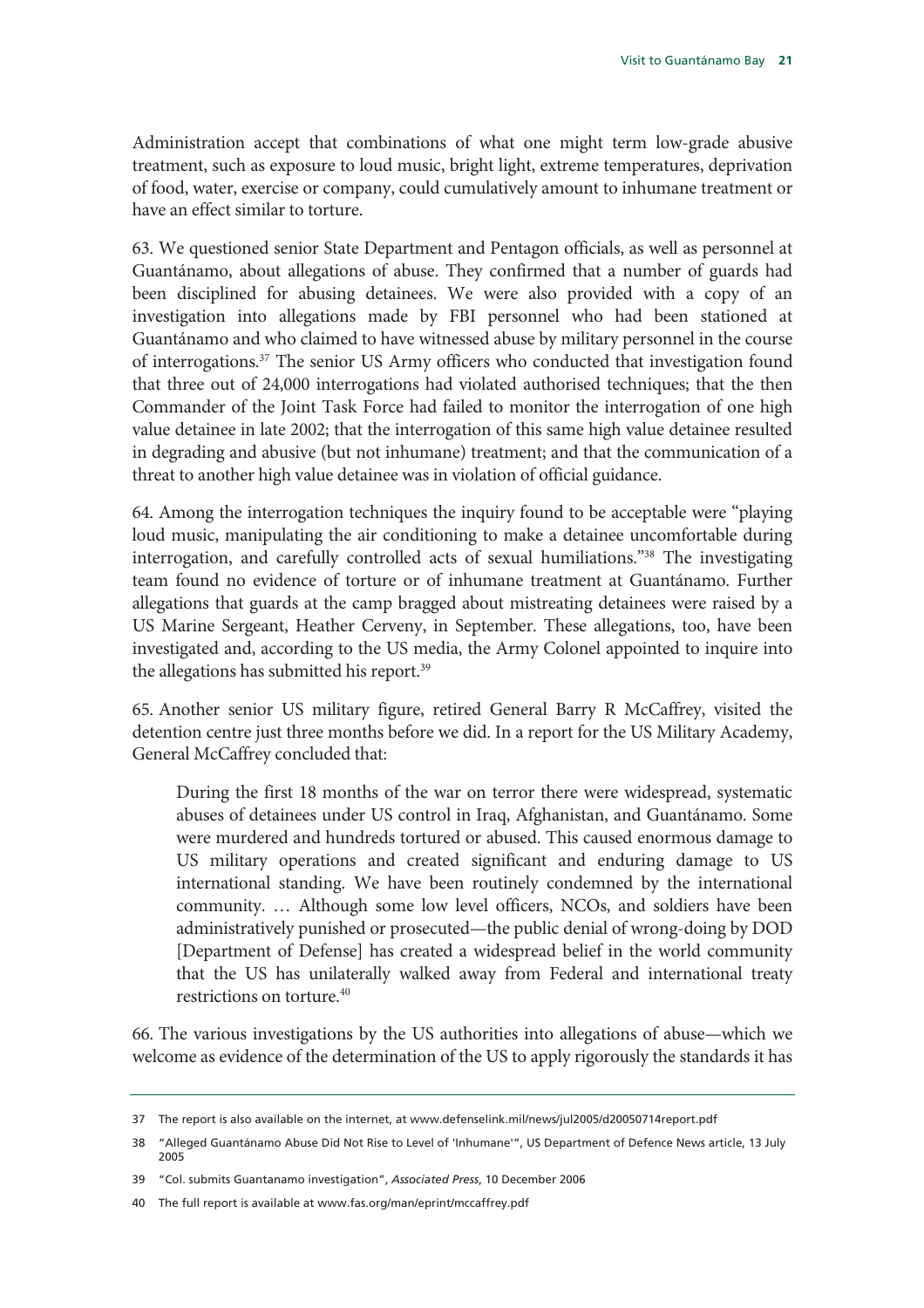set—have not satisfied public opinion. Neither, as General McCaffrey observes, has the "public denial of wrong-doing" by the US Administration convinced the rest of the world that no wrong has been done. Guantánamo Bay has become what the Foreign Secretary recently called a "discrediting influence."<sup>41</sup> Whether torture as well as lesser forms of abuse has occurred at Guantánamo—and we are no more able to be certain on this point than are others who have not been directly involved—the damage to the reputation of the US has been done, and is severe.

67. The evidence on how the US authorities deal with allegations of mistreatment is contradictory. On the one hand, we were repeatedly told by the authorities in Washington and in Guantánamo that all credible allegations are thoroughly investigated and that where US personnel have been found guilty of abuse, they have been punished. On the other hand, although we were told that the allegations made in the dossier produced by the Tipton Three had been investigated and found to be groundless, there is no published record of that investigation; nor have the punishments of those who have been found guilty of committing other abuses at Guantánamo been published.<sup>42</sup> What does seem clear is that those allegations that have been most thoroughly investigated have been raised by US personnel who claim to have witnessed their colleagues engaging in acts of abuse, whereas there is little evidence that uncorroborated allegations made by detainees who claim to have been victims of abuse, or to have witnessed it, have been taken as seriously.

68. The frequent references by US officials to the Manchester Document and in particular to the advice contained in that document for detained terrorists to make false claims of abuse and mistreatment have not led us to conclude that all such claims must therefore be bogus, although some surely are. It is for those investigating claims of abuse to determine if they are well-founded. In the case of Guantánamo, of course, those who investigate allegations of abuse wear the same uniform as those accused and, fairly or unfairly, this reduces confidence in the outcomes. We have no doubt that some of the claims of ill treatment at Guantánamo are unfounded or exaggerated; we are no less certain that abuse of some detainees has taken place.

69. However, it appears that many if not most of the allegations of torture or severe abuse at Guantánamo relate to the first two years of the facility's operation, from 2002 to 2004. While this does not make the allegations any less serious—nor does it reduce the need to inquire into them properly—it does suggest that conditions there may have improved over time. Certainly, those of us who visited in September 2006 felt that the present leadership both in the Joint Task Force and in the Pentagon's Office for Detainee Affairs is serious about preventing abuse. No doubt individual officers will from time to time fail to adhere to official policy—as will happen in any prison—but the systematic cruelty alleged to have been practised on detainees in the first two years, and which has still not been satisfactorily investigated, is in our view probably absent from Guantánamo today.

70. **We conclude that abuse of detainees at Guantánamo Bay has almost certainly taken place in the past, but we believe it is unlikely to be taking place now. Although violence** 

<sup>41</sup> Foreign Secretary's speech on publication of the Human Rights Report 2006, available at www.fco.gov.uk

<sup>42</sup> In June 2005, the House of Representatives Armed Services Committee was told that ten US uniformed personnel had been disciplined for "inappropriate" acts; see www.defenselink.mil/news/Jun2005/20050629\_1909.html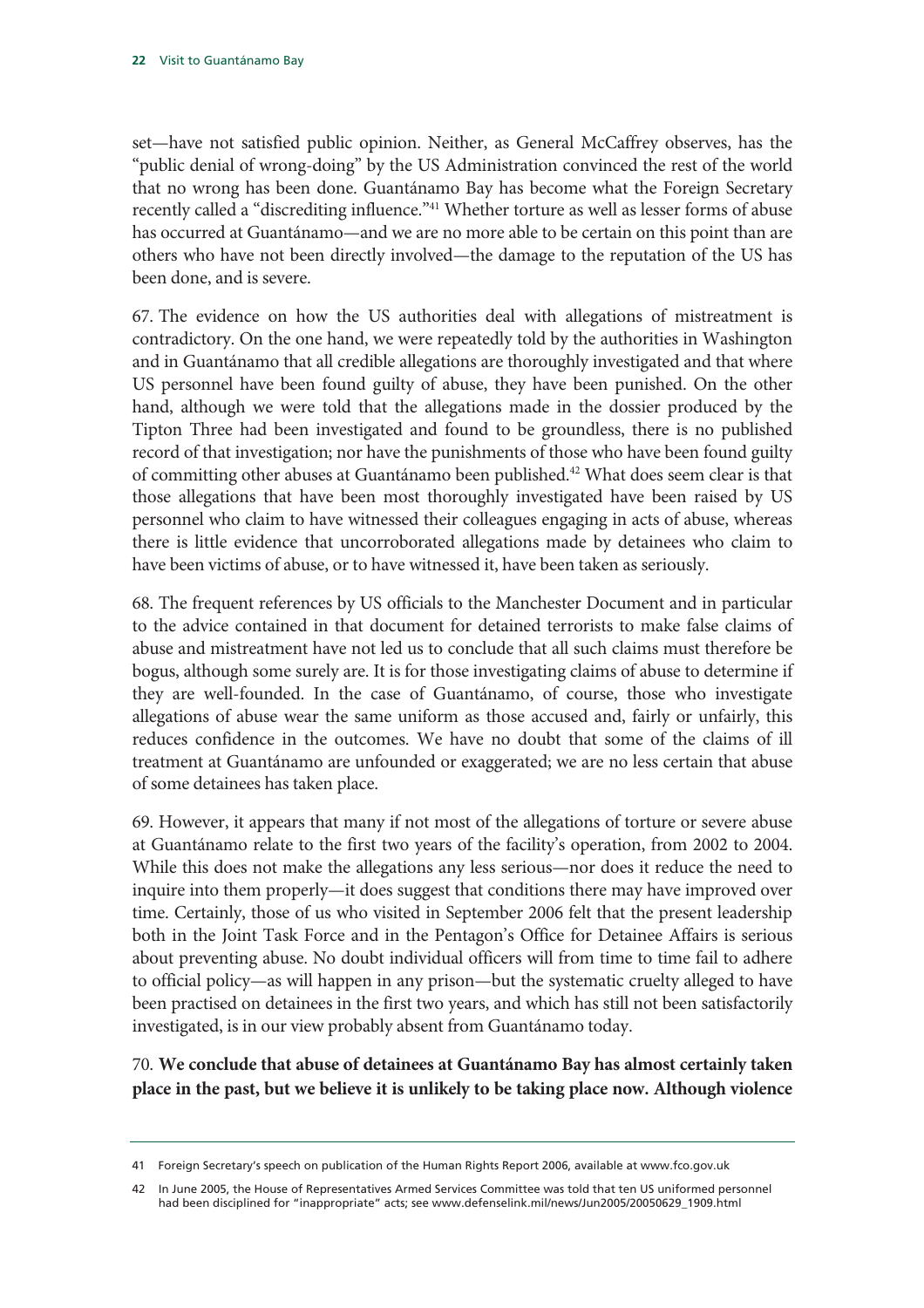**and low-level abuse are endemic in any high-security prison situation, it is the duty of the detaining authority to strive to its utmost to minimise them. We recommend that the Government continue to raise with the United States authorities human rights concerns about the treatment of detainees.** 

#### *Forced feeding of hunger strikers*

71. In its written evidence, Amnesty International drew our attention to the treatment of hunger strikers at Guantánamo:

… there have been serious allegations of ill-treatment of hunger strikers during force-feeding. Although Amnesty International has no position on force-feeding per se, it considers that if forcible feeding is done in such a way as deliberately to cause suffering this would constitute torture or other ill-treatment. Detainees have alleged having nasal tubes roughly inserted into their noses without anaesthetic or gel, causing choking and bleeding. Some of the hunger strikers have alleged being placed in punitive restraints during force-feeding and being subjected to verbal and physical abuse by guards.

72. We raised the question of forcible feeding with the Pentagon and with the Camp Delta authorities. They told us that, although at one stage more than 30 detainees were being forcibly fed, at the time of our visit (September 2006) just two detainees who had been on long-term hunger strike were being fed using a tube inserted through the nose (enteral feeding). This procedure has to be authorised by the Commander personally. Such authorisation is generally given only when a striker's weight goes down to 85 percent of ideal body weight, or food has been refused at 21 consecutive mealtimes. We saw the equipment used for feeding hunger strikers, which is the same as that used in US federal prisons. Restraining chairs are used if necessary.

73. The US authorities apply the same forcible feeding policy to hunger strikers in their mainland prisons, regarding it as their duty to preserve life. The Red Cross, however, regards forcible feeding as breaching the World Medical Association's Malta Declaration of 1991 (reaffirmed at its annual meeting in October 2006), which states:

Forcible feeding is never ethically acceptable. Even if intended to benefit, feeding accompanied by threats, coercion, force or use of physical restraints is a form of inhuman and degrading treatment.<sup>43</sup>

We were told that the two prisoners being artificially fed in September 2006 were cooperating with the procedure.

#### *Violence by detainees*

74. Those of us who visited Guantánamo were shown a number of weapons fashioned by inmates from items available to them even in the tightly-controlled environment in which they are detained. These included stabbing weapons fashioned from metal, plastic or glass, and rope garrottes. JTF personnel have been attacked using such weapons and we were

<sup>43 &</sup>quot;World Medical Association Declaration on Hunger Strikers", WMA, available at www.wma.net/e/policy/h31.htm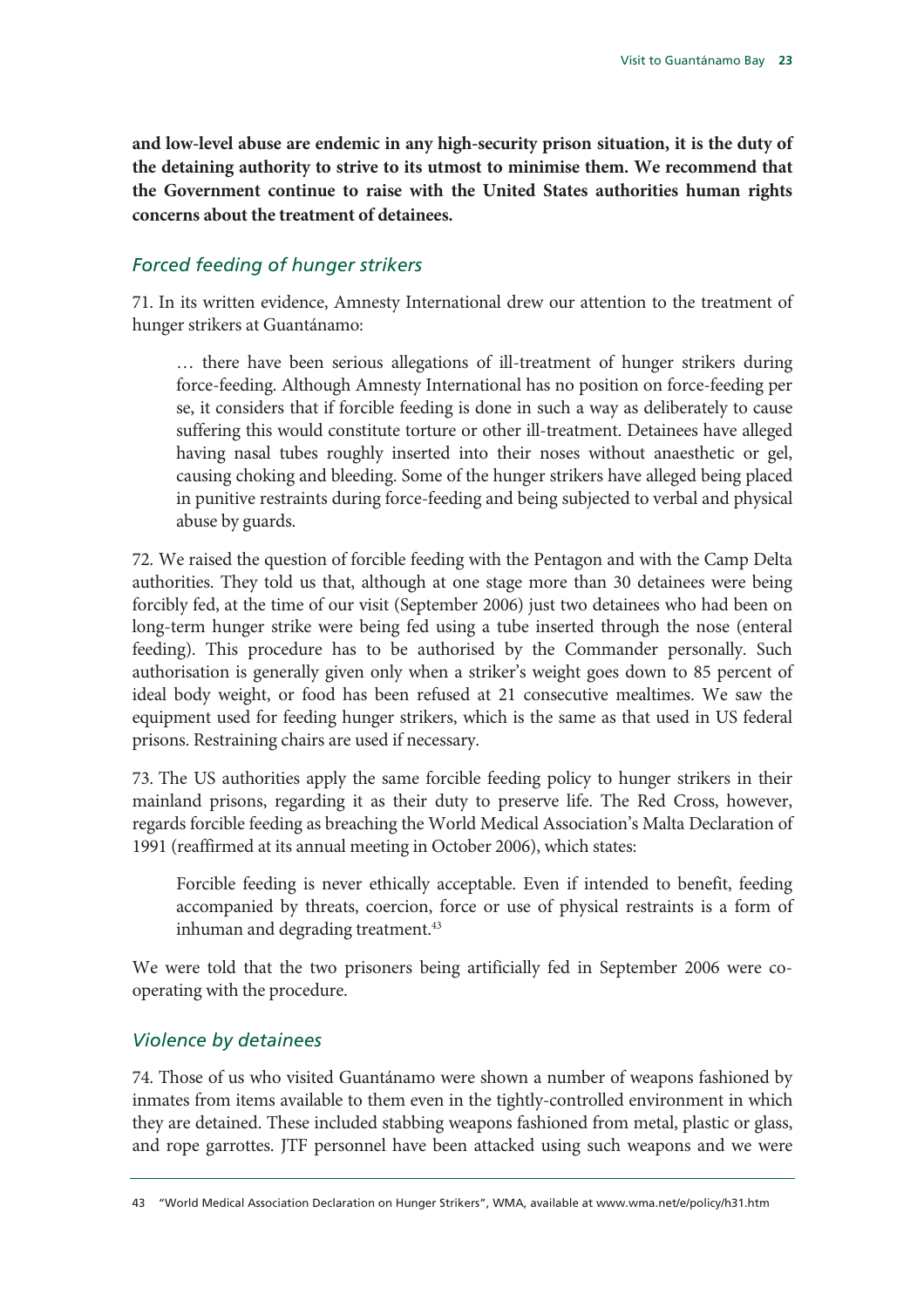told they are routinely spat at or struck. We were also told that some have had 'cocktails' of urine, blood and semen, or faeces, thrown over them. We do not doubt the veracity of these statements.

75. Detainees have also carried out violent assaults on each other, and some have committed suicide. The need to prevent suicides—which on the most recent occasion were portrayed by the base Commander as "not an act of desperation, but an act of asymmetric warfare against us"<sup>44</sup>-is cited as one reason for constant surveillance of detainees, necessitating 24-hour lighting, and as a reason for restricting the items they may have in their cells.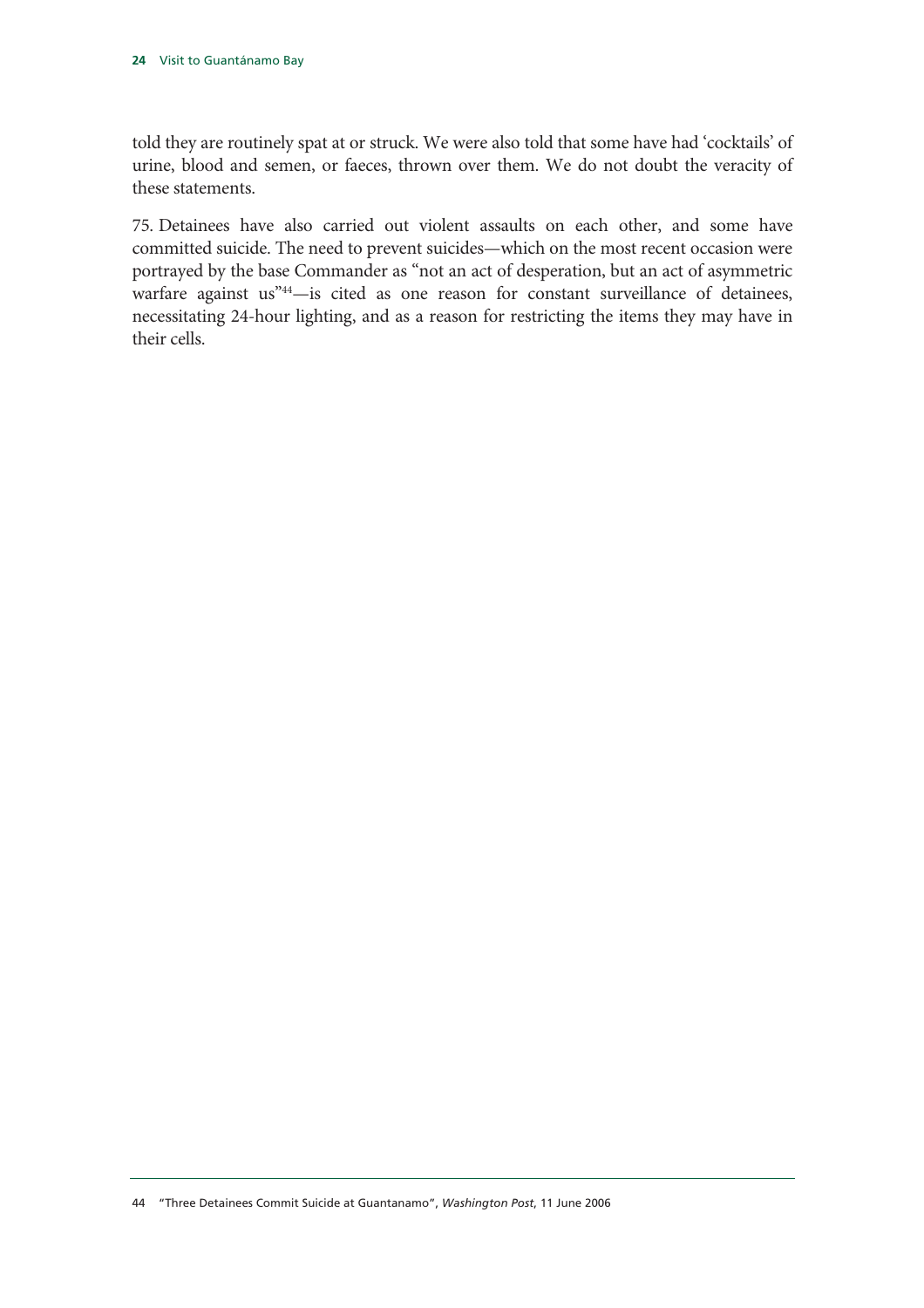### 4 Legal status of detainees

76. The United States clearly believes that it is at war with al Qaeda. Al Qaeda also asserts it is at war with the United States. When countries are at war, prisoners are normally released at the end of hostilities. However, the 'war on terror' is not a conflict between states, but between a state and an ideology. This colours US perceptions of those enemy combatants who fall into its hands.

77. The US authorities say that the great majority of those held at Guantánamo were "picked up on the battlefield," mostly in Afghanistan, although some have been detained in other settings. In US terminology, those detained are 'unlawful enemy combatants.' The Pentagon's view of the legal basis for detaining them was set out in a document handed to us during our visit.45 It was elaborated on in evidence to the Senate Armed Services Committee in 2005 by Daniel J Dell'Orto, Principal Deputy General Counsel for the Department of Defense:

Lawful combatants include members of the regular armed forces of a State party to the conflict; militia, volunteer corps, and organized resistance movements belonging to a State party to the conflict, which are under responsible command, wear a fixed distinctive sign recognizable at a distance, carry their arms openly, and abide by the laws of war; and, members of regular armed forces who profess allegiance to a government or an authority not recognized by the detaining power. They are entitled to prisoner of war status upon capture, and are entitled to 'combatant immunity' for their lawful pre-capture warlike acts. They may be prosecuted, however, for violations of the law of war. If so prosecuted, they still retain their status as prisoners of war.

Unlawful combatants, or unprivileged belligerents, may include spies, saboteurs, or civilians who are participating in hostilities, or who otherwise engage in unauthorized attacks or other combatant acts. Unprivileged belligerents are not entitled to prisoner of war status, and may be prosecuted under the domestic law of the captor.<sup>46</sup>

78. However, the US Supreme Court ruled in June 2006 that all detainees were entitled to the protection of Common Article 3 of the Geneva Conventions and the new Army Field manual published in September 2006 contains the following, updated definition of unlawful enemy combatants:

Unlawful enemy combatants are persons not entitled to combatant immunity, who engage in acts against the United States or its coalition partners in violation of the laws and customs of war during an armed conflict. For the purposes of the war on terrorism, the term 'unlawful enemy combatant' is defined to include, but is not limited to, an individual who is or was part of or supporting Taliban or al Qaeda

<sup>45 &</sup>quot;The Legal Basis for Detaining Al Qaida and Taliban Combatants", available at www.defenselink.mil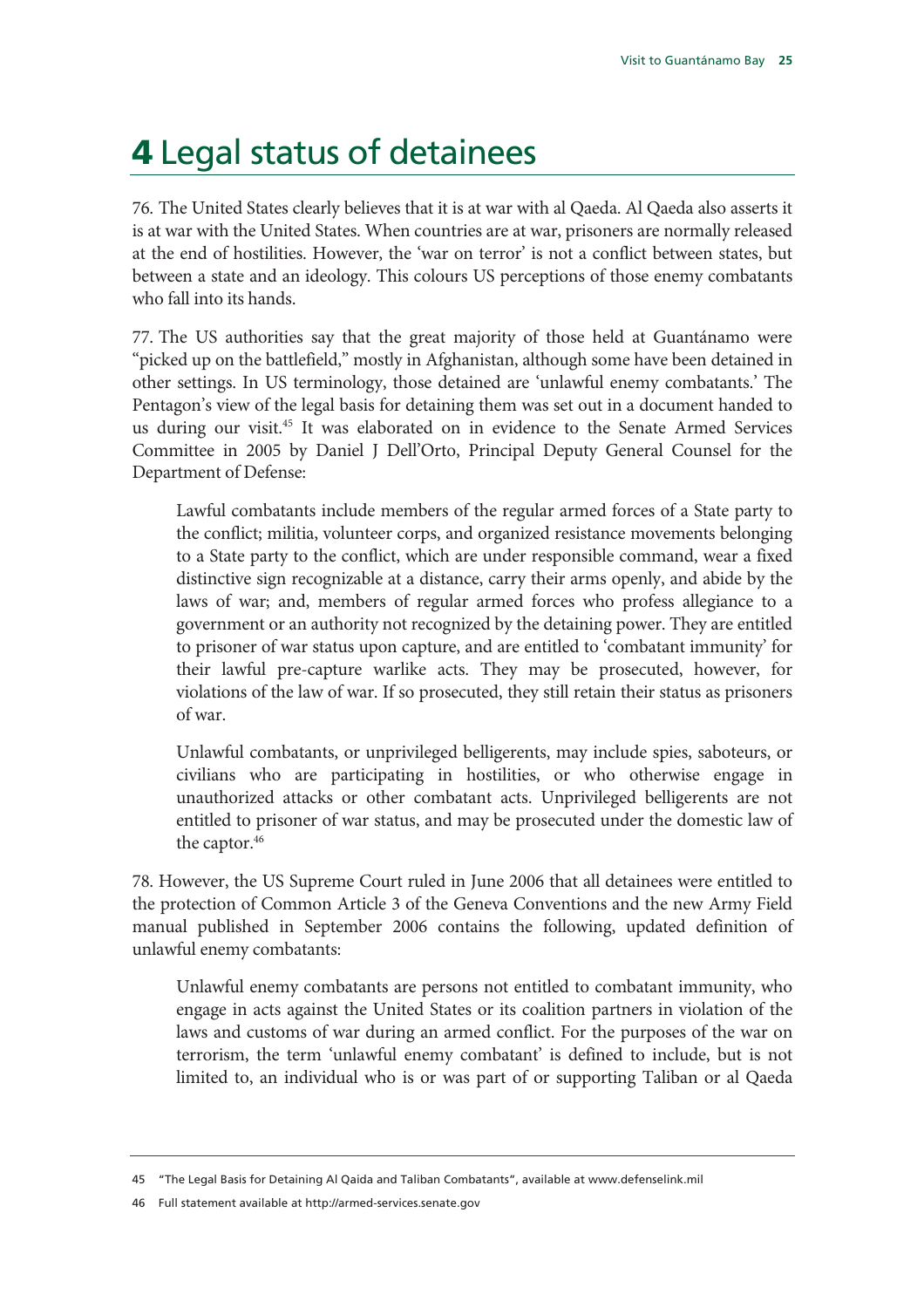forces, or associated forces that are engaged in hostilities against the United States or its coalition partners.<sup>47</sup>

79. In the Military Commissions Act 2006, which was under discussion in Congress while a number of us were in Washington DC in September, the definition of an unlawful enemy combatant is somewhat different, as follows:

(i) a person who has engaged in hostilities or who has purposefully and materially supported hostilities against the United States or its co-belligerents who is not a lawful enemy combatant (including a person who is part of the Taliban, al Qaeda, or associated forces); or

(ii) a person who, before, on, or after the date of the enactment of the Military Commissions Act of 2006, has been determined to be an unlawful enemy combatant by a Combatant Status Review Tribunal or another competent tribunal established under the authority of the President or the Secretary of Defense.<sup>48</sup>

Under the Act, an unlawful enemy combatant is subject to trial by a US military commission.49

80. Human Rights Watch criticised the Act for including,

… an overly broad definition of 'unlawful combatant' that could subject civilians who purposefully provide virtually any form of support to an armed group (even far from the battlefield) to military detention and trial.<sup>50</sup>

Amnesty International disputes the use by the US of the term 'unlawful enemy combatant', pointing out that such a status is not recognised under international law and that the international armed conflict in Afghanistan ended with the convening of a *loya jirga* in June 2002.51

81. The view of the International Committee of the Red Cross, as we understand it, is that in circumstances of armed conflict the Geneva Conventions provide only a minimum level of protection. In other circumstances, full rights under national and international law should apply. The US Administration appears to have determined that the 'war on terror' is an "armed conflict not of an international character" within the meaning of Common Article 3. As noted above, both the United States and, to a lesser extent, its co-belligerents on the one hand, and al Qaeda, Islamic Jihad, the Taliban and other armed groups on the other hand, make frequent reference to being at 'war', but neither side extends to those whom it captures the status of 'prisoner of war.'

82. There are clear implications of the decision by Congress to define the term 'unlawful enemy combatant' in statute law. The most obvious is that other states might decide to interpret the term in ways which suit them, possibly applying it to armed forces personnel

<sup>47</sup> Preface to Army Field Manual FM2-22.3

<sup>48</sup> Military Commissions Act 2006, section 2, available at www.access.gpo.gov/index.html

<sup>49</sup> See paras 98 to 103, below

<sup>50</sup> Ev 1, section 2

<sup>51</sup> Ev 4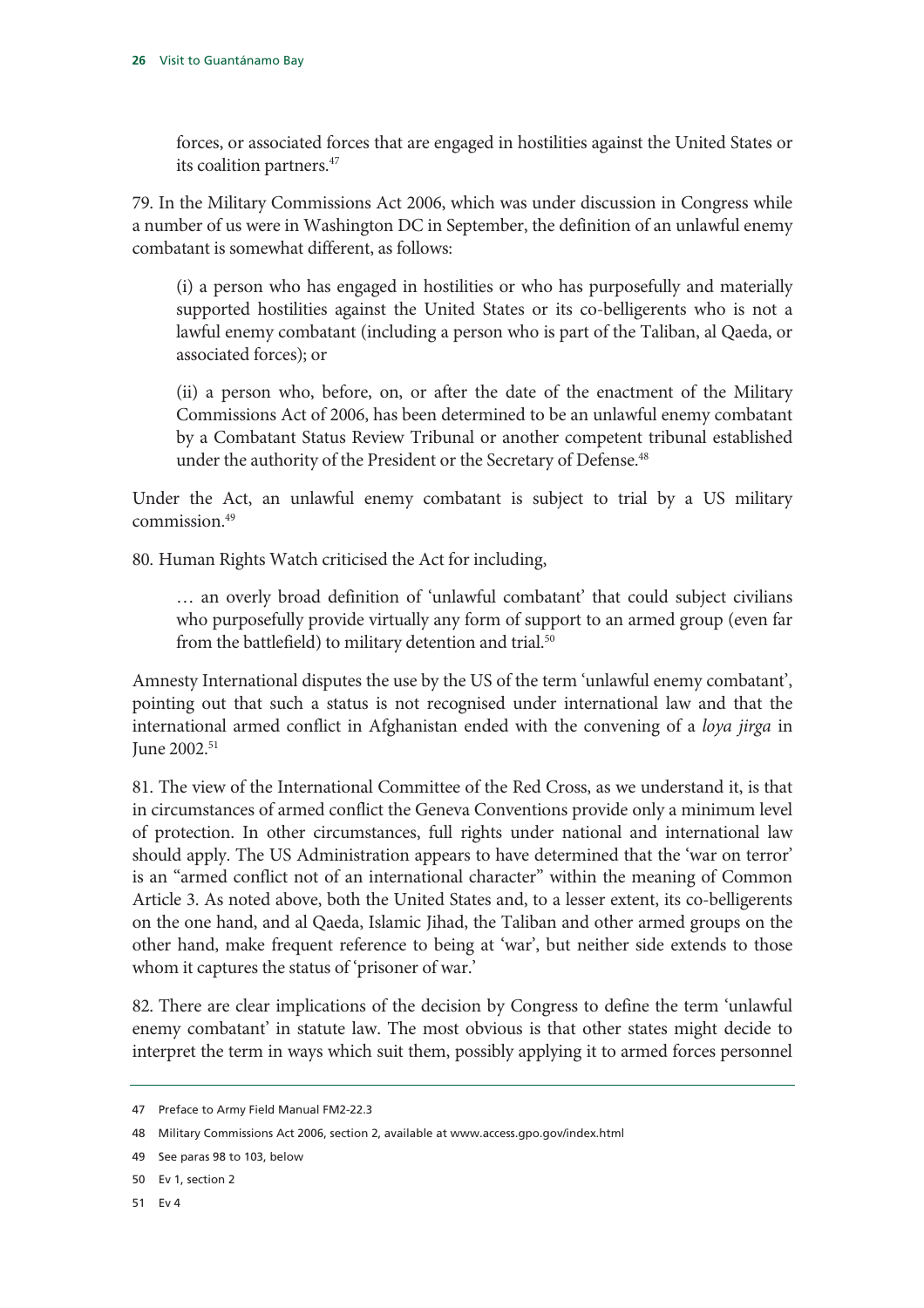of the United States who are captured abroad in an armed conflict not of an international character. Such is arguably the situation now pertaining in both Afghanistan and Iraq. To take one possible scenario: if Iran were to detain some US personnel who strayed across the international boundary with Iraq—as has happened before—it might deem them 'unlawful enemy combatants' and arraign them as war criminals before a military commission, perhaps one composed of revolutionary guards. It would be difficult, in such a case, for the United States to have resort to the Geneva Conventions.

#### 83. **We conclude that, in choosing unilaterally to interpret terms and provisions of the Geneva Conventions, the United States risks undermining this important body of international law.**

84. We were told time and again in Washington DC that the Geneva Conventions cannot be applied satisfactorily to modern, asymmetric forms of warfare. This was also a question raised by the Foreign Affairs Committee in June 2002, when our predecessors invited the Government to "consider whether the Geneva Conventions remain wholly appropriate in the modern conduct of warfare."52 The Government replied:

The Geneva Conventions of 1949 were updated and expanded in the two Protocols of 1977. The Conventions and their Protocols form the cornerstone of international humanitarian law. This crucial body of law is applicable to all kinds of armed conflict; the challenge for all governments is to see that it is faithfully applied. The Government remains determined that the United Kingdom will continue to play a leading role in securing the application and implementation of international humanitarian law worldwide. The Government will keep under review the need to update the law, in consultation as appropriate with the International Committee of the Red Cross and the international community more generally. Our aim is to ensure that it affords the maximum protection to those vulnerable to the effects of armed conflict, that it restricts the means and methods of conflict, and that it delivers justice to all.<sup>53</sup>

85. **We conclude that, by its own test, the Government should recognise that the Geneva Conventions are failing to provide necessary protection because they lack clarity and are out of date. We recommend that the Government work with other signatories to the Geneva Conventions and with the International Committee of the Red Cross to update the Conventions in a way that deals more satisfactorily with asymmetric warfare, with international terrorism, with the status of irregular combatants, and with the treatment of detainees.** 

#### **Why Guantánamo?**

86. The US Naval base at Guantánamo was chosen as the location for the detention centre because (a) it is relatively close to the US, but is not in the US and (b) it is secure and easily defended. We were told that it would not be feasible to locate such a facility on US

<sup>52</sup> Foreign Affairs Committee, Seventh Report of Session 2001–02, *Foreign Policy Aspects of the War against Terrorism*, para 145

<sup>53</sup> Foreign and Commonwealth Office, *Seventh Report from the Foreign Affairs Committee, Foreign Policy Aspects of the War Against Terrorism, Response of the Secretary of State for Foreign and Commonwealth Affairs*, Cm 5589, p9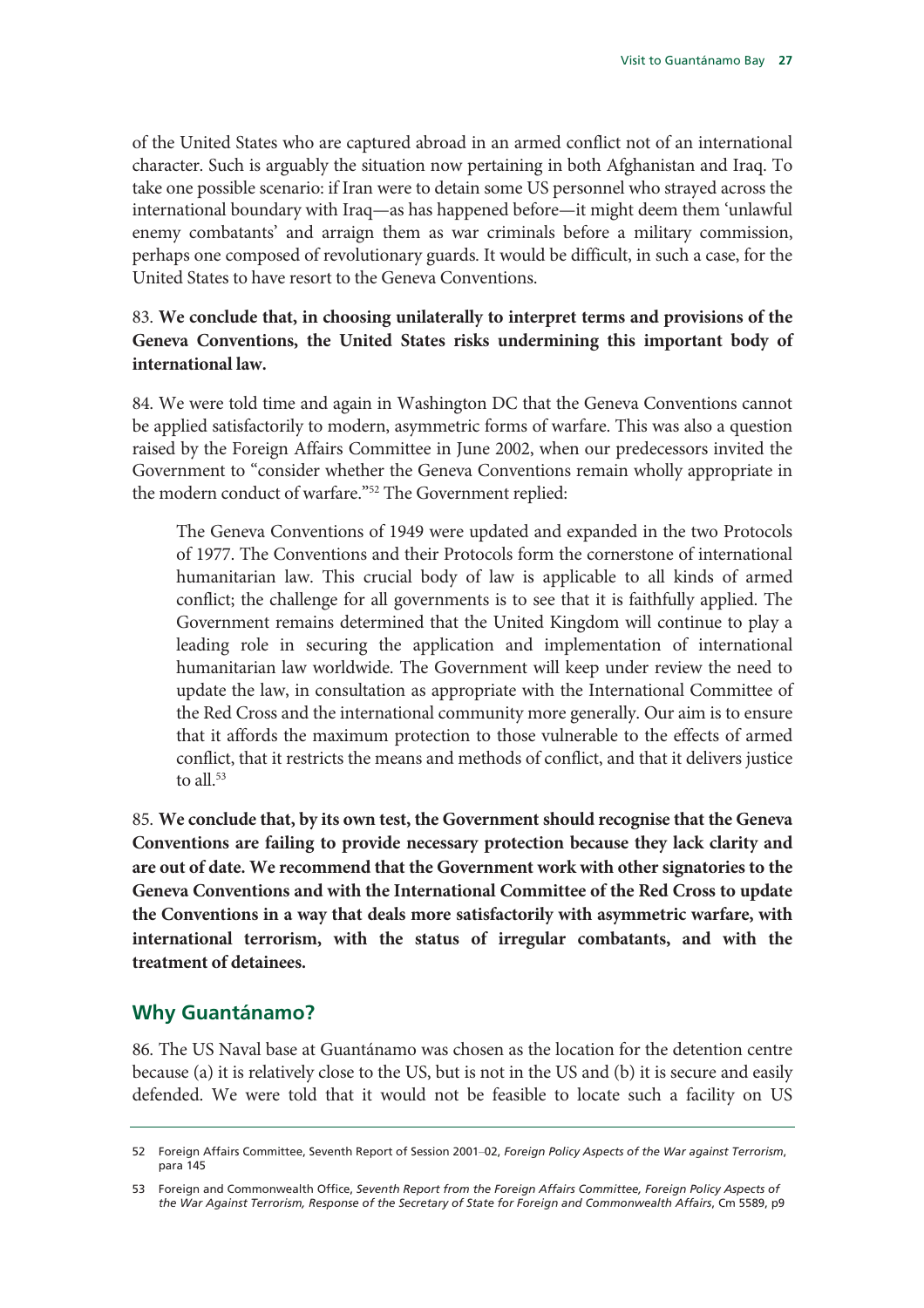territory, as this would mean that various rights would accrue to detainees, such as the right to apply for asylum or to pursue a legal action against guards. The fact that US federal law does not apply in Guantánamo is the single most important reason why foreign detainees continue to be held there, and not in the United States. This is an important consideration in any discussion of the future of Guantánamo, an issue to which we turn later in this Report.<sup>54</sup>

#### **Former British residents**

87. There are no British citizens held in Guantánamo. The nine British citizens who were held there were released in March 2004 and January 2005. However, nine former British residents are still held at the camp. They are nationals of Algeria, Ethiopia, Iraq, Jordan, Libya, Morocco and Saudi Arabia, but all had either been given refugee status in the United Kingdom or had otherwise been granted leave to remain.

88. The Government has adhered to the principle that the former British residents are not entitled to consular or diplomatic support. They have received no visits from FCO staff; nor have their interests been represented in the way that those of the British citizens held at the camp were. This refusal by the Government to act on behalf of the detainees was subject to judicial review and, in October 2006, to appeal. The courts ruled that the Government was under no obligation to act.<sup>55</sup>

89. The Government has in fact made what it calls "informal representations on humanitarian grounds" in respect of the former residents and a FCO Minister has met their families.56 In recent months, there has apparently been contact between the British and US governments about possible repatriation of the men. According to *The Guardian*  newspaper of 3 October 2006, David Richmond, Director General of Defence and Intelligence at the FCO, wrote that:

The British embassy in Washington was told in mid-June 2006 that, during an internal meeting between US officials, the possibility had been floated of asking the UK government to consider taking back all the detainees at Guantánamo who had formerly been resident in the UK. Information about what had occurred at this meeting had been fed back informally to the embassy, and the UK government wished to clarify the significance of this idea.<sup>57</sup>

According to the *Guardian*, on 27 June British officials met US officials to discuss the situation of the former residents. Mr Richmond wrote of that meeting:

The US administration would only be willing to engage with the UK government if it sought the release and return of all the detainees who had formally resided in the UK (ie, regardless of the quality of their links with the UK), rather than just a subset of the detainees falling in that category.

<sup>54</sup> See paras 93 to 103, below

<sup>55</sup> Ev 8, p 11

<sup>56</sup> HC Deb, 22 May 2006, col 1302

<sup>57 &</sup>quot;Britain to US: we don't want Guantánamo nine back", *The Guardian*, 3 October 2006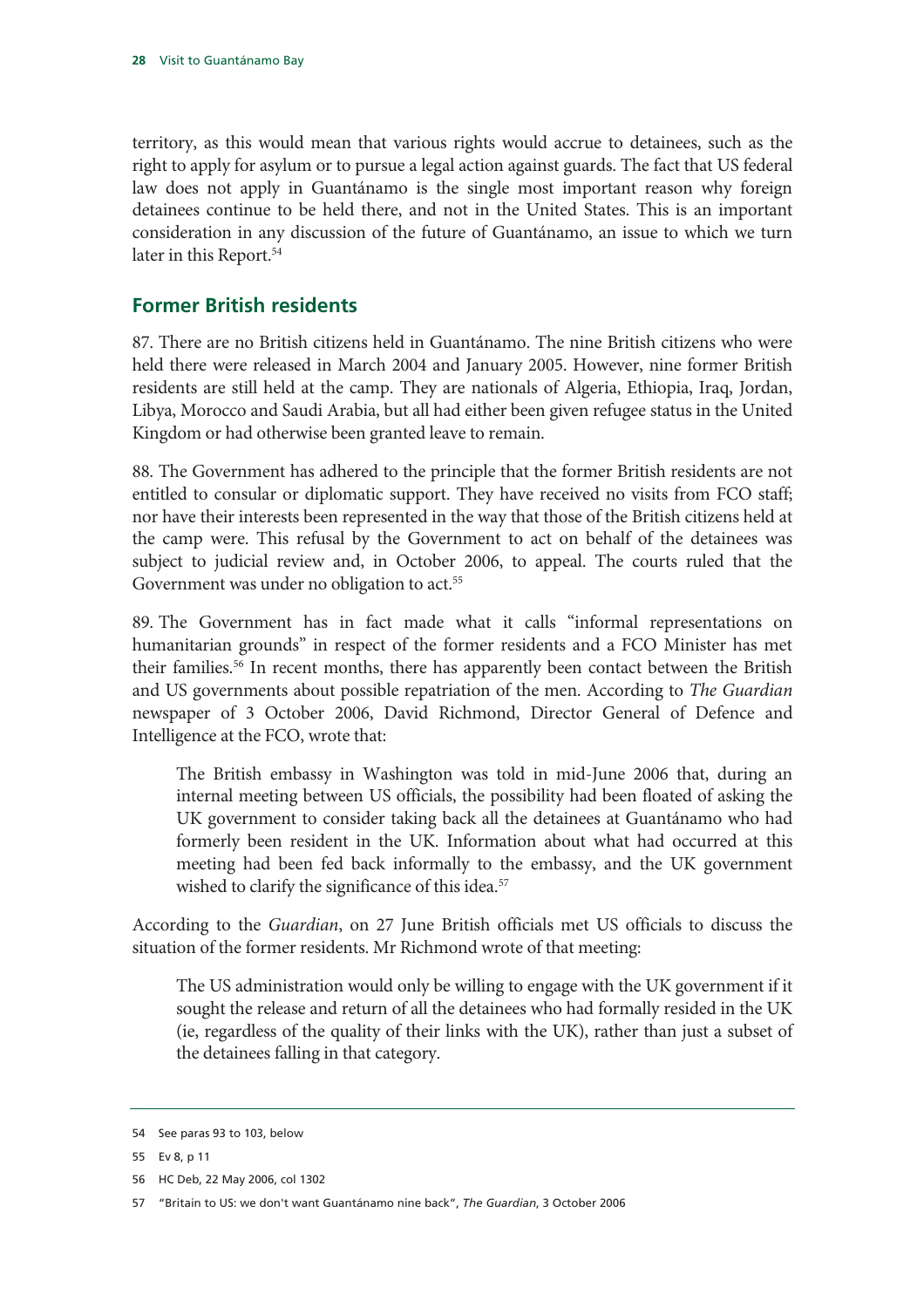90. The FCO told us that "Contrary to media speculation, the US Government has not offered to return the 'British residents' to the UK."58 The FCO did, however, confirm that the former Foreign Secretary wrote to Condoleezza Rice, requesting the return to the United Kingdom of one of the former residents, Bisher Al-Rawi, "having considered his fact-specific claim and on the basis of shared counter-terrorism objectives." According to the *Guardian*, Mr Al-Rawi had once worked on behalf of MI5.<sup>59</sup> The Government has refused to release Mr Straw's letter.<sup>60</sup>

91. A senior Home Office official is quoted in the same newspaper article as expressing the view that it would not be possible to subject the other former residents to control orders, and that keeping them under surveillance would require the diversion of resources from other counter-terrorist operations. The FCO told us only that "Discussions between the British and US Governments about Mr Al Rawi's release and return to the UK are continuing."61 There is no suggestion that the Government is also discussing the possible return of the other former residents.

92. The Court of Appeal has concluded that the Government is within its rights not to accept consular responsibility for non-British nationals, or to make diplomatic representations on their behalf. On 8 January, FCO Minister of State Ian McCartney informed the House that the cases of the former British residents (other than Mr al-Rawi) will be heard on appeal in the House of Lords.<sup>62</sup> He declined to comment further, apparently on the basis that these cases were therefore *sub judice* under the terms of the Resolution of the House of Commons on *matters sub judice*. 63 We have considered this point and have taken advice. We are clear that the waiver set out in the Resolution in respect of issues where a ministerial decision is in question applies in this case. We are therefore free to comment on those ministerial decisions. **We conclude that the Government is right to stick to its established policy of not accepting consular responsibility for non-British nationals. We recommend that the Government maintain its current position with respect to the return to the United Kingdom of the former British residents presently detained at Guantánamo Bay.** 

<sup>58</sup> Ev 12, para 11

<sup>59 &</sup>quot;Guantánamo Briton claims he spied for MI5", *The Guardian*, 22 March 2005

<sup>60</sup> HC Deb, 6 June 2006, col 676W

<sup>61</sup> Ev 12, para 11

<sup>62</sup> HC Deb, 8 January 2007, cols 121 and 122

<sup>63</sup> Resolution of 15th November 2001, see http://pubs1.tso.parliament.uk/pa/cm200506/cmstords/416/41606.htm#a184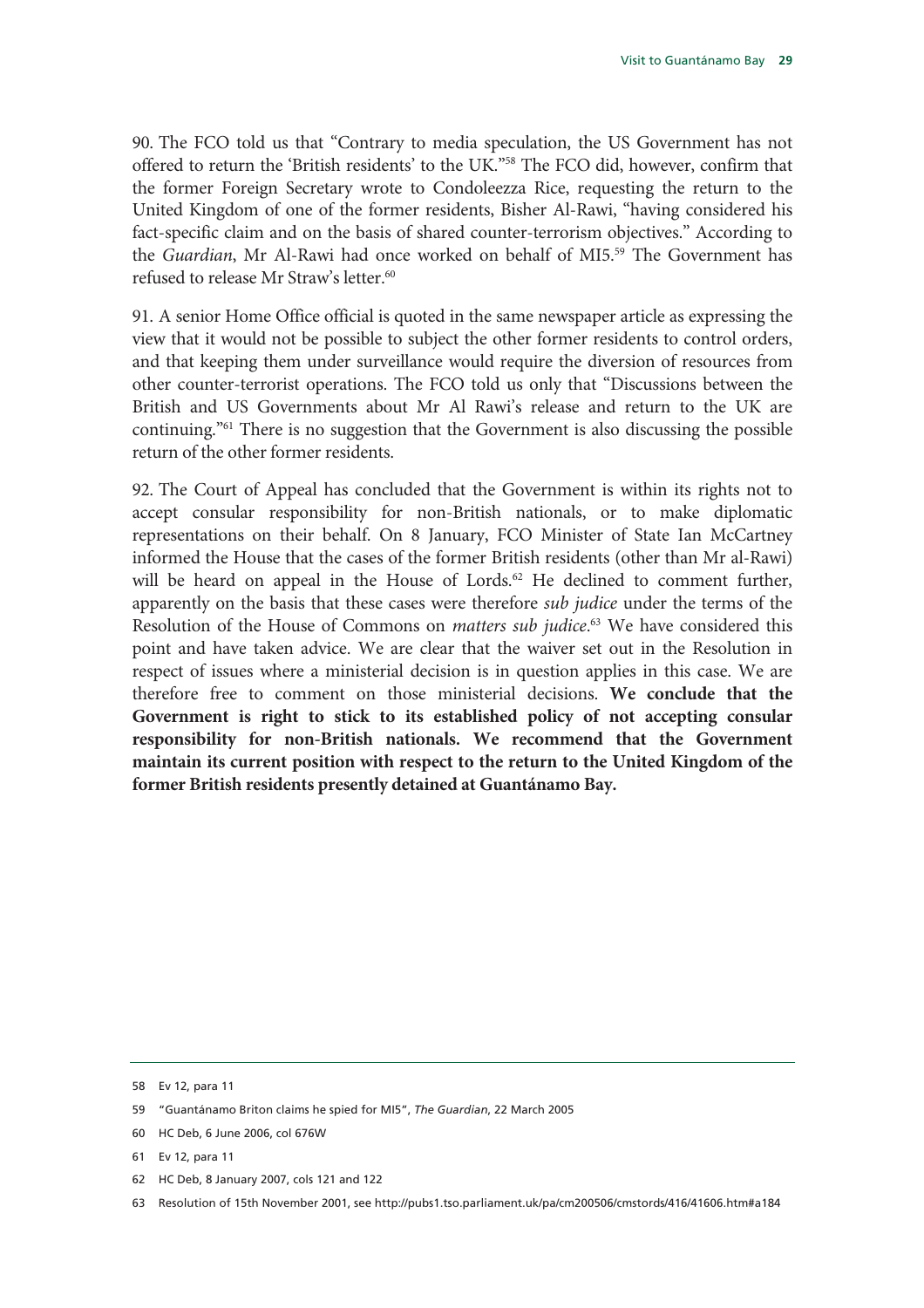## **5** Judicial process

#### **Combatant Status Review Tribunals and Administrative Review Boards**

93. All detainees at Guantánamo are subject to two procedures: Combatant Status Review; and Administrative Review. The Department of Defense defines these as follows:

Combatant Status Review is a formal review of all the information related to a detainee to determine whether each person meets the criteria to be designated as an enemy combatant. (Enemy combatant is defined as an individual who was part of or supporting Taliban or al Qaeda forces, or associated forces that are engaged in hostilities against the United States or its coalition partners. This includes any person who has committed a belligerent act or has directly supported hostilities in aid of enemy armed forces.)

Administrative Review is an annual review to determine the need to continue the detention of an enemy combatant. The review includes an assessment of whether the enemy combatant poses a threat to the United States or its allies in the ongoing armed conflict against terrorist [groups] such as al Qaeda and its affiliates and supporters and whether there are other factors bearing on the need for continued detention (e.g., intelligence value). Based on that assessment, a review board will recommend whether an individual should be released, transferred or continue to be detained. This process will help ensure no one is detained any longer than is warranted, and that no one is released who remains a threat to our nation's security.<sup>64</sup>

Detainees who are found to have committed an act which "violates the laws of war" may be tried by a Military Commission.

94. We were told that in the period July 2004 to January 2005, 558 Combatant Status Review Tribunals (CSRTs) were held. These classified 520 detainees as enemy combatants; the other 38 were released or transferred. At the time of our visit, the fourteen former CIA detainees, then recently arrived at Guantánamo, had yet to go through the CSRT process. In the period 14 December 2004 to 23 December 2005, the Administrative Review Board (ARB) released a further fourteen detainees, approved the transfer of 119, and renewed the detention of 330. Since then, 249 'phase two' ARB reviews have been completed, producing another 33 recommendations for transfer and 58 for renewed detention (decisions on the remainder were pending at the time of our visit). The Deputy Secretary for Defense, Gordon England, has the final say on the ARB's recommendations.

95. As the US Department of Defense points out, the CSRTs are an opportunity for detainees to contest their detention, by demonstrating they do not deserve 'enemy combatant' status.<sup>65</sup> The tribunals are intended to satisfy the requirement under the Geneva Conventions for "competent tribunals" to determine the status of those detained in

<sup>64</sup> Taken from "Guantánamo Detainee Processes", US Department of Defense, October 2006

<sup>65 &</sup>quot;Combatant Status Review Tribunal Order Issued", US Department of Defense news release 651–04, July 2004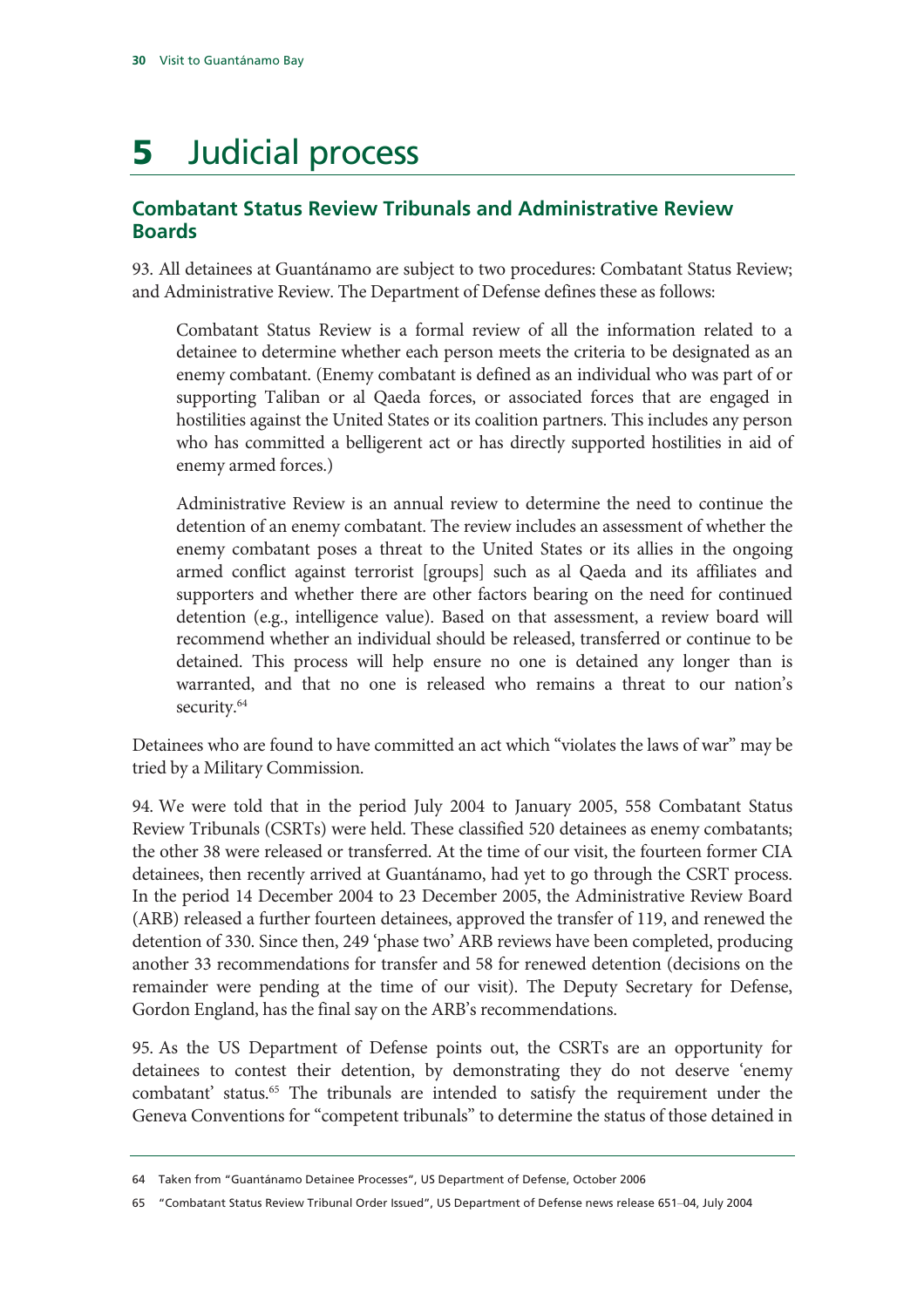a conflict situation, such as the present conflict in Afghanistan. The need for such tribunals was established by the US Supreme Court in its judgment of June 2004; they were given effect initially by administrative order, and the Detainee Treatment Act 2005 gave them statutory force. CSRTs are composed of three military officers, none of whom has had any previous involvement with the detainee. One serves as a judge advocate, and the senior ranking officer chairs the Tribunal. The Tribunal's proceedings are on the record, but it deliberates in closed session. Detainees are provided with: personal representation; interpretation if necessary; copies of the unclassified evidence against them; the opportunity to question any witnesses testifying against them; and the opportunity to call witnesses in their defence (in the unlikely eventuality that any are available to be called).<sup>66</sup> Detainees are not represented before the Administrative Review Board.

96. Amnesty International told us that "the CSRTs and subsequent annual Administrative Review Boards (ARBs) are inadequate and in no way a lawful or appropriate substitute for judicial review."<sup>67</sup> Amnesty cited a case where a detainee was informed by the Tribunal hearing his case that an alias allegedly used by him had been found on a computer hard drive associated with an alleged senior al Qaeda member. Neither his own alias, nor the name of the senior al Qaeda member, nor the location where the computer hard drive was found were revealed to him. He was thus unable to rebut the charge.

97. The Military Commissions Act 2006 has been criticised for failing to reform the CSRT process. It is, however, the military commission process itself which has been the subject of most disquiet.

#### **Military Commissions**

98. The US established military commissions at Guantánamo in 2004, for the purpose of trying enemy combatants accused of war crimes. However, following a legal challenge by one detainee, the commissions were effectively ruled unlawful by the Supreme Court in July 2006.<sup>68</sup> It was necessary, therefore, for the Administration either to abandon the commissions or to regularise their status. President Bush chose the latter option. The Military Commissions Bill was going through Congress at the time a group of us were in Washington, in September 2006. We were able to discuss its provisions with Senator Lindsey Graham, one of the three prominent Republican Senators who were in negotiation with the Administration about aspects of the Bill which they felt undermined civil liberties.

99. In summary, the Act as passed by Congress and as signed into law by the President:

- Provides for military commissions composed of at least five and up to twelve US armed forces officers to hear cases against enemy combatants;
- Requires at least two-thirds of the commission members to support a conviction;

67 Ev 5

<sup>66</sup> Memorandum by the Deputy Secretary of Defense, 14 July 2006, www.defenselink.mil/news/Combatant\_Tribunals.html

<sup>68</sup> *Hamdan v Rumsfeld*, for full judgment see www.supremecourtus.gov/opinions/05pdf/05-184.pdf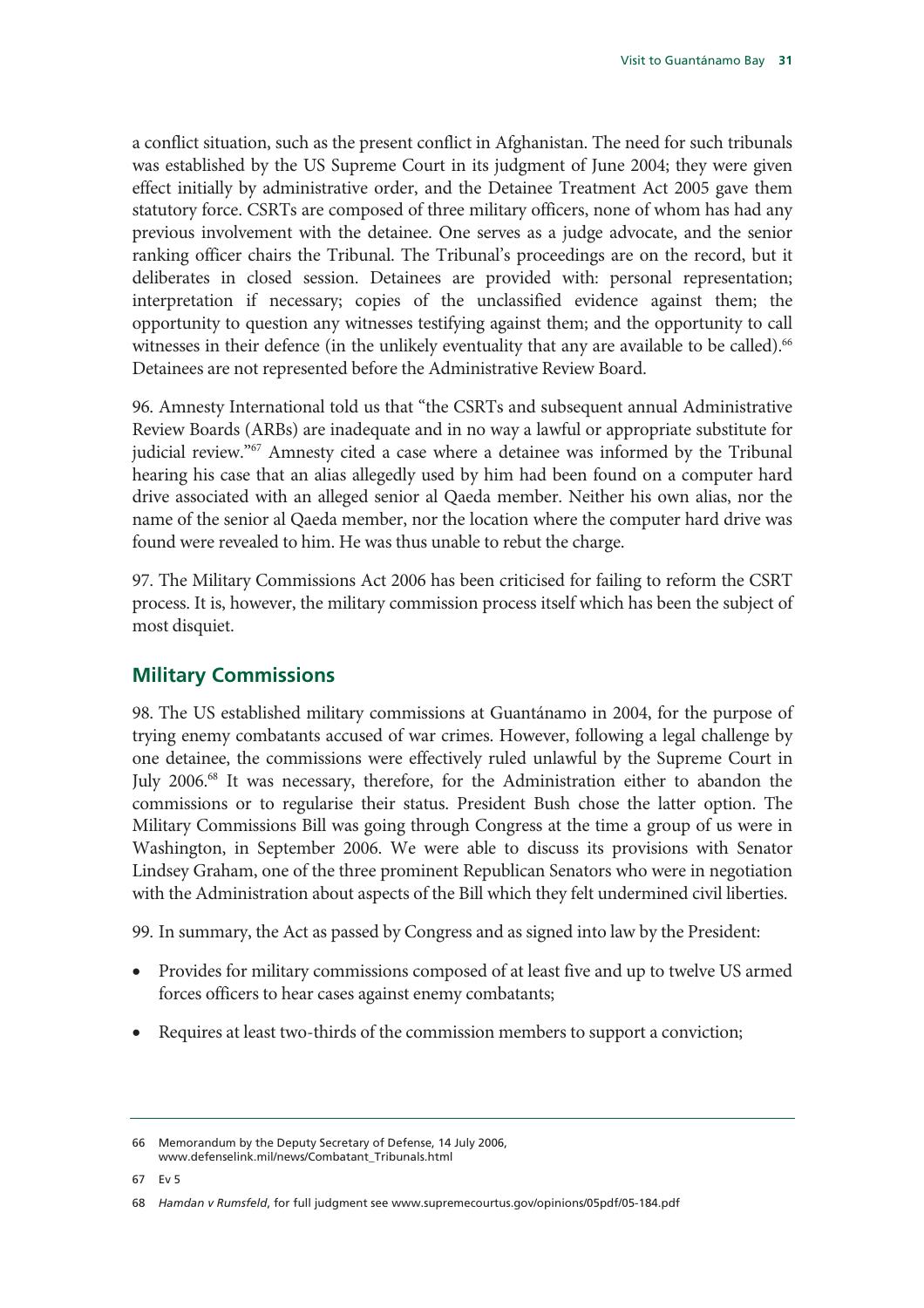- Stipulates that for a sentence of death, which may only be sought if the defendant's actions resulted in fatalities, all twelve commission members have to agree, and gives the final decision on carrying out the sentence to the President;
- Provides the accused with the presumption of innocence and requires proof of guilt to be established beyond reasonable doubt;
- Protects the accused from being forced to testify against himself and allows him to be represented by both a military lawyer and a civilian one (although such lawyers will require high security clearance);
- Allows the accused will be able to be present for the proceedings unless he is ruled disruptive, to present evidence and witnesses in his defence and to cross-examine any witnesses against him;
- Provides for commissions to sit in public unless that jeopardises the safety of individuals or intelligence (but they will sit in Guantánamo Bay);
- At the discretion of the commission, allows hearsay or evidence obtained by coercion (but not evidence obtained by torture);
- Does not allow the accused to challenge the basis of classified information relied upon by the prosecution;
- Allows a convicted person to appeal to the United States Court of Appeal;
- Bars US courts from hearing applications for a writ of *habeas corpus* made by detainees who have been classified as enemy combatants;
- Prohibits any person from invoking the Geneva Conventions or their protocols as a source of rights in any action in any US court.

It is also important to note that acquittal by a military commission does not mean release. A person acquitted by a commission will remain an enemy combatant and thus will remain subject to detention. Also, after a sentence has been served, the convicted enemy combatant will be liable to be returned to detention.

100. In Washington DC, we were told that military commissions established under the new Act will commence work in 2007. It was suggested that they will hear between 25 and 50 cases of detainees who are believed to have committed war crimes, although in one conversation the potential number was put as high as 80. Up to four commissions are expected to sit at any one time, but the process will clearly take some years.

101. In some ways, the Military Commissions Act is welcome: it sets out the rights of detainees, and it includes important safeguards, such as a right of appeal. In other respects, the Act is quite troubling. It provides for the continued use of aggressive interrogation techniques, limits defendants' rights to challenge evidence, prevents actions for *habeas corpus*, and creates a revolving door in which detainees may be trapped, whether convicted or acquitted.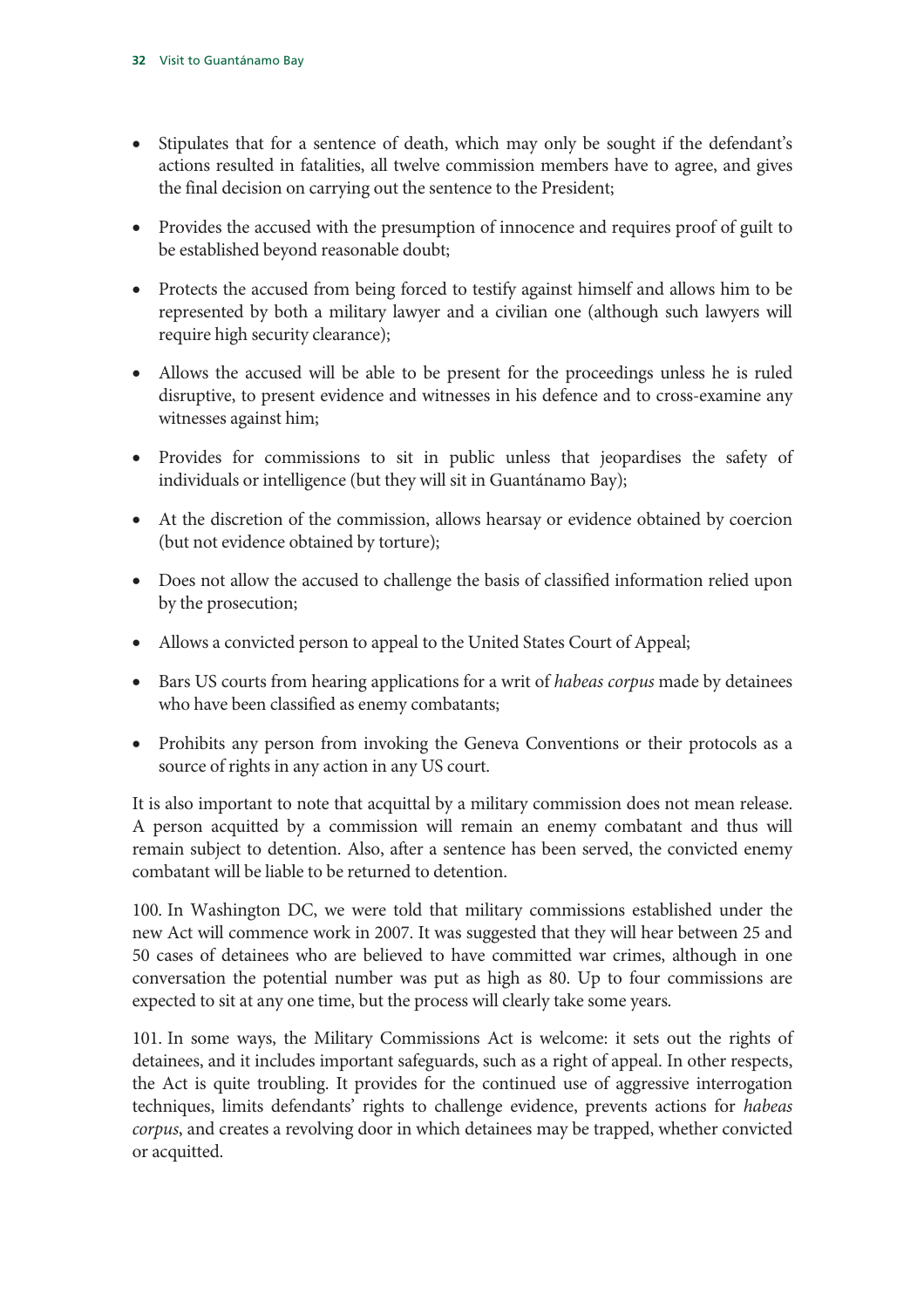102. The Government appears to share some of our apprehension. In its evidence, the FCO states that,

The Government will study the details of the procedures proposed by the Military Commissions Act, any subsequent elaborations and the implications for those who might not be subject to trial.<sup>69</sup>

103. **We conclude that, although some aspects of the Military Commissions Act are welcome, others give cause for concern. We welcome the Government's undertaking to study the procedures proposed by the Act. We recommend that the Government carry out that study without delay and that it share the full findings of the study with this Committee. If the Government's study finds that the procedures proposed in the Military Commissions Act or in any subsequent elaboration are inconsistent with international law or human rights norms, it should make strong representations to the United States Administration.**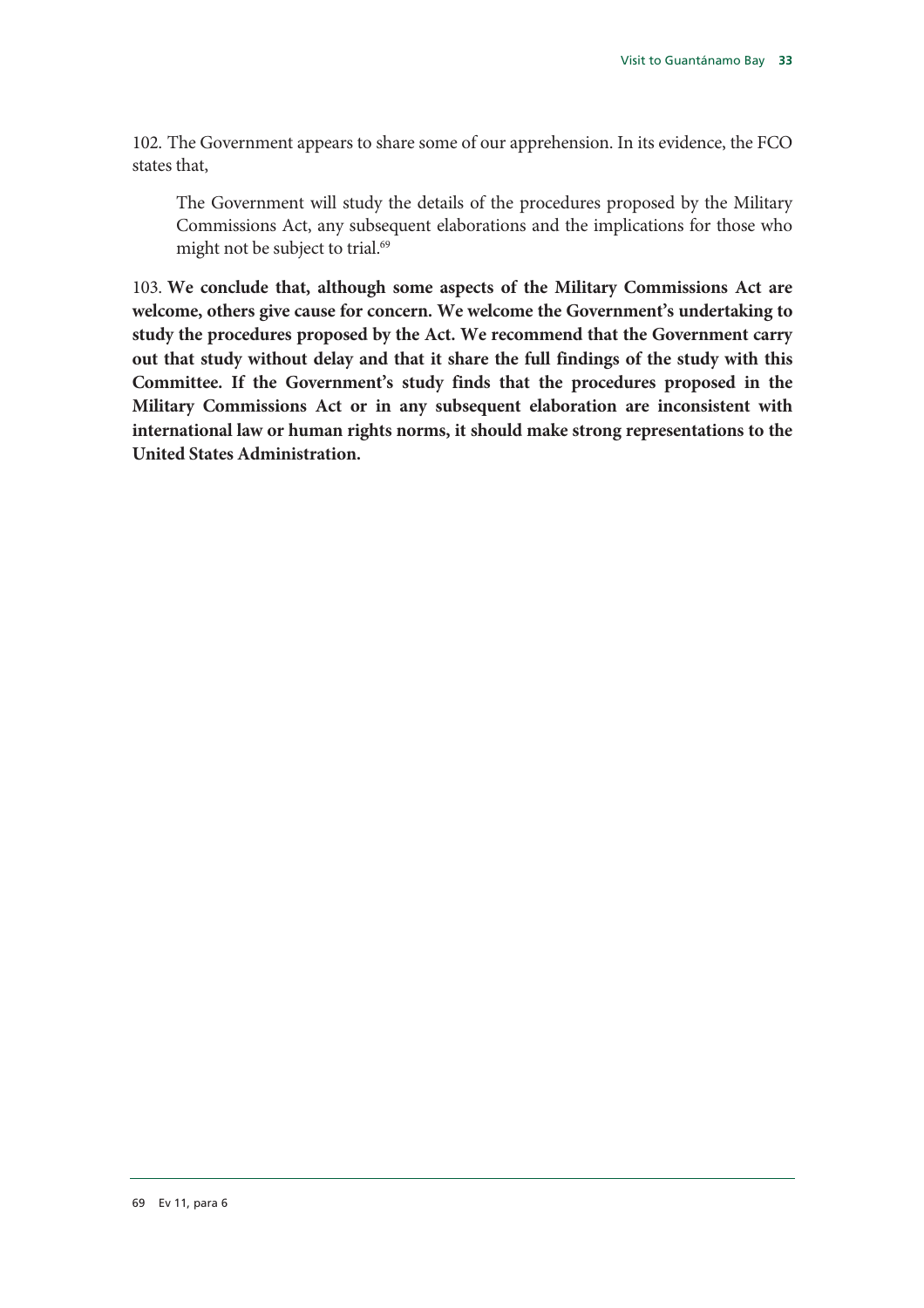## 6 The future of Guantánamo

104. At the time of our visit in September 2006, 319 detainees had been released or transferred from Guantánamo and a further 130 had been approved for release or transfer. Although more than forty detainees have been transferred or released since then, the high number approved for release or transfer but still detained is a matter of concern, not least for the US authorities. The reasons given to us why the men cannot be released or transferred from Guantánamo fell broadly into three groups, which in some cases may overlap: some of the men are still considered to be dangerous and the US has been unable to secure sufficient guarantees from other countries that they will be controlled or monitored; others are not considered to be dangerous but their countries of origin refuse to take them back; others are at risk from torture or other mistreatment, including death, if they return to their own countries. Among those in the first category are apparently the nine former British residents, as well as large numbers of Afghans. In the last category are included fifteen Chinese Uighurs, and Arabs of various nationalities. Most of the remaining detainees hold Afghan, Saudi or Yemeni nationality.70

105. A point made repeatedly by those whom we met in Washington and at Guantánamo was that the majority of those who remain in detention are dangerous men, who if released will return to the terrorist campaign they are alleged to have been part of. Various figures ranging to as high as 20 were quoted to us of detainees who had been released, only to have been encountered again on the battlefield. One example given to us was that of Abdullah Mehsud, who was picked up in Afghanistan but was released after claiming to be a noncombatant, low-level figure. He was later involved in terrorist acts in Afghanistan and was killed in action by Pakistani forces in March 2006.

106. The FCO wrote to us that intelligence gathering at Guantánamo "has provided information of importance to the UK's national security."71 When we visited, we were told that some of those detained continue to yield intelligence of high value, notwithstanding the fact that the great majority of detainees have been in US custody for over four years. However, we were told that some of them were close contemporaries, at training camps and elsewhere, of the current generation of al Qaeda and Taliban leaders. The US also believes that it will need to continue to detain the remaining 330 detainees for as long as the 'war on terror' continues, or until they no longer present a severe threat. The military commissions will be held in Guantánamo. This, together with the significant financial investment in building new, state-of-the-art prisons at Guantánamo and the absence of any obvious alternative place of detention that could meet the US authorities' perceived need, suggests the camp will not be closing in the near future.

107. None of this has prevented widespread calls for the immediate closure of the detention centre at Guantánamo Bay. In 2002, our predecessor Committee expressed concern about the failure of the US authorities to provide detainees with due judicial process, and later it called for the detention of terrorist suspects to be regularised in

<sup>70</sup> Ev 11, para 3

<sup>71</sup> Ev 11, para 2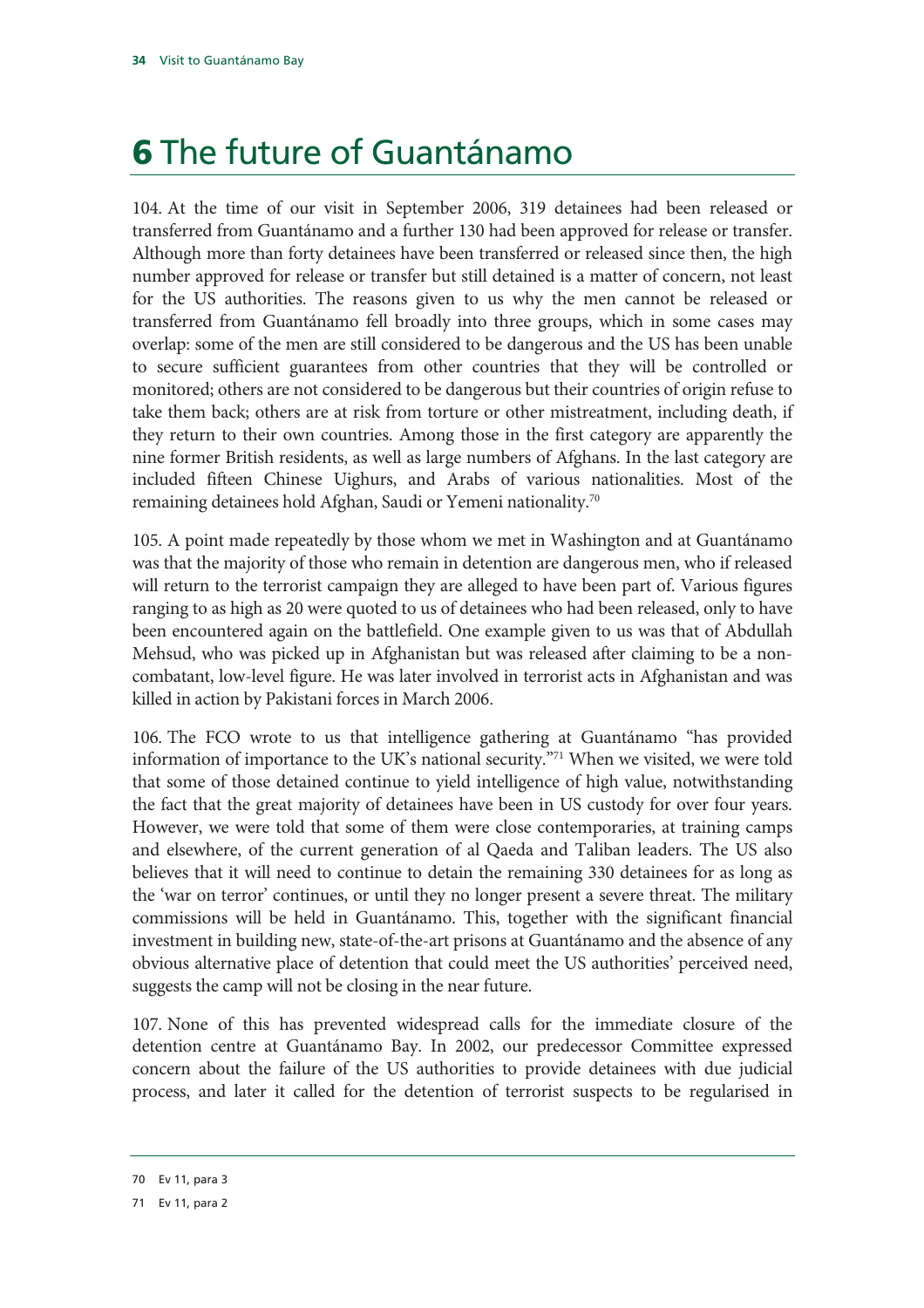accordance with international law.72 Concern in Parliament and elsewhere grew over the following four years and in 2006, a succession of senior government ministers called for the closure of the camp. Launching the FCO's Annual Report on Human Rights on 12 October 2006, Foreign Secretary Margaret Beckett made the clearest statement yet, declaring that "The continuing detention without fair trial of prisoners is unacceptable in terms of human rights."73

108. To this, the US Administration replies that, if Guantánamo were to be closed, something would have to take its place. In an interview with the BBC, the State Department's senior legal adviser, John Bellinger, said that:

No one's comfortable with the situation in Guantánamo. But if we really want to reduce the numbers to send people back, progress cannot be made by just simply saying Guantánamo should be closed. We have to have practical suggestions, practical ways to move forward.74

President Bush himself has said, in his landmark speech of 6 September 2006, that the US will "move toward" closing Guantánamo:

America has no interest in being the world's jailer. … We will continue working to transfer individuals held at Guantánamo, and ask other countries to work with us in this process. And we will move toward the day when we can eventually close the detention facility at Guantánamo Bay.75

109. Privately, US officials are quick to request from all those who demand closure of Guantánamo, what proposals they have for dealing with the dangerous men who are presently held there. However, many outside the United States regard Guantánamo as a dilemma of the Bush Administration's own making, and are not inclined to 'rescue' that Administration.

110. It is indeed possible to see this dilemma as one purely for the United States. However, the obvious retort to President Bush's complaint that "America has no interest in being the world's jailer"—'stop locking people up'—is too simplistic. For our part, we accept that many of the men presently held at Guantánamo represent a threat to the United Kingdom and its allies. Just as their treatment is a shared interest based on universal values of human rights, so their fate is a shared responsibility, not a matter for the US alone. We therefore agree that it is incumbent on those who call for its closure to suggest what, if anything, should replace the detention centre, what should happen to those who are currently held there, and how the public are to be protected from those who have a professed commitment to engage in acts of terrorism.

111. Proposals for how to close Guantánamo in an orderly way have been thin on the ground, but there are some. Amnesty International sent us a paper in which they set out a

74 "US call over Guantánamo detainees", *BBC News online*, 20 October 2006

<sup>72</sup> Appendix 2

<sup>73 &</sup>quot;Launch of the 2006 Annual Report on Human Rights", FCO News release, 12 October 2006

<sup>75 &</sup>quot;President Discusses Creation of Military Commissions to Try Suspected Terrorists", White House news release, 6 September 2006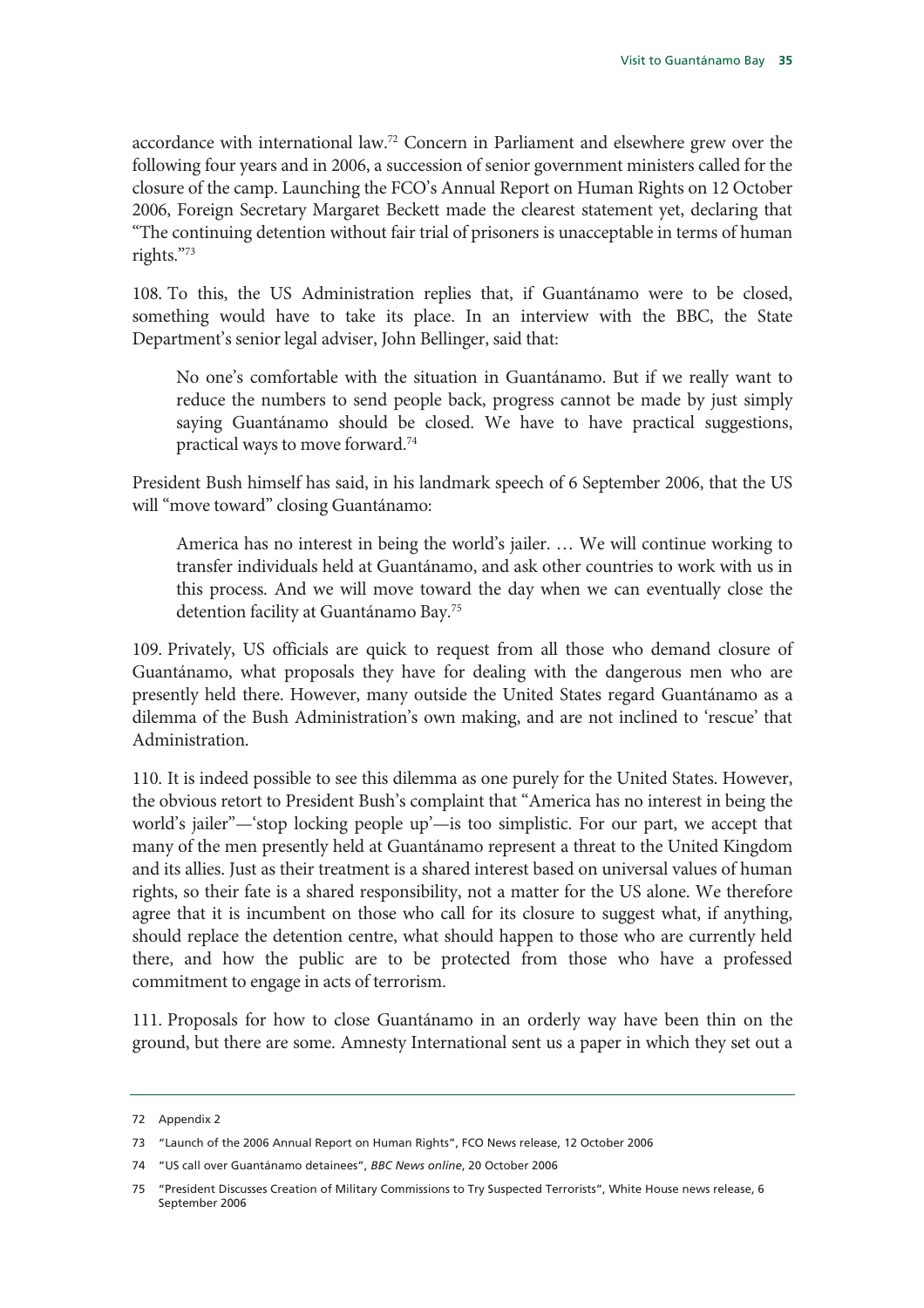proposed "framework for closing Guantánamo."76 This framework envisages fair trials for those against whom there is admissible evidence; no forced repatriations; granting of asylum in the US to those former detainees who have a well-founded fear of persecution if returned to their country of origin, or exceptional leave to remain in the US, or transfer to a third country willing to receive them; and a system of reparations for those unlawfully detained. Amnesty further suggests allowing the UN's experts on 'arbitrary detention' to visit the camp with full access, in the interests of transparency.

112. We congratulate Amnesty on developing this proposal. Unlike some others who call for the closure of Guantánamo, Amnesty has recognised there is a problem that requires a solution which will protect the public from terrorist threats. We do not suppose it stands any realistic chance of being accepted in full by the US Administration. Nonetheless, it does establish some basic principles which should guide any attempt to resolve the dilemma of how to deal with Guantánamo and the people in it.

113. Another, quite different series of recommendations has been made by retired General Barry McCaffrey of the US Military Academy. In the report of his June 2006 visit to Guantánamo, General McCaffrey sets out a "way ahead" for the Administration.<sup>77</sup> In terms which are very frank, and which may strike more of a chord in Washington than the ideas of groups such as Amnesty, the General concludes that "We need a political-military decisive move to break the deadlock." He then considers, only to reject, the solution floated by many in the United States (but by few outside it) of handing over the running of Guantánamo to an international body: "We would provide and pay for the detention vehicle—the international legal system would accept jurisdiction. Not likely."

114. Here in full is General McCaffrey's "way ahead":

We need to rapidly weed out as many detainees as possible and return them to their host nation with an evidence package as complete as we can produce. We can probably dump 2/3 of the detainees in the next 24 months. Many we will encounter again armed with an AK47 on the battlefields of Iraq and Afghanistan. They will join the 120,000 + fighters we now contend with in those places of combat. It may be cheaper and cleaner to kill them in combat [than] sit on them for the next 15 years.

We need to pick out the most dangerous of the international terrorists (possibly the top 25) and have them tried in US Federal Court with a possible use of international law as the basis of criminal conviction. Tough. It worked with Noriega—why not al-Qaeda?

As a general rule, we probably need a new Federal Law that allows for civil indefinite detention of foreign terrorists when convicted by a US Military Court-Martial. The civil detainees could have the right of appeal to the Federal Court system. This requires the active involvement of the Congress to pass any required new legislation.

Finally, we need to work creatively to support foreign legal jurisdiction over their nationals who violate international law and conduct terrorist actions. Better these

<sup>76</sup> Ev 9–11

<sup>77</sup> The full report is available at www.fas.org/man/eprint/mccaffrey.pdf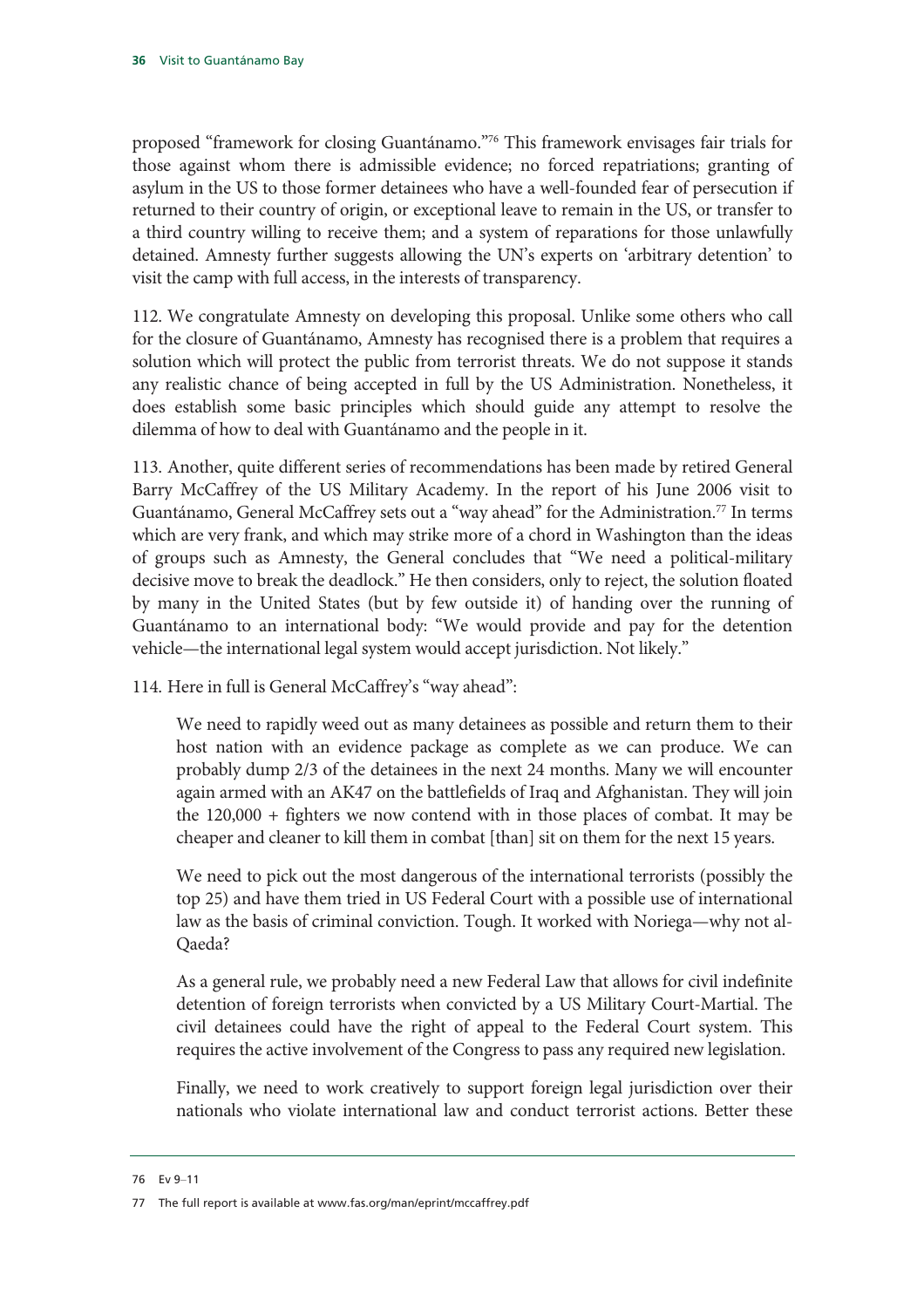foreign governments try these dangerous terrorists by their own legal system where possible.

General McCaffrey then adds one further point, which would probably gain wider support than his other proposals:

We need to be completely transparent with the international legal and media communities about the operations of our detention procedures wherever they are located. Arrogance, secrecy, and bad judgment have mired us in a mess in Guantánamo from which we are having great difficulty in extricating ourselves.

We heard similar voices from within the US Administration when we visited Washington DC, though they were less forcibly expressed.

115. Aspects of General McCaffrey's scheme for the closure of the Guantánamo Bay detention centre—such as 'dumping' detainees in their countries of origin regardless of the fate that awaits them—are clearly unacceptable on human rights grounds, but as the basis for a consensus on the way forward it has the great benefits of coming from inside the US military establishment, and of being grounded in realism. Stripped to its essentials, his proposal to close Guantánamo contains the following elements:

- Subject those detainees against whom there is strong evidence to due legal process
- Release or transfer the other detainees
- Devise a better, transparent procedure for dealing with future detainees

The debate on such proposals has to take place primarily in the United States. However, as the US has been asking for ideas, it should be prepared to listen to and to work with its allies. For their part, those allies need to stand ready to help.

116. **We conclude, in line with our previous Reports, that those detained at Guantánamo must be dealt with transparently and in full conformity with all applicable national and international law. But we recognise too, as we have before, that many of those detained present a real threat to public safety and that all states are under an obligation to protect their citizens and those of other countries from that threat. At present, that obligation is being discharged by the United States alone, in ways that have attracted strong criticism, but we conclude that the international community as a whole needs to shoulder its responsibility in finding a longer-term solution. We recommend that the Government engage actively with the US Administration and with the international community to assist the process of closing Guantánamo as soon as may be consistent with the overriding need to protect the public from terrorist threats.**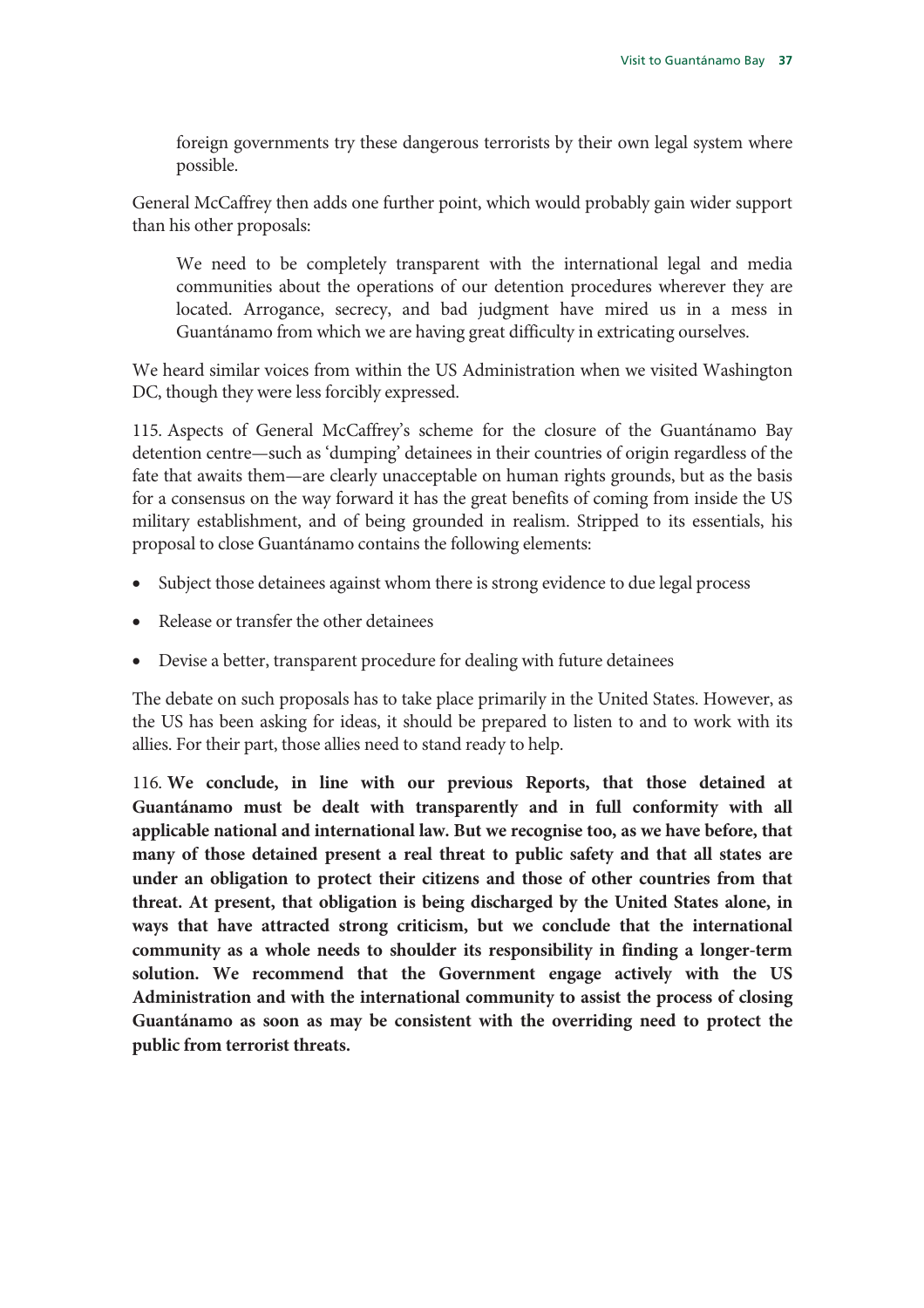# Appendix 1: Itinerary of the visit to Guantánamo Bay

## **Monday 18 September 2006**

#### *Washington DC*

#### *British Embassy*

Alan Charlton, Deputy Head of Mission

## **Tuesday 19 September**

#### *Washington DC*

#### *State Department*

John Bellinger III, Legal Adviser

Colleen P Graffy, Deputy Assistant Secretary of State for Public Diplomacy (Europe)

Kurt Volker, Principal Deputy Assistant Secretary of State

#### *Department of Defense*

Cully Stimson, Deputy Assistant Secretary of Defense for Detainee Affairs

Colonel Barry Cable, USAF

Bryan Del Monte, Deputy Director for policy development and international issues

Frank Sweigart, Office for the Administrative Review of the Detention of Enemy Combatants (OARDEC)

Gordon England, Deputy Secretary of Defense (Public Affairs)

### **Wednesday 20 September**

#### *Guantánamo Bay, Cuba*

*Guantánamo Bay Naval base* 

Commander Jeff Hayhurst, USN, Executive Officer

### *Guantánamo Bay detention centre*

Rear Admiral Harry B Harris, USN, Commander, Joint Task Force Guantánamo

Tour of Guantánamo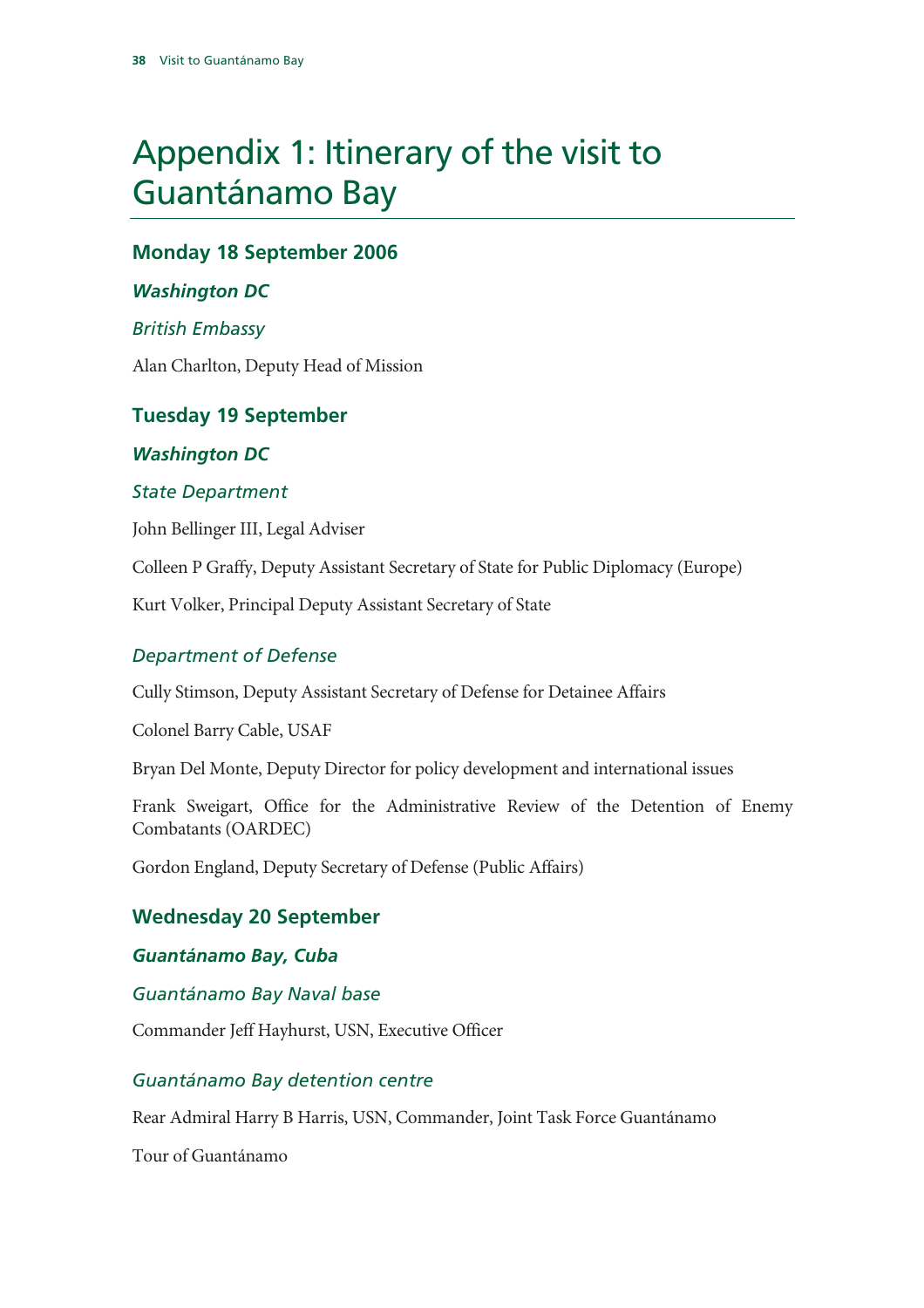## **Thursday 21 September**

### *Washington DC*

## *International Committee of the Red Cross (ICRC)*

Geoff Loane, Head of regional delegation for the United States and Canada

#### *British Embassy*

HM Ambassador Sir David Manning

#### *US Senate*

Senator Lindsey Graham

Senator Richard Lugar, Chairman of the Senate Foreign Relations Committee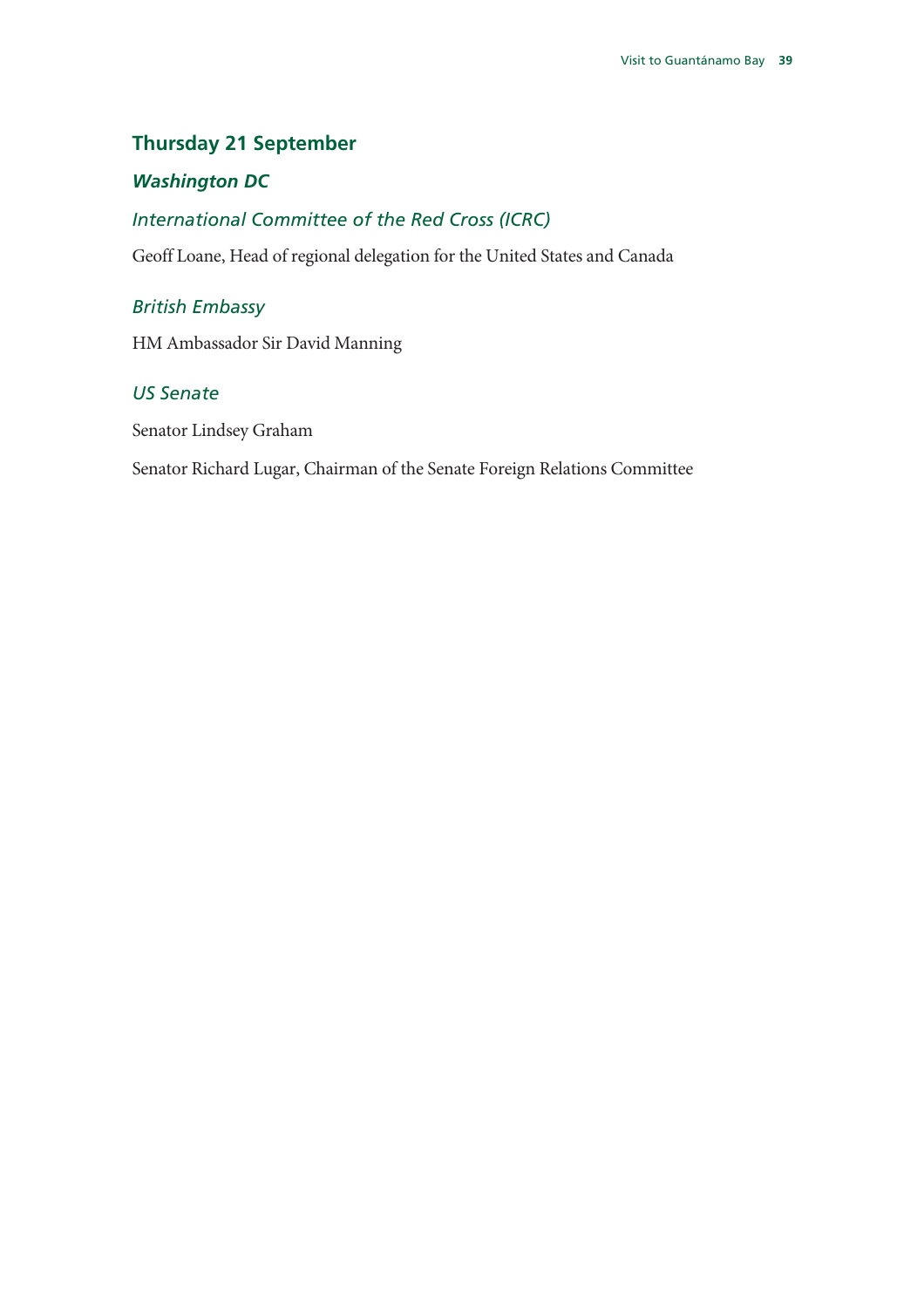# Appendix 2: Extracts from previous FAC Reports and Government Responses

#### **2002**

#### *June 2002 : Seventh Report : Foreign Policy Aspects of the War Against Terrorism*

THE DETAINEES AT GUANTÁNAMO BAY

137. A further legal question relates to the treatment of persons detained by the US in Afghanistan and transported for questioning to the US military base in Guantánamo Bay, Cuba. More than 300 "unlawful combatants" remain in captivity, from 31 countries. Five of these are British citizens.

138. The US has refused to grant these "detainees" prisoner of war (POW) status, and the Administration contends that the Geneva Conventions do not apply to the detainees. In the words of the US Embassy in London: "The President has determined that the Geneva Convention applies to the Taliban detainees, but not to the al-Qaida detainees. Al-Qaida is not a state party to the Geneva Convention; it is a foreign terrorist group. As such its members are not entitled to POW status. Under the terms of the Geneva Convention, however, the Taliban detainees do not qualify as POWs. Therefore, neither the Taliban nor al-Qaida detainees are entitled to POW status [although] they are being provided many POW privileges as a matter of policy."

139. Speaking before the camp at Guantánamo Bay was set up, the Foreign Secretary told us that "We have to ensure that terrorist prisoners of war are treated in accordance with international law." However, since the camp was established, government Ministers and spokesmen have no longer referred to terrorist detainees as "prisoners of war."

140. We understand that the US authorities have made "no decisions... on the disposition of the detainees currently being held. The fate of the detainees will be determined on a case-by-case basis." We heard during our visit to Washington in March 2002 that if, after review, the US decides that a detainee does not pose a significant security threat, he will be repatriated. However, the US claims "every right" to detain certain individuals "for the duration of the conflict," even if they are acquitted of specific crimes. Victory in the war against terrorism is difficult to foresee. This leads us to question how long the US intends to keep these individuals in custody.

141. The US President made an executive order on 13 November 2001, to establish special military commissions to try the "unlawful combatants." The announcement of these special commissions provoked considerable controversy in the US and elsewhere. On 21 March 2002, the Department of Defense presented additional procedural guidelines for these commissions. They are designed to try non-US citizens selected by the US President, to include al Qaeda members, people involved in acts of terrorism against the United States, and people who knowingly harboured such terrorists. The procedural guidelines released on 21 March allay some of the fears initially voiced about the commissions: for example, the Department of Defence made clear that suspected terrorists would be granted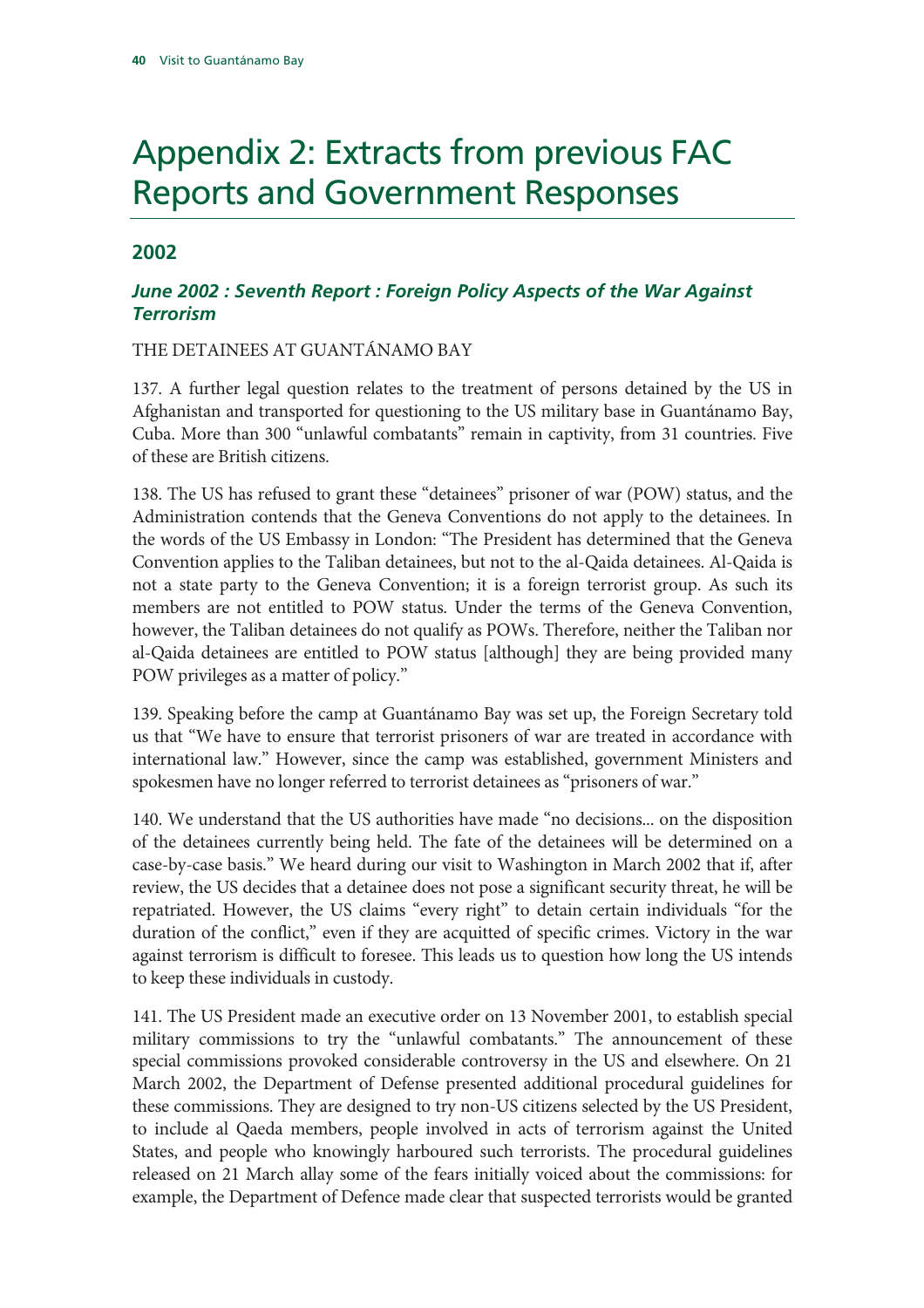the presumption of innocence, the right to choose counsel and to see the prosecution's evidence, and to trial in public—though classified information would be kept secret. Those arraigned would also be granted the right to remain silent.

142. However, there is no jury. An appeal procedure is only to a panel of judges appointed by the military: non-US citizens cannot appeal to US federal courts. Detention is indefinite. For these reasons, the military commissions continue to prompt considerable criticism, both inside and outside the United States. The lawyer and academic Ronald Dworkin, assessing the clarified rules for the commissions, described the Administration's decision to prevent appeals to civilian courts as "indefensible. The new procedures permit a prisoner to be tried in secret and sentenced to death on evidence that neither he nor anyone else outside the military—no-one, that is, not under the Pentagon's direct command—has even heard." Dworkin concluded that "we have no right to roam the world arresting foreigners we think might be dangerous and keeping them in our jails when we cannot show them to have committed any crime."

143. The international coalition needs to be seen to treat prisoners justly. 'Winning hearts and minds' in the Islamic world is tremendously important for the long term success of the war against terrorism, and prisoners taken in Afghanistan have not been universally perceived to have been treated humanely and with justice. As Rosemary Hollis also pointed out to us "once you abandon attention to the means" in the war against terrorism, "you influence the ends."

144. We conclude in relation to the detention of Taliban and al Qaeda suspects, as we do in relation to other matters, that the Government must strive to uphold standards of international law, and, to the greatest extent possible, to ensure that prisoners are tried in full accordance with internationally accepted norms of justice.

145. We recommend that the Government consider whether the Geneva Conventions remain wholly appropriate in the modern conduct of warfare. If they do not, there may be a need to work towards a new international consensus to amend the Conventions, to ensure that the protection that they provide to civilians and combatants is maintained.

#### *August 2002 : FCO Response Cm 5589*

The United Kingdom Government has been in close contact with the United States Government about the treatment of the British detainees being held by the US at the Naval Base in Guantanamo Bay. It is for the US, as the detaining power, to decide whether, and if so how, they will prosecute the detainees. However, we have made our view clear to the US, and will continue to do so, that if any of the detainees are prosecuted they should receive a fair trial in accordance with international law.

The Geneva Conventions of 1949 were updated and expanded in the two Protocols of 1977. The Conventions and their Protocols form the cornerstone of international humanitarian law. This crucial body of law is applicable to all kinds of armed conflict; the challenge for all governments is to see that it is faithfully applied. The Government remains determined that the United Kingdom will continue to play a leading role in securing the application and implementation of international humanitarian law worldwide. The Government will keep under review the need to update the law, in consultation as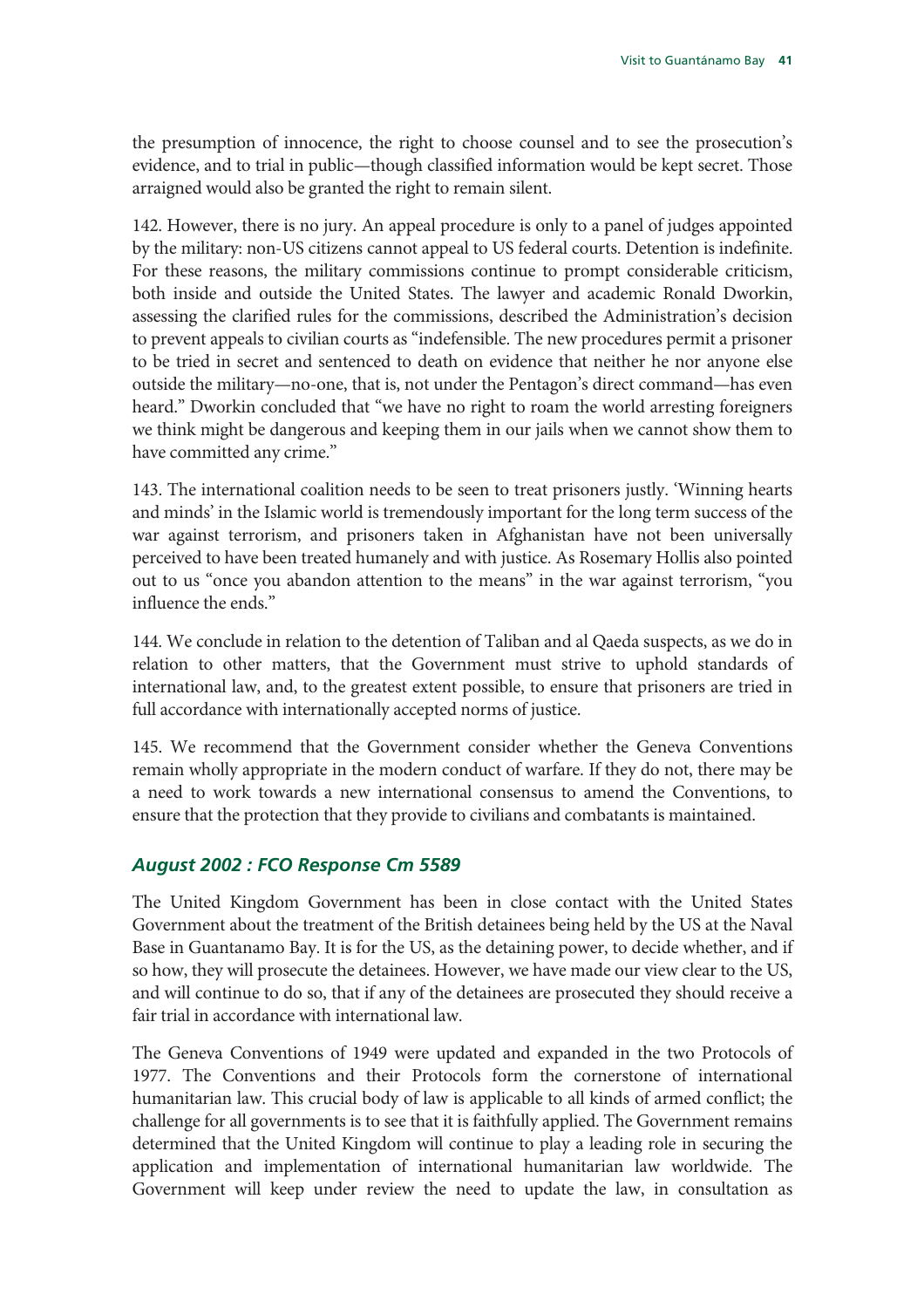appropriate with the International Committee of the Red Cross and the international community more generally. Our aim is to ensure that it affords the maximum protection to those vulnerable to the effects of armed conflict, that it restricts the means and methods of conflict, and that it delivers justice to all.

### *December 2002 : Second Report : Foreign Policy Aspects of the War Against Terrorism*

Prisoners Detained at Guantánamo Bay, Cuba

228. Since the terrorist attacks of September 11th, 2001 and the subsequent military operations in Afghanistan, over six hundred individuals, including seven British nationals, have been detained by the United States government in Guantánamo Bay, Cuba and classified as "unlawful combatants". We discussed the treatment and status of these detainees in our Seventh Report.

229. Before agreeing the Seventh Report, we asked the United States government to clarify how it intended to deal with the detainees. The US response was that the relevant authorities have made "no decisions... on the disposition of the detainees currently being held. The fate of the detainees will be determined on a case-by-case basis." In March 2002, when we visited Washington, we were reassured to hear that if, after review, the US decides that a detainee does not pose a significant security threat, he will be repatriated.

230. We questioned in the Seventh Report for how long the US intended to detain the prisoners it holds at Guantánamo Bay. The US Secretary of State for Defense, Donald Rumsfeld, had stated that the US claims "every right" to detain certain individuals "for the duration of the conflict," even if they are acquitted of specific crimes. This poses the question of whether the 'war against terrorism', unlike a conventional conflict, can ever have an end. The only detainees released from Guantánamo so far are a mentally ill inmate who was returned to Afghanistan on May 1, 2002, and four detainees (two of whom were over 80 years old) who were returned to Afghanistan and Pakistan on October 28, 2002.

231. The President of the New York-based Center for Constitutional Rights, Michael Ratner, wrote to us that the prisoners at Guantánamo Bay "have not been charged, tried or given access to lawyers." Citing US Department of Defense press transcripts, Mr Ratner, reminds us that "The United States has itself acknowledged that at least 'some [of the detainees] were 'victims of circumstance' and probably innocent.'" Nonetheless, "Since gaining control of the detainees, the United States military has held them virtually incommunicado. They have been or will be interrogated repeatedly by agents of the United States Departments of Defense and Justice, though they have not been charged with an offense, nor have they been notified of any pending or contemplated charges. They have made no appearance before either a military or civilian tribunal of any sort, nor have they been provided with counsel or the means to contact counsel."

232. In a Written Statement on 11 December 2002, the Parliamentary Under-Secretary of State for Foreign and Commonwealth Affairs, Mr Mike O'Brien, wrote: "British officials paid a fourth visit to Guantánamo Bay between 11-15 November... The official passed to the camp authorities some personal letters for some of the detainees and was able to give oral messages to others. We have passed on to the families oral messages which were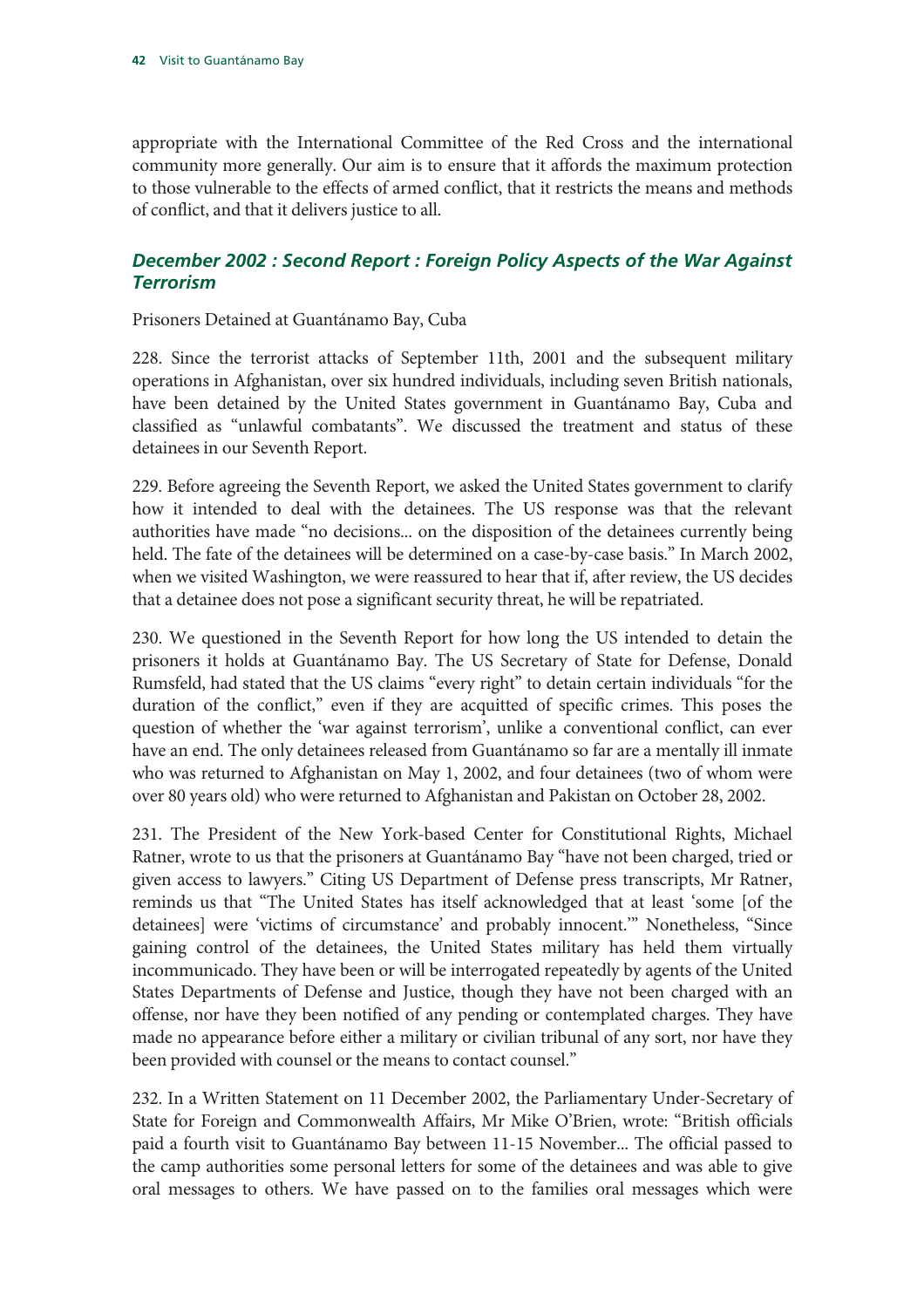received and have briefed them on details of the detainees' circumstances. For reasons of privacy these details are not disclosed in this statement. Detainees continue to be able to send and receive letters through the camp authorities and through the ICRC, although there is some concern about delays."

233. Citing the cases of Messrs. Rasul and Iqbal, two of the British citizens detained at Guantánamo, Mr Ratner informs us that the detainees' "ability to contact their families has been severely restricted ... Attempts by their Members of Parliament to secure greater access to them by their families have failed." The Center for Constitutional Rights, having examined the cases, has concluded that: "(i) the detentions are unlawful, arbitrary and indefinite contrary to the Fifth and Fourteenth Amendments of the United States Constitution and customary international law, specifically Articles 9 and 14 of the International Covenant on Civil and Political Rights, and Articles 18, 25 and 26 of the American Declaration on the Rights and Duties of Man; and (ii) that the detainees' rights as persons seized in times of armed conflict, as established under, inter alia, the regulations of the United States Military, Articles 4 and 5 of Geneva Convention III, Geneva Convention IV, and customary international law have been violated. We also believe that the ancient writ of habeas corpus should be available to the detainees to challenge their detention."

234. We further note with interest the Abbasi case, which was "an attempt by judicial review proceedings to pressure the Foreign Secretary to intervene more forcefully on behalf of [Mr Abbasi, A British citizen held at Guantánamo Bay] and the other detainees ... on the basis that the Foreign Office was not reacting appropriately to the fact that [a British citizen was] being arbitrarily detained in violation of his fundamental human rights."

235. In the Abbasi case, the Court of Appeal "made a clear finding that 'in apparent contradiction of fundamental principles recognised by both jurisdictions and by international law, Mr Abbasi is at present detained in a 'legal black hole' and [w]hat appears to us to be objectionable is that Mr Abbasi should be subject to indefinite detention in territory over which the United States has exclusive control with no opportunity to challenge the legitimacy of his detention before any court or tribunal'. This was a matter of "deep concern" to the Court, which it appeared to hope would be conveyed to the appellate courts of the United States. However, the Court felt it could not order the Foreign Secretary to do more than consider Mr Abbasi representations for assistance, which had been done."

236. The US government maintains that the detainees at Guantánamo Bay are being treated humanely. Delegates of the International Committee of the Red Cross (ICRC) have visited the detainees, at the invitation of the US Government. The American Red Cross explains that the US government issued this invitation to the ICRC, because "Along with 188 other nations across the globe, the United States is committed to meeting the standards of humanitarian treatment described in the Geneva Conventions." During our visits to Washington in March and October this year, US officials have also made it clear to us that some of the Guantánamo detainees have provided the administration with valuable intelligence, which may help to prevent further civilian casualties in the 'war against terrorism.'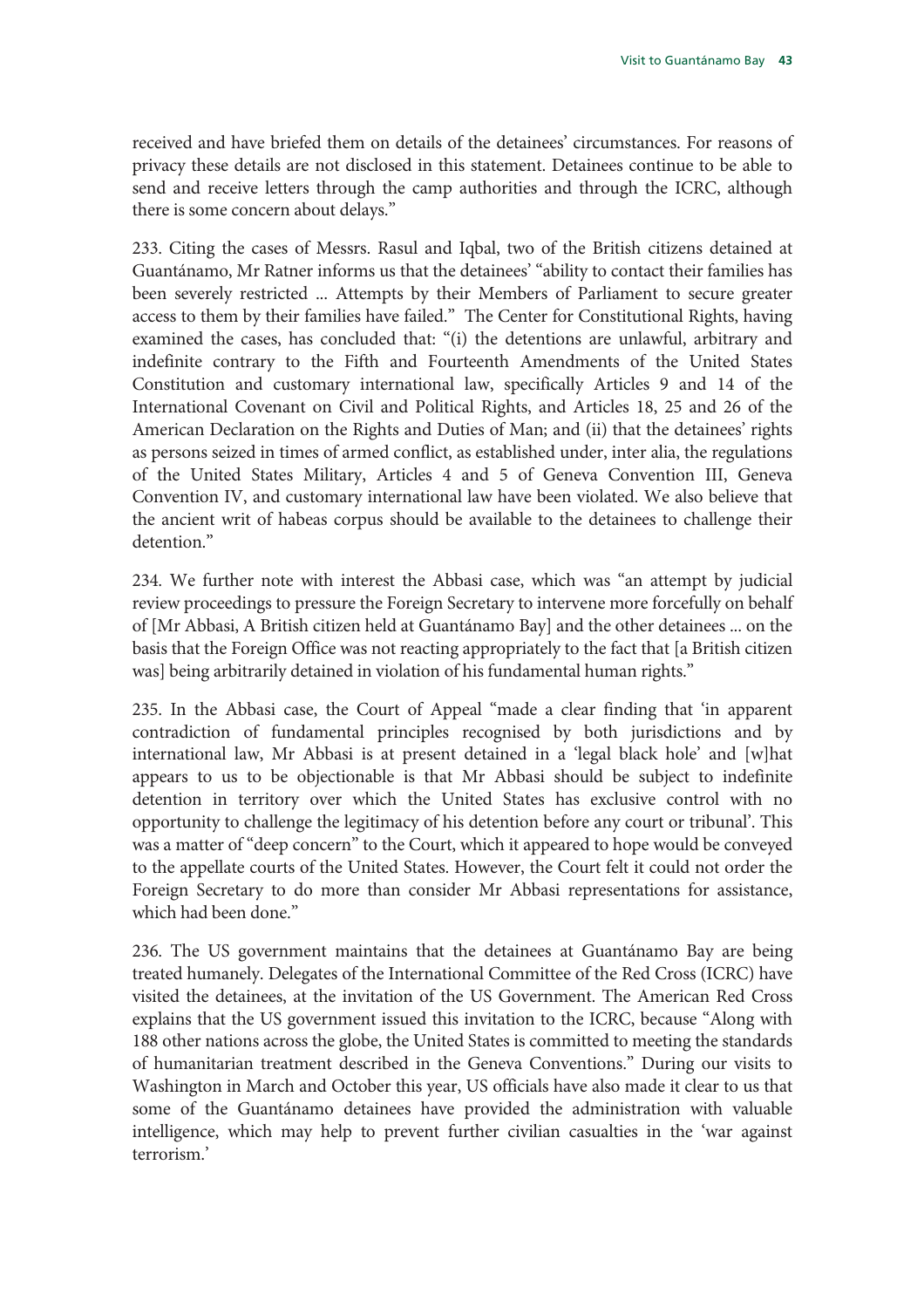237. In the Seventh Report, we concluded that "in relation to the detention of Taliban and al Qaeda suspects, as we do in relation to other matters, that the Government must strive to uphold standards of international law, and, to the greatest extent possible, to ensure that prisoners are tried in full accordance with internationally accepted norms of justice." In August, the Government replied to this conclusion that "It is for the US, as the detaining power, to decide whether, and if so how, they will prosecute the detainees. However, we have made our view clear to the US, and will continue to do so, that if any of the detainees are prosecuted they should receive a fair trial in accordance with international law." We are pleased that the Foreign Secretary was able to raise the cases with the US Secretary of State, Colin Powell, at the Prague NATO summit on 20 November 2002.

238. While we understand that the US government has obtained valuable intelligence from prisoners detained at Guantánamo Bay, Cuba, we are nonetheless concerned that the US government continues to detain many of these prisoners without trial. We recommend that the Government continue to press the US government to move rapidly towards the trial of these alleged terrorists, in accordance with international law.

239. We recommend that the Government supply us with further information about the seven British citizens currently being held, including details about when and how they can expect to be tried, and whether, if found guilty, they will be liable to the death penalty.

### *February 2003 : FCO Response Cm 5739*

The Foreign Secretary has raised the question of detainees in Guantánamo Bay with the US Secretary of State on a number of occasions, most recently on 23 January. UK and US officials are in regular contact on the matter. We are pressing the US to move forward on deciding what to do with the detainees.

We are pressing the US to decide what to do with the detainees. It is for the US, as the detaining power, to decide whether they are going to prosecute them. We have made clear our view that, if prosecuted, the detainees should receive a fair trial. The US is well aware of the UK's opposition to the death penalty under all circumstances.

### **2003**

#### *March 2003 : Fourth Report : Human Rights Annual Report 2002*

Guantánamo Bay

19. The first chapter of the latest Annual Report also included a box containing details on the situation of the detainees at Guantánamo Bay, Cuba. There are, at present, nine British nationals detained at the naval base there by the US authorities, following the events of 11 September 2001 and the overthrow of the Taliban regime in Afghanistan. The Annual Report stated that: "The question of the detainees' status, access to them and the legal procedure to which they might be subject are complex. The UK has discussed these issues with the US and will continue to do so."

20. We have inquired into the status of these detainees as part of our on-going inquiry into the foreign policy aspects of the war against terrorism. In our latest Report on this subject we stated that: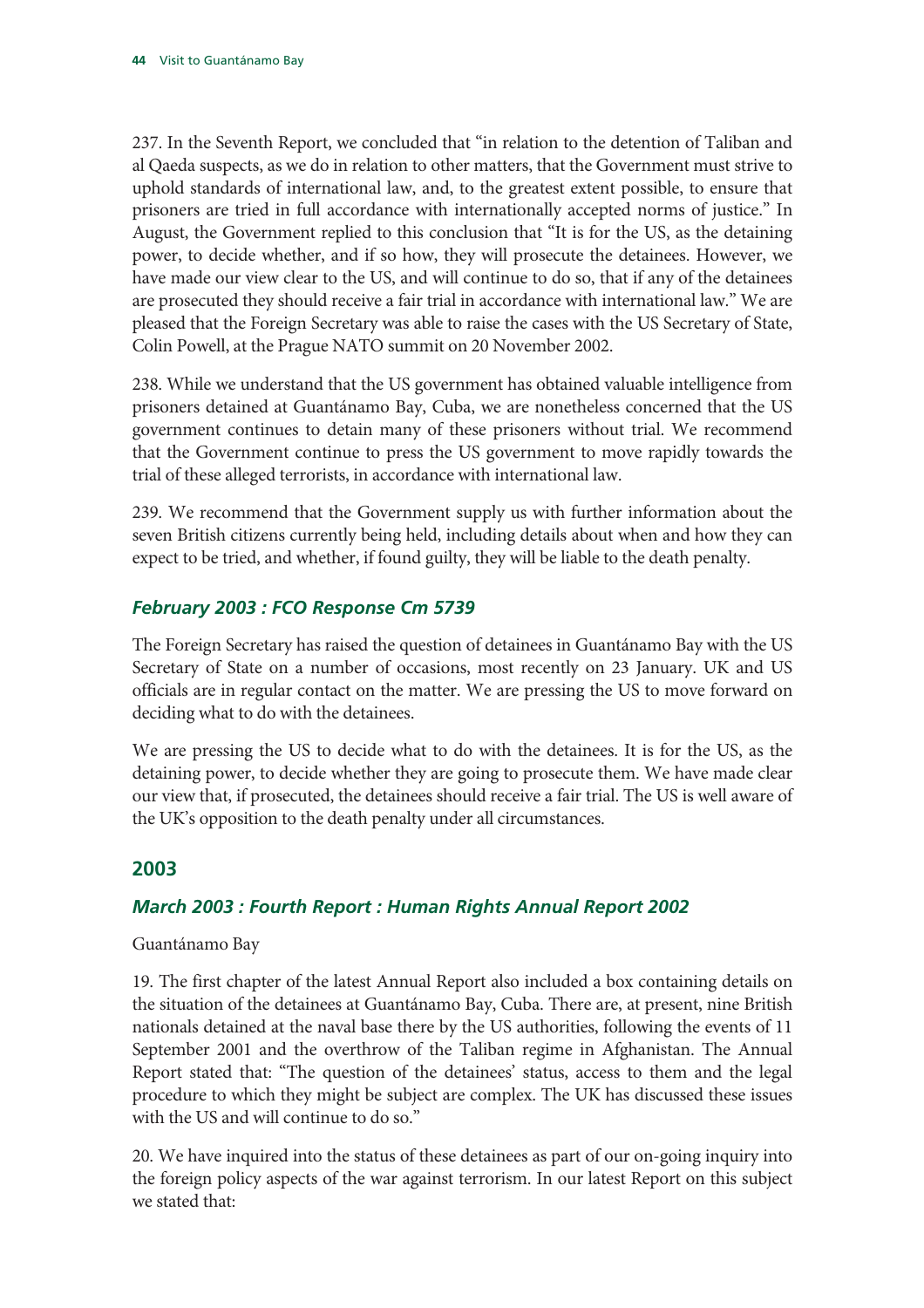"While we understand that the US government has obtained valuable information intelligence from prisoners detained at Guantánamo Bay, Cuba, we are nonetheless concerned that the US government continues to detain many of these prisoners without trial. We recommend that the Government continues to press the US government to move rapidly towards the trial of these alleged terrorist, in accordance with international law."

21. In that Report, we also noted the 'Abbasi case', in which the family of Mr Feroz Ali Abbasi, one of the detainees at Guantánamo Bay, had sought by judicial review to compel the FCO to intervene more forcefully with the US Administration on his behalf. In November the Court of Appeal concluded that, "Mr Abbasi is at present arbitrarily detained in a 'legal black-hole'", in what was a "clear breach" of his "fundamental human rights". The judgement also recorded the Court's view that: "[w]hat appears to us to be objectionable is that Mr Abbasi should be subject to indefinite detention in territory over which the United States has exclusive control with no opportunity to challenge the legitimacy of his detention before any court or tribunal." However, the Court felt unable to order the Foreign Secretary to do more than consider Mr Abbasi's representations for assistance.

22. Human Rights Watch, in its written evidence, stated bluntly that, "the holding of these detainees is in contravention of international humanitarian law," and Amnesty International expressed similar concern at the legal position of the detainees. Amnesty also complained about the description of the situation in the Annual Report, which it felt to be "at best, oblique" and failed to answer some of the fundamental questions about the United Kingdom's stance on this issue.

23. We conclude that the ambiguous status of the detainees at Guantánamo Bay, Cuba, risks undermining the United Kingdom's ability to speak out on human rights issues. We reiterate our concern that the Government continue to press the US Government on the conditions in which the detainees are held and on the need for them to be brought to trial as soon as possible.

#### *May 2003 : FCO Response Cm 5820*

As the Prime Minister said to the House on 26 February 2003, this is a highly unusual and difficult situation which we would certainly want to try to bring to an end as swiftly as possible. The Annual Report on Human Rights 2002 set out in some detail the conditions in which the detainees are held. UK officials have now visited a total of five times. The Government has throughout sought to ensure the detainees' wellbeing and will continue press the US Government on this. The International Committee of the Red Cross has a presence on Guantanamo Bay. It has access on demand to the detainees. The status of each detainee under humanitarian law has to be considered in the light of the facts of the individual case. Whatever their status, the detainees are entitled to humane treatment, and if prosecuted, a fair trial. The Government continues to urge the US to resolve the detainees' situation as quickly as possible.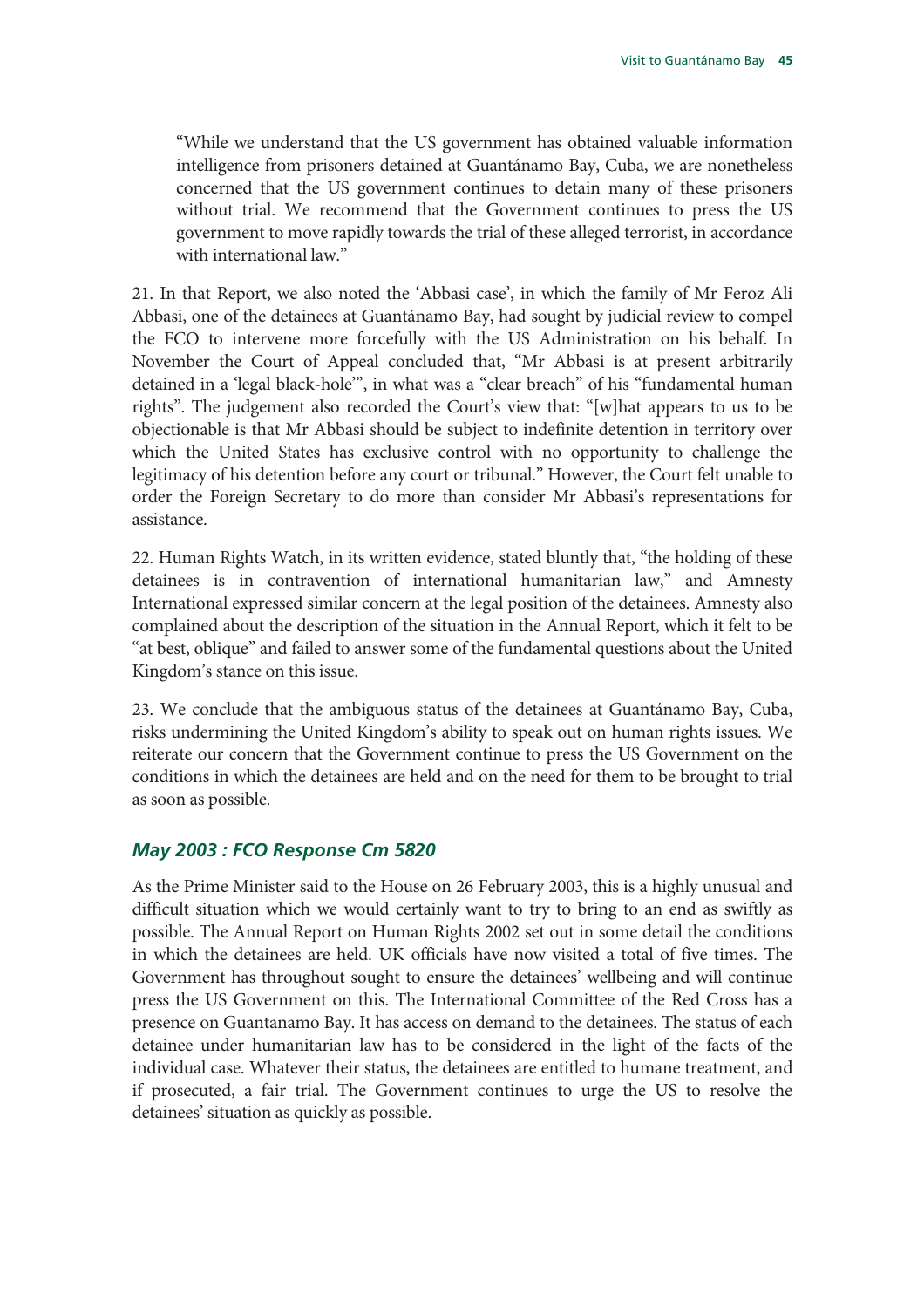### *July 2003 : Tenth Report : Foreign Policy Aspects of the War against Terrorism*

 244. A further area of difference between the US administration and the Government is the continued detention of prisoners—including nine Britons—at Guantánamo Bay, Cuba. We have discussed the detention of these prisoners in our previous two Reports in the Inquiry; in our December 2002 Report, we expressed concern "that the US government continues to detain many of these prisoners without trial", and recommended "that the Government continue to press the US government to move rapidly towards the trial of these alleged terrorists, in accordance with international law." Seven months have passed since we made this recommendation. We reiterate our concerns, raised in December 2002, that British citizens are being held without trial at Guantánamo Bay, and recommend again that the Government press the US towards trial of all the detainees in accordance with international law.

 245. On 7 July, 2003, the Parliamentary Under-Secretary of State for Foreign and Commonwealth Affairs, Chris Mullin, told the House that "the United States designated six detainees including two British nationals held at Guantánamo Bay, as eligible for trial under a military commission." The Government has "strong reservations about the military commission", which it has "raised, and will continue to raise … energetically with the US … So far, neither of the detainees has been charged. However, we have made it clear to the US that we expect the US to fulfil internationally accepted standards of a fair trial." Chris Mullin stated that "If there is any suggestion that the death penalty might be sought in these cases, we would raise the strongest possible objections." He also made it clear that "frankly, we disagree" with the United States' view that the Geneva Conventions do not apply to the prisoners held at Guantánamo Bay. However, the Government believes that "it is probably not to the advantage of these defendants—or to that of any others—that we engage in megaphone diplomacy with the United States. This is a delicate and sensitive issue that has to be pursued in a delicate and sensitive way".

 246. In our December 2003 Report, we stated that we "understand that the US government has obtained valuable intelligence from prisoners detained at Guantánamo Bay". However, it is the Government's responsibility to do all it can to ensure that the rights of British citizens are upheld. We also agree with the Government's view, expressed by Chris Mullin on 7 July, that "it is strongly in the interests of the United States that these trials be conducted in a credible and transparent fashion, because that obviously will affect the respect in which the United States is held throughout the world." We recommend that the Government press the US to ensure that the forthcoming trials of the two British citizens detained at Guantánamo are conducted according to internationally recognised judicial standards and that, if sanctioned by the Crown Prosecution Service, those trials should take place in the United Kingdom.

 247. Judging the extent of the United Kingdom's influence over the US is, of course, very difficult. It seems clear that, in the wake of the Iraq war, the United Kingdom has emerged from the Iraq war as America's closest ally. We conclude that in a number of areas including ensuring the fair trial of prisoners detained at Guantánamo Bay—the Government must ensure that its close relationship with the US administration brings substantive benefits to the United Kingdom and its citizens.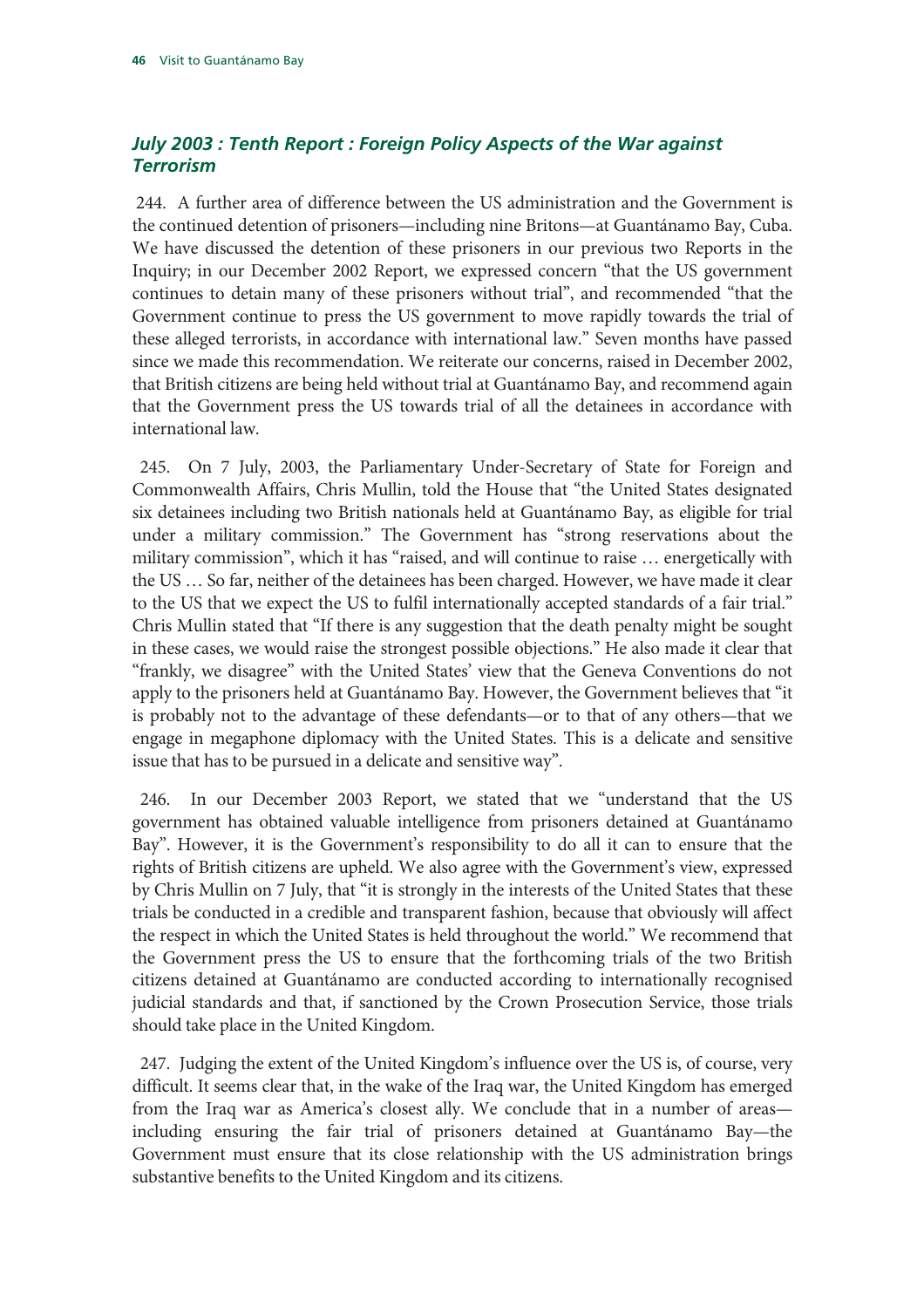#### *September 2003 : FCO Response Cm 5968*

The Government has consistently pressed the US Administration in London and Washington to come to a decision on how to resolve quickly the position of the Guantanamo Bay detainees. On 3 July the US designated six detainees, including two British nationals held at Guantanamo Bay, as eligible for trial by a Military Commission. This is a clear indication that the US is now ready to put some of the detainees through judicial process. However, we have made clear to the US that we have strong reservations about the Military Commissions.

The Government has made clear to the US our view that any trial procedure that the British detainees may face must be fair and meet generally recognised principles. Following the Prime Minister's visit to Washington in July, the US announced that all legal proceedings against British nationals held at Guantanamo Bay would be suspended pending further discussions.

The Attorney General visited Washington from 21–22 July for talks with the US Administration. His objective was to ensure that the British detainees in Guantanamo Bay, if prosecuted, are assured of fair trials that meet generally recognised principles, wherever those trials take place, and to make clear our opposition to the death penalty. We are discussing a number of options with the US Government, including the possible repatriation of the UK detainees. The talks were constructive and the Attorney General received a number of assurances from the US Administration, including agreement that the prosecution would not seek the death penalty in the cases of Mr Begg and Mr Abbasi. Other concessions included agreement that Mr Begg and Mr Abbasi would be able to be represented by an appropriately qualified US civilian lawyer of their own choosing, subject to security clearance, and that a UK lawyer would be able to serve as a consultant on the defence team. It was also agreed that subject to any necessary security restrictions, the trials of Mr Begg and Mr Abbasi would be open and the media present. Proceedings against Mr Begg and Mr Abbasi remain suspended and the Attorney General is continuing his discussions with the US Administration.

The Attorney General has met the US Administration twice since then, most recently on 12 August. Productive discussions have continued on the Military Commissions process and on the review of other potential options for a resolution of the cases of the British detainees held in Guantanamo Bay. The US is considering what further assurances they can give as regards the process. At the time of going to print, further discussions were planned for late September. The Government will continue to press the US Government urgently to resolve the position of all the detainees held in Guantanamo Bay.

#### **2004**

#### *February 2004 : Second Report : Foreign Policy Aspects of the War against Terrorism*

#### Guantánamo Bay

320. In our previous Reports we have discussed the detention of prisoners at Guantánamo Bay and expressed concern that the US government continues to detain many of these prisoners without trial. We have also recommended that the Government continue to press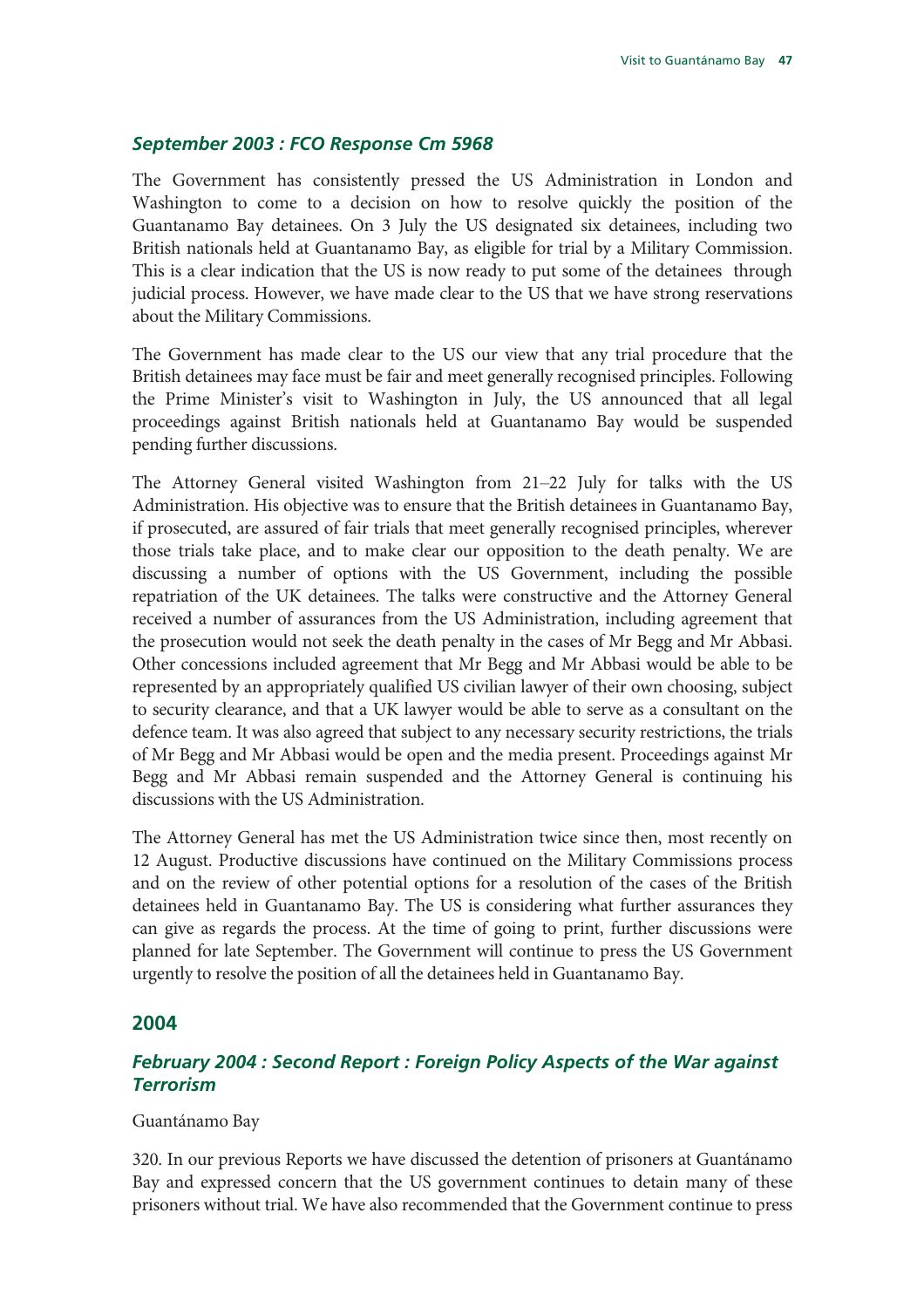the US government to move rapidly towards the trial of these alleged terrorists, in accordance with international law. In addition, we concluded that in a number of areas including ensuring the fair trial of prisoners detained at Guantánamo Bay—the Government must ensure that its close relationship with the US administration brings clear, substantive benefits to the United Kingdom and its citizens.

321. In his press conference with President George W Bush on 20 November 2003, the Prime Minister said that the issue of British detainees at Guantánamo Bay "will be resolved at some point or other." The Prime Minister also highlighted the fact that the UK will "make sure that justice is done for people." On 2 December the Foreign Secretary told us that

we are reaching, or near, a conclusion on this. If we are not able to achieve a satisfactory outcome in terms of the conditions which we would find acceptable, then we will ask for the UK detainees to be returned to the United Kingdom. That is where we are. I want it to be resolved as soon as possible. It is not satisfactory.

322. More recently, on 8 January 2003, Pierre-Richard Prosper, the US Ambassador for war crimes issues, told a briefing that United Kingdom detainees could be repatriated if the United Kingdom "managed" them. However, neither the FCO nor the US State Department have clarified Mr Prosper's comments.

323. We remain concerned at the Government's lack of progress in ensuring the fair trial of British citizens currently detained at Guantánamo Bay. We note that the current situation of uncertainty surrounding the fate of the United Kingdom detainees is unsatisfactory. We recommend that the Government continue to press the US towards trial of all the detainees in accordance with international law.

#### *March 2004 : FCO Response Cm 6162*

As the Foreign Secretary foreshadowed on 19 February and in the House on 24 February, 5 of the 9 British detainees were released and returned to the UK on 9 March as a result of discussions between the British and US Governments. The detainees were questioned by the British police and subsequently released without charge. Discussions between the British and US Governments on the remaining 4 British detainees in Guantanamo Bay continue. The UK's position remains that they should either be tried in accordance with international standards or returned to the UK. The Government will continue to work to resolve their position.

#### *May 2004 : Fourth Report : Human Rights Annual Report 2003*

#### Guantánamo Bay

52. The United States currently holds about 660 people at its naval base in Guantánamo Bay in Cuba. These detainees are terrorist suspects, many of whom were captured during the US campaign in Afghanistan in the winter of 2001, subsequent to the terrorist attacks of 11 September 2001. Three of these detainees were British residents, and six were British nationals. On 19 February 2004 the Foreign Secretary made a statement to the House of Commons in which he made clear that the United Kingdom's requests for the repatriation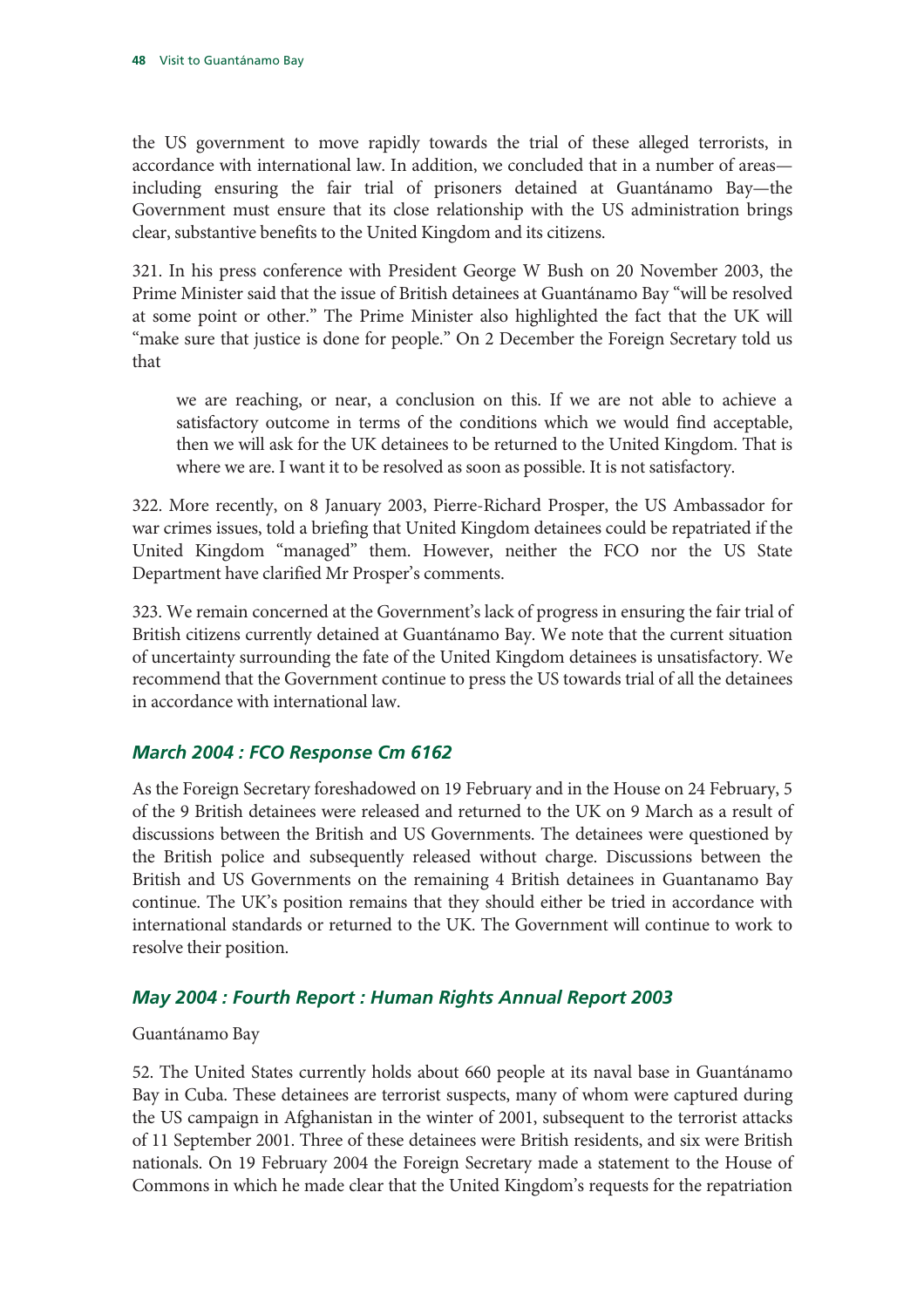of five of its nationals were successful. He said that the men would face police investigations on their arrival but that any further action would depend on the outcome of those investigations. Subsequently, the USA released the five men, Rhuhel Ahmed, Tareq Dergoul, Jamal Udeen, Asif Iqbal amd Shafiq Rasul, on 10 March 2004. Four remain in Guantánamo Bay. They are Feroz Abbasi, Moazzam Begg, Richard Belmar and Martin Mubanga.

53. The FCO Annual Report contains a section on Guantánamo Bay, describing in some detail the situation of the detainees and including the Prime Minister's comments to US President Bush on 17 July 2003 and the work done by the Attorney General to ensure that the prisoners do not face the death penalty and to facilitate their trials. The Report also mentions the Government's concern that the detainees were and are held outside any recognised legal system.

54. The Government also expressed its concerns on other matters such as the American plans to try a number of the detainees by Military Commission, including the four remaining British men. Human rights organisations have also criticised these plans. The Foreign Secretary told the House of Commons on 24 February 2004:

In July 2003, two of the detainees were designated by the United States authorities as eligible to stand trial by United States Military Commissions established to prosecute the detainees. The Government made it clear straightaway that we had concerns about the Military Commission process.

55. However, the legal vacuum surrounding the detainees presents a dilemma for states such as the United Kingdom that espouse the rule of law. Many of the detainees have been held for over two years "without charge, without access to their families, and overwhelmingly without access to legal counsel," according to Amnesty International. Human Rights Watch said in its submission: "Despite some tinkering at the edges, the detentions at Guantánamo, and the preparations for the military commissions, have trampled the most basic provisions of international law. A US federal appeal court has also been highly critical of the administration's attempt to create a legal black hole," and the US Supreme Court agreed to hear evidence about the detentions on 18 April 2004. These criticisms remain relevant even after the USA agreed to release some detainees to Spain and the United Kingdom. It was the view of Amnesty International that: "Failure to strongly criticise the situation in Guantánamo Bay, which in any sense constitutes an affront to human rights, makes the UK appear selective in its concerns."

56. The Government has defended its position on Guantánamo Bay. Mr Rammell told us:

We are in a very extraordinary situation. We are into new territory in terms of the threat we face. …[The Foreign Secretary] did make the point that detaining people in this way is not unique; it happened in this country at the outbreak of the Second World War. Nevertheless, our aim throughout has been to try and bring the process to a conclusion, either by having the people tried in the US or them being returned to the UK. We have achieved that on an individual basis in five out of the nine cases.

57. He went on: "From the beginning of this process … we have pressed the US either to bring the matter to a conclusion as quickly as possible and to try the people within Guantánamo consistent with international norms or to have them returned." The Foreign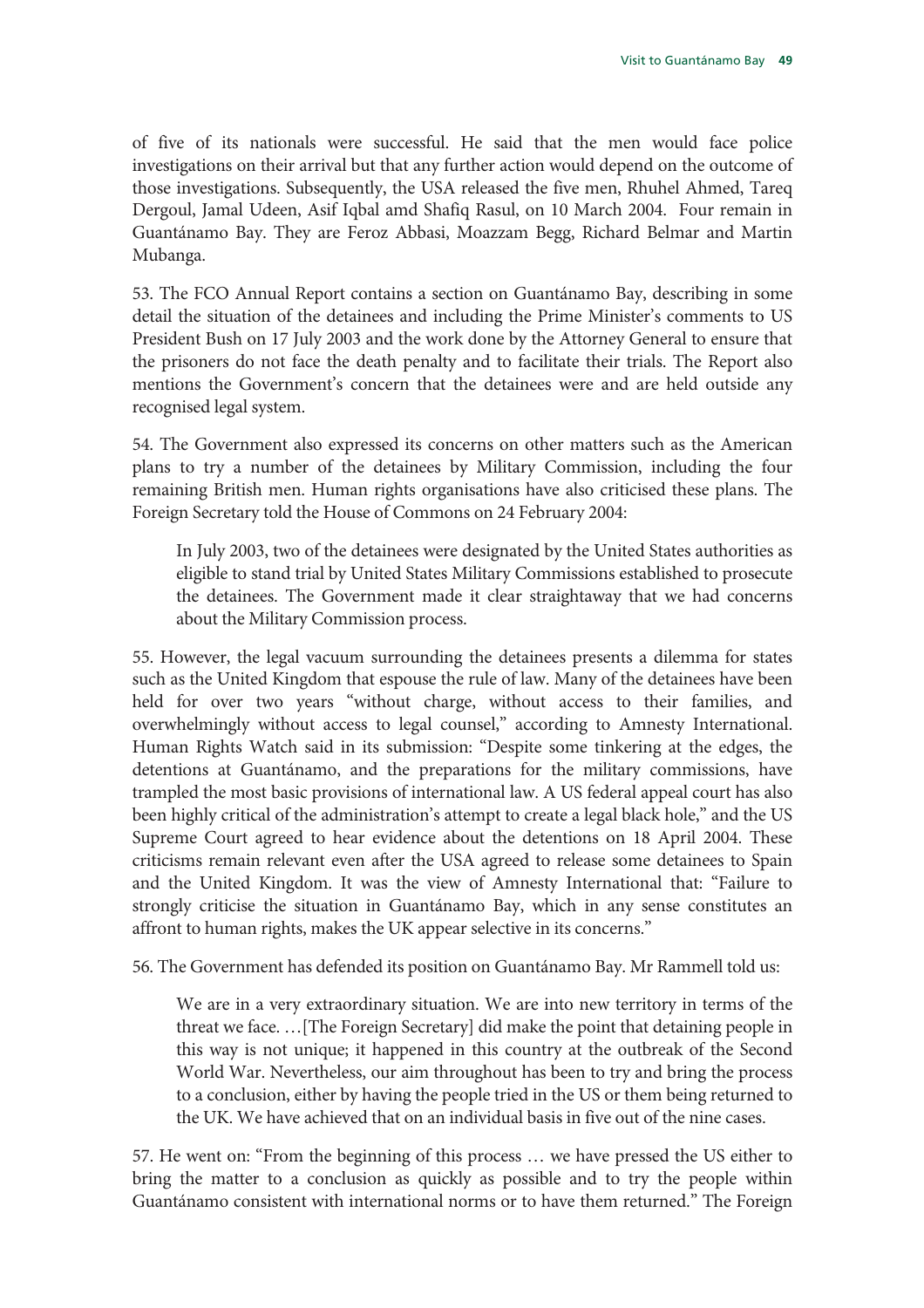Secretary also made clear to the House of Commons that the remaining men would not face the death penalty. The Committee was able to discuss the problem with Ambassador Prosper, the US official responsible, on our recent visit to Washington DC.

58. We conclude that the release without charge of the five detainees by the British police raises major concerns about the due process of law and the detentions at Guantánamo Bay, given their incarceration for over two years without access to lawyers or any due process of law. We recommend that the Government explain why the process of repatriation took so long. We also recommend that the Government redouble its efforts to achieve due process of law for those at Guantánamo Bay for whom the British Government has accepted responsibility and do its utmost to encourage the United States to regularise the detentions according to internationally accepted standards of legal process.

#### *July 2004 : FCO Response Cm 6275*

The Government has consistently sought to resolve the position of the British detainees. No government has worked harder in respect of its nationals held at Guantanamo Bay. British officials have visited the British detainees to check on their welfare seven times, more often than any other government has visited its nationals. We have held more and higher level talks with the US Government than any other. As has been made clear in public statements and to Parliament on a number of occasions, the Government's position has been that the British detainees should either be tried fairly in accordance with international standards or returned to the United Kingdom.

Following discussions between the Government and US Government, we came to the view that the US military commission process would not provide sufficient guarantees of a fair trial. The Government then made an unequivocal request that all nine British detainees be returned to the UK. As a result of that request, the US agreed to release five of the British detainees. They returned to the UK in March. However despite the Government's request, the US Government has so far declined to return to the UK the remaining four British detainees. We agreed with the US Government that discussions would continue on the future of the remaining four and made clear that our position remained unchanged – the detainees should either be tried fairly in accordance with international standards or be returned to the UK. As yet we have been unable to reach a conclusion with the US Administration on this matter.

During a visit by British officials to Washington towards the end of May to discuss the future of the four men, the UK position was reiterated to representatives of the US Government. The Government will continue to seek to resolve the position of the four British detainees.

Discussions between the British and US Governments about the British detainees' continued detention have included complex legal and security issues which arose from an unprecedented event - the attacks on 11 September 2001, the most appalling terrorist atrocity ever in which more than 3,000 died on the US mainland. Following the attacks, thousands of individuals believed to be Al Qa'ida or Taliban fighters, or their supporters, were detained. The vast majority were released in Afghanistan. But those whom the US deemed to pose a substantial risk were sent by the US to Guantanamo for detention and questioning about their knowledge of Al Qa'ida. These events have had a significant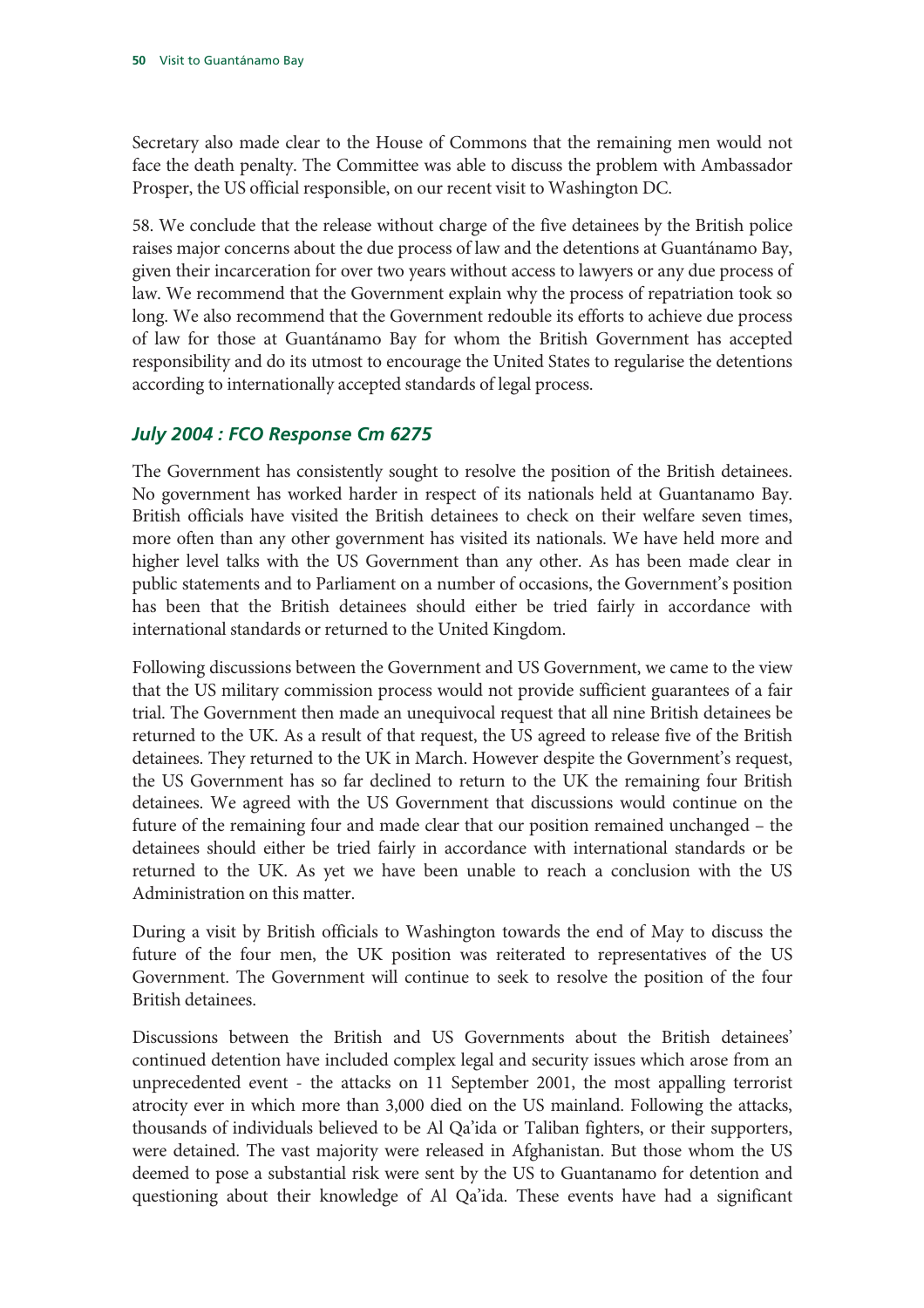influence on the US position in discussions on the possible release of detainees from Guantanamo, including on the nature and length of those discussions.

### **2005**

#### *April 2005 : Sixth Report : Foreign Policy Aspects of the War against Terrorism*

#### Guantánamo Bay

53. We have previously commented on the camps at Guantánamo Bay in our Report on the Annual Human Rights Report 2003 and in our series of Reports on Foreign Policy Aspects of the War against Terrorism. The United States continues to hold over 500 people in the camp of 42 different nationalities, although the last British detainees were returned to this country in January, to be released without charge by police. Administration officials told the Washington Post at the beginning of January that plans were being developed to hold detainees without trial over the long term and possibly for life.

54. Over recent months further concerns have emerged regarding the treatment of detainees. In December 2004, a leaked report from the International Committee of the Red Cross was reported to have described US interrogation methods at the camp as "tantamount to torture" and in January, under the American Freedom of Information Act, hundreds of internal documents and memos were released, which indicate systematic abuse of detainees. An anonymous FBI agent wrote in one of the papers released:

On a couple of occasions I entered interview rooms to find a detainee chained hand and foot in a foetal position to the floor, with no chair, food or water…Most times they had urinated or defecated on themselves, and had been left there for 18 to 24 hours or more.

55. The FCO's Annual Report on human rights registers the "concern in civil society, Parliament, the media and the legal profession" in the United Kingdom over the continued detentions although expressing concerns of the Government in cautious language. The FCO focuses on the position of the British detainees, of whom four remained in the camp when it was published. The Report criticises the proposed military commissions by which detainees are to be tried, stating that they "would not provide sufficient guarantees of a fair trial according to international standards", and states that the welfare of the British detainees has been a priority for the Government "from the outset". There were more welfare visits to the camp from British officials than from any other government, and the detention conditions were improved following the raising of welfare concerns by the Government at various levels.

56. In its recent Report, the Intelligence and Security Committee noted that the FCO received assurances in March 2002 from the US State Department that detainees were being treated humanely, and that "the Foreign Secretary was … satisfied with the US authorities' assurances". British intelligence personnel made several visits to the camp and after the last visit, in February 2004, the Security Service reported that the mental health of detainees was deteriorating due to the conditions under which they were being kept. These concerns were raised at a senior level with the US, by the Foreign Secretary, Home Secretary and Sir Nigel Sheinwald, the Prime Minister's Foreign Policy Adviser.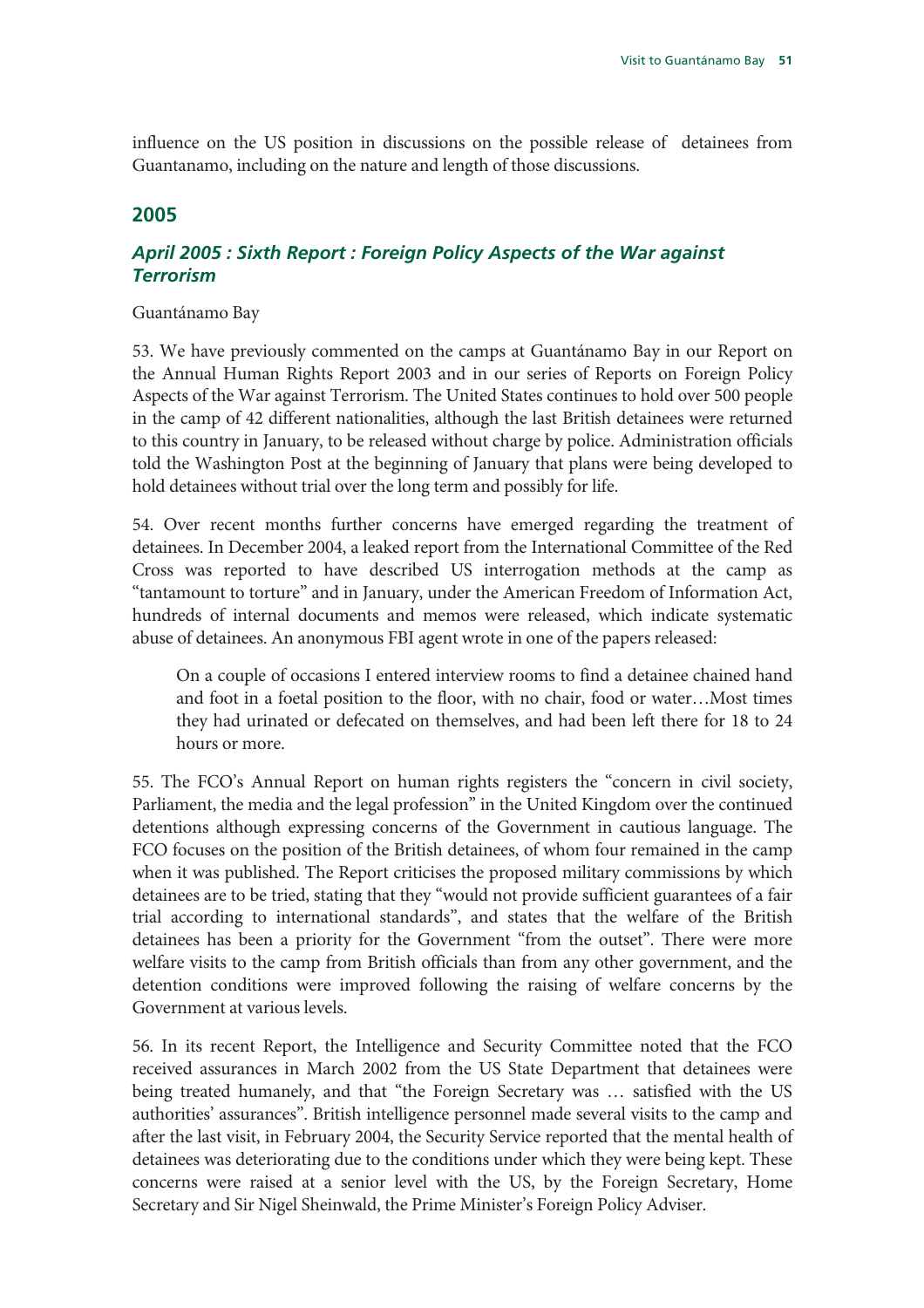57. Amnesty and Human Rights Watch made strong criticisms of the Government and of the Annual Report for its approach to the issues of Guantánamo Bay. Amnesty called the detentions a "shocking outrage" which amounted to "cruel, inhuman or degrading treatment" and Human Rights Watch referred to the "severe trampling of process" by the US. Both groups questioned what Human Rights Watch called the "quite extraordinary", and seemingly exclusive, focus of the Government on the position of British nationals detained in the camp, regardless of the more general concern for all detainees. Human Rights Watch called this an "absolutely fundamental misunderstanding" of the issues raised by the entire regime at Guantánamo Bay, and said that for the Government to fail to understand this was "enormously worrying". Both groups expressed regret that the Government has not seen fit to make stronger criticism of the US administration over the camps. In our view, such criticism fails to take due account of the fact that the Government had particular consular responsibilities towards British citizens and that it was right to focus at first on their welfare.

58. Amnesty also raised the question of the detainees who are British residents but not British nationals, saying that the Government's diplomatic efforts had not been extended to those detainees. In November 2004, in answer to a Parliamentary Question in the House of Lords, FCO Minister of State Baroness Symons said that:

The British Government are not in a position to provide consular or diplomatic assistance to those detainees in Guantanamo Bay who are not British nationals, including those who hold refugee status and are, or were, resident in the United Kingdom.

In December, FCO Minister Chris Mullin stated that "We are aware of five former British residents also in detention [in Guantánamo Bay] but the Government is not in a position to provide consular or diplomatic assistance to them and I therefore cannot comment on their situation". This refusal by Ministers even to comment on the situation of former residents of the United Kingdom detained in Cuba has been the subject of considerable criticism.

59. Bill Rammell, Minister for Human Rights, did not accept these criticisms when we pressed him in evidence to our inquiry into the Human Rights Annual Report. He referred to the horrific events of 11 September 2001, saying that "the United States has been absolutely right to take the greatest of care with terrorist suspects" and that information obtained from detainees had "helped to protect all of us from potential further terrorist attack". Nonetheless, he stated that the Government's position had always been that the detainees should be tried according to international standards or released; he was "genuinely not aware" of any plans the US government might have to hold detainees longterm, as reported in the press. The Government had, he told us, concentrated on the position of the British detainees in its lobbying of the US Administration as it was there that the greatest pressure could be brought to bear.

60. We find that the Government's position on the detentions at Guantánamo Bay does not sit easily with its pledge in the Human Rights Annual Report to "respect, and urge others to respect, those human rights laid down in the International Covenant on Civil and Political Rights that can never be compromised, even in states of emergency". Nor is it in line with the Annual Report's statements that "there is no excuse for the deliberate mistreatment or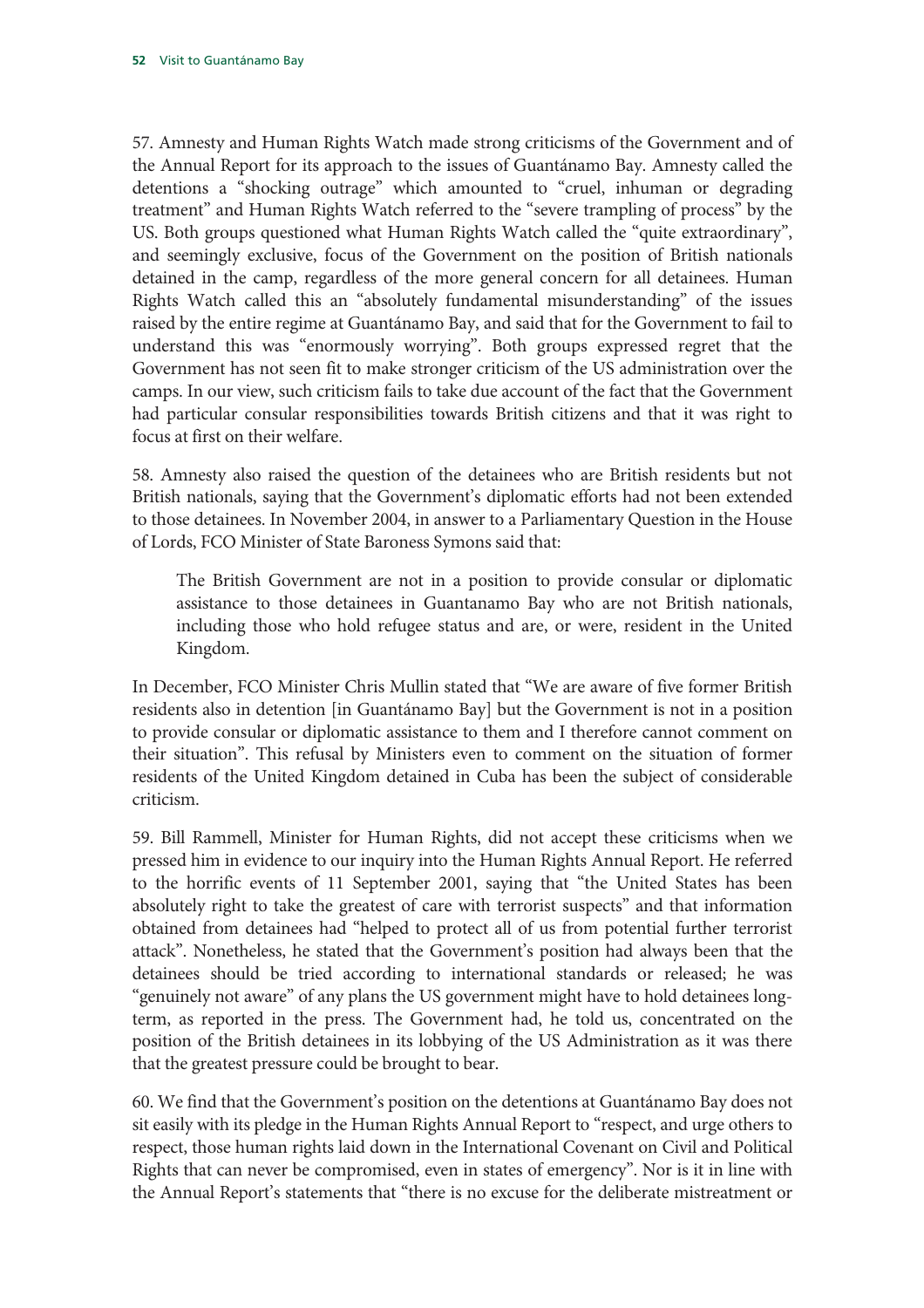neglect of prisoners" and that "a government itself is bound by law and that the arbitrary exercise of power not based on law is without authority". Finally, the approach appears to conflict with the Government's striking claim in the introduction to the Annual Report to "speak loudly and clearly on the international stage" against abuses.

61. We conclude that, now that the British nationals have been released from detention at Guantánamo Bay, the Government need no longer keep its diplomacy quiet in the interests of increasing leverage over individual cases. We recommend that the Government make strong public representations to the US administration about the lack of due process and oppressive conditions in Guantánamo Bay and other detention facilities controlled by the US in foreign countries, such as Iraq and Afghanistan. We further recommend that, during the United Kingdom Presidency of the EU, the Government raise the situation at these facilities in the UN Commission for Human Rights.

#### *June 2005 : FCO Response Cm 6590*

The US Government and international community are well aware of the British Government's views on Guantanamo Bay, including on the question of due process and the detention conditions there. Notwithstanding the release of the British nationals detained at Guantanamo, the Government will continue to discuss questions relating to the detention of suspected terrorists with the US Government. The US Government announced at the recent Commission on Human Rights that it is discussing possible visits to Guantanamo with the UN Special Rapporteurs on torture, independence of judiciary and arbitrary detention. The US Government has made clear its intention of facilitating such visits. The Government fully supports this dialogue.

#### **2006**

#### *February 2006 : First Report : Human Rights Annual Report 2005*

Guantánamo Bay

35. Amnesty International has attacked the system of detentions at Guantánamo Bay, saying:

The detention camp at the US Naval Base in Guantánamo Bay in Cuba has become a symbol of the US administration's refusal to put human rights and the rule of law at the heart of its response to the atrocities of 11 September 2001. Hundreds of people of around 35 different nationalities remain held in effect in a legal black hole, many without access to any court, legal counsel or family visits. As evidence of torture and widespread cruel, inhuman and degrading treatment mounts, it is more urgent than ever that the US Government bring the Guantánamo Bay detention camp and any other facilities it is operating outside the USA into full compliance with international law and standards. The only alternative is to close them down.

According to Human Rights Watch, detainees in Guantánamo are subjected to sleep deprivation, loud music, dietary manipulation, isolation, 'hooding', sensory deprivation, exposure to extremes of temperature, and 'water boarding', which involves the simulation of drowning. However, the US government has issued strong denials of mistreatment at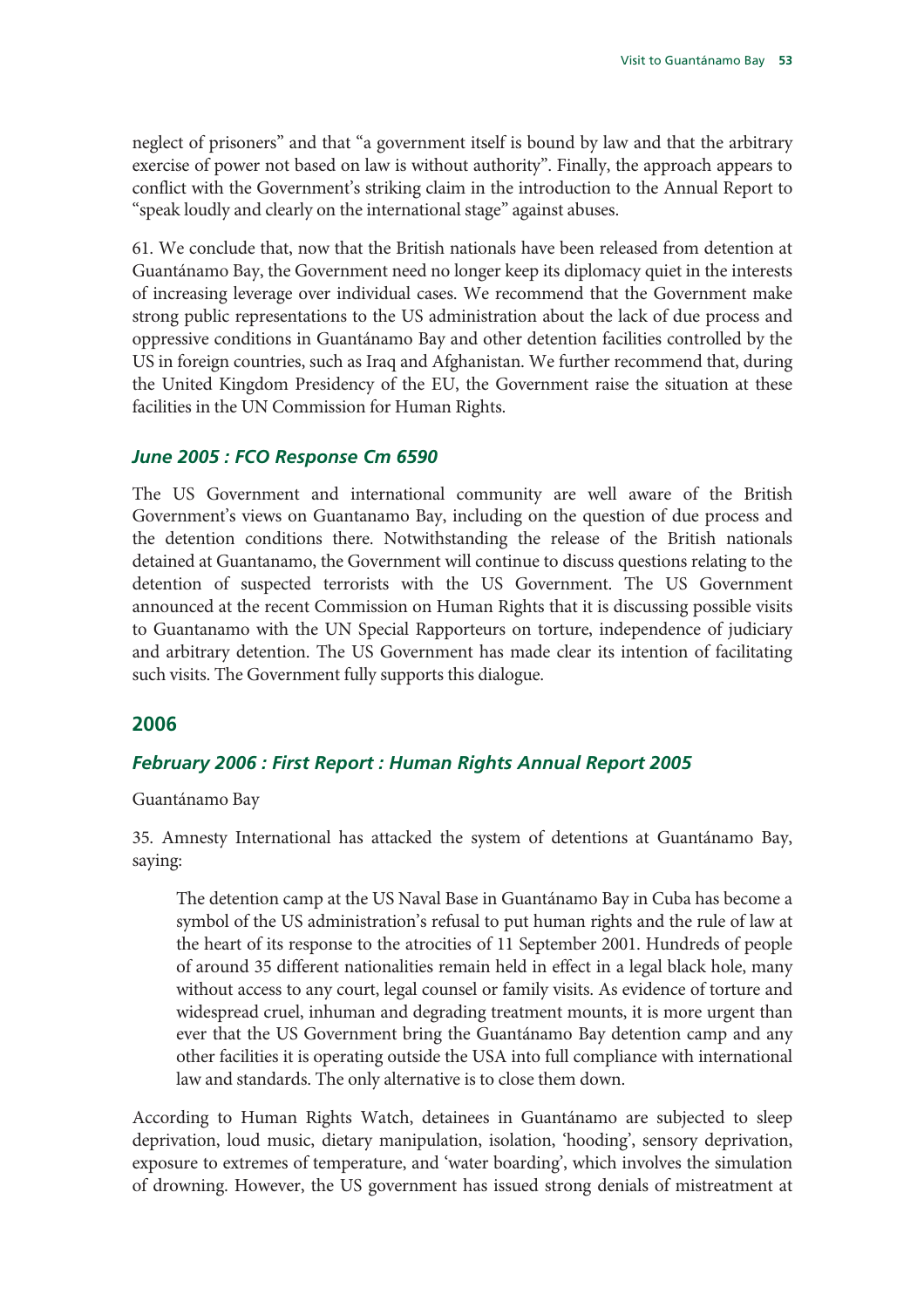the facility. The USA has also made clear that it will continue to hold detainees at Guantánamo Bay, and the US Supreme Court ruled in June 2004 that detainees had a right to appeal their detention, but that they can also be held without charge or trial. The House of Representatives Armed Services Committee has also heard evidence on the Guantánamo Bay complex, but has not opposed the prison complex's existence. In its Report last year, the Committee called on the Government to make strong representations about the abuses committed at Guantánamo Bay. The Government responded both by saying that the US authorities were familiar with the UK position and by expressing support for the negotiations between the UN Rapporteurs on Torture and the US government.

36. However, Human Rights Watch contend that "the UK government chooses to praise the US government even while it remains in blatant defiance of international law. As far as we area aware, the British government has not expressed its concerns about the US failure to provide the conditions in which rapporteurs can do their work. Instead, it has publicly 'welcomed' the alleged 'engagement', which has so far proved worthless."

37. Kate Allen of Amnesty International told the Committee, in relation to the Annual Report: "I think we have moved from commenting in that report on Guantánamo to an attempt to offer an explanation as to why Guantánamo might be necessary." She added that Amnesty International saw the Government's record on Guantánamo as "lamentable and not improving". Amnesty International also brought forward their concerns about the 210 men on hunger strike in Guantánamo Bay, and said that if diplomatic routes are not working, then the United Kingdom should take a more publicly critical stance against the detention facility.

38. The Minister for Human Rights was quick to reject these suggestions. He told us: "We made clear to the US authorities on many occasion and at every level that we regard the circumstances under which detainees are held in Guantánamo Bay as unacceptable, and the US Government knows our view on this."

39. We conclude that the continued use of Guantánamo Bay as a detention centre outside all legal regimes diminishes the USA's moral authority and is a hindrance to the effective pursuit of the war against terrorism. We recommend that the Government make loud and public its objections to the existence of such a prison regime.

#### *May 2006 : FCO Response Cm 6774*

The Government has made clear publicly that it regards the circumstances under which detainees continue to be held in Guantanamo as unacceptable. The United States Government knows our views. As the Prime Minister said on 16 March 2006, it would be better if Guantanamo were closed. We will continue to raise our concerns about Guantanamo Bay and work with the US authorities to resolve outstanding issues.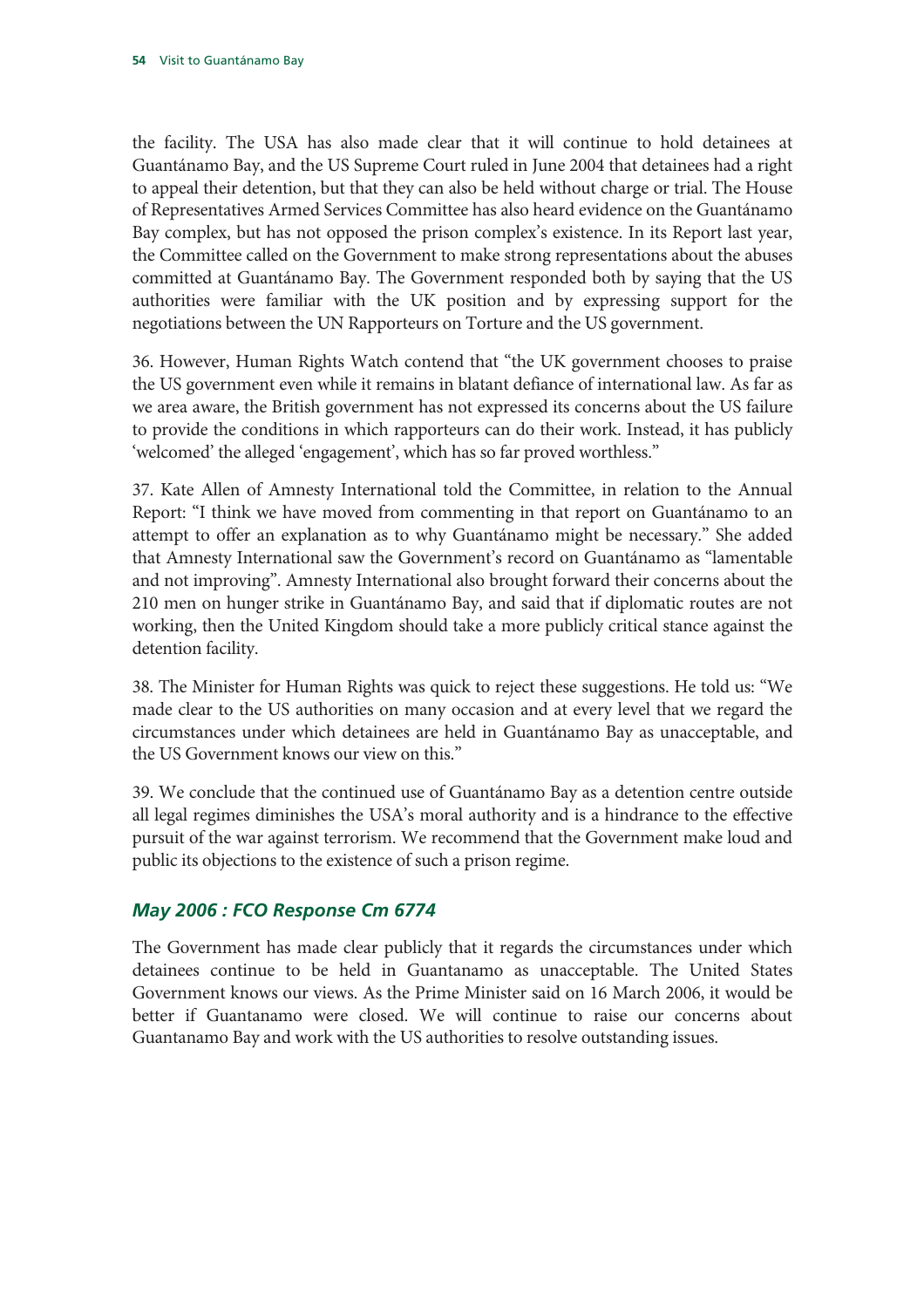### *July 2006 : Fourth Report : Foreign Policy Aspects of the War against Terrorism*

#### GUANTÁNAMO BAY

32. The US government has claimed that the detention camp at Guantánamo Bay, which has been used to hold suspected al Qaeda terrorists since shortly after the attacks of 11 September 2001, plays a key role in the 'war against terrorism'. However, its existence has been extremely controversial, especially among human rights groups, many of which have condemned what they believe are extralegal detentions at the camp. Current criticism centres on the continuing detention of about 500 people, including nine individuals previously resident in the United Kingdom and one Australian citizen currently seeking British citizenship, and allegations of abuses committed at the Guantánamo Bay prison complex. The USA has made moves recently to release 140 of the detainees; in April 2006, the Pentagon announced that 141 detainees could no longer be classified as enemy combatants and would be freed. Positively, it has also now released the names of all those held at the camp.

33. Amnesty International has attacked the system of detentions, saying:

The detention camp at the US Naval Base in Guantánamo Bay in Cuba has become a symbol of the US administration's refusal to put human rights and the rule of law at the heart of its response to the atrocities of 11 September 2001. Hundreds of people of around 35 different nationalities remain held in effect in a legal black hole, many without access to any court, legal counsel or family visits. As evidence of torture and widespread cruel, inhuman and degrading treatment mounts, it is more urgent than ever that the US Government bring the Guantánamo Bay detention camp and any other facilities it is operating outside the USA into full compliance with international law and standards. The only alternative is to close them down.

34. We asked Amnesty International and Human Rights Watch for evidence that torture is being used at Guantánamo Bay. Kate Allen, Director of Amnesty International UK, told us: "I think we have very strong accounts, particularly from young men from Tipton, who documented on their return to the UK what had happened to them, of being kept awake, of loud music, of threats being made to them, of being held and interrogated endlessly day after day… I think that amounts to torture." Ms Allen went on to say: "I think if you hold people incommunicado and you interrogate them endlessly day upon day, that you have extremes of temperature that are used, that you do not allow them any contact with their families, that you have loud noise playing continuously, that you threaten people in terms of their lives and their well-being, I think that adds up to torture." Steve Crawshaw, London Director at Human Rights Watch gave his perspective:

I think it is important to remember that torture is not just applying electrodes to the testicles… to put it this way, a number of the techniques that have been used have led to both self-incriminating evidence which was completely false—in other words the pressures were great enough that they confessed to things which they had not done and provably had not done—you know, having been together with Osama bin Laden at a particular time when demonstrably, and as, indeed, the British authorities later confirmed, they had actually been somewhere else. Those kinds of pressures are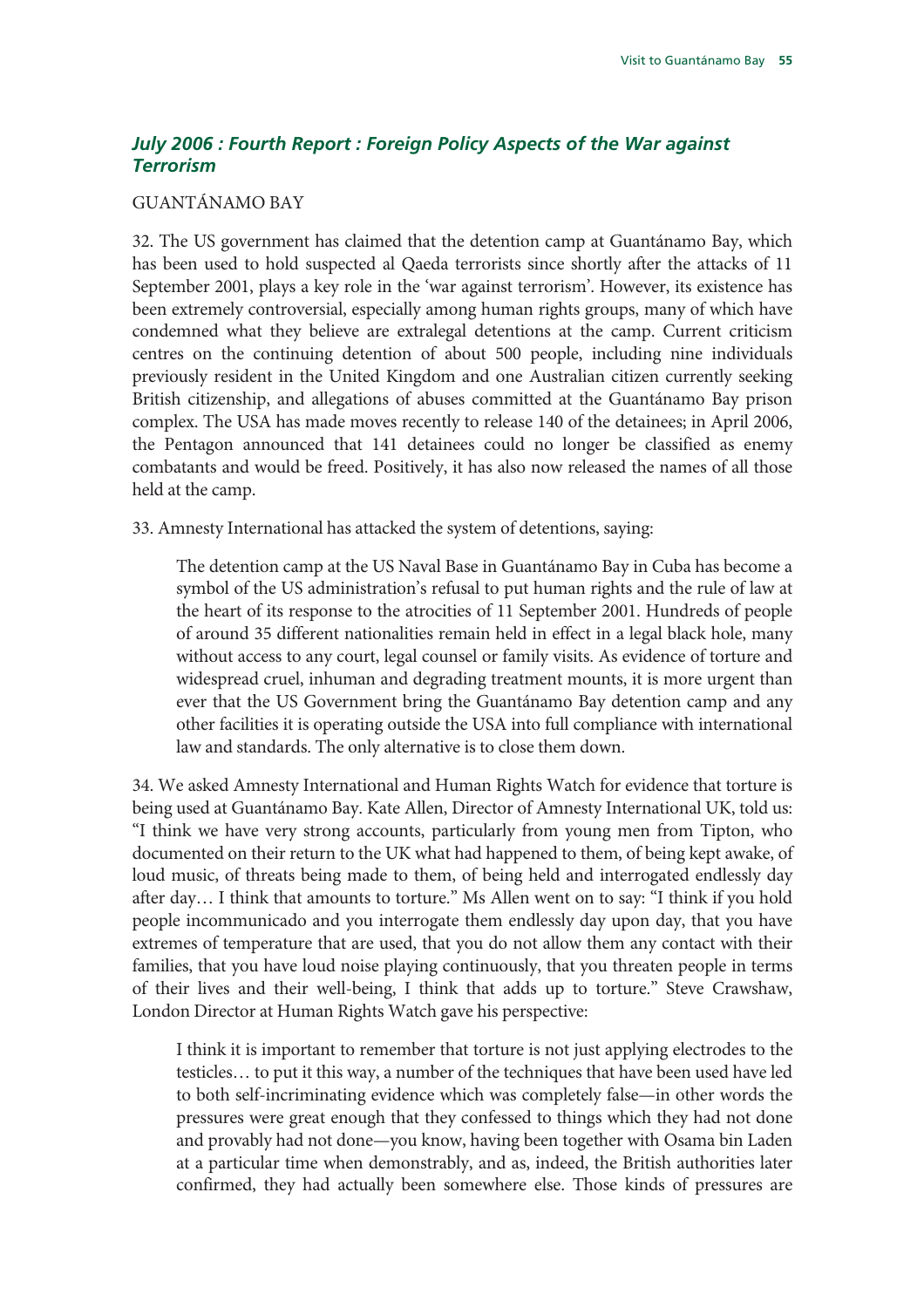banned for the same reasons… [N]ot everybody has been tortured at Guantánamo. That is not the suggestion. Some people have got off relatively lightly and others have not.

35. In April 2006, Professor Philippe Sands QC told us his views on Guantánamo Bay:

I think Guantánamo should be closed down tomorrow. Guantánamo is terribly undermining of a legitimate effort to protect against a serious threat and it is being used mainly as an indication of the values that our societies purport to hold dear not being followed when their vital interests are at stake, and I think it has been terribly undermining in that sense. I recall here a statement made by the great American diplomat, George Kennan, who wrote a famous telex in 1947 from Moscow, where he was posted for the State Department, on the emergent Soviet threat, and he ended that telex by saying, "The greatest threat that can befall us as a nation is to become like those who seek to destroy us."

The recent suicide of three detainees at Guantánamo Bay has reinvigorated calls for the camp to be closed down.

36. Professor Sands told us that in his view there were only two categories into which those detained at Guantánamo might fall and that they should either be treated as Prisoners of War or as Criminals. He said that there is no third category of Illegal Combatants as the US asserts. The US view is that they are not Prisoners of War and they cannot all be treated as criminals and prosecuted with due process for practical as well as legal reasons. The USA therefore argues that there is a third category of Illegal Combatants into which those detained at Guantánamo fall and that they are entitled to detain them.

37. The USA denies allegations that it is mistreating detainees and argues that Guantánamo Bay is an important tool in the 'war against terrorism'. Speaking at Chatham House in February 2006, John Bellinger, Legal Adviser to the US Department of State, outlined the US position:

[W]e believe we have been and still are engaged in an international armed conflict with al Qaida. They have attacked our embassies, our military vessels and military bases, our capital city, and our financial center. On September 11, they killed nearly three thousand people, including 67 British nationals. The UN Security Council has reaffirmed our right of self-defense in relation to their attacks, which were planned and launched from abroad, in resolution 1373. In the context of this conflict, we believe that the appropriate legal framework for the detention and transfer of al Qaeda is the international law of war. While domestic criminal law has been used in the past to deal with terrorism, we believe that traditional systems of criminal justice, which were designed for different needs, do not adequately address the threat posed by this enemy, which continues to plan and launch attacks of a magnitude and sophistication previously achievable only by organized states.

Mr Bellinger went on to set out the USA's position on torture:

"In its activities relating to detainees, the United States Government complies with its Constitution, its laws, and its treaty obligations. We have made clear our position on torture: U.S. criminal law and treaty obligations prohibit torture, and United States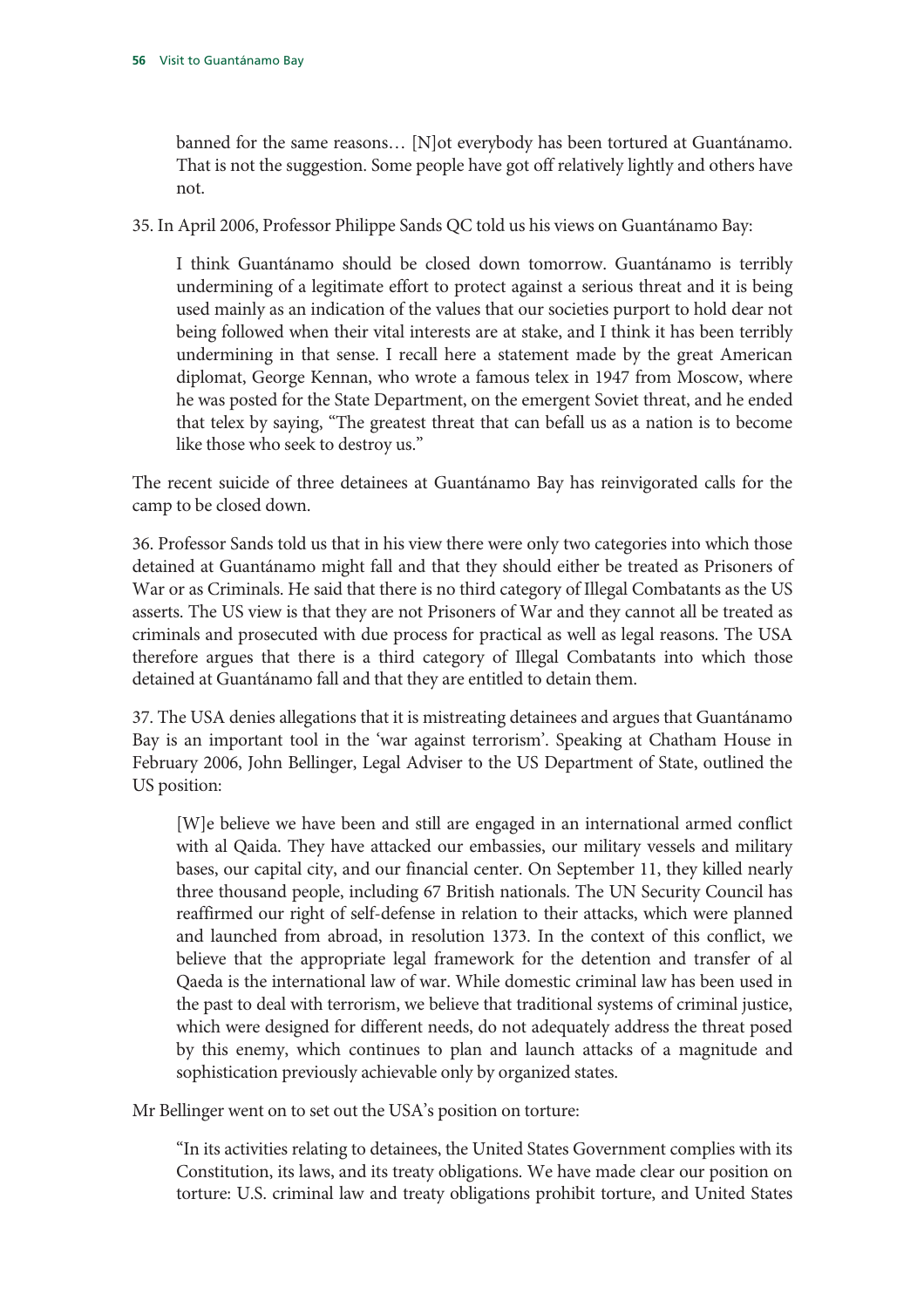policy is not to engage or condone torture anywhere… Where there have been cases of unlawful treatment of detainees, the U.S. has vigorously investigated and, where the facts have warranted it, prosecuted and punished those responsible."

38. During her visit to Blackburn on 1 April 2006, US Secretary of State Condoleezza Rice spelled out the difficulties that the USA faces over what to do with suspects captured in Afghanistan and elsewhere. She also reiterated the point that Guantánamo Bay is a US response to the very real threat posed by international terrorism:

[W]e have to recognize that Guantanamo is there for a reason. It's there because we captured people on battlefields, particularly in Afghanistan but sometimes, frankly, on the battlefields of our own democratic societies, who were either plotting or planning or actively engaged in terrorist activities. And we have released hundreds of people from Guantanamo. It is not as if everybody who was in Guantanamo on October 1st, 2001 or January 1st, 2002 is still in Guantanamo. We have gone out of our way to try to release people. We've released British citizens back to Great Britain. We've done that with many different countries. But there are some people who cannot either be safely be released to their countries or certainly safely released, and there are people for whom the value of the information that they have is still relevant to the fight against terror.

39. The British Government has been criticised for its reticence to criticise loudly the Guantánamo Bay camp. In evidence to this Committee, Human Rights Watch said: "the UK government chooses to praise the US government even while it remains in blatant defiance of international law. As far as we are aware, the British government has not expressed its concerns about the US failure to provide the conditions in which rapporteurs can do their work. Instead, it has publicly 'welcomed' the alleged 'engagement', which has so far proved worthless." For its part, Amnesty International has described the United Kingdom's role on Guantánamo as "lamentable and not improving" since "we have moved from commenting…on Guantánamo to an attempt to offer an explanation as to why Guantánamo might be necessary."

40. The last Report in this inquiry called on the Government to make strong representations about the complex. The Government responded by saying that the US authorities were familiar with the British position. In a previous Human Rights Report, we noted the oppressive conditions and mistreatment at Guantánamo Bay and the USA's strong denial of mistreatment at the facility as well as its determination to continue to hold detainees there. The Report also noted criticisms of the Government's failure to engage seriously with the USA on these points as well as calls by international human rights groups for the Government to take a more publicly critical stance. Ian Pearson, the then Minister for Human Rights, was quick to reject these suggestions, telling the Committee: "We made clear to the US authorities on many occasions and at every level that we regard the circumstances under which detainees are held in Guantánamo Bay as unacceptable, and the US Government knows our view on this." Notwithstanding the Minister's comments, we concluded that the continued use of Guantánamo Bay as a detention centre outside all legal regimes diminishes the USA's moral authority and is a hindrance to the effective pursuit of the 'war against terrorism'. We recommended that the Government make "loud and public" its objections to such a prison regime.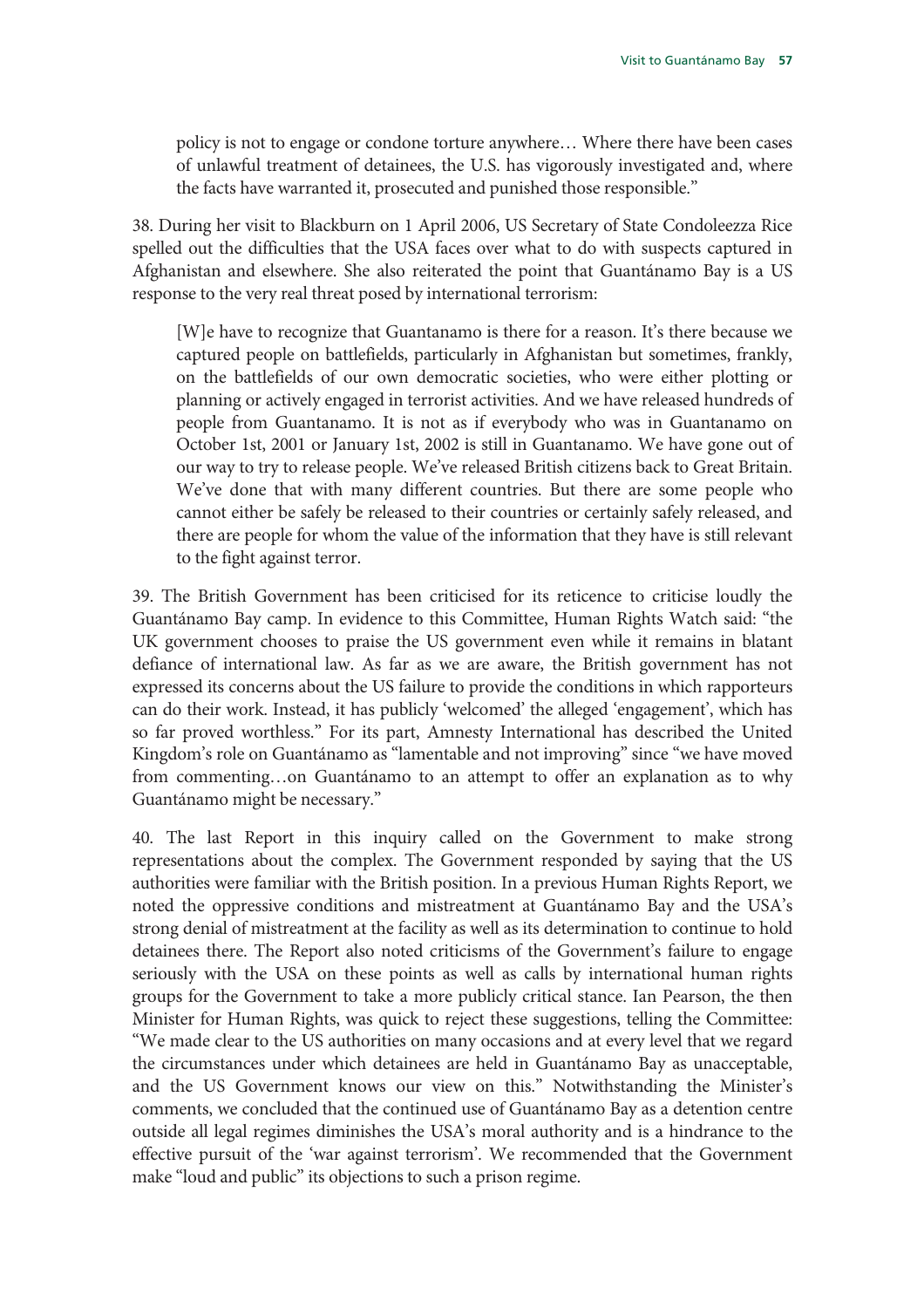41. The Committee's concerns were echoed by a UN report released in February 2006, which called for the closure of Guantánamo Bay as soon as possible. Among its conclusions, the Report says:

Terrorism suspects should be detained in accordance with criminal procedure that respects the safeguards enshrined in relevant international law. Accordingly, the United States Government should either expeditiously bring all Guantánamo Bay detainees to trial, in compliance with articles 9(3) and 14 of ICCPR, or release them without further delay. Consideration should also be given to trying suspected terrorists before a competent international tribunal.

The White House dismissed the report as "a discredit to the UN", because investigators did not travel to the camp. "[The Unedited Report] selectively includes only those factual assertions needed to support those conclusions and ignores other facts that would undermine those conclusions. As a result we categorically object to most of the Unedited Report's content and conclusions as largely without merit and not based clearly in the facts." In response, the investigators said they rejected an offer to go to the prison complex because they would not have been allowed to meet the prisoners.

42. Recently, the British Government has edged towards a more critical public stance on Guantánamo Bay. In the wake of the UN report, Northern Ireland Secretary Peter Hain said that he would prefer to see the camp closed. The Prime Minister, who had previously referred to the prison complex as an "anomaly" that should be dealt with "sooner or later", went further when he said on 17 March 2006 that it would be better if it were closed. We asked the former Foreign Secretary Jack Straw about Guantánamo Bay just two days before this, and he told us:

On Guantánamo Bay…it is an anomaly which, as the Prime Minister said, will come to an end and should come to an end sooner or later, we all hope sooner. The American Government is aware of that and it is working on it, but again I simply, at the risk of repetition, say that they have practical problems. On the issue of damage to the United States' reputation, I think views vary but it is just worth bearing in mind that the September 11 terrorist atrocities actually happened and they were not caused by the CIA or Mossad but by al Qaeda.

43. He went on to explain that the USA's attempts to close Guantánamo Bay had slowed because:

[T]he problem they face is what to do with these individuals, which countries they go back to. In the case of British citizens, it would be straightforward, we would have them back here. I was able to negotiate that, and that has been true for citizens of a number of other countries, but their concern is that quite a number of these are Afghans. Do they go back to Afghanistan? Some are Pakistanis. Do they go back to other countries? In what circumstances can they transfer them? There is a process taking place.

Notwithstanding the practical difficulties of closing the camp, the right to a free and fair trial is enshrined in international instruments to which the USA and United Kingdom are party, such as the Universal Declaration on Human Rights and the International Covenant on Civil and Political Rights.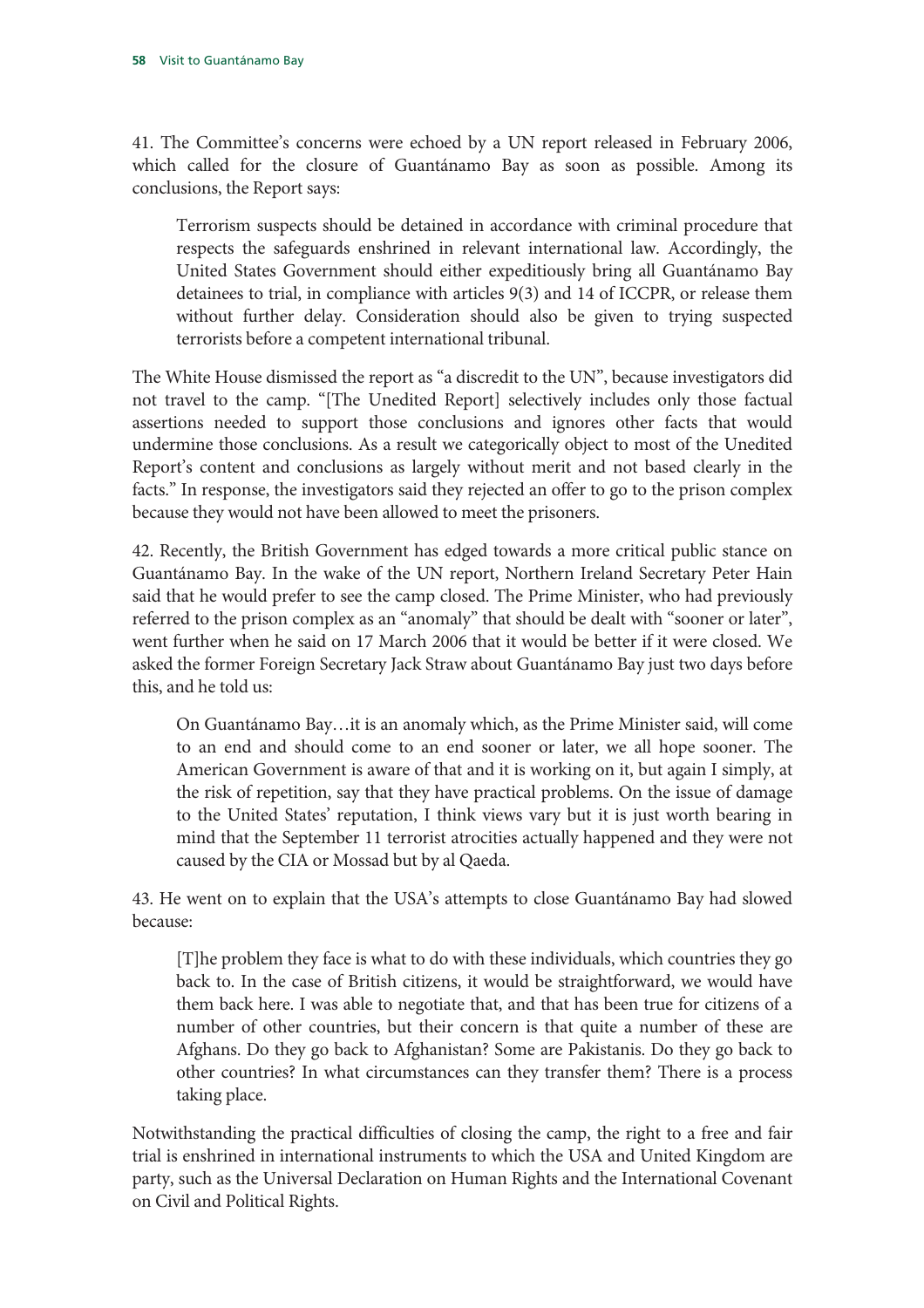44. We also asked Mr Straw why the Government had not made loud and public its opposition to the prison regime, and he said:

I talk about the issue quite regularly to my American counterparts. They are also well aware of opinion around the world and in the United States on it, but they have just got practical problems they have got to deal with, and if we were in that situation we would have a practical problem, too. I do just say that if September 11 had happened in this country rather than the United States, it would have changed our politics and security parameters just as it has changed the Americans. It just would have done.

In its response to our annual Report on Human Rights, the FCO went further than in previous exchanges with the Committee when it stated that the Government:

has made clear publicly that it regards the circumstances under which detainees continue to be held in Guantanamo as unacceptable. The United States Government knows our views. As the Prime Minister said on 16 March 2006, it would be better if Guantanamo were closed. We will continue to raise our concerns about Guantanamo Bay and work with the US authorities to resolve outstanding issues.

45. We note that in a speech to the Royal United Services Institute the Attorney-General described not just the circumstances but the very existence of the camp at Guantánamo as "unacceptable", although he was careful to say that this was his personal opinion. He called for the camp to be closed down:

Not only would it, in my personal opinion, be right to close Guantanamo as a matter of principle, I believe it would also help to remove what has become a symbol to many—right or wrong—of injustice. The historic tradition of the United States as a beacon of freedom, liberty and of justice deserves the removal of this symbol.

On 15 June 2006, during a debate on the Committee's Report on Human Rights, Minister for Trade and Human Rights Ian McCartney told the House:

We have long made it clear that we regard the circumstances under which detainees continue to be held at Guantánamo Bay as unacceptable. The US Government know our views, which we have reiterated to them. As the Prime Minister has said, it would be better if Guantánamo were closed. We have also heard the public remarks of the Attorney-General and the Lord Chancellor. We raise those concerns in our regular discussions on detainee-related issues with the US Government. I give my hon. Friends the commitment that we will continue to do so.

Pressed by the Chairman on whether Guantánamo Bay is unacceptable and should be closed, the Minister added: "Yes, that is what has been said. Furthermore, that is what I believe." On 19 May 2006, the UN Committee against Torture added its voice to those calling for the closure of the camp.

46. We acknowledge that there is a problem of what to do with some of the detainees at Guantánamo and that those detained include some very dangerous terrorists. We also conclude that the continuing existence of Guantánamo diminishes US moral authority and adds to the list of grievances against the US. We further conclude that detentions without either national or international authority work against British as well as US interests and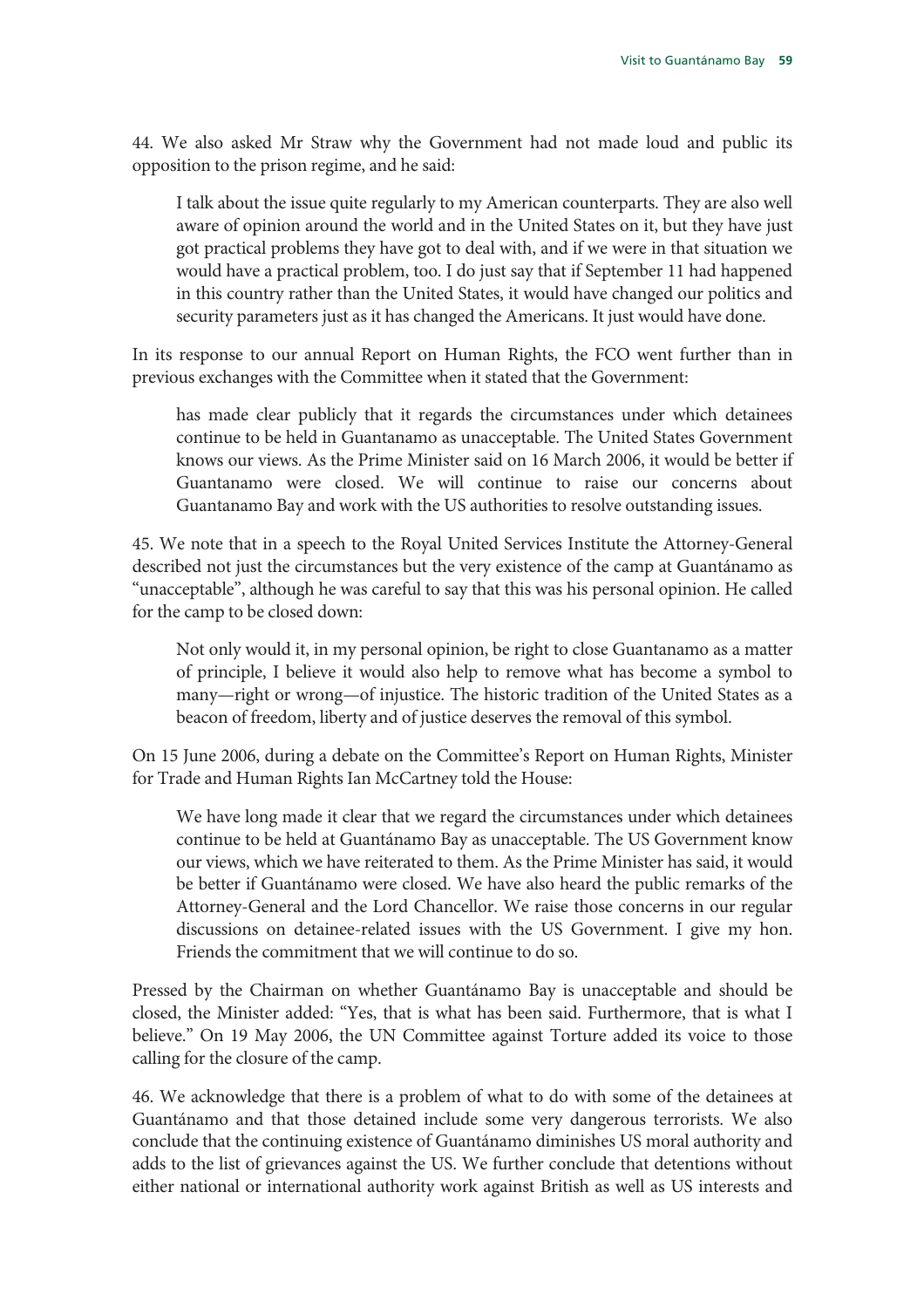hinder the effective pursuit of the 'war against terrorism'. We conclude that those who can be reasonably safely released should be released, those who can be prosecuted as criminals should be prosecuted and that as many others as possible should be returned to their countries of citizenship. We commend the British Government for its policy of urging the US government to move towards closing Guantánamo.

#### *September 2006 : FCO Response Cm 6905*

10. The Government welcomes the US Administration's public indications of its desire to see the number of detainees at Guantánamo Bay reduced or the detention facilities at Guantánamo Bay closed down altogether. But the Government agrees that careful consideration needs to be given to how the detention facility at Guantánamo Bay should be closed so that international security is maintained and the human rights of detainees are respected if returned to their countries of citizenship. On 29 June the US Supreme Court gave judgment in the case of Salim Hamdan v. Donald Rumsfeld et al. The Court held that the Military Commissions, which had been established to try certain detainees at Guantánamo Bay, did not comply with either US or relevant international humanitarian law. The US Administration I still considering how to respond to the Hamdan decision although it has promised to respect the Court's decision and produce new legislation aimed at bringing the military commission process more into line with US and international law. We expect the new legislation to be presented to Congress by the Autumn.

11. The Government continues to discuss detainee related issues, including Guantánamo Bay, regularly with the US Administration and seeks to ensure that the handling of detainees is consistent with the British Government's other objectives. These objectives include preventing further terrorist attacks, undermining the work of those who recruit terrorists, and upholding respect for human rights and the rule of law.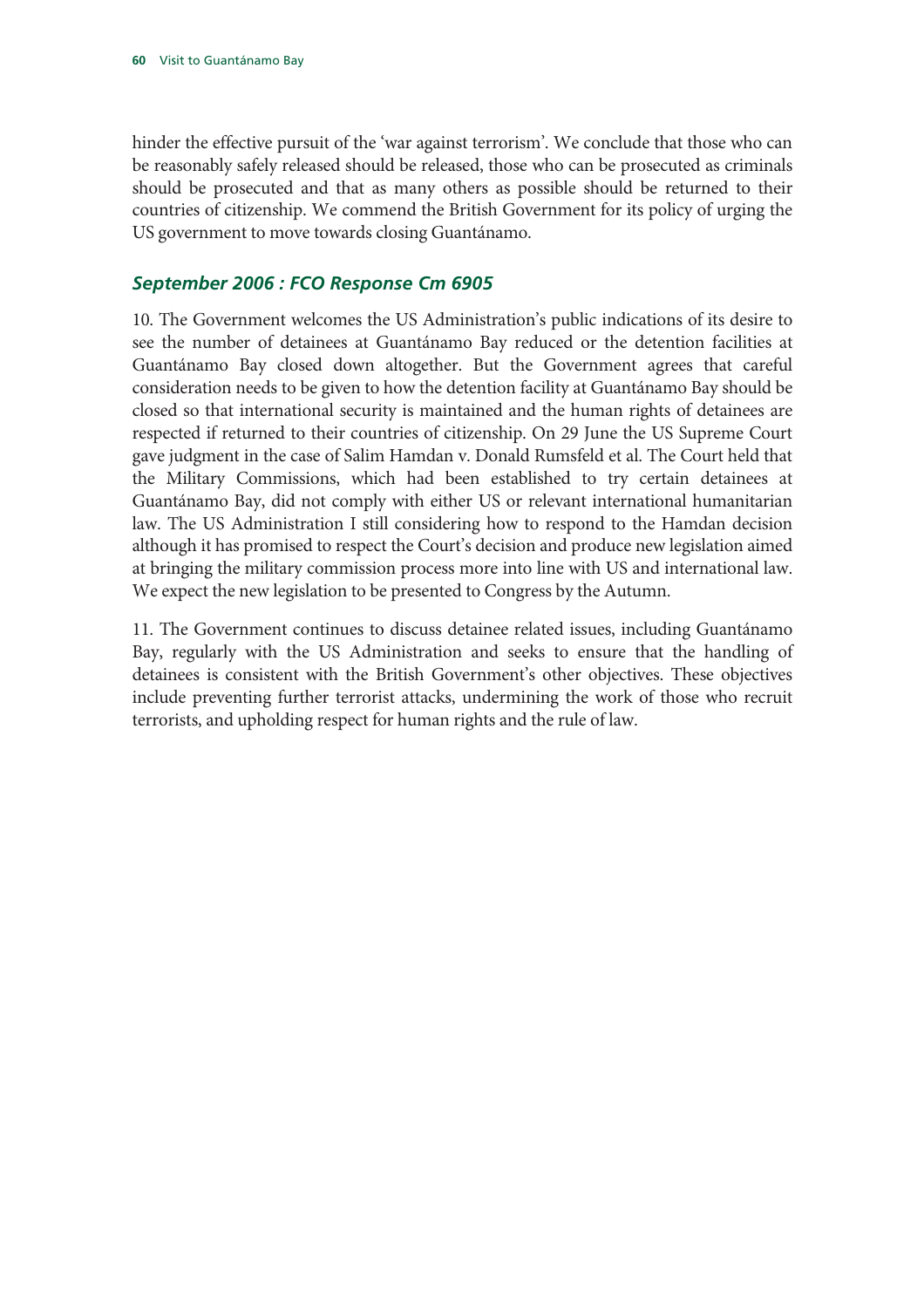## Appendix 3

#### MEMORANDUM OF UNDERSTANDING

#### **BETWEEN**

### THE GOVERNMENT OF THE UNITED KINGDOM OF GREAT BRITAIN AND NORTHERN IRELAND

#### AND

#### THE GOVERNMENT OF THE ISLAMIC REPUBLIC OF

#### AFGHANISTAN

#### CONCERNING

#### TRANSFER BY THE UNITED KINGDOM ARMED FORCES TO AFGHAN AUTHORITIES OF PERSONS DETAINED IN AFGHANISTAN.

#### **CONTENTS**

| Paragraph No      | Heading                                   |
|-------------------|-------------------------------------------|
|                   | <b>INTRODUCTION</b>                       |
| PARA 1            | <b>DEFINITIONS</b>                        |
| PARA <sub>2</sub> | PURPOSE AND SCOPE                         |
| PARA <sub>3</sub> | RESPONSIBILITY OF PARTICIPANTS            |
| PARA 4            | <b>ACCESS TO DETAINEES</b>                |
| PARA <sub>5</sub> | RECORD KEEPING AND NOTIFICATION OF CHANGE |
| PARA6             | USE OF THE DEATH PENALTY                  |
| PARA <sub>7</sub> | <b>DURATION AND TERMINATION</b>           |

#### INTRODUCTION

This Memorandum of Understanding records the arrangement reached between the Government of the United Kingdom of Great Britain and Northern Ireland ("the United Kingdom") and the Government of the Islamic Republic of Afghanistan ("Afghanistan"), hereinafter referred to jointly as the Participants, in the event of a transfer by the United Kingdom Armed Forces to Afghan authorities of persons detained in Afghanistan.

HAVING REGARD to the need to respect basic standards of international human rights law such as the right to life, and the prohibition against torture and cruel, inhumane and degrading treatment: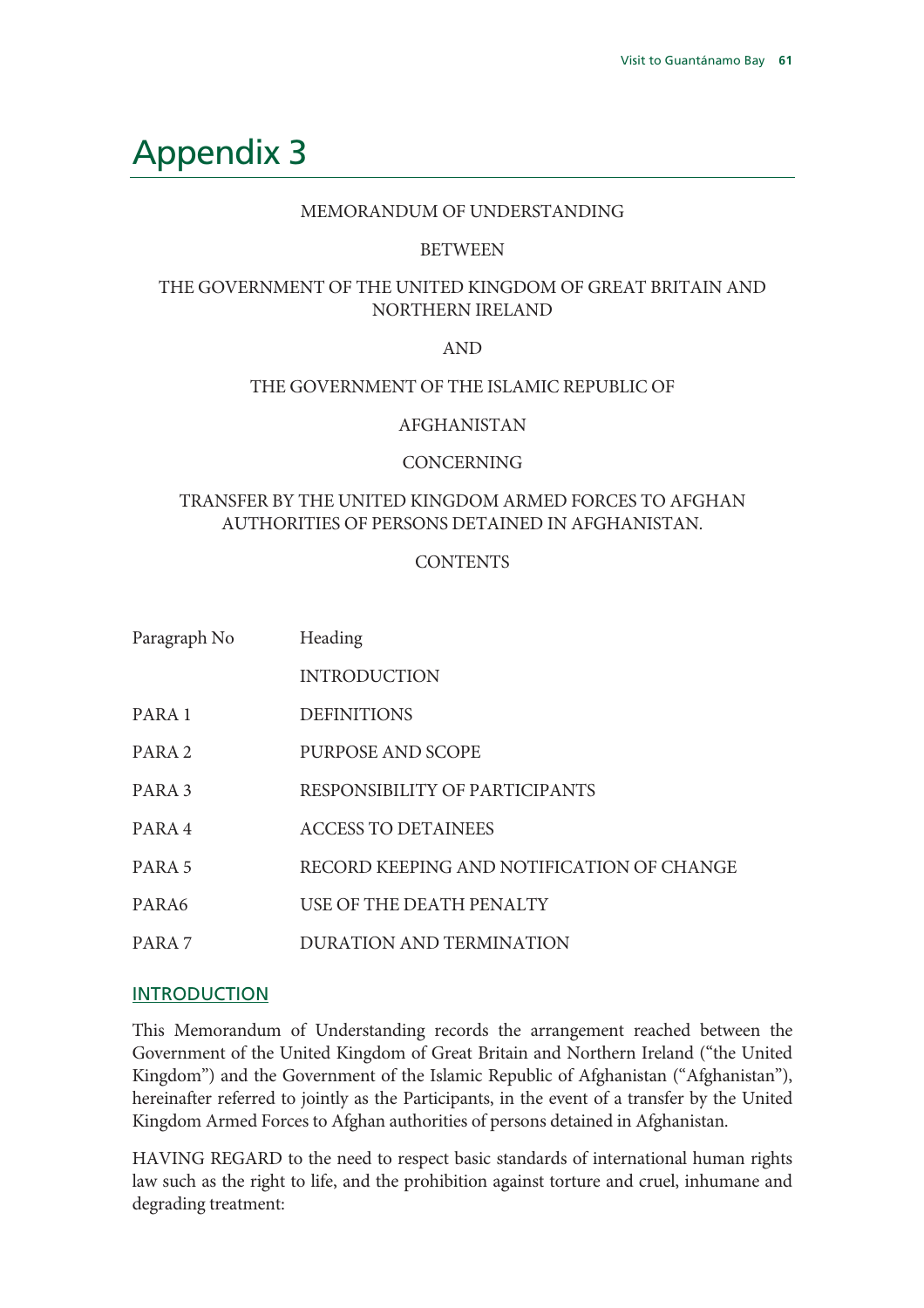HAVING ACCEPTED the MOU for UK Forces deployed in Afghanistan dated 30 September 2005:

HAVE REACHED the following understandings:

## PARAGRAPH 1 – DEFINITIONS

1.1 For the purposes of this Memorandum the following definitions apply:

a. "United Kingdom Armed Forces" (UK AF) means the Armed Forces of the United Kingdom of Great Britain and Northern Ireland when deployed to the territory of the Islamic Republic of Afghanistan. The term includes all military personnel together with their ships, aircraft, vehicles, stores, equipment, communications, ammunitions, weapons and provisions together with the civilian components of such forces, as well as all air, sea and surface movement resources, together with their supporting services, required to deploy the forces mentioned above;

b. "Area of Operations" means the sovereign territory of the lslamic Republic of Afghanistan including its airspace;

c. "Detention" refers to the right of UK forces operating under ISAF to arrest and detain persons where necessary for force protection, self-defence, and accomplishment of mission so far as is authorised by the relevant UNSCRs.

## PARA 2 – PURPOSE AND SCOPE

2.1 The purpose of this Memorandum is to:

- Establish the responsibihties, principles and procedures in the event of the transfer by the UK AF to Afghan authorities of persons detained in Afghanistan.
- Ensure that Participants will observe the basic principles of international human rights law such as the right to life and the prohibition on torture and cruel, inhumane and degrading treatment pertaining to the treatment and transfer of persons by the UK AF to Afghan authorities and their treatment.

## PARA 3 – RESPONSIBILITIES OF PARTICIPANTS

3.1 The UK AF will only arrest and detain personnel where permitted under ISAF Rules of Engagement. All detainees will be treated by UK AF in accordance with applicable provisions of international human rights law. Detainees will be transferred to the authorities of Afghanistan at the earliest opportunity where suitable facilities exist. Where such facilities are not in existence, the detainee will either be released or transferred to an ISAF approved holding facility.

3.2 The Afghan authorities will accept the transfer of persons arrested and detained by the UK AF for investigation and possible criminal proceedings. The Afghan authorities will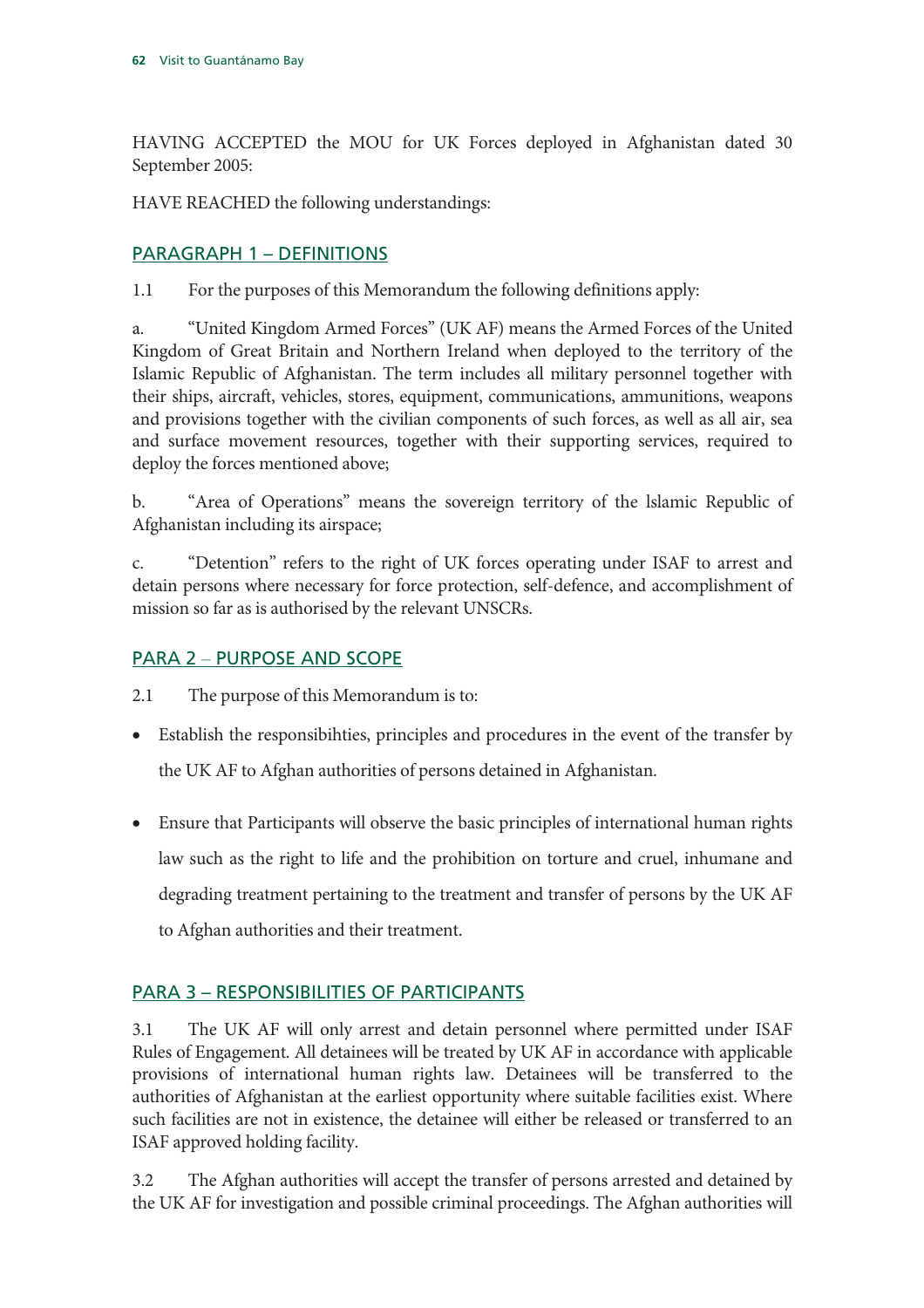be responsible for treating such individuals in accordance with Afghanistan's international human rights obligations including prohibiting torture and cruel, inhumane and degrading treatment, protection against torture and using only such force as is reasonable to guard against escape. The Afghan authorities will ensure that any detainee transferred to them by the UK AF will not be transferred to the authority of another state, including detention in another country, without the prior written agreement of the UK.

#### PARA 4 – ACCESS TO DETAINEES

4.1 Representatives of the Afghan Independent Human Rights Commission, and UK personnel including representatives of the British Embassy, members of the UK AF and others as accepted between the Participants, will have full access to any persons transferred by the UK AF to Afghan authorities whilst such persons are in custody. The International Committee of the Red Cross and Red Crescent (ICRC) and relevant human rights institutions with the UN system will be allowed to visit such persons.

4.2 UK personnel, including members of the UK AF will have full access to question any persons they transfer to the Afghan authorities whilst such persons are in custody.

#### PARA 5 – RECORD KEEPING AND NOTIFICATION OF CHANGE

5.1 The UK AF will notify the ICRC and the Afghan Independent Human Rights Commission, normally within 24 hours, and if not, as soon as possible after of when a person has been transferred to Afghan authorities. The Afghan authorities will be responsible for keeping an accurate account of all persons transferred to them by the UK AF, including, but not limited to; a record of any seized property, the detainee's physical condition following initial detention, record of transfer to an alternative holding facility and record of any prosecution status. Records should be available upon request.

5.2 The United Kingdom will be notified prior to the initiation of criminal proceedings involving persons transferred by the UK AF and prior to the release of a detainee. The United Kingdom will also be notified of any material change of circumstance regarding the detainee including any instance of alleged improper treatment.

#### PARA 6 – USE OF THE DEATH PENALTY

6.1 No person transferred by the UK AF to Afghan authorities will be subject to the execution of the death penalty.

#### PARA 7 – DURATION AND TERMINATION

7.1 This Memorandum will have effect upon the date of the later signature by the relevant authorities and will remain in effect unless terminated by mutual consent or by either Participant giving not less than six months' notice in writing to the other Participant.

7.2 In the event that this Memorandum is terminated, the relevant provisions will continue to be applied in respect of any matters not resolved at the time of termination.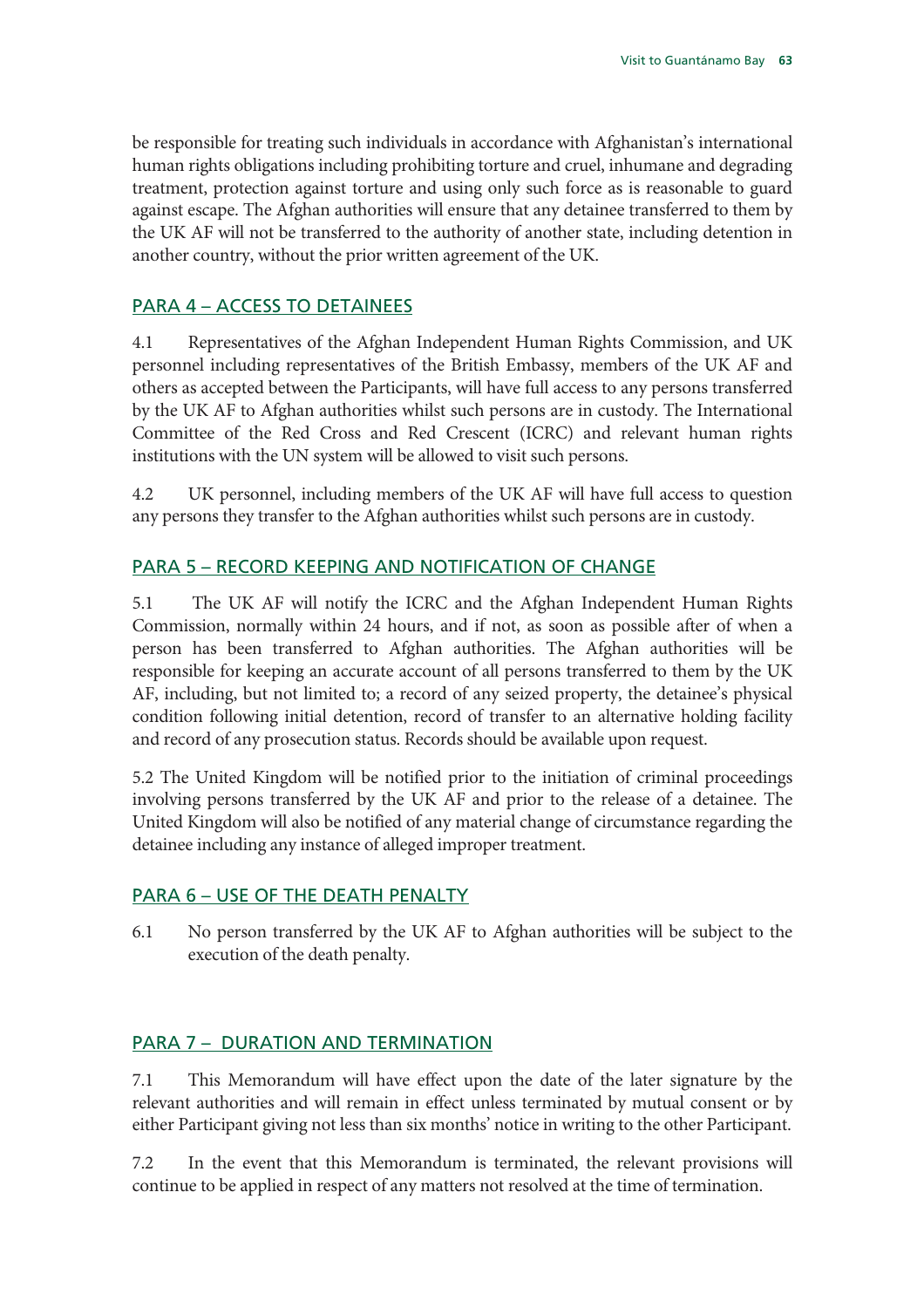7.3 Any dispute concerning the interpretation or application of this Memorandum of Understanding will be resolved exclusively by negotiations between the Participants.

The foregoing record represents the understandings reached between the Government of the United Kingdom of Great Britain and Northern Ireland and the Government of the Islamic Republic of Afghanistan upon the matters referred to therein.

Signed in Kabul on 23 April 2005, in duplicate in English and Dari languages. For the purposes of interpretation the English version is authoritative.78

For the Secretary of State for Defence for the Government of the United Kingdom of Great Britain and Northern Ireland

 For the Minister of Defence for the Government of the Islamic Republic of Afghanistan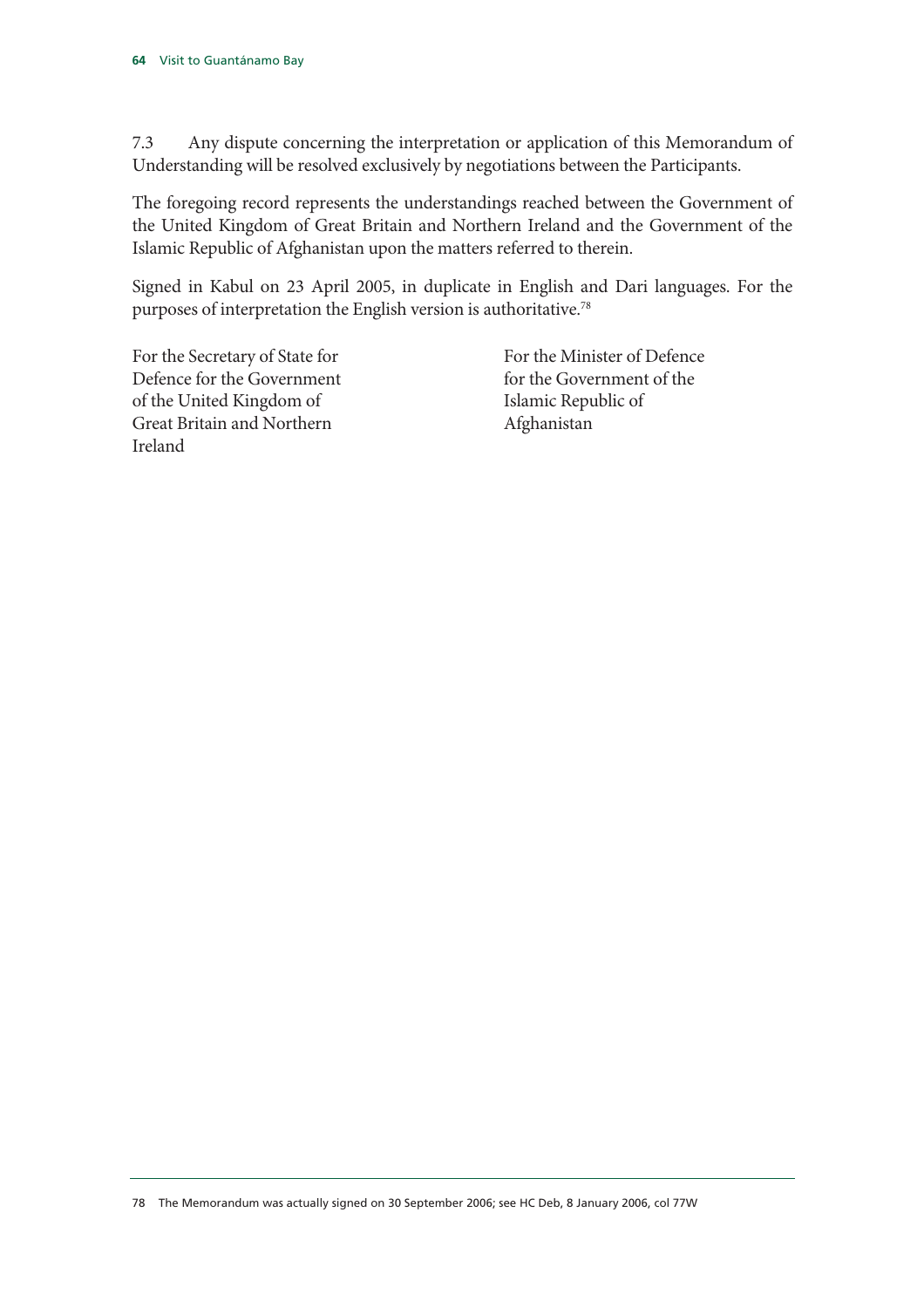## Formal minutes

#### **Wednesday 10 January 2007**

Members present:

Mike Gapes, in the Chair

| Mr Fabian Hamilton       | Sandra Osborne   |
|--------------------------|------------------|
| Mr David Heathcoat-Amory | Mr Greg Pope     |
| Mr John Horam            | Mr Ken Purchase  |
| Mr Eric Illsley          | Sir John Stanley |
| Andrew Mackinlay         | Gisela Stuart    |
| Mr Malcolm Moss          | Richard Younger- |

ılev Gisela Stuart Richard Younger-Ross

The Committee deliberated.

Draft Report (Visit to Guantánamo Bay), proposed by the Chairman, brought up and read.

*Ordered*, That the Chairman's draft Report be read a second time, paragraph by paragraph.

Paragraphs 1 and 2 read and agreed to.

Paragraph 3 read, amended and agreed to (now paragraphs 3 to 5).

Paragraphs 4 to 12 (now paragraphs 8 to 14) read and agreed to.

Paragraph 13 (now paragraph 15) read, amended and agreed to.

Paragraphs 14 to 21 (now paragraphs 16 to 23) read and agreed to.

Paragraph 22 (now paragraph 24) read, amended and agreed to.

Paragraphs 23 to 64 (now paragraphs 25 to 66) read and agreed to.

Paragraph 67 (now paragraph 68) read, amended and agreed to.

Paragraphs 68 to 89 (now paragraphs 70 to 91) read and agreed to.

Paragraph 90 (now paragraph 92) read, amended and agreed to.

Paragraphs 91 to 114 (now paragraphs 93 to 116) read and agreed to.

Appendices agreed to.

*Resolved*, That the Report, as amended, be the Second Report of the Committee to the House.

*Ordered*, That the Chairman do make the Report to the House.

*Ordered*, That the provisions of Standing Order No. 134 (Select Committees (reports)) be applied to the Report.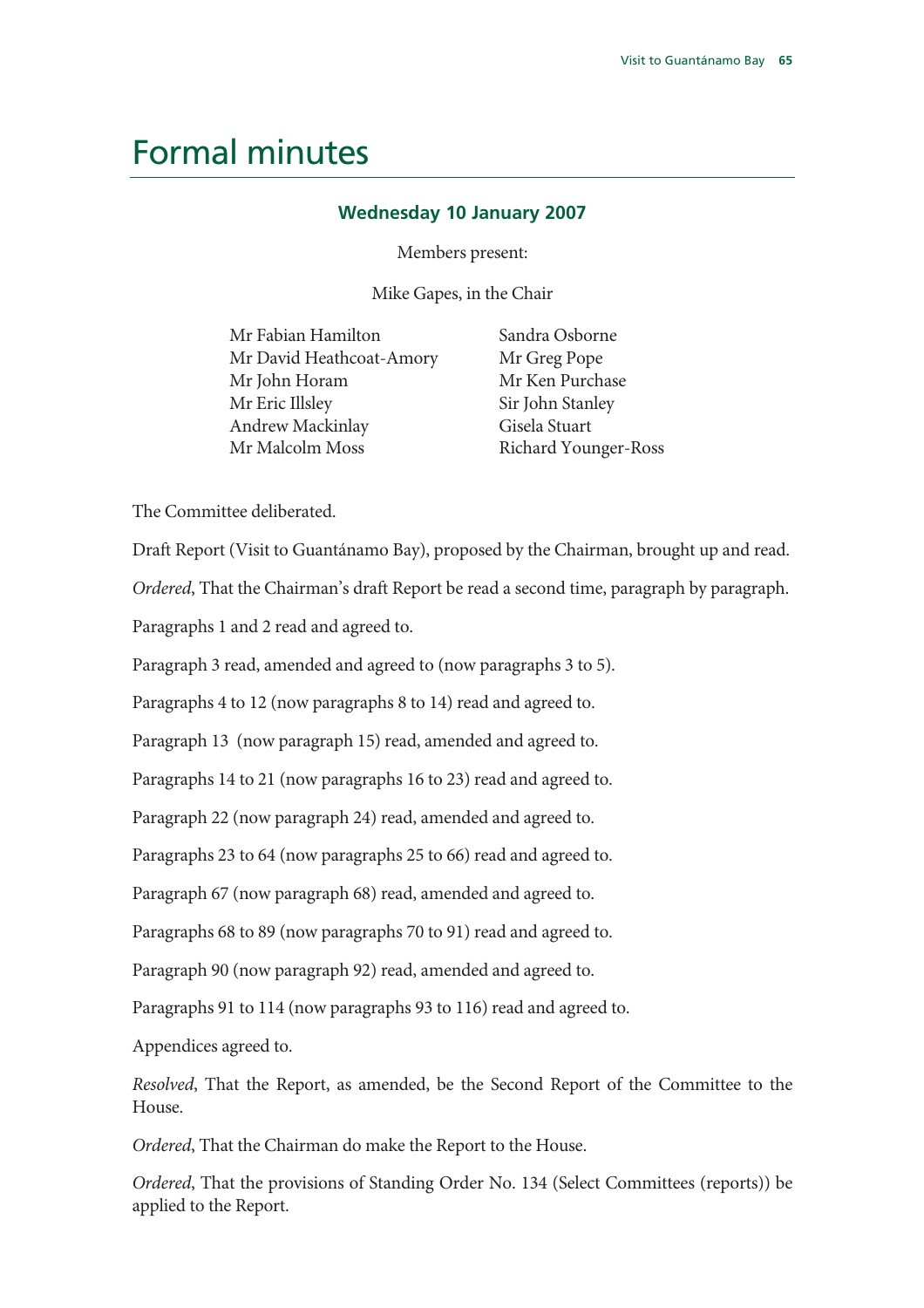Several Papers were ordered to be appended to the Minutes of Evidence.

*Ordered*, That the Appendices to the Minutes of Evidence taken before the Committee be reported to the House.—(The Chairman).

The Committee further deliberated.

[Adjourned till Thursday 11 January at 3.00pm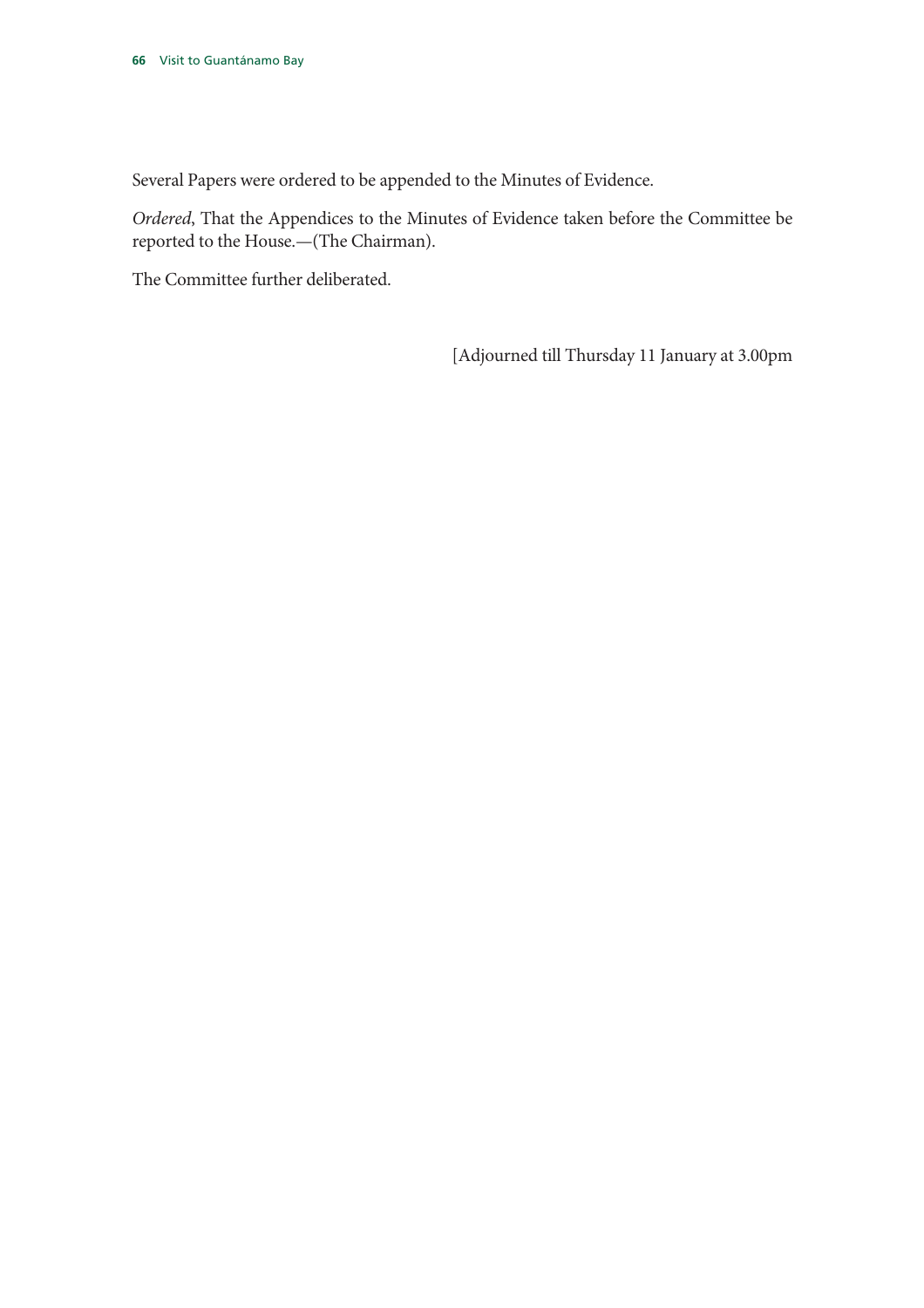# List of written evidence

| $\mathbf{1}$ | Human Rights Watch                | Ev 1   |
|--------------|-----------------------------------|--------|
| $2^{\circ}$  | Amnesty International UK          | Ev $2$ |
|              | 3 Foreign and Commonwealth Office | Ev 11  |
|              | 4 Her Majesty's Prison Service    | Ev 13  |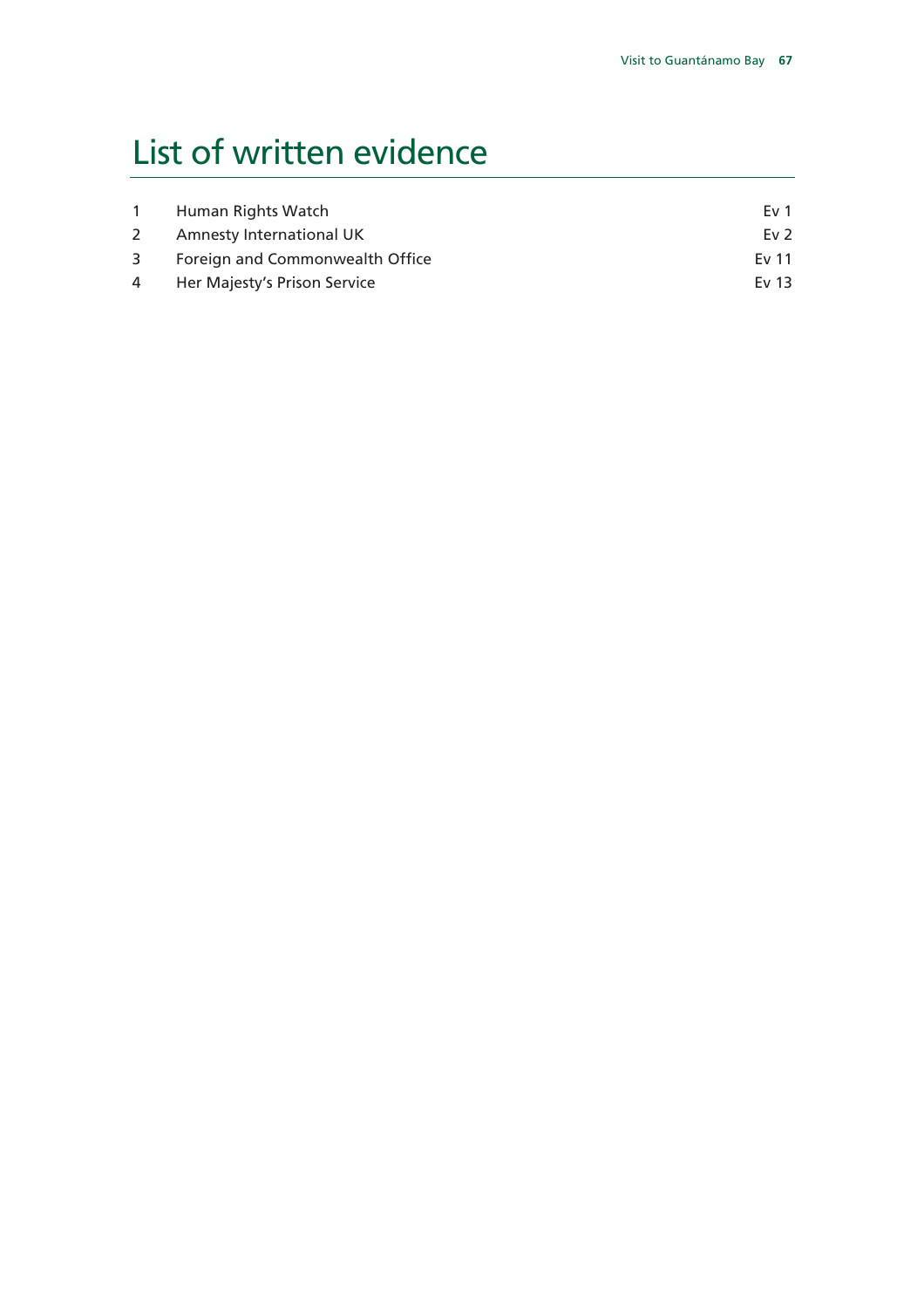## Written evidence

#### **Written evidence submitted by Human Rights Watch**

Human Rights Watch thanks the Foreign Affairs Committee for the opportunity to present evidence on the treatment of detainees at the US military facility at Guantánamo Bay, where the continued detention of several hundred men in defiance of international human rights and humanitarian law has become a serious embarrassment for the United States and its allies.

#### 1. Abuse of Detainees

Human Rights Watch has documented a disturbing pattern of abuse not only at Guantánamo Bay but also in US detention facilities in Iraq and Afghanistan. In a report published jointly with the Center for Global Rights and Justice and Human Rights First in April 2006,<sup>1</sup> Human Rights Watch documented over 330 cases in which US military and civilian personnel are credibly alleged to have killed or abused detainees in Iraq, Afghanistan and Guantánamo. The cases involved more than 460 detainees and more than 600 US personnel. Of these cases the majority have been in Iraq. But at least fifty cases have been documented at Guantánamo Bay. The research undertaken for the report also indicated that US authorities have failed to investigate adequately numerous cases of abuse, including torture. As of October 2006 only an estimated 55 military personnel (a fraction of the 600 US personnel involved in abuses) had been convicted. The Pentagon says there have been more convictions of US personnel but has not provided further information, despite repeated requests from Human Rights Watch.

Of those convicted for whom information is available, only ten received more than a year of custodial sentence. Most received no prison terms at all. Almost all those convicted have been enlisted men. No military intelligence personnel have been convicted (even though it is established that military intelligence has been involved in detainee abuse). No US military officers have been held accountable for criminal acts committed by subordinates under the doctrine of command responsibility. It is worth noting that all the convictions for detainee abuse documented by Human Rights Watch relate to cases in Iraq and Afghanistan. As far as Human Rights Watch has been able to ascertain there have been no convictions for detainee abuse at Guantánamo Bay.

Mohammed al-Qahtani, one of the dozens of Guantánamo detainees who have alleged mistreatment, says that he was subjected to weeks of sleep deprivation, isolation and sexual humiliation in late 2002 and early 2003. Human Rights Watch obtained an unredacted copy of al-Qahtani's interrogation log, and believes that the techniques used during al-Qahtani's interrogation were so abusive that they amounted to torture.

The findings of Human Rights Watch were reinforced by a May 2006 report by the UN Committee against Torture which raised concerns about US treatment of detainees and lack of accountability for torture and abuse. At the very least the evidence gathered by Human Rights Watch points to a systemic failure by the US administration to prevent illegal and abusive treatment by US personnel of detainees in the "war on terror", including those held at Guantánamo Bay.

#### 2. Military Commissions Act of 2006

The most important recent development with regard to the legal status of the Guantánamo detainees (and other terrorist suspects) and their access to due legal process is the enactment by Congress of the Military Commissions Act (MCA) in September 2006. Human Rights Watch finds the MCA very troubling on several counts.<sup>2</sup>

First it bars detainees from challenging the legality of their detention via *habeas corpus* and from raising claims of torture and other abuses even after they have been released. Second it includes an overly broad definition of "unlawful combatant" that could subject civilians who purposefully provide virtually any form of support to an armed group (even far from the battlefield) to military detention and trial. Third it establishes military commissions to try detainees which violate fair trial rights of detainees, most notably by permitting the use of evidence obtained through coercion and abusive interrogation practices. Fourth, although both torture and cruel and inhuman treatment remain criminalized as war crimes, the MCA narrows the scope of the offences for which interrogators and other officials could be prosecuted under the War Crimes Act, most notably by decriminalizing humiliating and degrading treatment that does not rise to the level of cruel and inhuman treatment.

<sup>1</sup> Human Rights Watch, et al., *By the Numbers: Findings of the Detainee Abuse and Accountability Project,* April 2006, http://hrw.org/reports/2006/ct0406/

<sup>2</sup> For a fuller analysis see *Q and A: Military Commissions Act of 2006* http://hrw.org/backgrounder/usa/qna1006/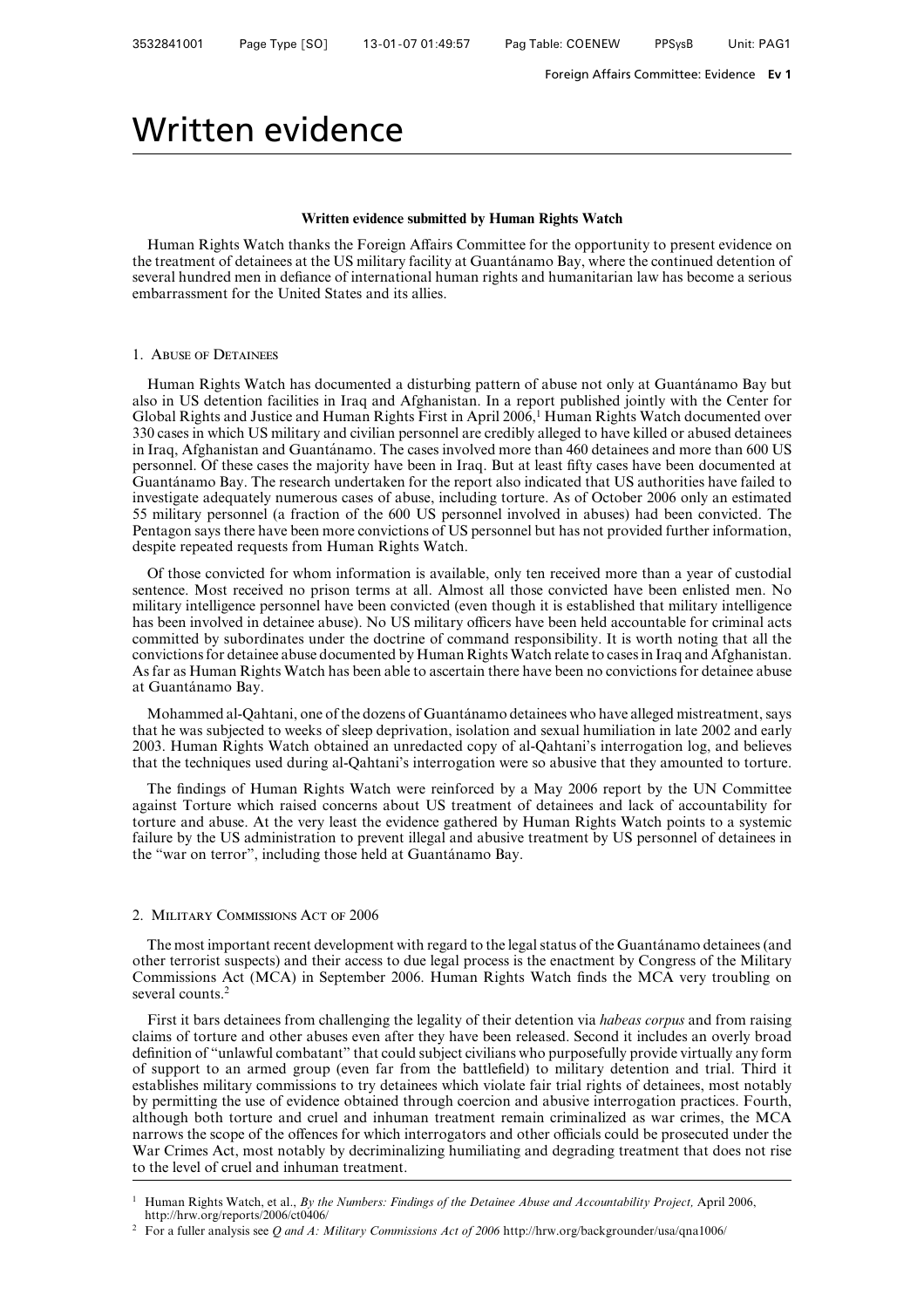#### 3. Obstacles to Releasing or Transferring Detainees

Human Rights Watch recognises serious obstacles to the release of detainees at Guantánamo Bay and has called on the EU to work with the United States to find solutions. Many of the detainees cannot be sent to their countries of origin either because they would not be accepted or because they are at risk of being tortured. For example there are eleven Chinese Uighurs at Guantánamo who have been cleared for release but cannot be sent to China because of the risk of mistreatment. As the United States seeks to release further detainees from Guantánamo, more are likely to fall into this category.

However it is important to underline that although President George W. Bush has said he would like to see the detention facilities at Guantánamo Bay closed down, the US is building a new long-term facility at Guantánamo and asserts that even detainees acquitted by military commissions can still be held indefinitely as an "enemy combatants". Detainees who have neither been convicted nor cleared for release will also remain at Guantánamo. And there is no reason to conclude that new persons declared to be "enemy combatants" will not be locked up there in the future.

#### 4. CONCLUSION

The well documented abuses at Guantánamo Bay and at other US military detention facilities are a stain on the honour of the United States and serve as a recruiting tool for Islamist militants around the world. Furthermore the abuses of detainees in US custody may be used to justify the repressive methods of states in the Middle East and elsewhere which routinely practice torture and where years of state repression and human rights violations have proved fertile sources for armed groups engaged in terrorism. The UN Special Rapporteur on Torture Manfred Nowak has complained that governments around the world now seek to rebut criticism of how they handle detainees by claiming they are only following the US example in the "war on terror".3

The United Kingdom and its EU partners have called (unsuccessfully) for the closure of Guantánamo. But the British government, a key ally of the United States in Afghanistan and Iraq and a vocal supporter of the broad thrust of US strategy in the "war on terror" has been at best muted in its criticism of detainee abuse by the US authorities whether at Guantánamo or elsewhere. It has also failed to speak out against the practice of "extraordinary rendition" whereby terrorist suspects in US custody have been delivered by US government agents to states like Syria and Egypt where torture is routinely used for purposes of interrogation.

The British government, which claims to be a leading champion of human rights in general and of the worldwide ban on torture in particular, should publicly speak out not just for the closure of Guantánamo Bay, but against the systemic pattern of abuses that have been committed there and in US detention facilities in Iraq and Afghanistan. It should also, along with its EU partners and the United States, devise humane solutions to the dilemma of what to do with the detainees in Guantánamo who should be released but who have nowhere safe to go, such as by offering asylum for such persons within the EU, including in the United Kingdom.

*3 November 2006*

#### **Written evidence submitted by Amnesty International UK**

#### Amnesty International

Amnesty International is a worldwide membership movement. Our vision is of a world in which every person enjoys all of the human rights enshrined in the Universal Declaration of Human Rights. We promote all human rights and undertake research and action focussed on preventing grave abuses of the rights to physical and mental integrity, freedom of conscience and expression and freedom from discrimination.

Amnesty International welcomes the Foreign Affairs Committee's interest in Guantánamo Bay. Amnesty International further welcomes the opportunity to contribute to the work of the Committee in its scrutiny of the FCO's human rights policy. The Committee plays an invaluable role in the examination of this policy; the recommendations that it makes are clearly taken seriously by the Secretary of State and the FCO. It is vital to the continued accountability of government policy that the Committee continue to undertake this critical work.

<sup>3</sup> NEED Title of article, Associated Press, 24 October 2006.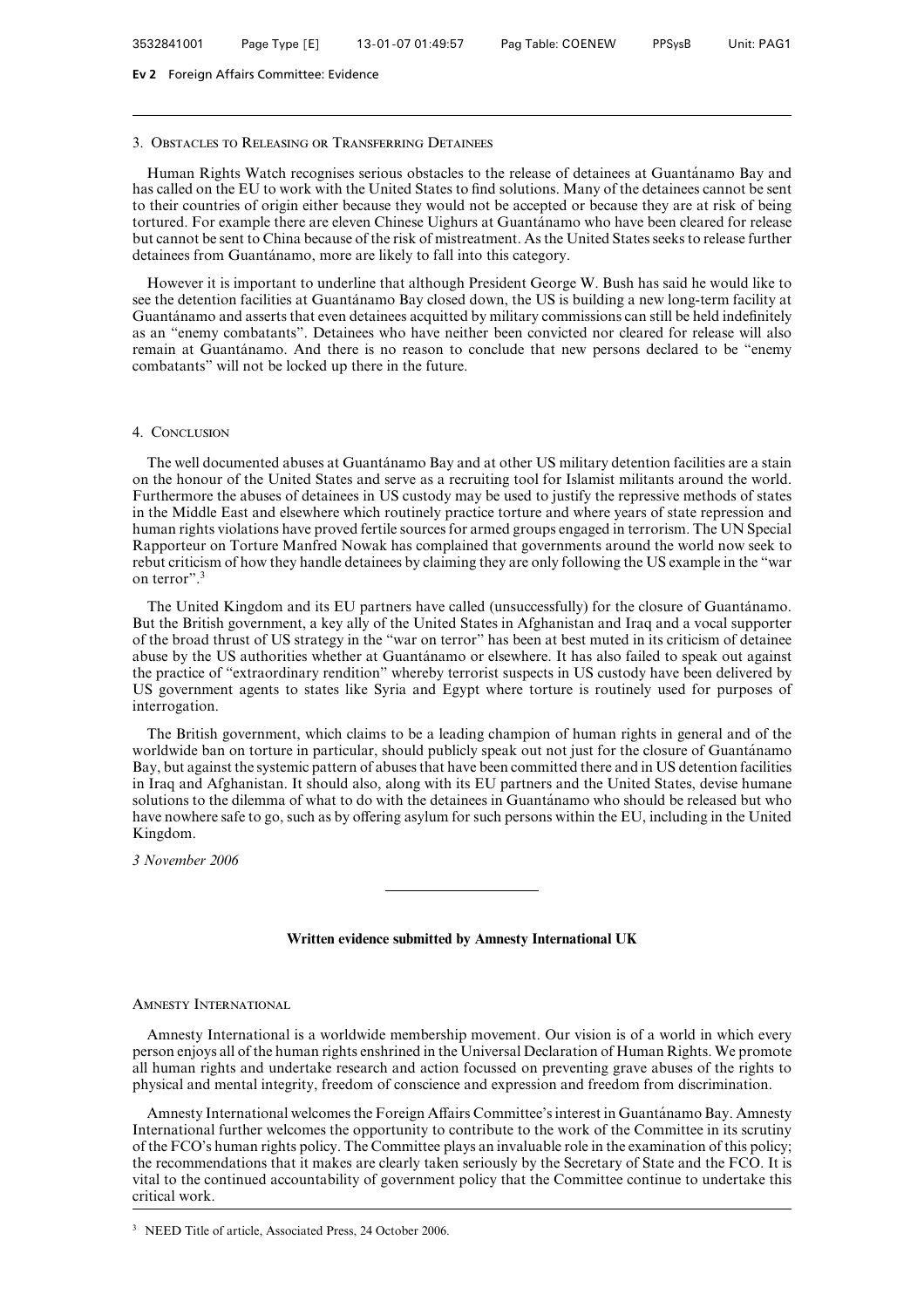#### Security and Human Rights

Amnesty International fully recognises the serious nature of today's threats to public safety and the obligation on all states to act to protect their citizens. The duty of the USA to bring to justice anyone responsible for crimes, including the crime against humanity that was committed on 11 September 2001, is undisputed. However, unless governments across the world respond to this security threat in a manner that is fully grounded in respect for human rights and the rule of law, they risk undermining the values they seek to protect and defend.

#### GUANTÁNAMO BAY

In November 2001, President Bush signed a Military Order on the Detention, Treatment and Trial of Certain Non-Citizens in the War Against Terrorism. Anyone held under the Military Order can be detained indefinitely without charge or trial. The Military Order also provided for trial by military commission executive bodies, not independent or impartial courts—whose verdicts, including death sentences, could not be appealed in any court. In May 2006, the US administration told the UN Committee against Torture that all those held in US custody in Guantánamo were held under the Military Order.

In June 2006, the US Supreme Court, in *Hamdan v Rumsfeld*, concluded that the military commissions as established under the Order violated US and international law. The US government responded to the Hamdan ruling by passing the Military Commissions Act of 2006. While the commissions that can be established by the President under the Act would be an improvement on their fundamentally flawed predecessors under the Military Order, Amnesty International remains deeply concerned that any trials convened under the Act are unlikely to meet international fair trial standards.

This submission outlines some of Amnesty International's concerns regarding the legal status of detainees at Guantánamo, their access to due legal process, the conditions under which they are detained, interrogation techniques and options for the closure of the camp.

#### Legal Status of Detainees

All persons have the right to liberty. A person's liberty may only be restricted for reasons and in accordance with procedures set out in national and international law. In its authoritative commentary on the provisions of the Fourth Geneva Convention, the International Committee of the Red Cross (ICRC) stresses that:

"Every person in enemy hands must have some status under international law: he is either a prisoner of war and, as such, covered by the Third Convention, a civilian covered by the Fourth Convention, or again, a member of the medical personnel of the armed forces who is covered by the First Convention. There is no intermediate status; nobody in enemy hands can be outside the law."

However, in the context of what it conceptualises as a global and armed "war on terror", the USA has created an intermediate and loosely-defined status outside the law termed "enemy combatant". International law does not recognise such a category of detainee.

International humanitarian law and international human rights law contain rules for the categorisation of detainees. The international armed conflict in Afghanistan ended in June 2002.4 When that armed conflict ended, those who were captured by the USA during hostilities<sup>5</sup>—and who the USA was obliged to treat as prisoners of war in the absence of a determination "by a competent tribunal" that they were not <sup>6</sup>—were required to be released, unless charged with criminal offences.<sup>7</sup>

Civilians detained in that conflict were entitled to have their detention ("internment") reviewed "as soon as possible" by a "court or administrative board".<sup>8</sup> They too were required, when that conflict ended, to be released, unless charged with recognised criminal offences.<sup>9</sup>

Those detained later in Afghanistan, for reasons related to the subsequent non-international armed conflict there<sup>10</sup> and transferred to Guantánamo were required, as a minimum, to have their detention promptly, and thereafter periodically, reviewed.<sup>11</sup>

<sup>4</sup> The conflict is deemed to have ended with the conclusion of the Emergency Loya Jirga and the establishment of a Transitional Authority on 19 June 2002.

<sup>5</sup> Geneva Convention III, Art 4 uses the term "persons [belonging to certain categories] . . . who have fallen into the power of the enemy".

<sup>6</sup> Geneva Convention III, Art 5.

<sup>7</sup> Geneva Convention III, Part III, Part IV Section II.

Geneva Convention IV, Art 43.

Geneva Convention IV, Art 133.

 $10$  The current conflict in Afghanistan is a non-international armed conflict, to which an international legal framework applies that is different from an international one, mainly Article 3 Common to the Geneva Conventions, rules of customary international law and international human rights law.

<sup>&</sup>lt;sup>11</sup> Under rules of customary international law applicable to non-international armed conflict, comprising also of relevant rules of international law human rights law. See, for instance, The International Committee of the Red Cross (Jean-Marie Henckaerts and Louise Doswald-Beck, eds), Customary International Humanitarian Law, Vol 1: Rules (Cambridge: Cambridge University Press, 2005), pp 347–352.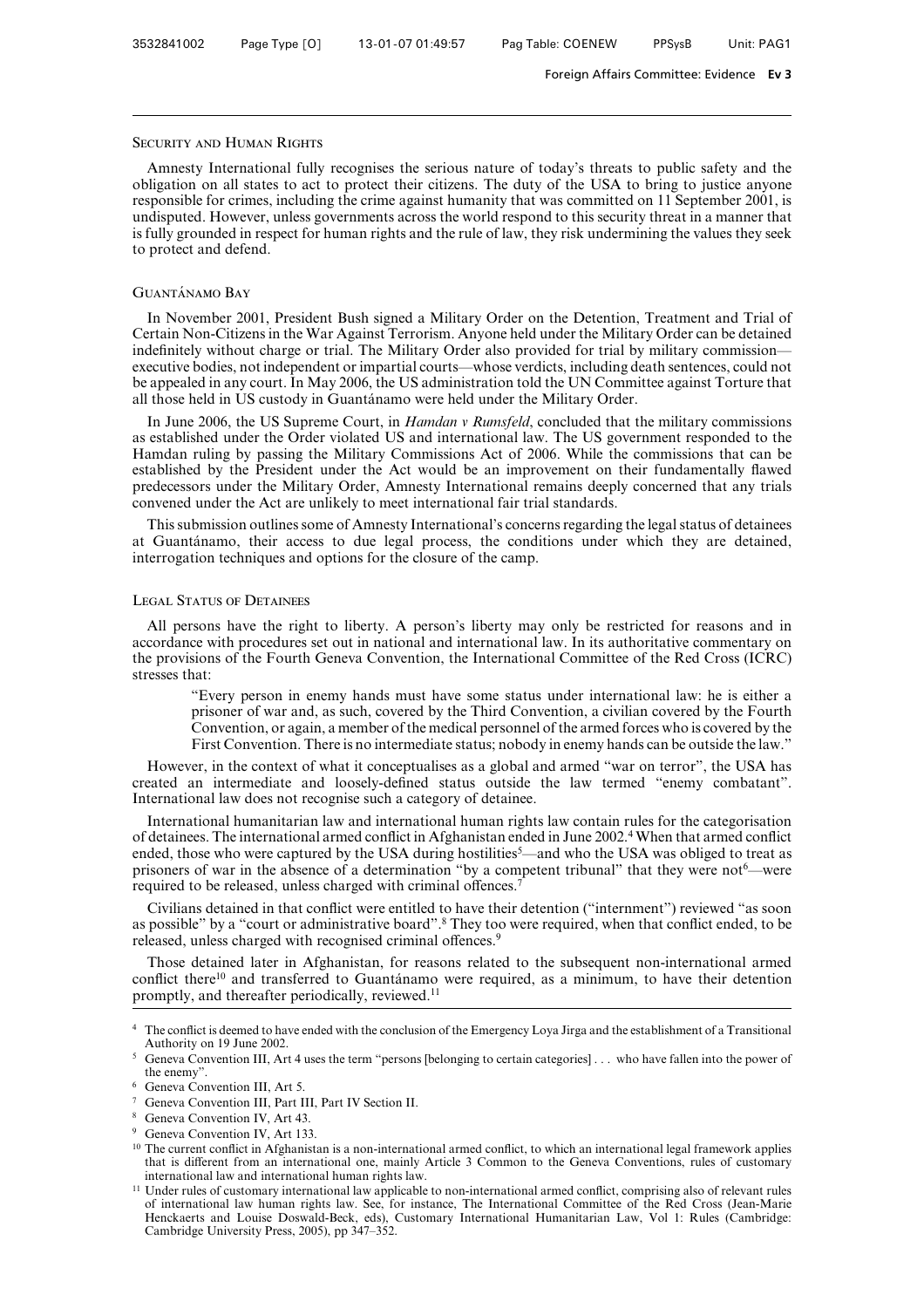Those detained in countries outside of the zones of armed conflict and transferred to Guantánamo should always have been treated as criminal suspects, therefore subject to international human rights law, including the right to a prompt judicial review of the lawfulness of their detention and to release if that detention is deemed unlawful, and if prosecuted to be tried in proceedings which meet international standards of fairness.<sup>12</sup>

The USA has applied none of these provisions of international humanitarian law and international human rights law in determining the status of the Guantánamo detainees:

- it has not treated those captured during the international armed conflict in Afghanistan initially as prisoners of war, pending determination of their status by a court;
- it has not convened a court to determine whether or not persons captured during the international armed conflict in Afghanistan are entitled to prisoner of war status;
- it has not reviewed promptly the detention of those captured during the subsequent noninternational armed conflict in Afghanistan;
- it has not brought the detention of civilians promptly under judicial review, tried or released them;
- it did not, at the close of international hostilities, release the detainees captured during hostilities, with the exception of those against whom criminal procedures had been initiated—in fact, the USA initiated no such procedures.

In view of the above, Amnesty International believes that all those currently held in Guantánamo are arbitrarily and unlawfully detained.

# Access to Due Legal Process

Amnesty International takes no position on the guilt or innocence of detainees prior to trial; that is precisely what a fair trial by an independent and impartial tribunal is supposed to determine. However, the vast majority of those held by the USA in the "war on terror" are unlikely ever to face US trials and the US authorities continue to oppose and resist full judicial review of the detentions. By the time of the Hamdan ruling in June 2006, two years after the US Supreme Court ruled in *Rasul v Bush* that the US federal courts had jurisdiction to consider *habeas corpus* appeals from detainees held at Guantánamo, not a single detainee then held at the base had had the lawfulness of his detention judicially reviewed on its merits. Only 10 detainees held in Guantánamo had been charged for trial by military commission by 29 June 2006, when the Supreme Court ruled in *Hamdan v Rumsfeld* that military commissions as constituted under the Military Order of November 2001 were unlawful.

As outlined below, the Military Commissions Act of 2006 provides for the US courts to be stripped of the jurisdiction to consider challenges from non-US citizens held as "enemy combatants" in US custody in Guantánamo or elsewhere against the lawfulness or conditions of their detention in *habeas corpus* appeals.

#### *Status review*

Judicial review of the lawfulness of detention is a fundamental principle of international human rights law which now covers all those held in Guantánamo. Judicial review is an integral component of the prohibition against arbitrary detention and a fundamental protection against torture or other cruel, inhuman or degrading treatment.

For more than two years, the USA detained hundreds of individuals in a legal black hole with no process of review. Then in June 2004, the US Supreme Court ruled in *Rasul v Bush* that the federal courts had jurisdiction to hear appeals from foreign nationals detained at Guantánamo. In response to this decision, the US administration devised the Combatant Status Review Tribunals (CSRTs).

The CSRT is an inadequate administrative procedure consisting of panels of three military officers allowed to rely on classified and/or coerced evidence (in violation of the Geneva Conventions) against a detainee denied legal representation and presumed to be an "enemy combatant", as broadly defined, unless he shows otherwise. To take the example of a Kuwaiti detainee held without charge or trial in Guantánamo:

"One of the primary pieces of evidence upon which the CSRT designated Abdullah Al Kandari to be an enemy combatant is that, more than a year after he was brought to Guantánamo . . . , his 'alias' allegedly was found on a list of names on a document saved on a computer hard drive allegedly 'associated with a senior al Qaida member'. Mr Al Kandari stated that he is not known by any aliases and asked what name appeared on the list, but the CSRT told him that the information was classified. The name of the 'senior al Qaida member' was likewise classified, as was the place where the hard drive was found. Mr Al Kandari was thus left to defend himself

<sup>12</sup> See for instance International Covenant on Civil and Political Rights, Articles 9(3) and 9(4).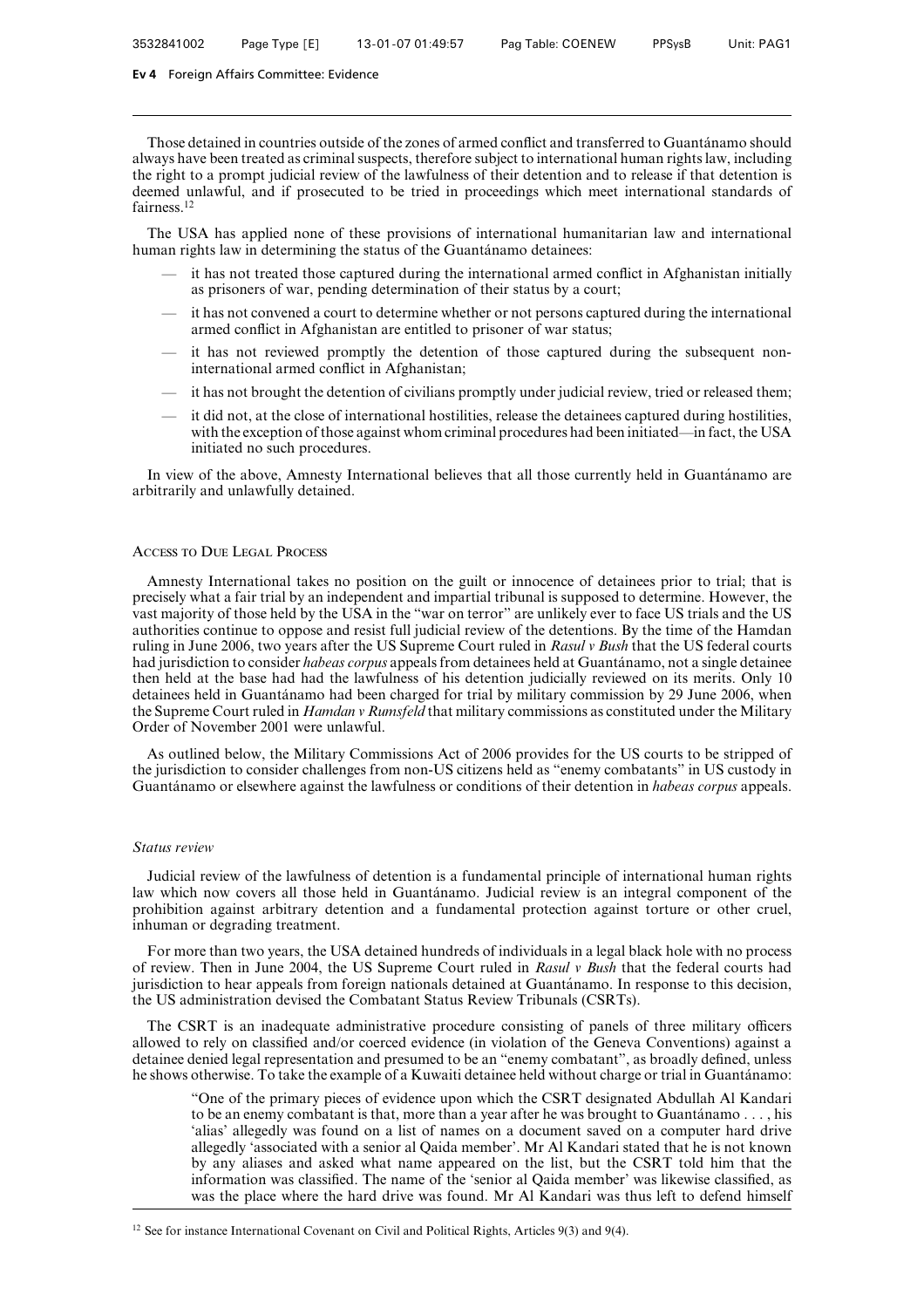against the accusation that an unknown alias of his appeared on a list on a computer found somewhere in the world associated with someone. It is impossible to rebut such a charge, and Mr Al Kandari said so: 'The problem is the secret information, I can't defend myself'."13

Amnesty International believes that the CSRTs and subsequent annual Administrative Review Boards (ARBs) are inadequate and in no way a lawful or appropriate substitute for judicial review. A federal judge has characterised the CSRT has having "fundamental deficiencies", including its reliance on classified evidence and the lack of legal counsel for the detainee to compensate for this deficiency.<sup>14</sup> Neither the CSRT nor the ARB satisfy the requirements for a judicial review of the legality of the Guantánamo detentions under articles 9(3) and 9(4) of the International Covenant on Civil and Political Rights. The CSRT also fails to constitute the "competent tribunals" required by the Third Geneva Convention.

#### *Military commissions*

Any trials, whatever the status of the person being tried, must be carried out in proceedings that meet international standards of fairness. Amnesty International has some specific concerns about the system of military commissions. On 29 June 2006, the US Supreme Court ruled in *Hamdan v Rumsfeld* that military commissions as constituted under a Military Order signed by President Bush in November 2001, were unlawful as they had not been expressly authorised by Congress, and violated international law and US military law. Amnesty International welcomed this ruling and called on the USA to use it as a springboard for real change in detention policies and practices. However, the US administration responded to the ruling with a firm defence of its policies and Congress passed legislation entrenching them.

On 17 October 2006, President Bush signed into law the Military Commissions Act. The Act facilitates human rights violations and impunity for them, frustrates detainees' access to remedies, and threatens to lead to unfair trials by:

- Stripping the US courts of jurisdiction to hear or consider *habeas corpus* appeals challenging the lawfulness or conditions of detention of any non-US citizen held in US custody as an "enemy combatant". *Habeas corpus* is a fundamental safeguard against enforced disappearance, arbitrary detention and torture or other cruel, inhuman or degrading treatment.
- Prohibiting any person from invoking the Geneva Conventions or their protocols as a source of rights in any action in any US court.
- Permitting the executive to convene military commissions to try "alien unlawful enemy combatants", as determined by the executive under a dangerously broad definition, in trials that threaten to provide foreign nationals so labelled with a lower standard of justice than US citizens accused of the same crimes. This would violate the prohibition on the discriminatory application of fair trial rights.
- Permitting civilians captured far from any battlefield to be tried by military commission rather than civilian courts, contradicting international standards and case law.
- Establishing military commissions whose impartiality, independence and competence would be in doubt due to the overarching role that the executive would play in their procedures.
- Permitting, in violation of international law, the use of evidence extracted under cruel, inhuman or degrading treatment or punishment, or as a result of "outrages upon personal dignity, particularly humiliating or degrading treatment", as defined under international law.
- Permitting the use of classified evidence against a defendant, without the defendant necessarily being able effectively to challenge the "sources, methods or activities" by which the government acquired the evidence.
- Giving the military commissions the power to hand down death sentences, in likely contravention of international standards which only permit capital punishment after trials affording "all possible safeguards to ensure a fair trial".
- Limiting the right of charged detainees to be represented by counsel of their choosing.
- Failing to provide any guarantee that trials will be conducted within a reasonable time.

Amnesty International is campaigning for the repeal of the Act.

<sup>&</sup>lt;sup>13</sup> Al Odah et al v USA et al. Brief for the Guantánamo detainees. In the US Court of Appeals for the District of Columbia Circuit, 27 May 2005. Abdullah al-Kandari was transferred from Guantánamo to Kuwait on 14 September 2006 nearly five years after he had been taken into custody.

<sup>14</sup> In re Guantanamo detainee cases, Memorandum Opinion Declining in Part and Granting in Part Respondents' Motion to Dismiss or Grant for Judgment as a Matter of Law in the US District Court for the District of Columbia, 31 January 2005, http://www.dcd.uscourts.gov/opinions/2005/Green/2002 CV-299-8:57:59-3-2-2005-a.pdf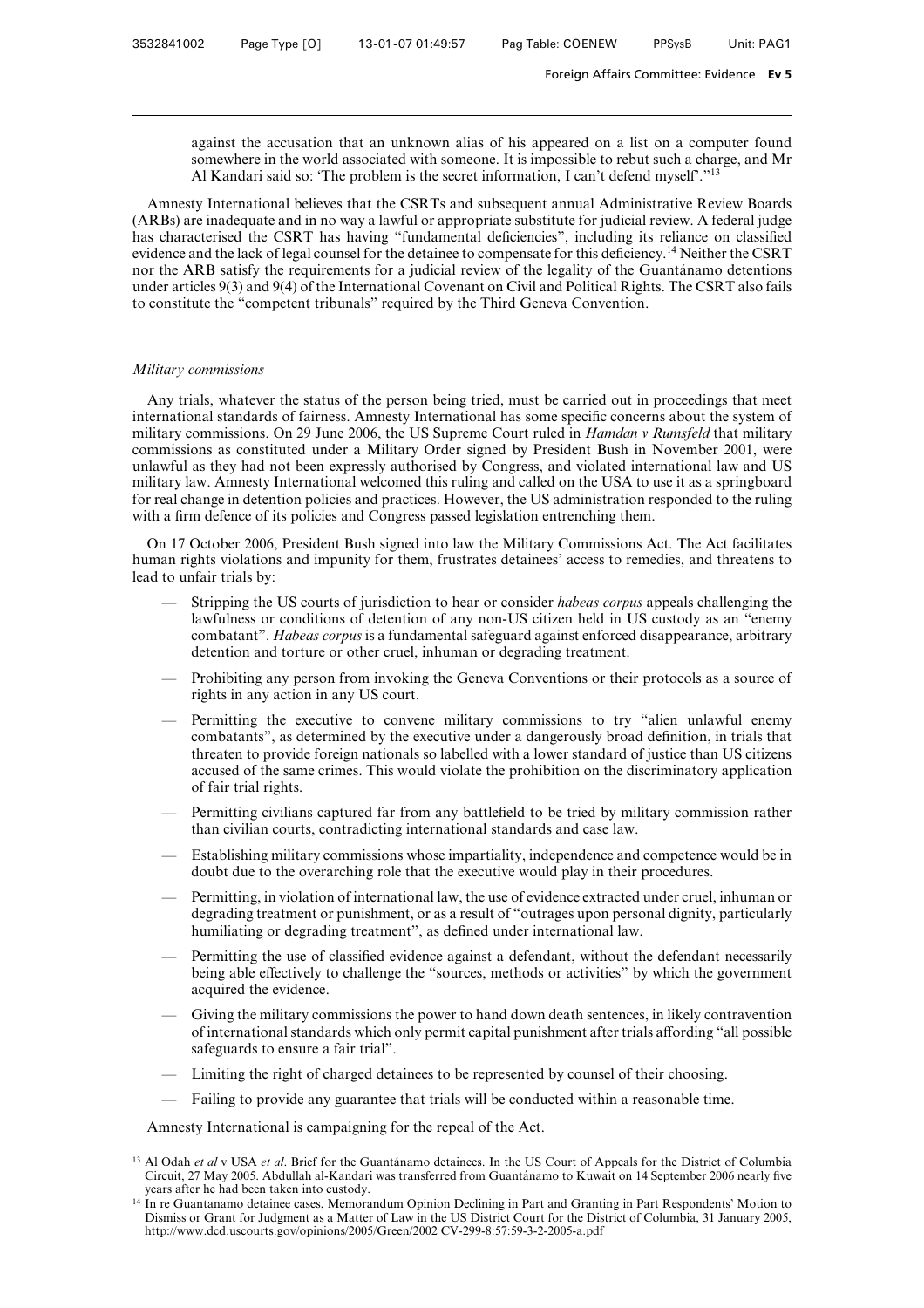#### Conditions in Which Detainees are Held and Treatment by the Detaining Authority

Indefinite detention in Guantánamo Bay is in and of itself a human rights violation, continuing to cause distress to detainees, their relatives and their communities. In its May 2006 report, the UN Committee against Torture said that "detaining persons indefinitely without charge constitutes per se a violation of the Convention [against Torture and Other Cruel, Inhuman or Degrading Treatment or Punishment]."15

Amnesty International also considers the conditions of confinement at Guantánamo Bay to breach the Convention against Torture. While some detainees have been transferred to a section where they have more out-of-cell time and contact with other detainees, most continue to be confined to small cells with little contact with other inmates and minimal opportunities for exercise. Some detainees are held in extreme isolation in Camp V: a segregation block apparently modelled on "supermaximum" security prisons in the USA. The Committee against Torture is concerned about the "extremely harsh regime imposed in detainees in "supermaximum prisons".<sup>16</sup> Inmates in Camp V are reportedly held for up to 24 hours a day in solitary confinement in small concrete cells. They are allowed out of their cells three times a week for a shower and exercise, although reportedly this is often reduced to once a week. Such conditions fall short of UN minimum standards which provide that prisoners should receive at least one hour of exercise daily. Prisoners in Camp V are reportedly subjected to 24 hour lighting, which US courts have held to be "cruel and unusual" in US mainland segregation units.

Well into 2006, an unknown number of detainees remained on hunger strike; there have been serious allegations of ill-treatment of hunger strikers during force-feeding. Although Amnesty International has no position on force-feeding *per se*, it considers that if forcible feeding is done in such a way as deliberately to cause suffering this would constitute torture or other ill-treatment. Detainees have alleged having nasal tubes roughly inserted into their noses without anaesthetic or gel, causing choking and bleeding. Some of the hunger strikers have alleged being placed in punitive restraints during force-feeding and being subjected to verbal and physical abuse by guards.

The conditions and uncertainty about detainees' fate have reportedly contributed to severe mental and emotional stress and there have been numerous suicide attempts. As of May 2006, The US Department of Defense had reported over thirty attempts, but has reclassified others as "manipulative self-injurious behaviour", indicating a disregard for detainees' welfare as well as the circumstances underlying such incidents. On 10 June 2006, three detainees were found dead in their cells, apparently having hanged themselves. All three had previously participated in hunger-strikes and been subjected to force-feeding. All were held in a maximum security section of the camp. One was reportedly just 17 when he was taken into custody. Amnesty International is disturbed by descriptions of these suicides by US officials as "asymmetric warfare" and "a good PR move".

#### Interrogation Techniques

The USA's protections against torture or other cruel, inhuman or degrading treatment are less than adequate. Among other things, the USA's treaty reservations mean that the USA considers itself, including under the Detainee Treatment Act, bound by the prohibition on cruel, inhuman or degrading treatment or punishment only to the extent that it matches existing US law. Under US Supreme Court jurisprudence, conduct is banned that "shocks the conscience". Justice Department lawyers reportedly view this as allowing consideration of the context in which abuse of detainees occurs.

Thus the USA adheres to a less than absolute ban on torture and other ill-treatment. Indeed, on 6 September 2006, President Bush justified the secret CIA detention and interrogation programme for use against certain "high-value" detainees on the grounds of necessity. He said that "it has been necessary to move these individuals to an environment where they can be held secretly [and] questioned by experts" using unspecified "alternative" techniques to extract information from detainees allegedly resistant to interrogation. "Military necessity" has also been used to justify torture or ill-treatment at Guantánamo under at least one of two "special interrogation plans" authorised by Secretary of Defence Rumsfeld.

In 2002 information was obtained through litigation under the Freedom of Information Act and through leaks of an interrogation log detailing various interrogation techniques used at Guantánamo Bay. Interrogators asked for and received authorisation from Secretary Donald Rumsfeld to use additional interrogation techniques against certain detainees who were allegedly proving resistant to "standard" interrogation procedures. In memos dated December 2002 and April 2003, Secretary Rumsfeld approved, "as a matter of policy", a number of techniques including stress positions, sensory deprivation, isolation, the use of 20-hour interrogations, hooding during transportation and interrogation, stripping, forcible shaving, "dietary manipulation", "environmental manipulation" and "using detainees' individual phobias (such as fear of dogs) to induce stress".

<sup>&</sup>lt;sup>15</sup> "Consideration of Reports Submitted by States Parties Under Article 19 of the Convention, Conclusions and recommendations of the Committee against Torture", UN Committee against Torture, 36th session 1–19 May 2006, CAT/ C/USA/CO/2, 25 July 2006.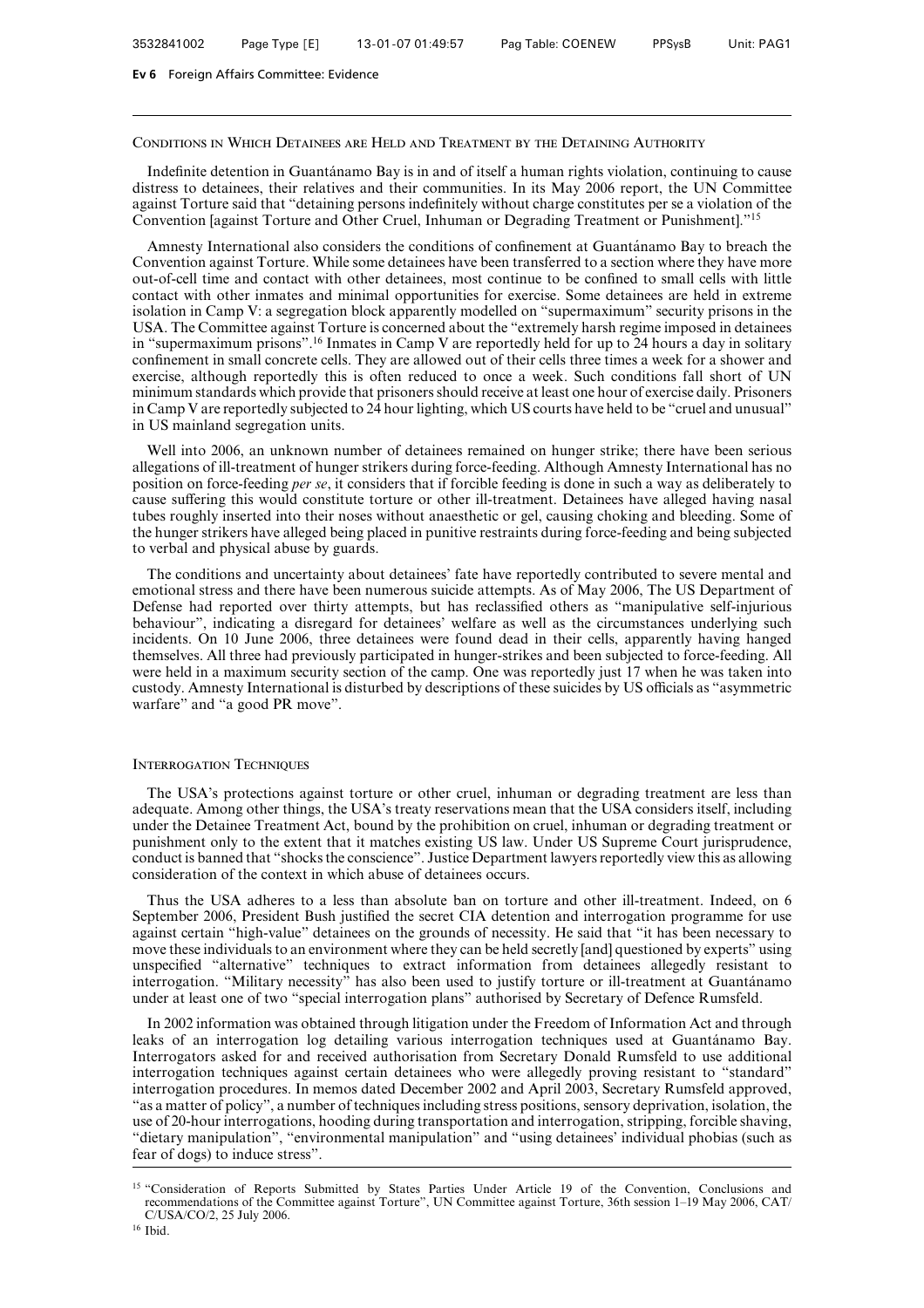Many of the techniques listed above, even if applied in isolation or for limited period, would in Amnesty International's view violate the prohibition of cruel, inhuman or degrading treatment or punishment. Such techniques have reportedly been used against detainees in combination and for prolonged periods, causing severe pain and suffering (physical, mental or both) and, being inflicted intentionally by officials for the purpose of obtaining information, thereby amount to torture.

Amnesty International has raised with the US government the cases of Mohamed al-Qahtani and another detainee, believed to be Mohamedou Ould Slahi, for whom special interrogation plans were requested.

# **Mohamedou Slahi**

On 4 August 2002, Mauritanian national Mohamedou Slahi was transferred to Guantánamo. In his 2004 CSRT hearing, Mohamedou Slahi said that he was "not willing" to answer questions about whether he had been abused. However, in his ARB hearing a year later, he made allegations about his treatment. At this point, the government's transcript states that "the recording equipment began to malfunction". Therefore, the ARB report only summarises the Board's recollection of what Mohamedou Slahi alleged. The report states: "The detainee discussed how he was tortured while here at GTMO by several individuals." Mohamedou Slahi alleged that he had been sexually harassed by a female interrogator. Mohamedou Slahi went on to detail a beating he alleged he had received at the hands of two masked interrogators.

According to the 2005 "Schmidt/Furlow" military investigation into FBI allegations of abuse at Guantánamo, from July to October 2003, Mohamedou Slahi was subjected to "environmental manipulation" (extremes of hot and cold using air-conditioning). The investigation concluded that no disciplinary action was required as "environmental manipulation" was an interrogation technique that had been approved by the Secretary of Defense, and there was "no evidence in the medical records of the [detainee] being treated for hypothermia or any other condition related to extreme exposure." The investigation concluded that it was unable to corroborate Mohamedou Slahi's allegations that he had been beaten, or that he had been subjected to sexual humiliation by female interrogators (although it acknowledged that "female interrogators used their status as females to distract the [detainee]"). Not in the published report was the statement given to the investigators by a former psychiatrist with the Behavioural Science Consultation Team at Guanta´namo who stated that "sexual tension" was one of many authorised interrogation techniques. This could incorporate "shocking behaviour [that] would be culturally taboo, disrespectful, humiliating  $\dots$ ".<sup>17</sup>

The investigation did find that Mohamedou Slahi had been threatened with death and "disappearance" by military interrogators. The detainee had also been told that his family was in US custody, and that he should cooperate in order to help them.

# **Mohamed al-Qahtani**

A FBI memorandum of 14 July states: "In September or October of 2002 FBI agents observed that a canine was used in an aggressive manner to intimidate detainee #63 and, in November 2002, FBI agents observed Detainee #63 after he had been subject to intense isolation for over three months. During that time period, #63 was totally isolated (with the exception of occasional interrogations) in a cell that was always flooded with light. By late November, the detainee was evidencing behavior consistent with extreme psychological trauma (talking to non-existent people, reporting hearing voices, crouching in a cell covered with a sheet for hours)."

Mohamed al-Qahtani was subjected to intense isolation for three months in late 2002 and early 2003. He was variously forced to wear a woman's bra and had a thong placed on his head; was tied by a leash and led around the room while being forced to perform a number dog tricks; was forced to dance with a male interrogator while forced to wear a towel on his head "like a burka"; was subjected to forced standing, forcible shaving of his head and beard during interrogation (and photographing immediately after this), stripping and strip-searching in the presence of women, sexual humiliation, culturally inappropriate use of female interrogators, and to sexual insults about his female relatives; had water repeatedly poured over his head; had pictures of "swimsuit models" hung round his neck; was subjected to hooding, loud music, white noise, and to extremes of heat and cold through manipulation of air conditioning.

Other forms of humiliation included being forced to urinate in his clothing when interrogators refused to allow him to go to the toilet. Mohamed al-Qahtani was interrogated for 18–20 hours per day for 48 out of 54 consecutive days. According to a military investigator, in the four hours that he was not under interrogation, "he was taken to a white room  $\dots$  with all the lights and stuff going on and everything . . ." During the period of his interrogation, al-Qahtani was allegedly subjected to a fake rendition, during which he was injected with tranquilisers, made to wear blackened goggles, and taken out of Guantánamo in a plane.

<sup>17</sup> Summarized witness statement, 28 February 2005, page 3771 of http://www.aclu.org/torturefoia/legaldocuments/july–docs/ (M)%20SCHMIDT-FURLOW%20DEFERRED.pdf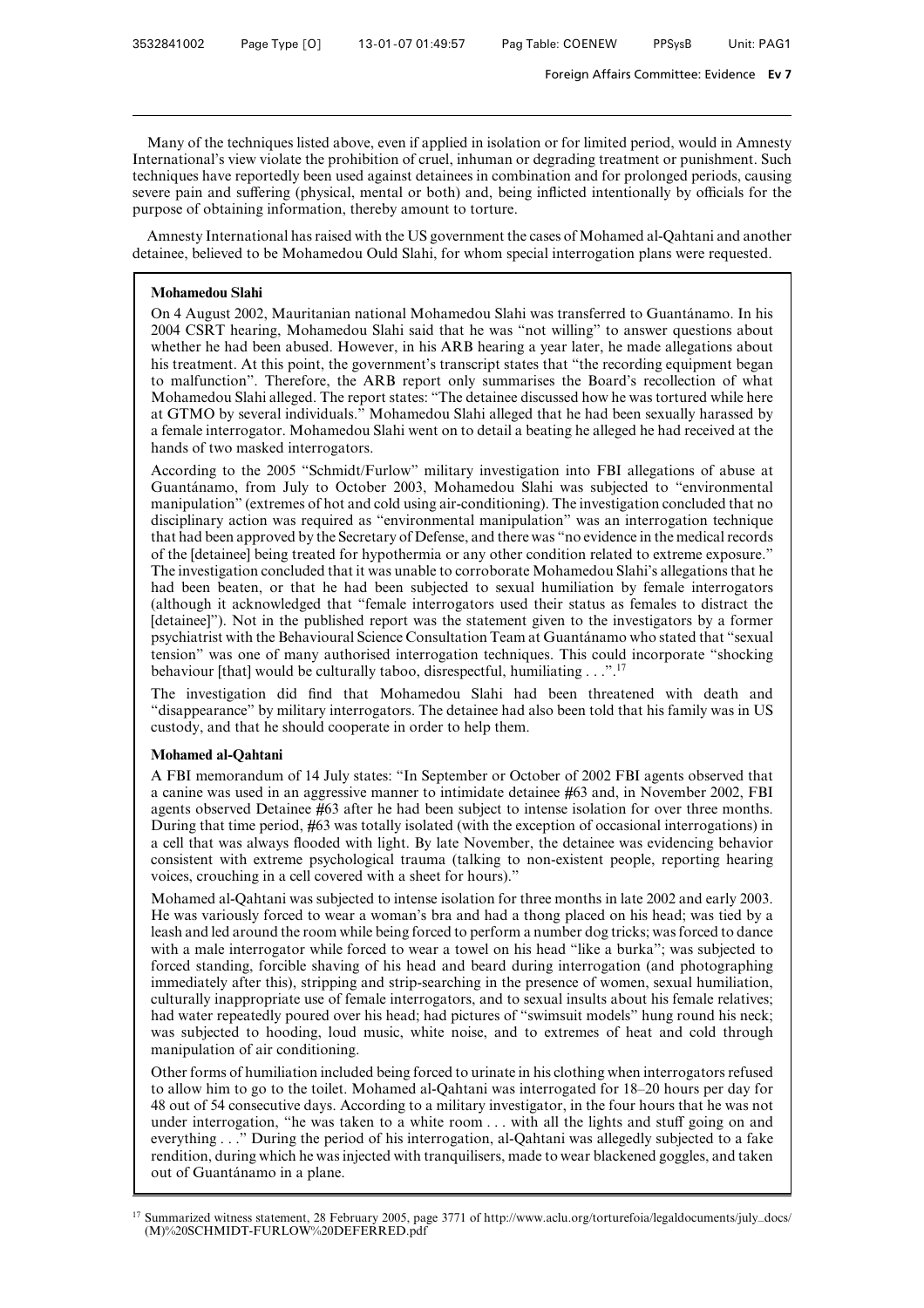These cases illustrate the inadequacy of investigations, the lack of accountability for torture or illtreatment including at high-levels of government, and how the USA's notion of humane treatment does not meet international standards. No one has been brought to account for the torture and ill-treatment of either of these detainees, despite findings by military investigators that they were ill-treated in Guantánamo, including under techniques authorised by Secretary of Defense Donald Rumsfeld. The ill-treatment of the detainee believed to be Mohamedou Slahi took place when the ICRC was denied access to him for more than a year.

Amnesty International is concerned that if the administration weighs abuse against national security or similar notions, the end result may be less than an absolute ban. Thus, if a detainee is believed to have information considered by the government to be important to national security, the "shocks the conscience" test could be interpreted by the government as allowing detention conditions and interrogation techniques that would otherwise be unlawful. In addition, Amnesty International urges President Bush to withdraw his signing statement to the Detainee Treatment Act, which carries the risk of being used to undermine the protections against cruel, inhuman or degrading treatment contained in that legislation. Finally, Amnesty International reiterates its call for the USA to ratify the Optional Protocol to the UN Convention against Torture and Other Cruel, Inhuman or Degrading Treatment or Punishment.

## Options for the Future of the Detention Facility, Including Consequences of Closure and Difficulties in Releasing or Transferring Detainees

Amnesty International was one of the first international organisations to call for the closure of the Guantánamo detention camp. The organisation believes that the detainees must be charged without further delay and brought to trial within a reasonable time in full accordance with international fair trial standards, or else released. In addition, no detainee upon release should be forcibly returned to any country where they risk serious human rights violations. Amnesty International's 12-point framework for closing Guantánamo is appended to this submission.

#### Role of the UK Government

Recent comments by the Prime Minister, Foreign Secretary, Lord Chancellor and Attorney General not withstanding, Amnesty International believes that the UK Government has failed to publicly oppose the human rights scandal that is Guantánamo with any vigour. We urge the UK Government, and all other governments, to take a clear and public position; they should demand that the USA close the facility.

At least eight former UK residents remain detained at Guantánamo. These include men who had been residents in the UK for a long time and who have family members who are UK nationals; others had been granted refugee status in the UK. To date, the UK Government has agreed to petition its US counterpart to seek the release and return to the UK only of Bisher Al-Rawi.

Amnesty International considers that the UK Government has failed to take adequate measures aimed at safeguarding the rights and ensuring the return of all UK residents detained at Guantánamo. The organisation noted the recent judgment by the Court of Appeal of England and Wales in the case of *Al Rawi & Others v The Secretary of State for Foreign and Commonwealth AVairs & Anor*, according to which the UK Government is not obliged to intervene on behalf of the UK residents. In the immediate aftermath of the judgment, Amnesty International expressed its disappointment at the ruling, which the organisation considers to be legally flawed.

Amnesty International considers that the UK Government is obliged under domestic and international law to make representations on behalf of all UK residents still held at Guantánamo Bay to ensure that their human rights are upheld. Furthermore, in the knowledge that the human rights of all of those held at Guantánamo Bay have been violated, and continue to be violated, Amnesty International believes that there exists an additional obligation that the UK authorities demand that all UK residents held at the camp are returned to the UK unless they are charged, without delay, with a recognizably criminal offence and tried by a competent, independent and impartial court in proceedings which meet international standards of fairness and exclude the possibility of the imposition of the death penalty.

Amnesty International is also dismayed at the attitude of the UK authorities to the case of David Hicks. In December 2005, a UK court ruled that David Hicks, an Australian national detained at Guantánamo Bay, was entitled to be registered as a UK citizen and therefore to receive assistance by the UK authorities. (His mother was born in the UK). This ruling was upheld by the Court of Appeal in April 2006, and the UK government was refused leave to appeal against it. However, the UK Government introduced an amendment to legislation to enable the Home Secretary to strip David Hicks of his UK nationality as soon as it was granted. Thus, on 7 July 2006, David Hicks was granted UK citizenship, and stripped of it some hours later. He is appealing against the Secretary of State's decision to deprive him of his UK nationality.

In addition, Amnesty International is concerned that the UK authorities have failed to undertake a full independent and impartial investigation into the UK's involvement in the cases of Bisher Al-Rawi, a UK resident, and Jamil El-Banna, another UK resident held at Guantánamo Bay who had been granted status in the UK. It has been alleged that the UK was involved in the arrest of both men in Gambia and their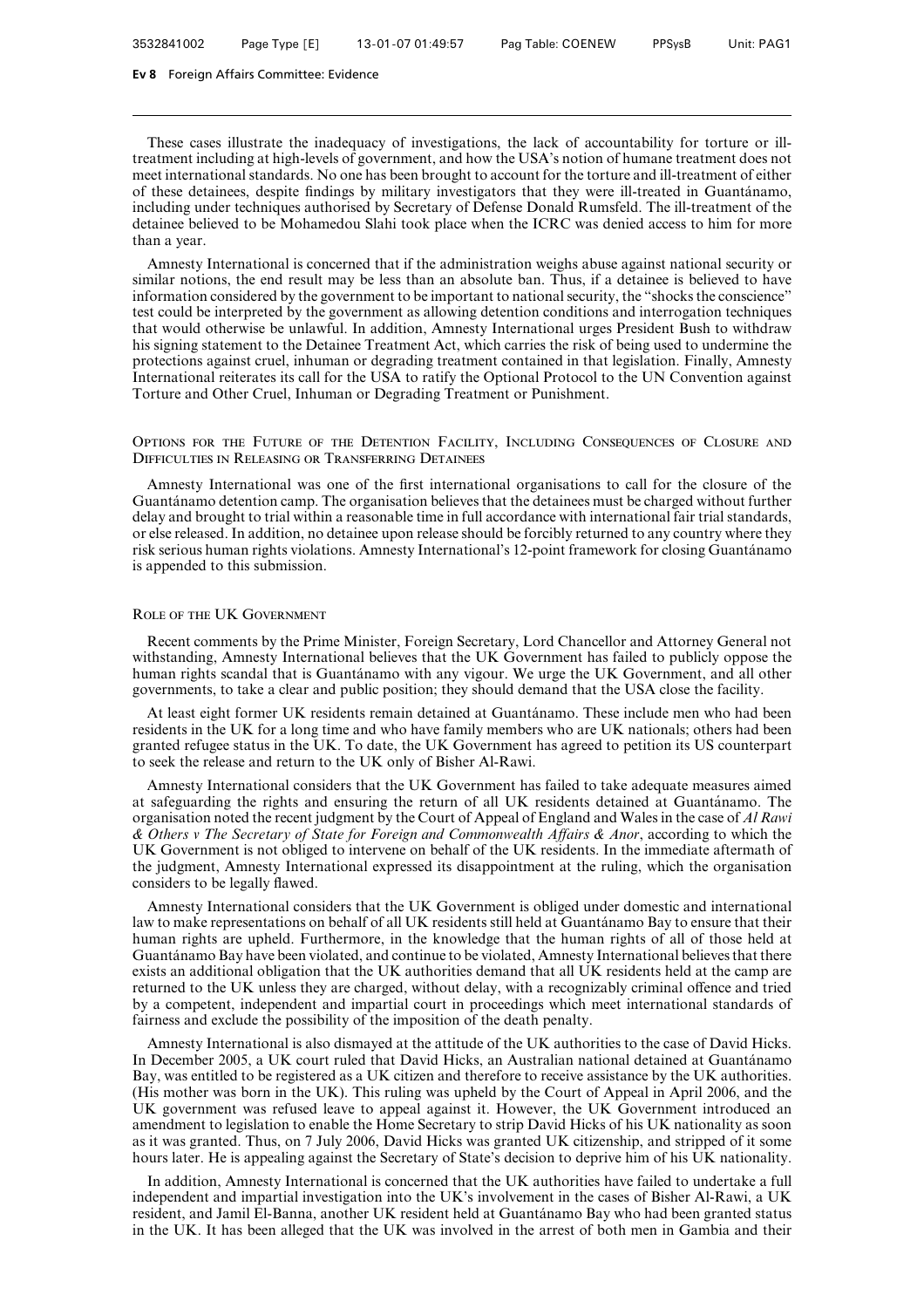eventual rendition to US custody. The investigation must establish whether UK security services were complicit, whether wittingly or unwittingly, in their detention and subsequent human rights violations; anyone who is suspected of being responsible for abuses against them should be brought to justice.

Amnesty International has also called for an independent and impartial investigation into reports that UK intelligence agents were involved in the treatment of Benyam Mohammed al-Habashi, another former UK resident held at Guantánamo Bay.

### **CONCLUSIONS**

Nearly five years after it first opened, more than 400 people of around 35 different nationalities remain in detention without charge or trial at Guantánamo Bay. The detention centre has become a symbol of injustice and abuse in the US government's "war on terror". The selective disregard for international law by the USA in the context of the "war on terror" has enormous influence over the rest of the world. When the USA commits serious human rights violations it sends a signal to abusive governments that these practices are permissible. This is why Guantánamo Bay is so important: it tells other governments that they too can commit human rights violations in the name of counter-terrorism.

Amnesty International takes no position on the guilt or innocence of the detainees at Guantánamo Bay. However, Amnesty International does insist that their human rights be respected, including the right of any detainee to be able to challenge the lawfulness of their detention in a court of law, the right to an effective remedy for any violations of their rights, and the right, if charged with a recognizably criminal offence, to a trial within a reasonable time in procedures that fully accord with international law. Amnesty International reiterates its absolute and unconditional opposition to the death penalty. Every person also has a right to be free from torture and other ill-treatment at all times and under all circumstances. To date, the US administration has failed to afford these basic rights to those held in Guantánamo.

Amnesty International also believes that the UK has failed to publicly oppose the human rights scandal that is Guantánamo with any vigour or to take adequate measures with regard to the UK residents still detained at Guantánamo.

For all our concerns over the detention camp at Guantanamo Bay, it represents the visible face of US detention. On 6 September 2006, President Bush for the first time publicly admitted the existence of secret US detention facilities. He said that with the transfer of 14 "high-value" detainees to Guantánamo, there was no-one still held in secret US detention. However, he did not rule out the possibility of further secret detentions in the future.

When people are held in secret detention and the authorities refuse to disclose their fate or whereabouts, they have "disappeared". This practice, known as enforced disappearance, is expressly prohibited under international law; international law requires that any person deprived of their liberty be held in an officially recognised place of detention. All such facilities must be opened to independent scrutiny. All detainees should have access to the courts and should be treated humanely. These are basic principles that cannot be overridden even in time of war or national emergency. Amnesty International urges the USA to open all such facilities to independent scrutiny. All detainees should have access to the courts and should be treated humanely. These are basic principles that cannot be overridden even in time of war or national emergency.

*7 November 2006*

# A Framework for Closing Guantánamo<sup>18</sup> **Amnesty International**

#### GENERAL

1. Any detention facility which is used to hold persons beyond the protection of international human rights and humanitarian law should be closed. The detention camp at Guantánamo Bay Naval Base falls into this category, and in more than four years of detention operations there, the US administration has failed to bring the facility into compliance with international law and standards. Secret facilities operated by the CIA should also be immediately closed down and its secret detention program ended permanently.

2. Closing Guantánamo or other facilities must not result in the transfer of the human rights violations elsewhere. All detainees in US custody must be treated in accordance with international human rights standards, and, where relevant, international humanitarian law. All US detention centres must be open to appropriate external scrutiny, in particular that of the International Committee of the Red Cross (ICRC).

3. The responsibility for finding a solution for the detainees held in Guantanamo rests first and foremost with the USA. The US administration created the system of detention Guantánamo in which detainees many of whom were transferred to the facility unlawfully—have been held without charge or trial, outside

<sup>18</sup> This proposed framework was first sent to President George W Bush in June 2006.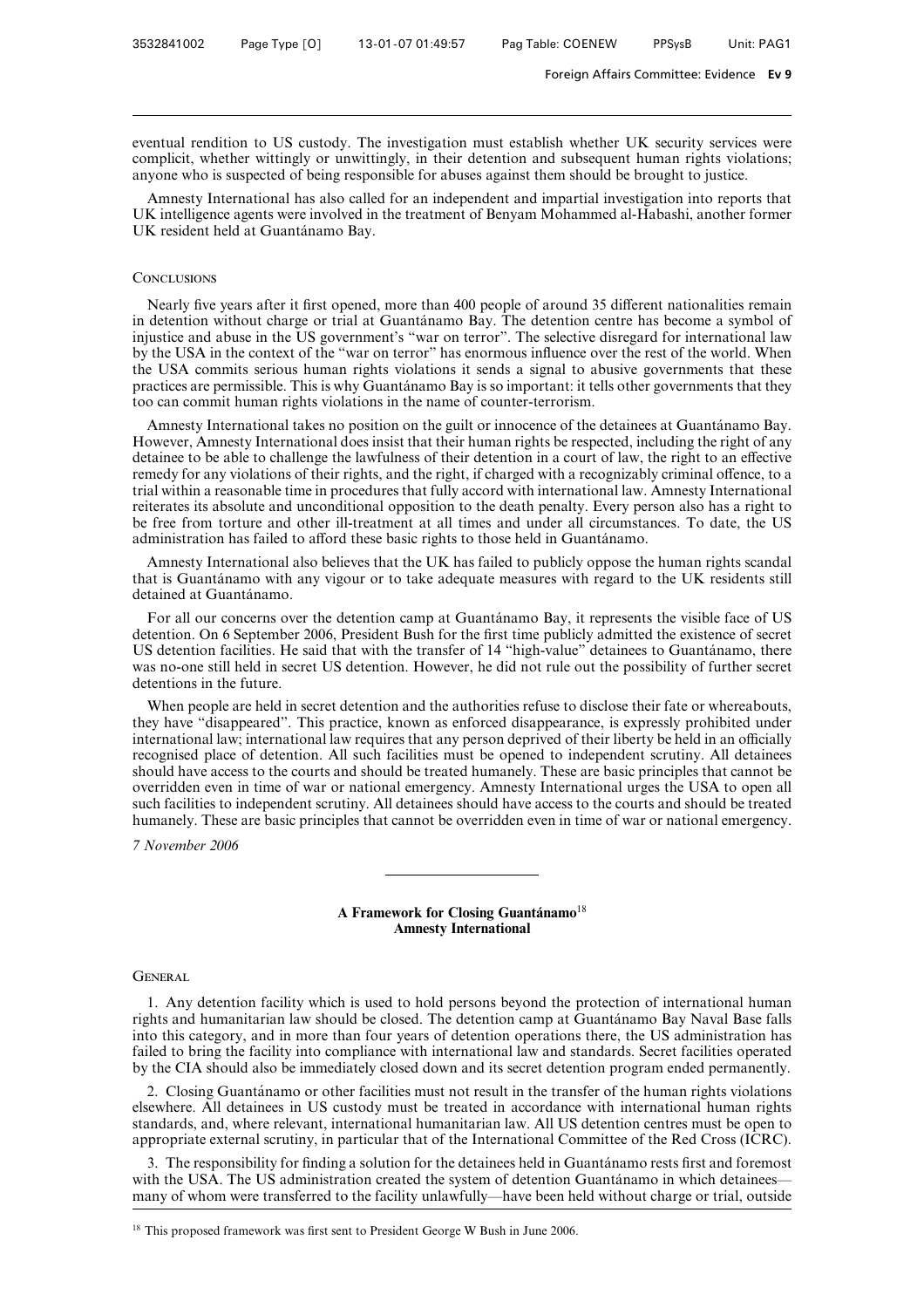the framework of international law and without the possibility of full recourse to US courts. It is therefore the US administration's responsibility to redress this situation in full compliance with international human rights standards.

4. All US officials in the administration should desist from further undermining the presumption of innocence in relation to the Guantánamo detainees. The continued commentary on their presumed guilt applies a dangerous label to them—dangerous to the prospect for a fair trial and dangerous to the safety of any detainee who is released. This can only make the USA's task of resolving the Guantánamo issue more difficult.

5. President George W. Bush should rescind his 13 November 2001 Military Order establishing military commissions (blocked by the *Hamdan v Rumsfeld* ruling) and authorizing detention without charge or trial.

6. Those currently held in Guanta´namo should be released unless they are to be charged and tried in accordance with international standards of fair trial.

7. No detainees who are released should be forcibly sent to their country of origin or other countries where they may face serious human rights abuses.

#### Fair Trials

8. Those to be charged and tried must be charged with a recognizable crime under law and tried before an independent and impartial tribunal, such as a US federal court, in full accordance with international standards of fair trial. There should be no recourse to the death penalty.

9. Any evidence obtained under torture or other cruel, inhuman or degrading treatment or punishment should not be admissible. In light of the years of legal, physical and mental abuse to which detainees held in Guantánamo have been subjected, any trials must scrupulously respect international standards of fairness and any sentencing take into account the length and conditions of detention in Guantánamo or elsewhere prior to be transported to Guantánamo.

#### Solutions for those to be Released

10. There must be a fair and transparent process to assess the cases of each of the detainees who is to be released, in order to establish whether they can return safely to their country of origin or whether another solution ought to be found. In all cases detainees must be individually assessed, be properly represented by their lawyers and given a full opportunity to express their views. Relevant international agencies, such as the Office of the United Nations High Commissioner for Refugees (UNHCR), could be invited to assist in this task, in line with their respective mandates. The options before the US Administration to deal in a manner which fully respects the rights of detainees who are not to be tried and who therefore ought to be released without further delay include the following:

- (a) Return. The US authorities should return released detainees to their country of origin or habitual residence unless they are at risk of grave human rights violations, including prolonged arbitrary detention, enforced disappearances, unfair trial, torture or other ill-treatment, extrajudicial executions, or the death penalty. Among those to be returned are all those who according to the laws of war (Geneva Conventions and their Additional Protocols) should have been recognized after their capture as prisoners of war, and then released at the end of the international armed conflict in Afghanistan, unless they are to be tried for war crimes or other serious human rights abuses.
- (b) Asylum in the USA. The US authorities should provide released detainees with the opportunity to apply for asylum in the USA if they so wish, and recognize them as refugees if they meet the requirements of the 1951 UN Convention on Refugees (well-founded fear of persecution on certain grounds if returned to their country of origin). The US authorities must ensure that any asylum applicants have access to proper legal advice and to fair and effective procedures that are in compliance with international refugee law and standards, including the opportunity to contact UNHCR. Asylum applicants should not be detained except in the most exceptional circumstances.
- (c) Other forms of protection in the USA. Persons who do not meet the criteria of the 1951 UN Convention on Refugees, but are at risk of grave human rights abuses in the prospective country of return and wish to remain in the USA must receive other forms of protection and should be allowed to stay in the USA. They should not be detained, unless it is established that their detention is lawful, necessary and proportionate to the objective to be achieved, in accordance with international human rights law and standards.
- (d) Transfer to third countries. The US authorities may seek durable solutions in third countries for those who cannot be returned to their countries of origin or habitual residence, because they would be at risk of grave human rights abuses, and who do not wish to remain in the USA. Any such solution should address the protection needs of the individuals, respect their human rights and take into account their views. All transfers to third countries should be with the informed consent of the individuals concerned. UNHCR should be allowed to assist in such a process, in accordance with its mandate and policies. Released detainees should not be subjected to any pressures and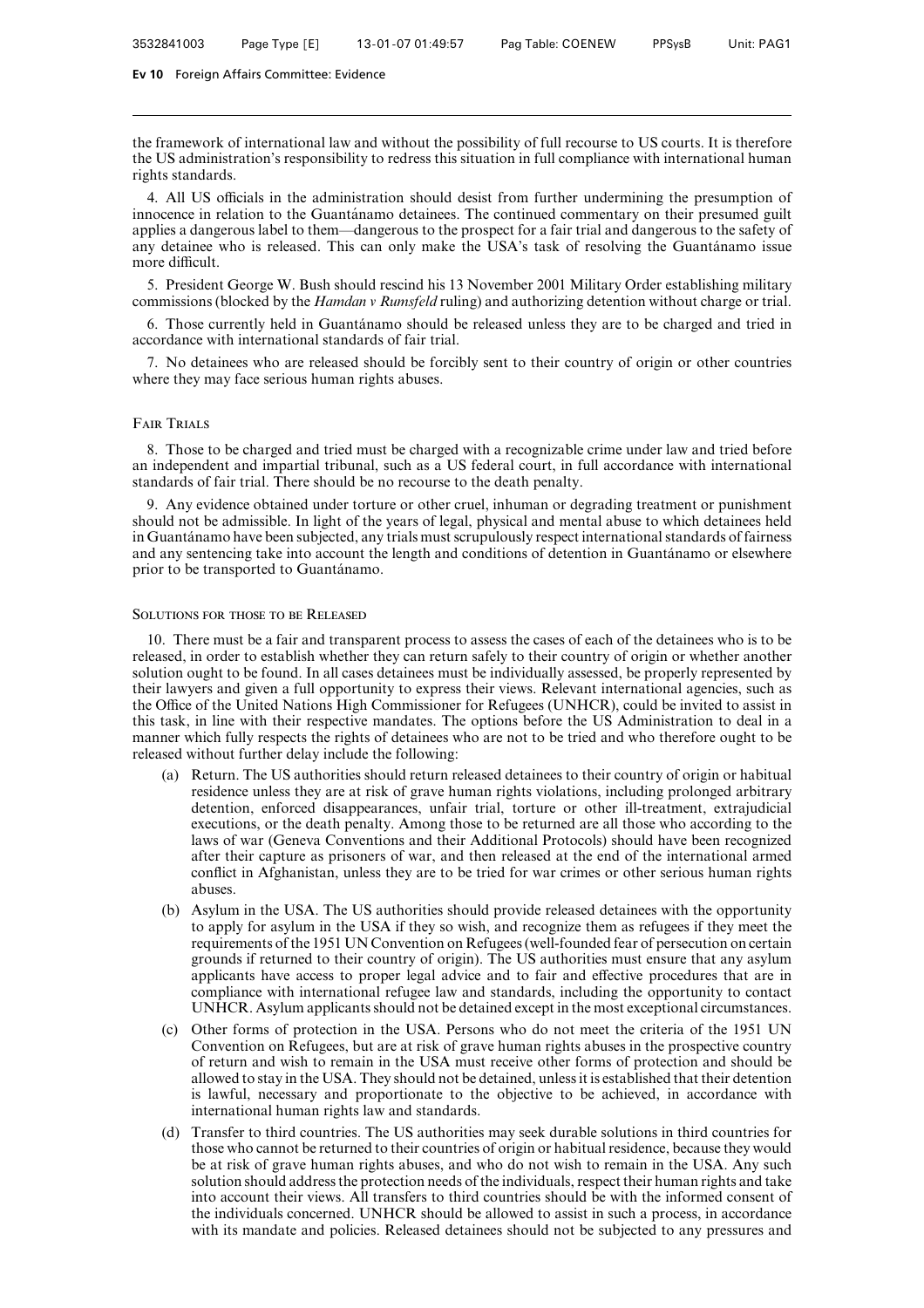restrictions that may compel them to choose to resettle in a third country. Other countries should consider accepting released detainees voluntarily seeking resettlement there, especially countries of former habitual residence or countries where released detainees had close family or other ties.

## **REPARATIONS**

11. The USA has an obligation under international law to provide prompt and adequate reparation, including restitution, rehabilitation and fair and adequate financial compensation to released detainees for the period spent unlawfully detained and other violations that they may have suffered, such as torture or other ill-treatment.19 The right of victims to seek reparations in the US courts must not be limited.

#### Transparency Pending Closure

12. The US authorities should invite the five UN experts—four Special Rapporteurs and the Chairperson of the Working Group on Arbitrary Detention—to visit Guanta´namo without the restrictions that led them to turn down the USA's previous invitation. There should be no restrictions on the experts' ability to talk privately with detainees.

### Written evidence submitted by the Foreign and Commonwealth Office

1. In response to a request from the Committee this memorandum sets out the Government's position in respect of the US detention facility at Guantánamo Bay.

#### General Remarks

2. The Government recognised the unprecedented circumstances which led to the creation of the detention facility at Guantánamo Bay. It has provided information of importance to the UK's national security. The Government has long said publicly, however, that it thinks that the facility should be closed. This position was expressed most recently by the Foreign Secretary in her speech at the launch of the FCO's 2006 Human Rights Annual Report on 12 October. The Foreign Secretary also pointed out that some now argued that the existence of the camp is as much a radicalising and discrediting influence as it is a safeguard to security.

3. The Government has therefore welcomed the US President's public commitment to close Guantánamo Bay as soon as practicable. The Government recognises that this is a complicated task. The Government believes that careful consideration needs to be given to how the camp is closed so that international security is maintained and the human rights of the detainees are respected, especially if they are to be transferred back to their home countries. The Government understands that most of the remaining detainees are from Afghanistan, Saudi Arabia and Yemen.

4. The Government has also welcomed other recent steps by the US Government relevant to Guantánamo Bay. In particular, President Bush announced on 6 September the intention to treat all detainees in accordance with the provisions of the Geneva Conventions, to grant access for the International Committee of the Red Cross (ICRC) to 14 detained previously held by the CIA elsewhere and to try them. After considerable discussion in Congress, the Military Commissions Act passed on 29 September has now enshrined the relevant aspects of the President's announcement into US law.

5. On the treatment of detainees, the Government considers, along with the rest of the international community, that Common Article 3 of the Geneva Conventions is the minimum legal standard that should be applied to those detained by the US. The Government notes the Committee's own observations on the conditions at Guantánamo Bay following its recent visit. The Government's concern about conditions at the camp, like the ICRC's, has long focussed on the indefinite nature of detention there. The Government understands that the ICRC has now had access to the 14 detainees recently transferred to Guantánamo from CIA detention facilities elsewhere.

6. On prosecution, the Government's view is that terrorist suspects should be brought to justice wherever possible. We therefore welcome President Bush's stated intention to prosecute detainees, not least to the many victims of international terrorism, and their families. The Government will study the details of the procedures proposed by the Military Commissions Act, any subsequent elaborations and the implications for those who might not be subject to trial.

<sup>&</sup>lt;sup>19</sup> Article 14 of the UN Convention against Torture states: "Each State Party shall ensure in its legal system that the victim of an act of torture obtains redress and has an enforceable right to fair and adequate compensation, including the means for as full rehabilitation as possible. In the event of the death of the victim as a result of an act of torture, his dependants shall be entitled to compensation." Those who have been subjected to arbitrary arrest also have a right to compensation. Article 9.5 of the International Covenant on Civil and Political Rights, which the USA ratified in 1992, states: "Anyone who has been the victim of unlawful arrest or detention shall have an enforceable right to compensation".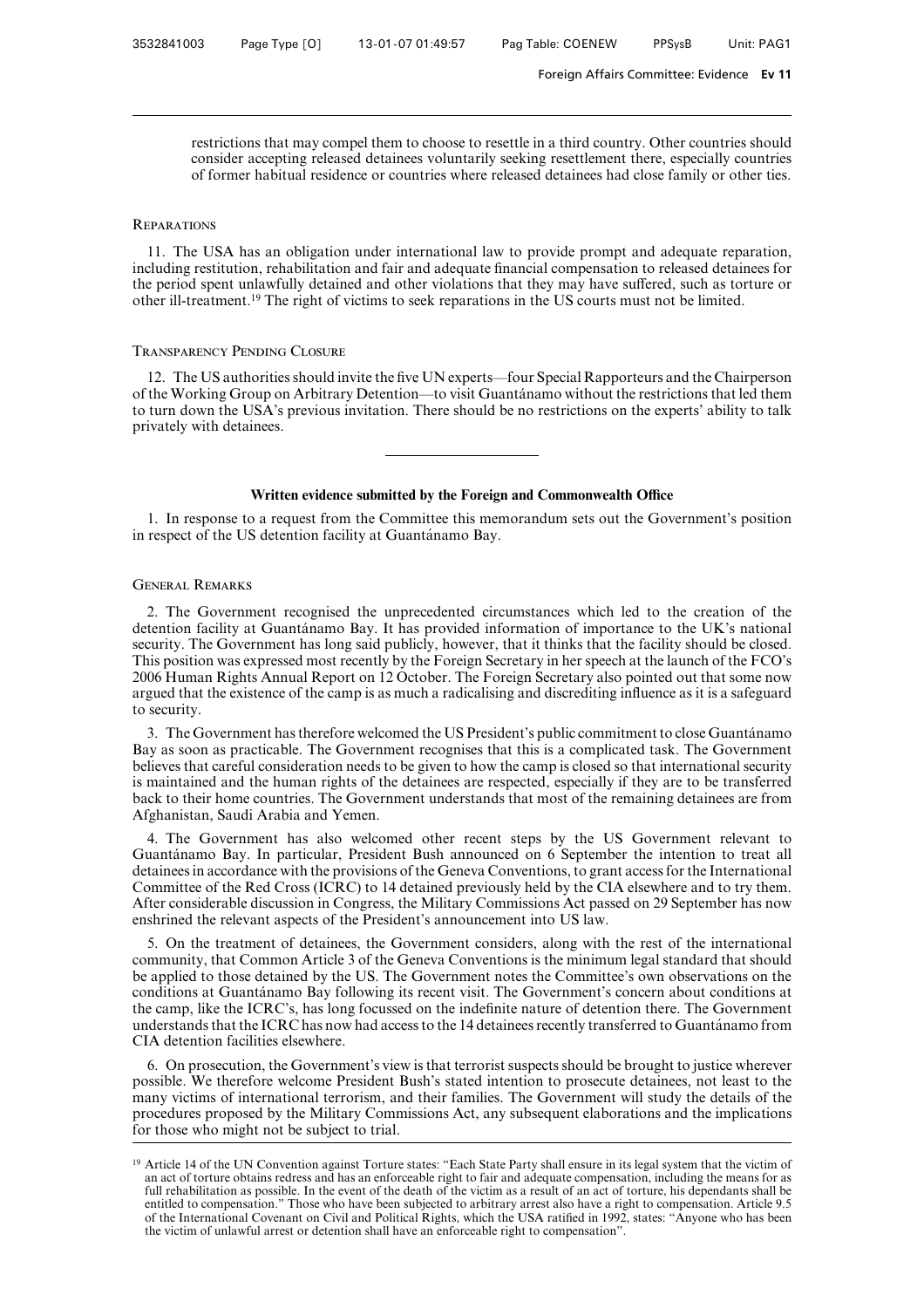7. The Committee will recall that the US President and Government have made clear their views on torture, cruel, inhuman and degrading treatment of terrorist suspects. In December 2005 for example, at the time of high profile allegations about US detention and rendition operations, the US Secretary of State, Condoleezza Rice, stated publicly that the US does not authorise and condone torture of detainees. The US Detainee Treatment Act of 30 December 2005 requires that no individual in the custody or under the physical control of the US Government, shall be subject to cruel, inhuman or degrading treatment. The Act made established US policy a matter of statute.

8. The Government continues to discuss detainee related issues, including Guantánamo Bay, regularly with the US Administration and to seek to ensure that the handling of detainees at Guantánamo Bay is consistent with the British Government's counter-terrorism objectives. These include preventing further terrorist attacks, addressing circumstances which might generate terrorism and upholding respect for human rights and the rule of law.

## UK Nationals

9. No British citizens are detained in Guantánamo Bay. The Committee is aware of the extensive efforts made by the Government to safeguard the welfare of nine British nationals while they were detained at the camp and to secure their return to the UK in 2004 and 2005.

#### "British Residents"

10. The Government welcomed the October decision of the Court of Appeal in *Al Rawi and others v Secretary of State for Foreign and Commonwealth AVairs* that there is no duty on the Foreign Secretary in domestic or international law to provide consular or diplomatic assistance to British residents overseas, including those in Guantánamo Bay, and consequently no duty on the Foreign Secretary to request the return of former "British residents" from Guantánamo. The Court of Appeal confirms the similar judgement by the High Court in May.

11. The Foreign Secretary agreed at an earlier stage of the legal proceedings to make representations to the US for the release and return to the United Kingdom of one claimant, Mr Bisher Al Rawi. The Foreign Secretary decided to make such representations to the US Government having considered his fact-specific claim and on the basis of shared counter-terrorism objectives. Discussions between the British and US Governments about Mr Al Rawi's release and return to the UK are continuing. Contrary to media speculation, the US Government has not offered to return the "British residents" to the UK.

12. David Hicks, an Australian citizen detained in Guantánamo Bay who had claimed an entitlement to be registered as a British citizen, has brought an appeal against the Home Secretary's decision to deprive him of British citizenship. Mr Hicks remains an Australian citizen. The British Government is not in a position to provide Mr Hicks (a foreign national) with consular or diplomatic assistance in Guantánamo Bay. Mr Hick's appeal is expected to be heard in 2007.

### Closing Remarks

13. The Government will continue to follow developments at Guantánamo Bay closely and discuss conditions there, as well as wider detainee issues, with the US Government.

## **REFERENCES**

14. Additional material on the Government's counter-terrorism and human rights policies, including on Guantánamo Bay, can be found on the FCO's website at www.fco.gov.uk. The website includes the texts of the FCO's 2006 Annual Human Rights Report and the Foreign Secretary's speech at the launch of the Report on 12 October.

Counter Terrorism Policy Department Foreign and Commonwealth Office

*November 2006*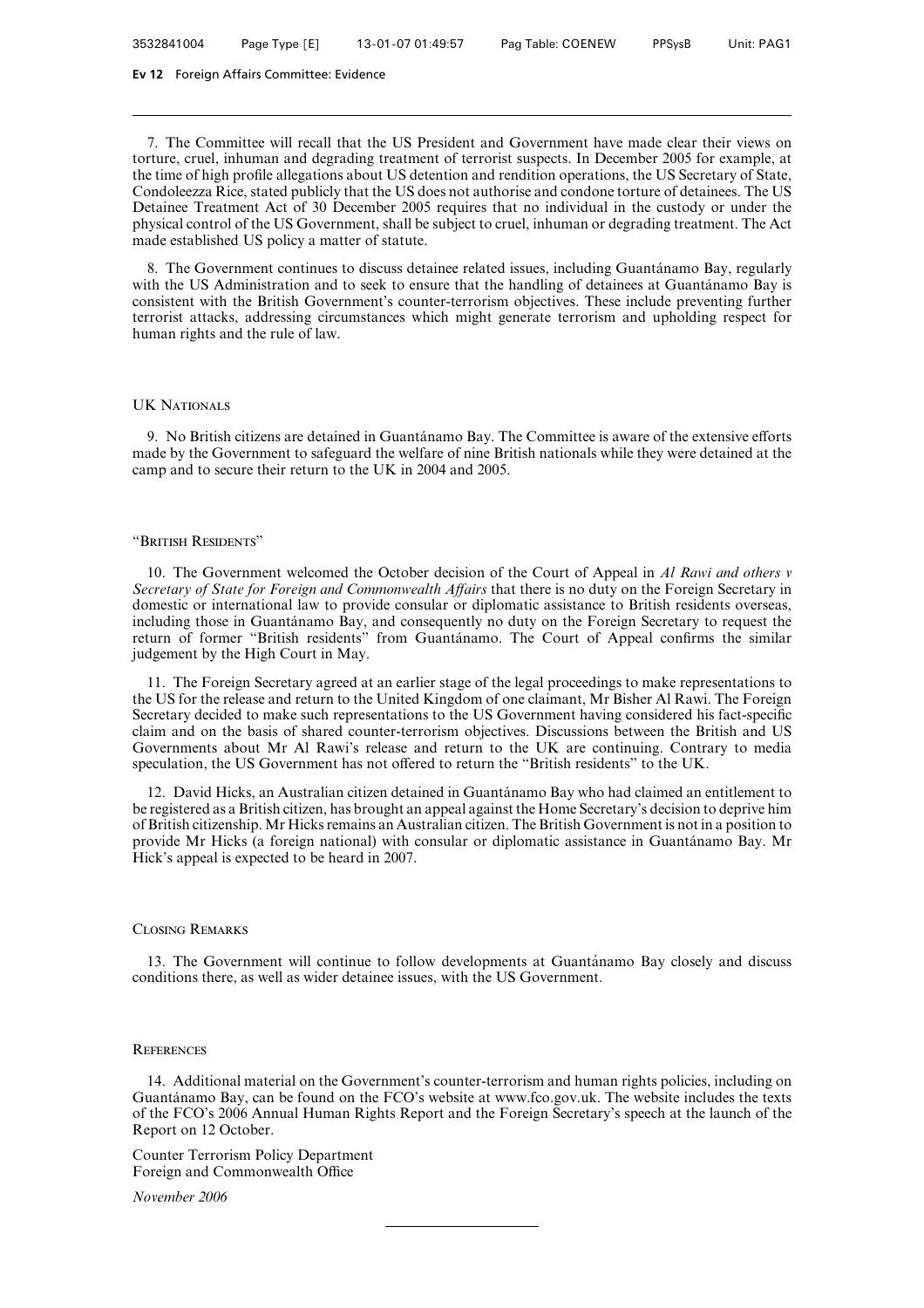# **Briefing for visit to Belmarsh prison on 21 November 2006 from Her Majesty's Prison Service**

# **GENERAL**

Between December 2001 and 2004 a number of persons were detained and held in prison custody under Part IV of the Anti-Terrorism Crime and Security Act 2001. The majority were placed at Belmarsh prison although a few were located to Woodhill prison mainly due to family connections being more northern.

2. As the reason given for the detention was that they presented a national security risk, that were classified for prison purposes as Category A "standard" escape risk prisoners a few days after their arrival. Any person coming into prison custody, whether on remand or on conviction, is allocated a security category. For those convicted this will range from A to D, with Category A requiring placement in a high security prison and Category D generally being allocated to an open prison. For those on remand they are treated as either unallocated or provisional Category A. Given the history of their detention Category A conditions were considered appropriate.

3. Due to the need for this group to attend court hearings (Special Immigration Appeals Commission— SIAC) or at least to be able to consult regularly with their legal advisers, they remained at these two prisons until released on control orders or, in the case of some, transferred to a special hospital.

4. The Security Category was occasionally reviewed to ensure it remained appropriate. Throughout their time in prison custody, the detainees were subject to the application of Prison Rules.

### Belmarsh Prison

### *Access to legal advisers*

5. With the exception of initial arrival day at Belmarsh of those detained, all had access to their legal advisers while at the prison. The problems encountered on the day of arrival were quickly rectified so that the issue never arose again.

6. The detainees were able to contact their legal adviser in confidence under Rule 39 of the Prison Rules. Under this rule a letter to or from a detainee to their legal adviser would not be stopped or opened by a member of the prison staff unless there were suspicions about it eg containing an unauthorised item. If a letter was to be opened, then such opening would be undertaken by the Governor in the presence of the prisoner. Even then the letter should not be read. A person is also able to telephone their solicitor. Again such calls are in confidence and the content not subject to any form of monitoring.

7. The detainees were able to have frequent visits with their legal advisers. Legal visits at Belmarsh take place every weekday. The only restriction is availability of space, taking into account the need for other prisoners to have access to their legal advisers. For this reason advance bookings are required.

### *Access to family/friends*

8. All prisoners (including the detainees) were able to speak to members of their family/friends by telephone (incoming calls not permitted) or can write and receive letters. Such contacts were liable to monitoring.

9. Prisoners (including detainees) were able to receive regular visits from family and friends. The only restriction is that for those classified Category A, the proposed visitor first has to become an Approved Visitor. This is a simple procedure but one necessary for reasons of security. All those detained received visits.

# *Location in prison*

10. After a short spell in the High Security Unit, the detainees were located at Belmarsh on Houseblock 4. They were subject to the same regime applicable to all prisoners on the Houseblock. This regime permitted daily exercise (with others) in the open air subject to weather conditions permitting, association, attendance at education, attendance at religious worship, attendance at the library etc. On average the detainees were out of their cell for around seven hours per day.

#### *Meals*

11. In common with all other prisons, Belmarsh produced a variety of meals to meet the religious, dietary or medical needs of individual prisoners. Prisoners (including detainees) were provided with a pre-select menu sheet for the following week, from which they could select their choice of food. Menu sheets highlighted appropriate meals such as those containing halal meat. In addition prisoners (including detainees) were able to purchase additional food items from their own funds, via the prison canteen. They also had access to a kitchen area so as to cook their own food should they wish to do so.